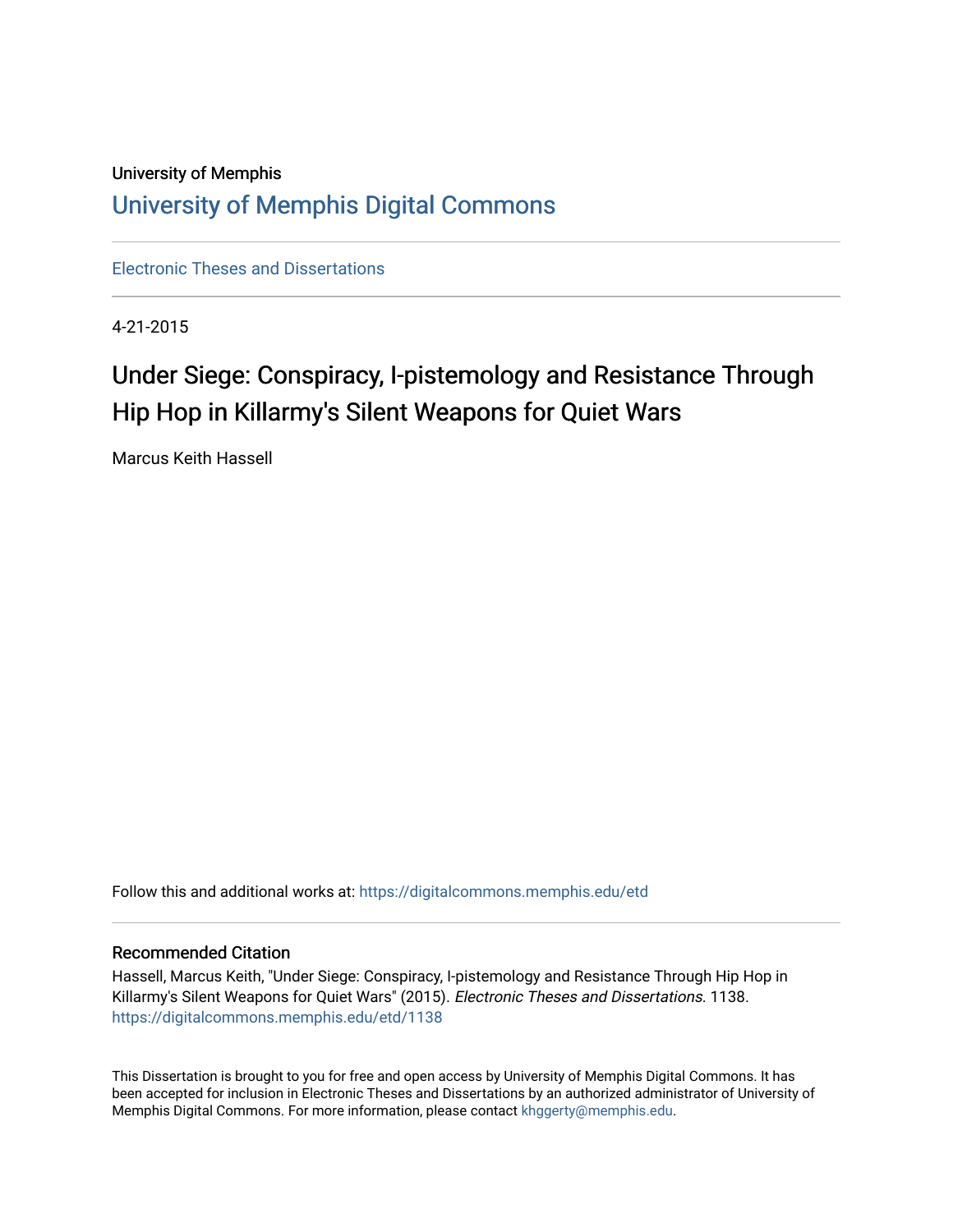# UNDER SIEGE: CONSPIRACY, I-PISTEMOLOGY AND RESISTANCE THROUGH HIP HOP IN KILLARMY'S *SILENT WEAPONS FOR QUIET WARS*

by

Marcus Keith Hassell

A Dissertation

Submitted in Partial Fulfillment of the

Requirements for the Degree of

Doctor of Philosophy

Major: Communication

The University of Memphis

May 2015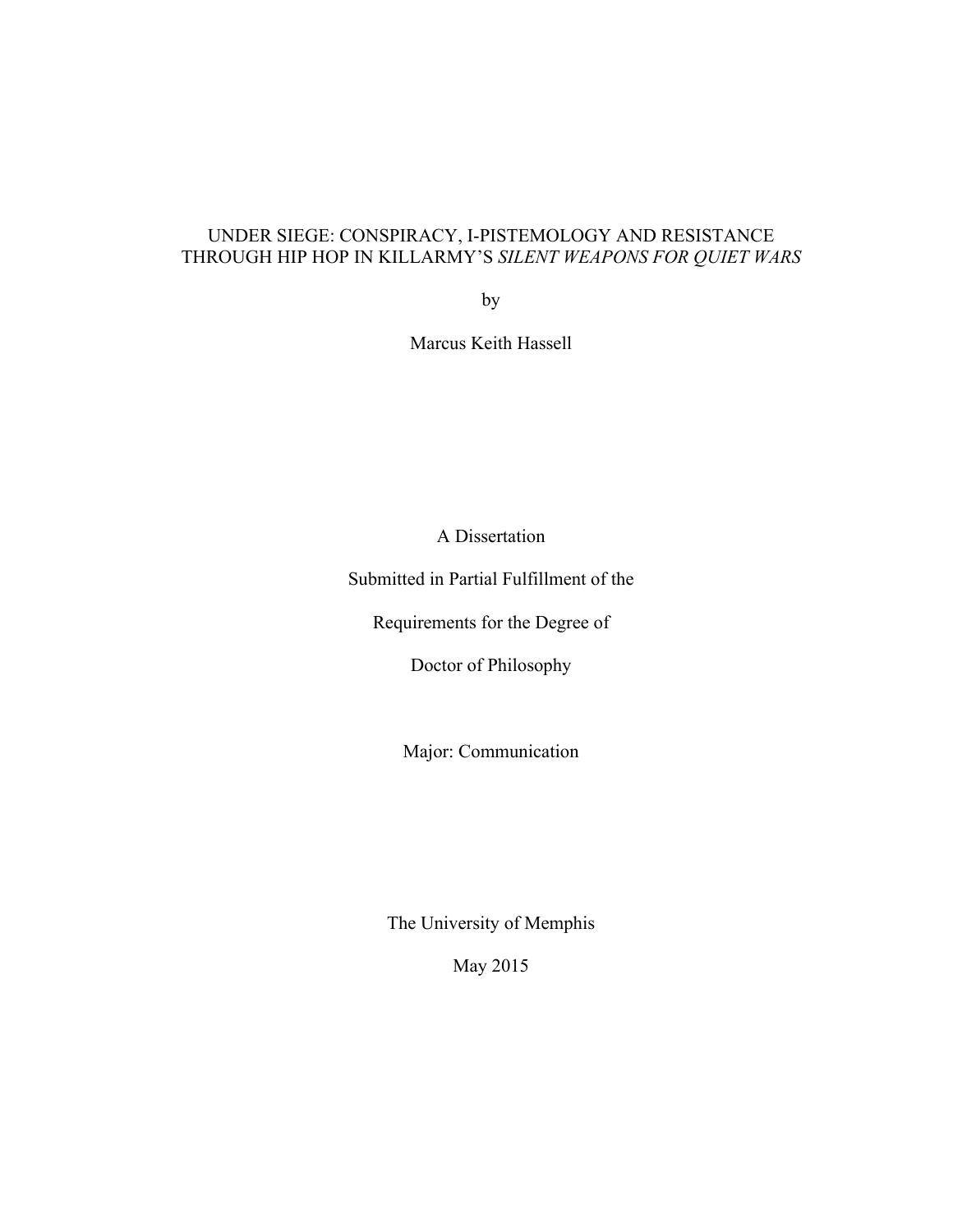Copyright © Marcus Keith Hassell All rights reserved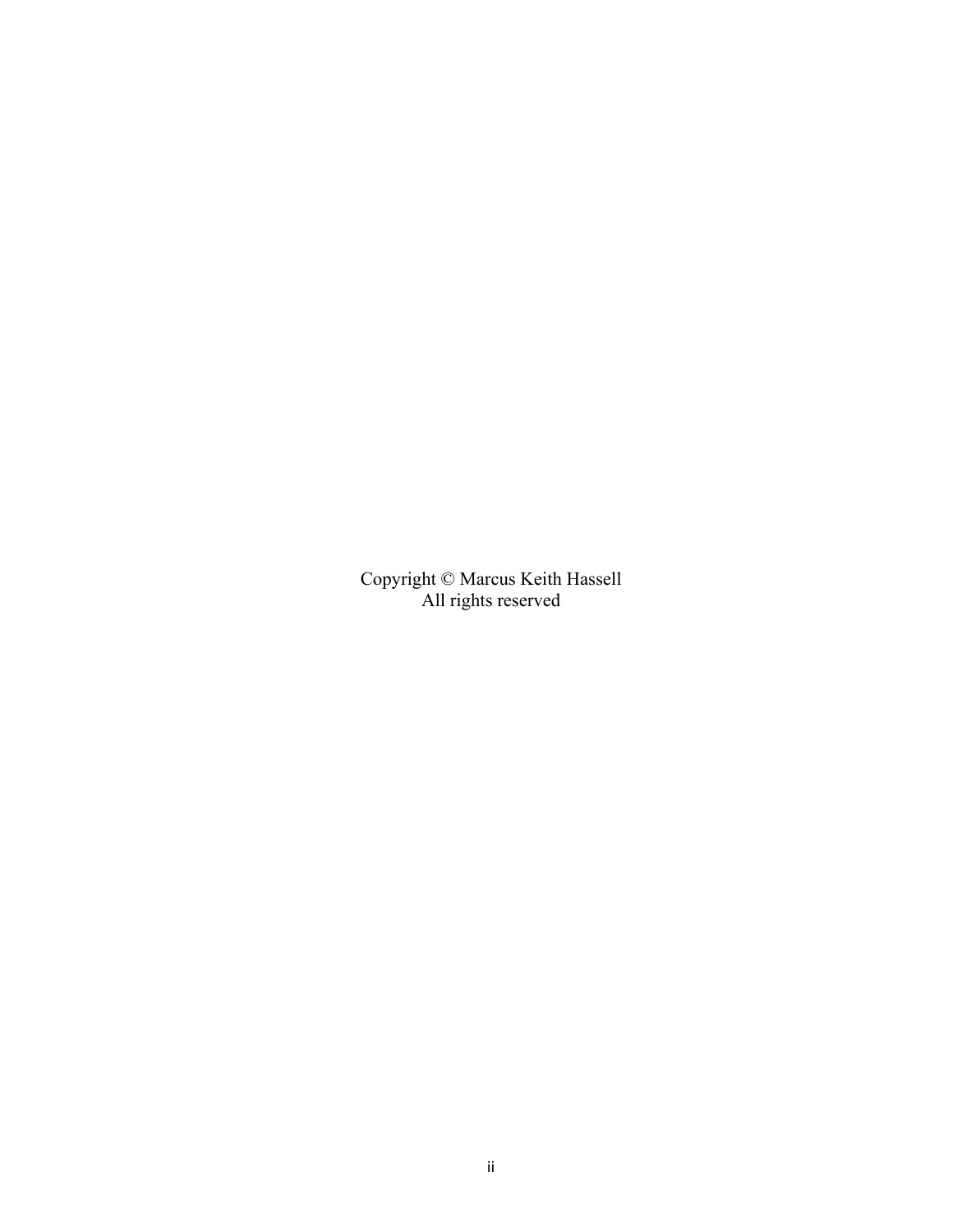### ACKNOWLEDGEMENTS

I would like to thank my dissertation committee for being supportive of my ideas and seeing this project to completion. Also, a special thanks to Dr. Sandra Sarkela for her guidance and support throughout my time as a graduate student at the University of Memphis. You have lent a sympathetic ear and helped me in ways I never expected. Thank you, Dr. Marina Levina for your guidance, assistance, and support. You challenged me to become a better writer and broaden my intellectual horizons. I also want to thank Dr. Sharon Stanley for expanding my academic toolkit from a political science perspective. Special thanks to all in the Communication department for providing a positive environment; I am grateful for you all.

Next, I would like to thank my fellow graduate students for being a part of my learning process. Thank you, Dr. Morgan Ginther, for discussing my ideas with me in detail. Finally I want to give special thanks to my family for being supportive and patient throughout this process.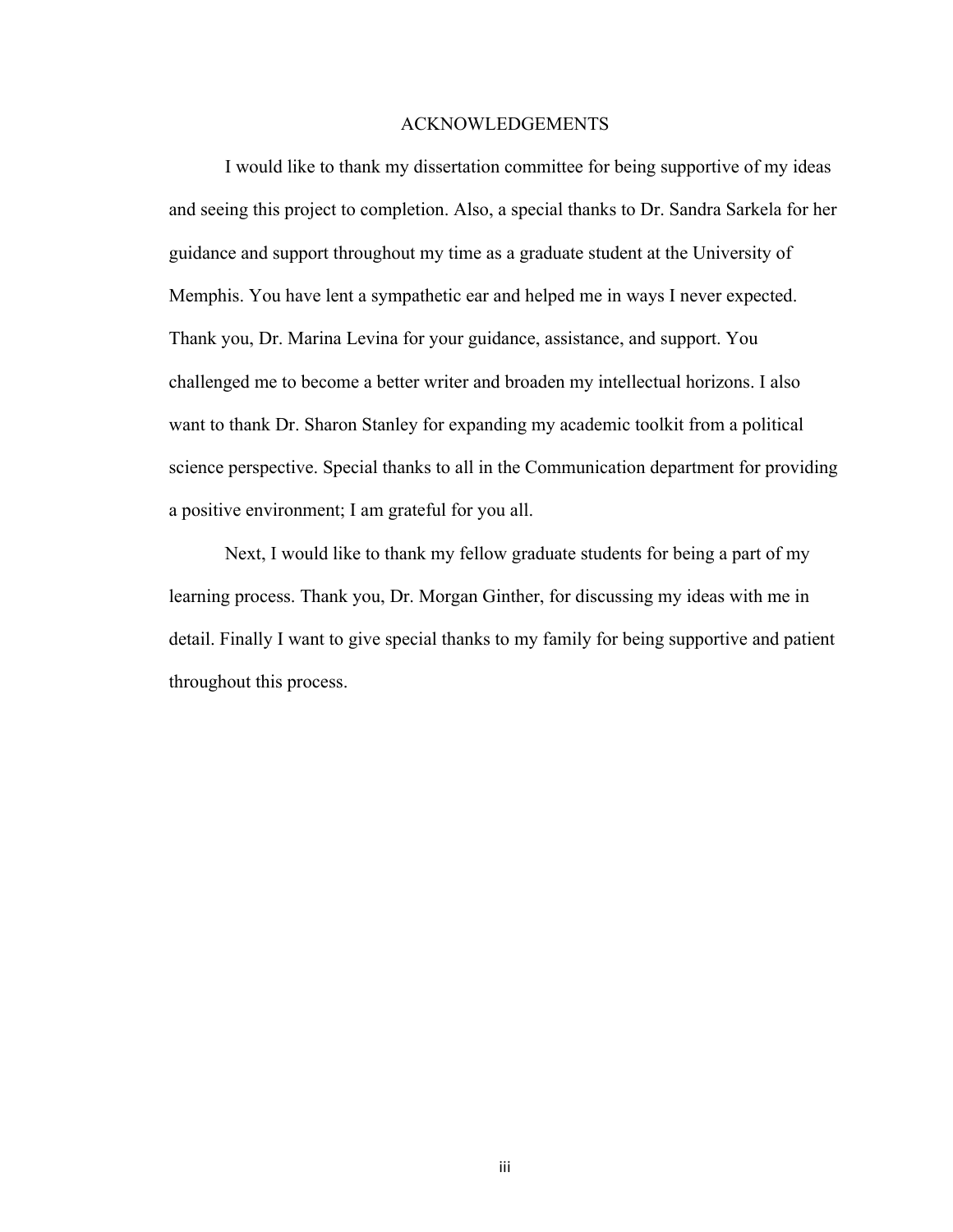## ABSTRACT

Hassell, Marcus Keith. Ph.D. The University of Memphis. May 2015. Under Siege: Conspiracy, I-Pistemology and Resistance Through Hip Hop in Killarmy's *Silent Weapons for Quiet Wars*. Major Professor: Sandra J. Sarkela, Ph.D.

This dissertation examines and explicates the convergences of conspiracy theory, Islam, terrorism, and hip hop culture in rap group Killarmy's album *Silent Weapons for Quiet Wars* to gain a deeper understanding of knowledge production post 9/11 through a process Liesbet Van Zoonen has labeled *I-pistemology*. The influences of Five Percent Nation ideology, popular culture, and conspiracy theory impact Killarmy's tools of rhetorical resistance, or what Tricia Rose calls the "hidden transcript" of rap music. Furthermore, *Silent Weapons for Quiet Wars* was at the center of controversy during the Beltway sniper attacks of 2002 prompting journalists to admonish Five Percent ideology through a process Jack Bratich calls a "conspiracy panic." This dissertation presents a twofold argument: 1) I-pistemology accurately describes the ethos and knowledge base of hip hop culture and 2) Rap music as a mass-marketed commodity of hip hop culture creates a double-bind for subversive politics as the commodity of hip hop is allowed to present images and messages that validate discourses of oppression and marginalization. This dissertation offers a fresh contribution to stagnant sociopolitical discussions of hip hop and provides a new approach for examining the interplay between dominant knowledge institutions, marginalized citizens and discourses on terror.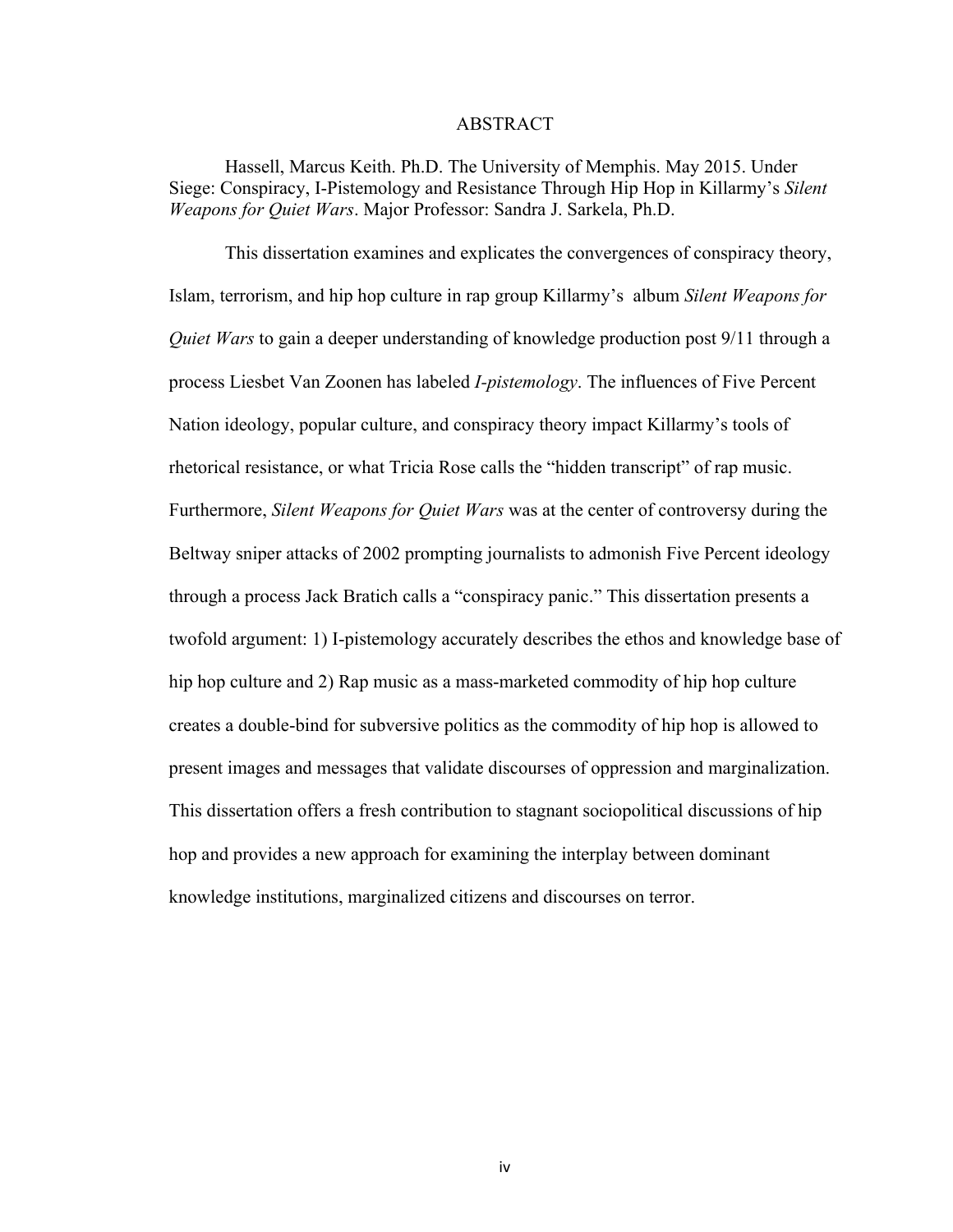#### **PREFACE**

As a child of the 1980s, I grew up with the influence of a popular culture that I accessed through the radio and television. From an early age, I saw music as a portal to other experiences and points of view. In my opinion, music is the pulse of humanity and through the feeling conveyed in it, we can learn about the struggles and triumphs of different communities around the world. I became familiar with R&B, soul, and funk from my parents collection. MTV and kids I went to school with gave me access to rock, pop, and alternative genres. As hip hop was rising to mainstream prominence, I was fortunate enough to have an older brother who gave me access to the new, fresh sounds from different areas of the country. Of all the genres of music I was exposed to, hip hop music resonated with me the most. For one, I was already writing poetry so the rhyming and storytelling of rap was a natural fit for me. Secondly, I felt a kinship with rap music because it reflected the experiences of black youth in America.

In those days, hip hop was an education as I learned about different communities in the United States and could cross-reference these depictions with my own environment. On a deeper level, artists like Public Enemy, KRS-ONE, Rakim, and X-Clan inspired me to research and study black history and culture far beyond Martin Luther King and the Civil Rights Movement. Hip hop was more than music to me; it was an educational portal to a consciousness eclipsing the narratives I engaged in school and church. By this point I was challenging the narratives propagated by these institutions and rap music was the primary catalyst. I began writing my own lyrics and figuring out how to create my own sonic backing for vocal expression. This practice of creating stayed

v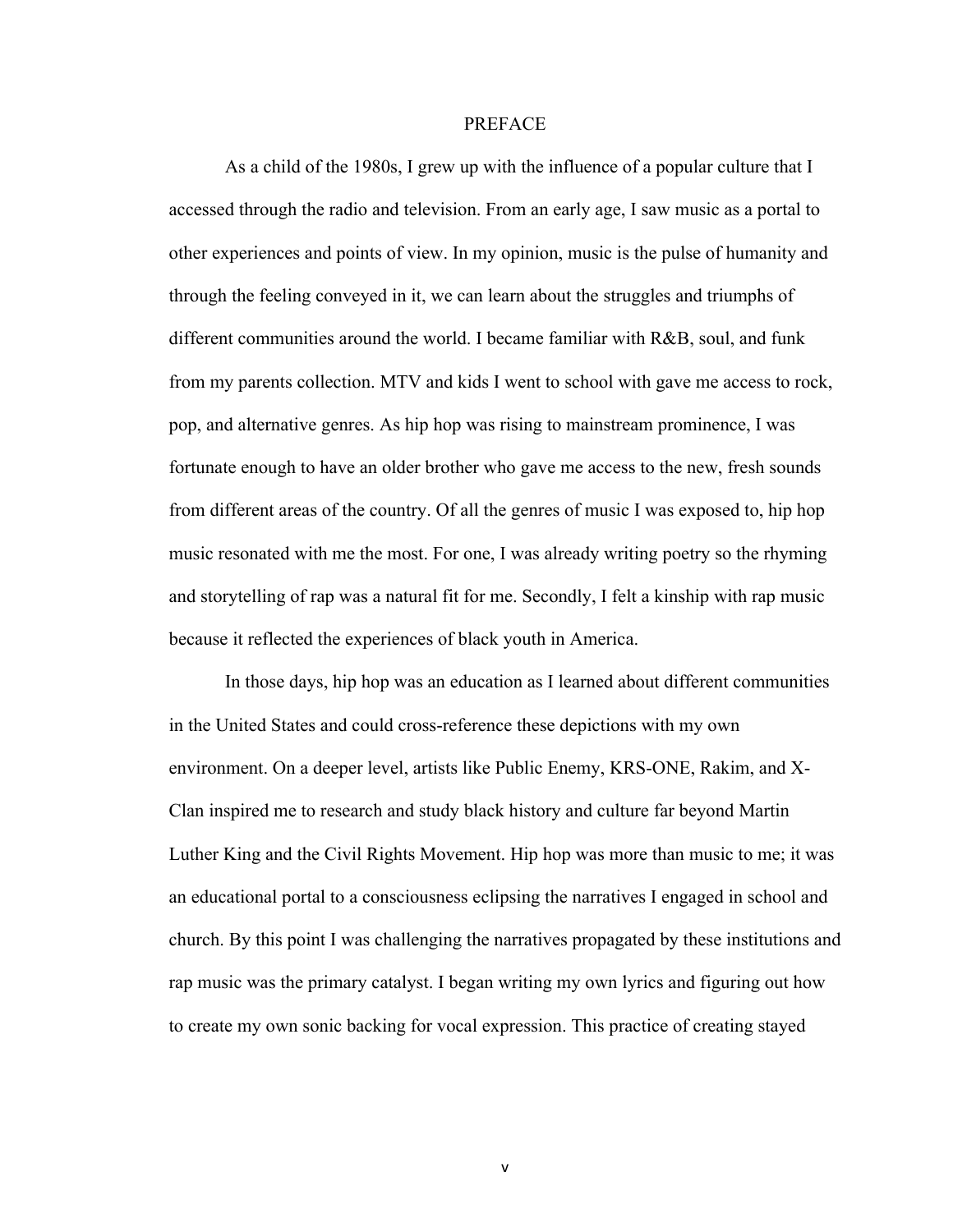with me from childhood to adulthood, sharing experiences with people from different walks of life along the way.

My study of music, its creation, and cultural impact is formed from a fascination of the *process* of how it all works together. What are the circumstances that inspire artists to present their expression in a specific way? The music that stuck with me the most was the music that offered critiques of society or told authentic stories about experience and struggle. By the time I was introduced to the music of the Wu-Tang Clan, I was already discussing with peers a different view of the world than we were taught in school or saw on the news. Much was wrong with the society we lived in and it was paramount to our survival and prosperity to really know what was happening and not take everything at face value.

This project is a culmination of my education through hip hop culture and academics. The goal is to bridge the gap of understanding in terms of how knowledge is produced, maintained, controlled, and challenged. By not seeing the world in simplistic black and white terms, we can make sense of the myriad of complexities humanity faces in the varied shades of gray. It is important to challenge what we accept as reality for a deeper understanding, especially those realities we see as foundational to our identity.

vi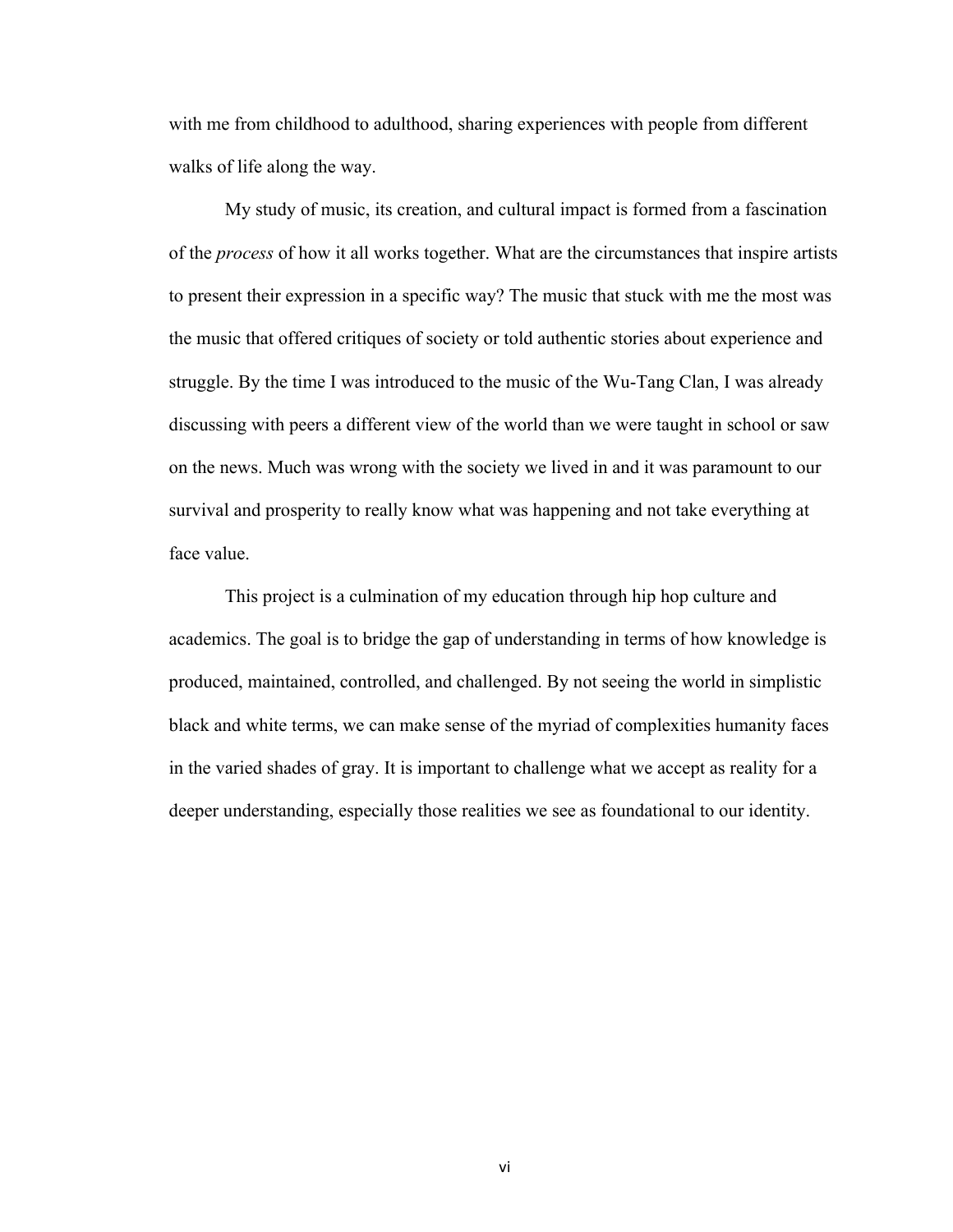# TABLE OF CONTENTS

| Chapter      |                                                                   | Page           |
|--------------|-------------------------------------------------------------------|----------------|
| $\mathbf{1}$ | Introduction                                                      | 1              |
|              | <b>Bullets over Beltway</b>                                       | $\overline{4}$ |
|              | I-pistemology                                                     | 8              |
|              | Conspiracy Discourse and Scholarship                              | 12             |
|              | <b>Conspiracy Panics</b>                                          | 17             |
|              | Hip Hop Scholarship and the Hidden Transcript of                  |                |
|              | <b>Black Resistance</b>                                           | 20             |
|              | Islamic Influence in the Voices of Black Resistance               | 25             |
|              | <b>Chapter Preview</b>                                            | 28             |
| 2            | I-SELF-LORD-AND-MASTER: I-pistemology and the Complex             |                |
|              | Process of Identity Making through Popular Culture                | 32             |
|              | The Impact of the Wu-Tang and the Birth of Killarmy               | 34             |
|              | Constructing Meaning from Pop Culture Influences to               |                |
|              | Combat an Oppressive Context                                      | 37             |
|              | Simulacrum, Simulation, Sampling and the Appropriation            |                |
|              | of Meaning                                                        | 39             |
|              | <b>Embodied and Referential Meaning through Sampling</b>          |                |
|              | in Silent Weapons for Quiet Wars                                  | 43             |
|              | The Use of Silent Weapons in the Quiet War                        | 50             |
|              | Conclusion: I-pistemological Ethos and Hip Hop Expression         | 53             |
| 3            | It Seems it Never Fails: The Teachings of the Five Percent and    |                |
|              | I-pistemological Meaning Making in the Battle of Knowledge        | 56             |
|              | Whiteness, Blackness and the Resistance Against the               |                |
|              | Knowledge Institutions                                            | 56             |
|              | The Lessons of the Five Percent                                   | 58             |
|              | "Dropping Knowledge" in Silent Weapons for Quiet Wars             | 59             |
|              | Who is the Colored Man?                                           | 66             |
|              | Love, Hell or Right                                               | 74             |
|              | Conclusion: Hidden Transcripts as Social Critique                 | 77             |
| 4            | Burning Season: The Impact of the Crack Epidemic and the Struggle |                |
|              | Against a "Dark Alliance"                                         | 79             |
|              | Dark Alliance, the Iran Contra Scandal and the Crack Era          | 82             |
|              | Rockefeller Drug Laws and the Anti Drug Abuse Act of 1986         | 85             |
|              | Impact of Telecommunication Act of 1996 and the Conspiracy        |                |
|              | of the Music Industry and Privatized Prisons                      | 87             |
|              | "Thugs are Guilty of High Treason"                                | 92             |
|              | All is Fair in Love and War                                       | 96             |
|              | <b>Blurred Lines</b>                                              | 100            |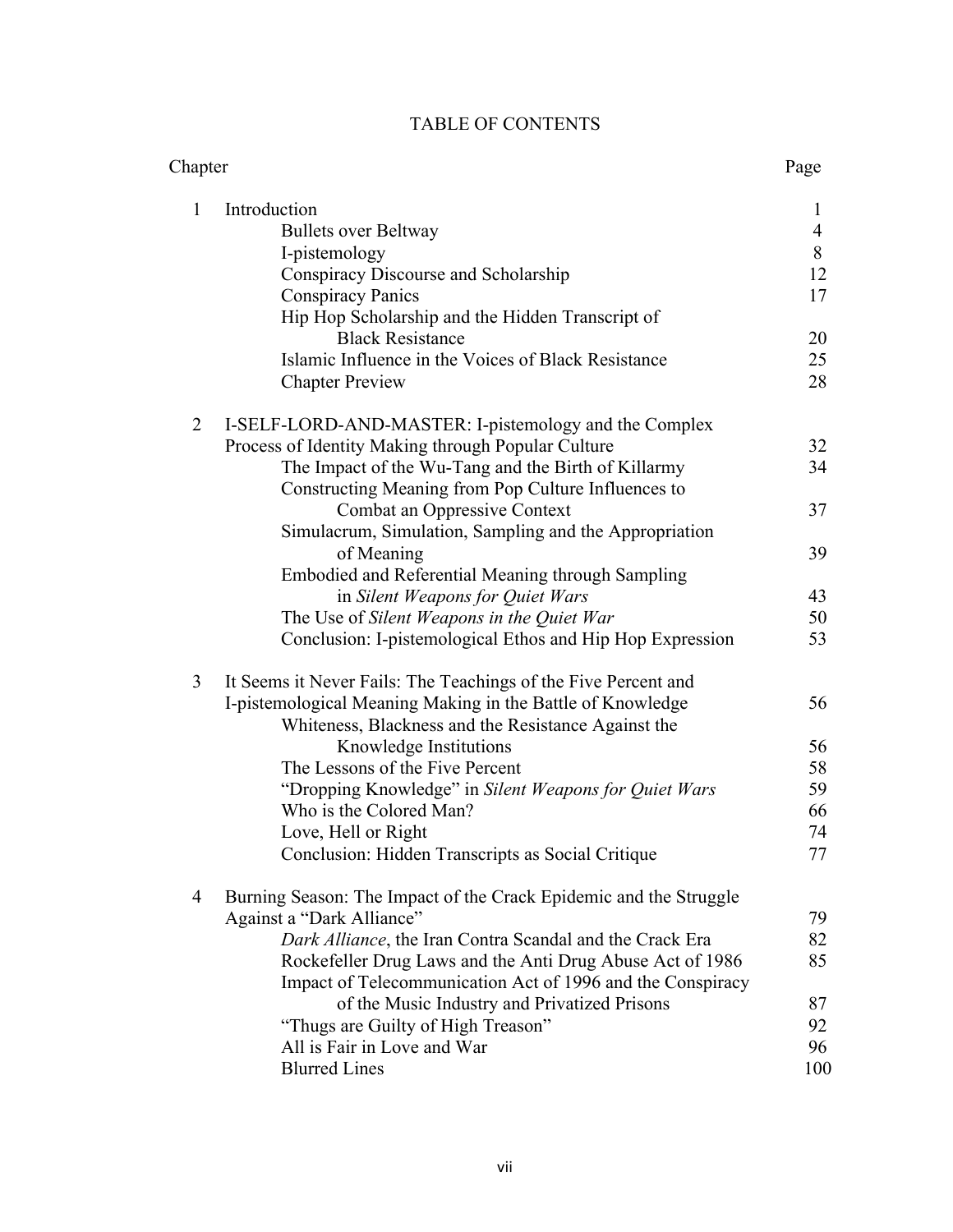|                    | Conclusion: Journalistic Framing of the Conspiracy Panic<br>and I-pistemology | 102 |
|--------------------|-------------------------------------------------------------------------------|-----|
| 5                  | Terror Is Him—Black Male Image and the War on Terror                          | 104 |
|                    | Gods, Gangsters and Gangster Rappers                                          | 105 |
|                    | Wu-Tang's FBI Investigation                                                   | 109 |
|                    | Militant Imagery                                                              | 112 |
|                    | Lyrical Specialists, Underworld Terrorists                                    | 114 |
|                    | 5 Star General, Giving Killing Orders                                         | 118 |
|                    | Hardcore Rap and the Double Bind of Entertainment                             | 123 |
|                    | Conclusion: Disciplining Dangerous Knowledge through                          |     |
|                    | <b>Media Discourses</b>                                                       | 126 |
| 6                  | Conclusion                                                                    | 131 |
|                    | Interpretation of the Findings                                                | 135 |
|                    | Limitations of the Study                                                      | 139 |
|                    | <b>Suggestions for Future Research</b>                                        | 140 |
| <b>Works Cited</b> |                                                                               | 142 |
| Appendices         |                                                                               |     |
|                    | A. Supreme Mathematics                                                        | 155 |
|                    | B. Supreme Alphabet                                                           | 156 |
|                    | C. Twelve Jewels                                                              | 158 |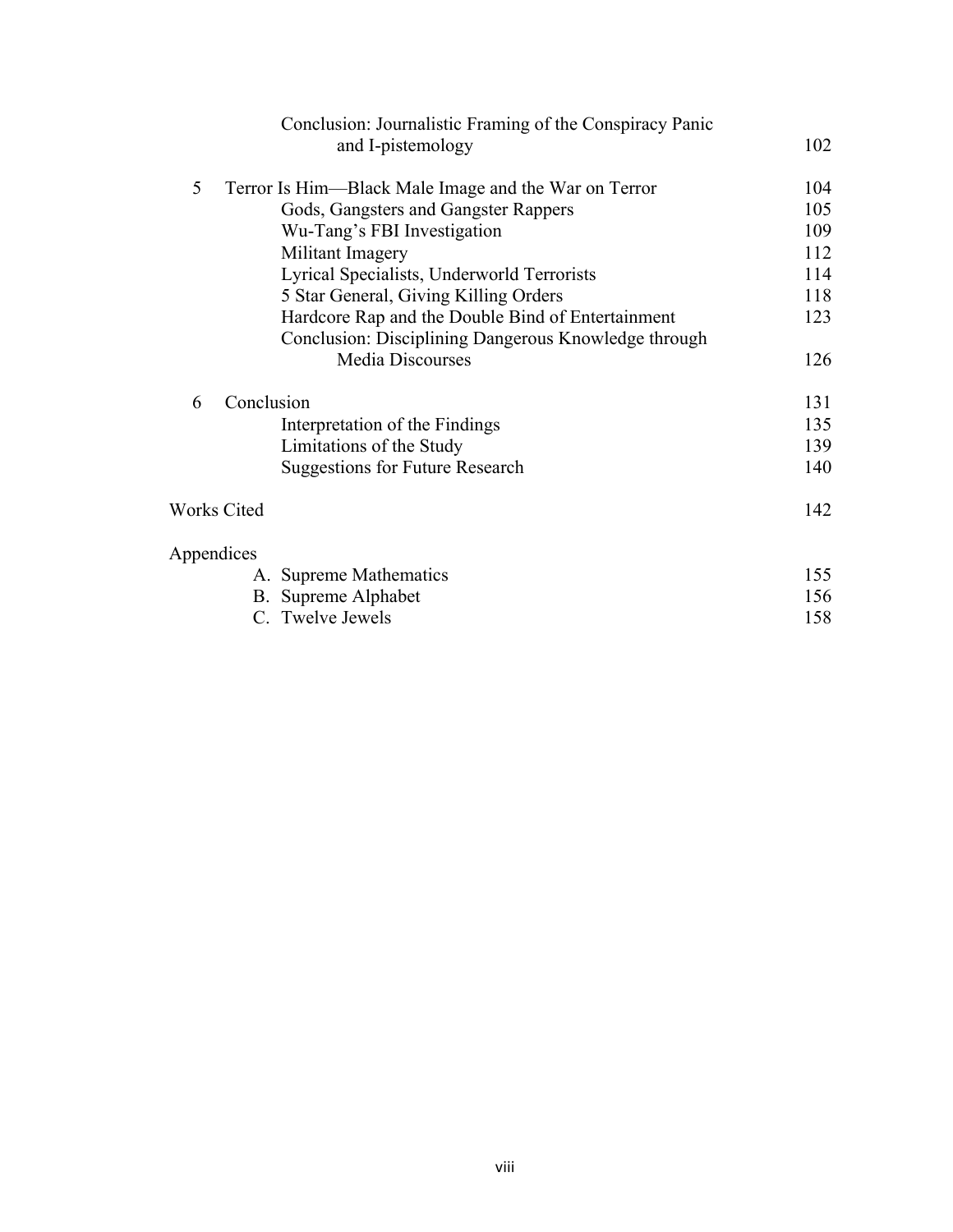# **Chapter 1**

# **Introduction**

It is patently impossible to discuss social engineering or the automation of a society, i.e., the engineering of social automation systems (silent weapons) on a national or worldwide scale without implying extensive objectives of social control and destruction of human life, i.e., slavery and genocide.

This manual is in itself an analog declaration of intent. Such writing must be secured from public scrutiny. Otherwise, it might be recognized as a technically formal declaration of domestic war. Furthermore, whenever any person or group of persons in a position of great power and without full knowledge and consent of the public, uses such knowledge and methodologies for economic conquest - it must be understood that a state of domestic warfare exists between said person or group of persons and the public.

The solution of today's problems requires an approach which is ruthlessly candid, with no agonizing over religious, moral or cultural values.

You have qualified for this project because of your ability to look at human society with cold objectivity, and yet analyze and discuss your observations and conclusions with others of similar intellectual capacity without the loss of discretion or humility. Such virtues are exercised in your own best interest. Do not deviate from them.

# -*Silent Weapons for Quiet Wars, An Introduction Programming Manual*, author unknown

We are at war with an enemy we can't see. A brutal conspiracy of assassination, kidnappings, bombings, high jacking and mass murder …There's a battle raging, fueled by desperation, hatred and fear. Now the principle language spoken here is gun fire. It is a World War; lead by holy men, mad men, and millions of disciples willing to die for their cause. Their strategy is worldwide terrorism.

-opening sample from "Dress to Kill" by Killarmy

A battle for information continues to be waged under the dark, ominous cloud of

public suspicion. From various regions and corners of the globe, from varying races,

classes, nationalities, religious creeds, and political allegiances, people question the

validity of their governments and the reliability of the news presented to them through

media outlets. The two quotes used to open this chapter describe important elements of

this enduring skepticism—the first passage introduces a calculated methodology for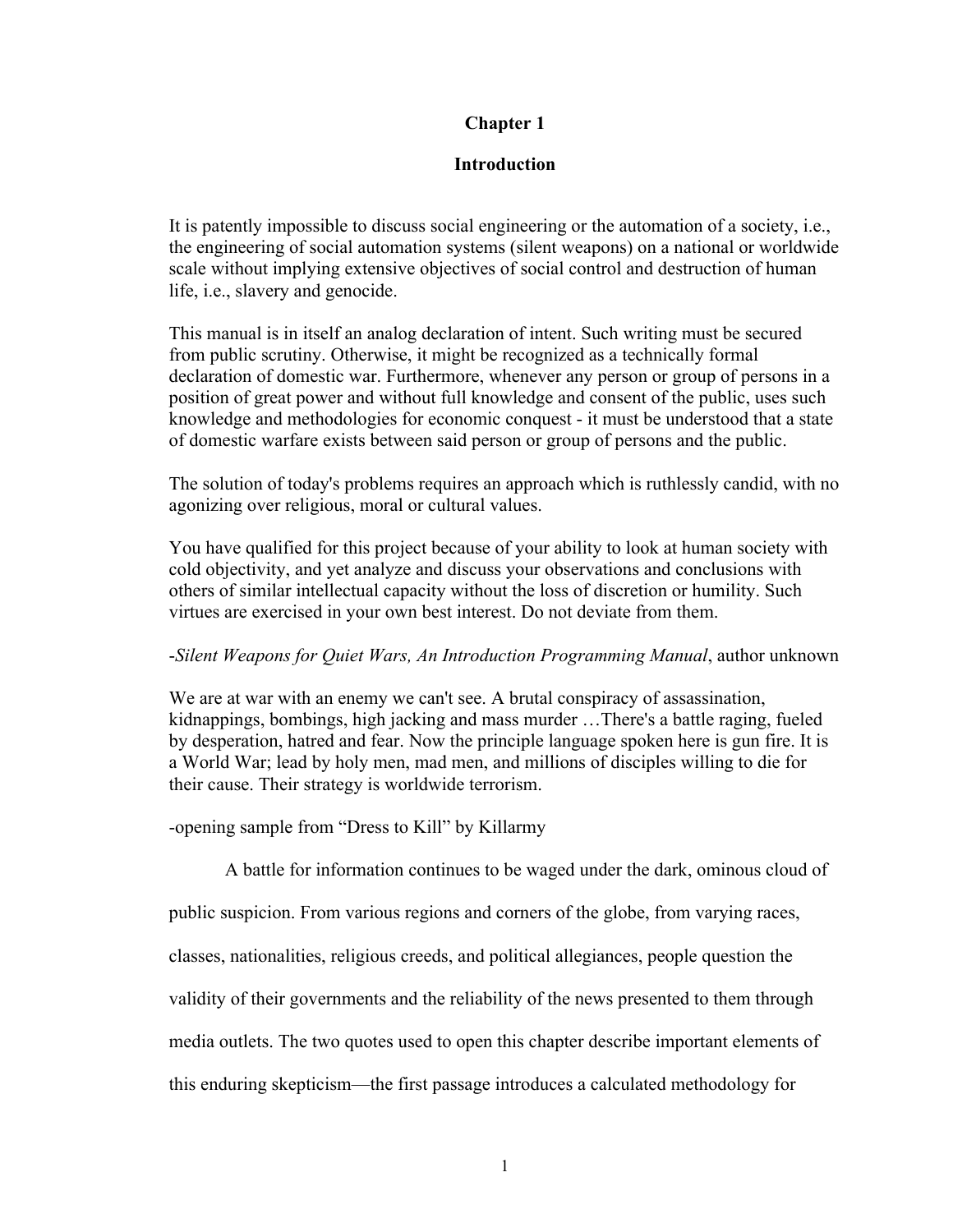controlling mass society, the second passage describes the paranoid mentality of the individual engrossed in a global political, psychic warfare matrix. *Silent Weapons for Quiet Wars, An Introduction Programming Manual*, is a mysterious document that was discovered on a discarded IBM typewriter and is the first chapter in the canonical conspiracy text, *Behold a Pale Horse* by former naval officer and CIA agent William Cooper. *Silent Weapons for Quiet Wars* is also the title of the debut album by hip hop group Killarmy (pronounced Killa-army), an affiliate act of the multi-platinum selling hip hop group Wu-Tang Clan. Tension between actors on multiple sides of the sociopolitical milieu is exemplified by competing narratives. The United States of America and its dominant knowledge institutions (education, government institutions, and mass media) propagate a narrative of equality, justice for all, and the freedom to pursue the "American Dream." The reality for many in America is shaped by undeniable evidence that a global power elite orchestrates events on the world stage in advance and denies meaningful opportunities for those on the margins of society, not by happenstance, but by design.

In 1997 *Silent Weapons for Quiet Wars* by Killarmy was released on the Wu-Tang label, distributed by Priority Records, appealing primarily to the most ardent fans of the raw sound of the Wu-Tang Clan. On top of chaotic, heavily-sampled tracks Killarmy spit rapid fire lyrics thematically focused around the subjects of terrorism and conspiracy, driven by the ideology of the Nation of Gods and Earths or Five Percent Nation, an offshoot of the Nation of Islam, created by Clarence Smith (also known as Clarence 13X or Father Allah). This dissertation examines and explicates the convergences of conspiracy theory, Islam, terrorism, and hip hop culture in rap group Killarmy's album *Silent Weapons for Quiet Wars* to gain a deeper understanding of knowledge production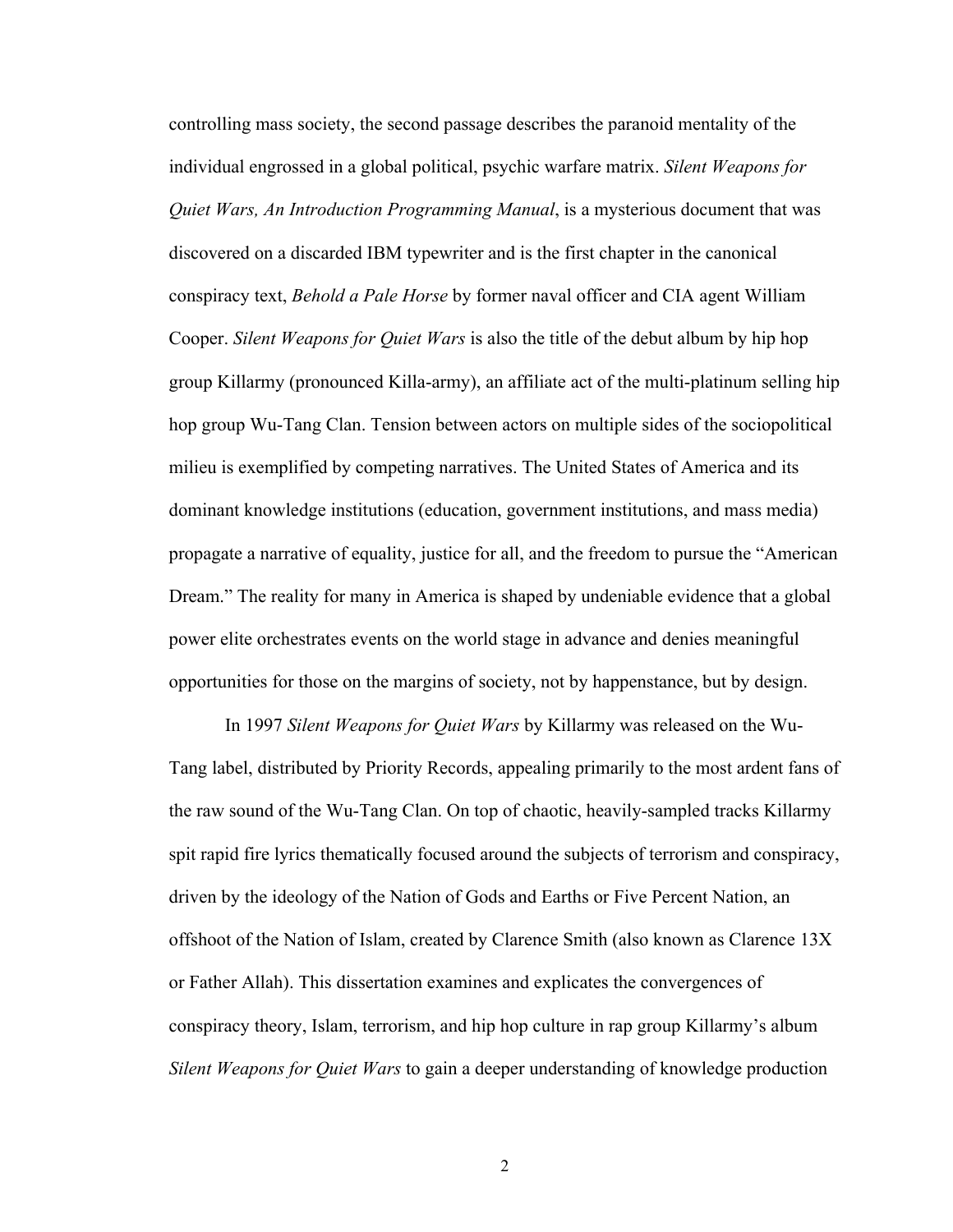post 9/11 through a process Liesbet Van Zoonen has labeled *I-pistemology* or the "process where the self is the source and arbiter of all truth" (4). The influences of Five Percent Nation ideology, popular culture, and conspiracy theory impact Killarmy's tools of rhetorical resistance, or what Tricia Rose calls in *Black Noise* the "hidden transcript" of rap music. Furthermore, *Silent Weapons for Quiet Wars* was at the center of controversy during the Beltway sniper attacks of 2002 prompting journalists to admonish Five Percent ideology through a process Jack Bratich calls a "conspiracy panic." This study presents a twofold argument: 1) I-pistemology accurately describes the ethos and knowledge base of hip hop culture and 2) Rap music as a mass-marketed commodity of hip hop culture creates a double-bind for subversive politics as the commodity of hip hop is allowed to present images and messages that validate discourses of oppression and marginalization. This dissertation offers a fresh contribution to stagnant sociopolitical discussions of hip hop and provides a new approach for examining the interplay between dominant knowledge institutions, marginalized citizens, and discourses on terror.

This dissertation is the first to consider conspiracy, hip hop, Islam, and terrorism together in one study.<sup>1</sup> These connections have not been examined despite the strong influence of these genres in hip hop culture. What follows is an original and unique contribution to the field of communication studies with implications for both the critical/cultural and rhetorical fields. Ultimately, this study will achieve a deeper more enriched understanding of the marginalized experience of African-Americans expressed through the rhetoric of hip hop, deeper insight into conspiracy theory and its implications

<sup>&</sup>lt;sup>1</sup> For more studies on rap music, rhetoric, and the African-American community see Hatch; Cummings and Roy.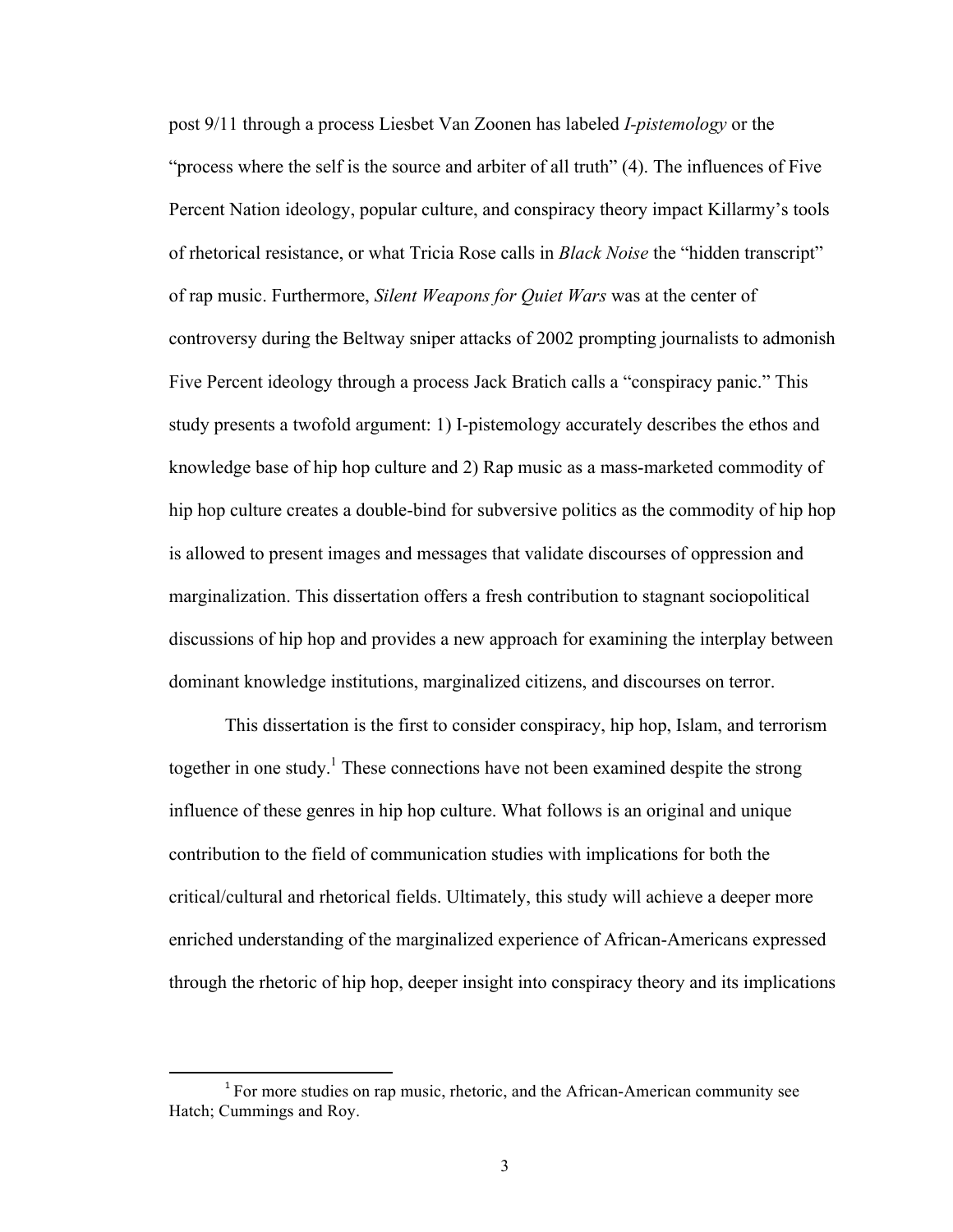for the war on terror, and an increased understanding of the production of knowledge in the postmodern world.

This chapter follows with the narrative of the Beltway sniper attacks and the alleged influence of *Silent Weapons for Quiet Wars* as an inspiration for these attacks. Second will be a discussion of I-pistemology, which theoretically situates the direction of this study. Third will be a discussion of the discourse of conspiracy theory and the academic contributions that examine it. Fourth will be a general discussion of the trajectory of hip hop scholarship. Fifth will be a discussion of black Islamic movements in the United States and their connection to hip hop culture. Finally, I will conclude with a brief description of the chapters that will comprise this dissertation.

#### **Bullets over Beltway**

To all my universal soldiers, stand at attention While I strategize an invasion- the mission be assassination Snipers hitting Caucasians With semi-automatic shots heard around the world My plot is to control the globe and hold the Earth hostage In my fingertips with tight grips like Atlas I got a war plan more deadlier than Hitler It was written down in ancient scriptures (Shogun Assassin, "Blood for Blood")

At 6:30 pm on October 2, 2002, a single bullet struck 55-year-old James Martin in the parking lot of a Shopper's Food Warehouse Grocery store in Glenmont, Maryland ("The D.C. Sniper Beltway Attacks"). This shooting was the beginning of a 22-day rampage in the Washington, D.C. area that left ten dead and three others wounded. Ex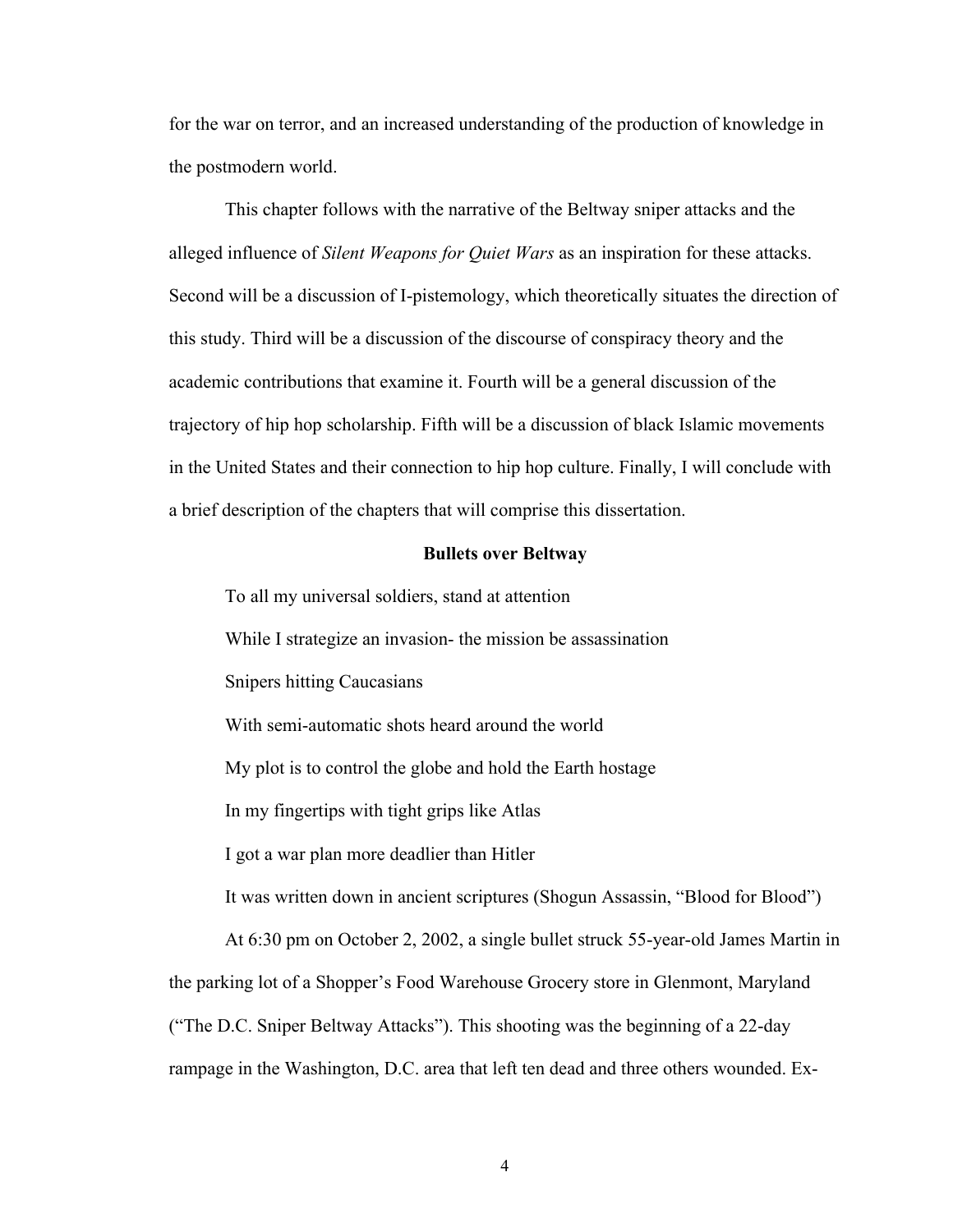Army officer John Allen Muhammad and his teenage accomplice Lee Boyd Malvo perpetrated this killing spree, which would be known as the "Beltway Sniper Attacks." According to the account Malvo provided in Muhammad's 2006 trial, Muhammad's plan had three phases ("The D.C. Sniper Beltway Attacks"). Phase one was to kill six white people a day for thirty days. Phase two included killing a pregnant woman, a police officer, and then kill multiple police officers by setting up explosives at the funeral. Phase three would include extorting millions of dollars from the U.S. government and recruiting orphans to carry out a massive terror plot designed to cripple the United States. Fortunately, the extended plan never came to fruition as the pair was captured sleeping in a blue Chevy Caprice on October 24, 2002. Muhammad was found guilty of murder and was lethally injected in 2009. Malvo still serves time today in a federal prison in Virginia.

Interestingly, a link between this act of domestic terror and hip hop was made on an October 2002 episode of the NBC news show, *Meet the Press*. In this exchange, host Tim Russert and guest Dr. Meloy make the assertion that the attacks may have been influenced in part by Killarmy's music and then the program cuts to Chief Charles Moose's on-air communication with the snipers using language similar to the lyrics:

MR. RUSSERT: Now, one of the more interesting things that went on in this case was how the police used the media to try to communicate and develop a dialogue with the alleged snipers. And we've gone back and looked at a variety of things as to what influences there may have been on the snipers. This is a CD from a group called Kill Army. It's named "Silent Weapons for Quiet Wars." There's a song called "Wake Up." "Word is bond this is as real as it's going to get." Then here is the letter which they left behind at the shooting in Ashland,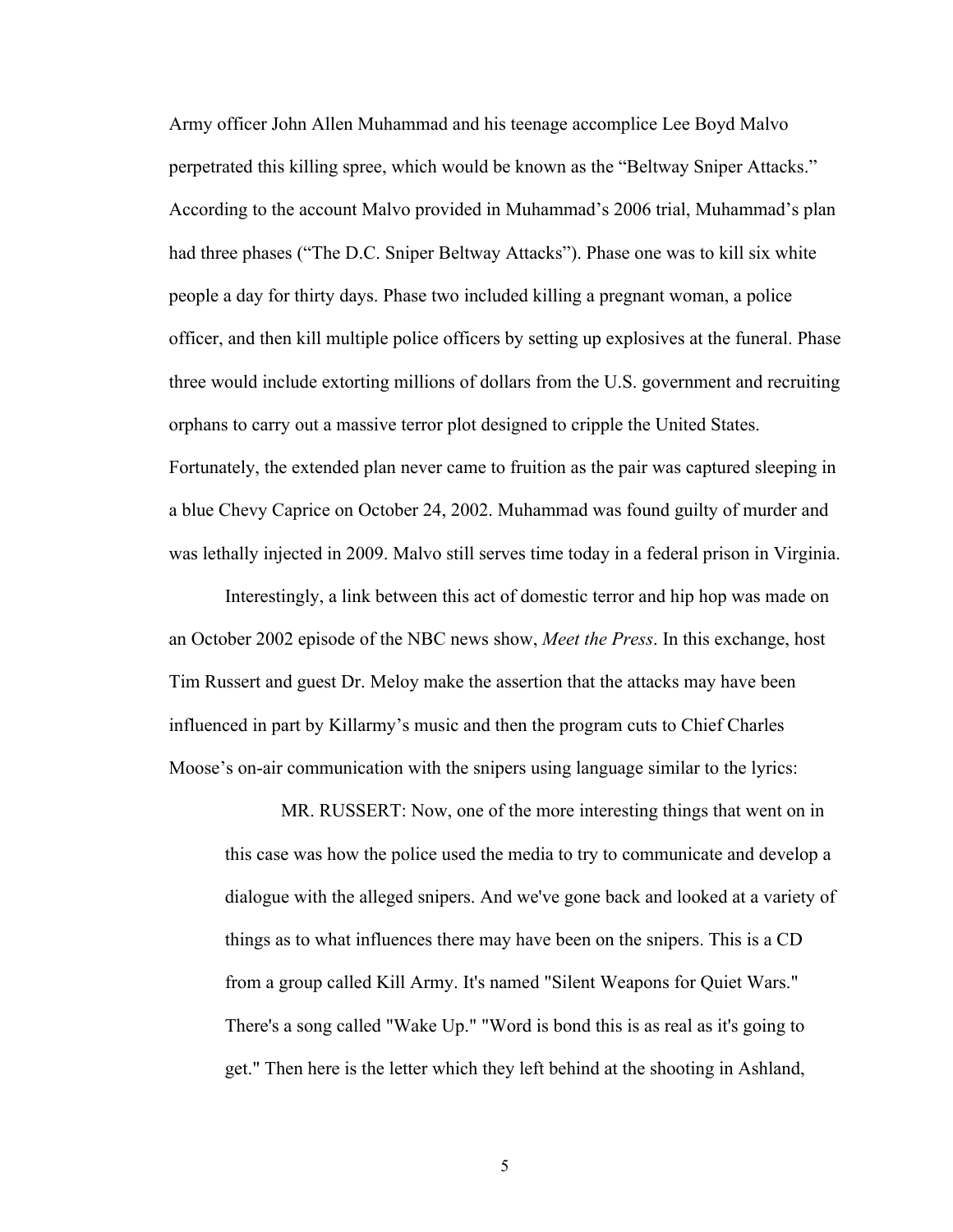Virginia. "Word is bond." And on Wednesday night, we heard Chief Charles Moose of Montgomery County saying this:

(Videotape, October 23, 2002):

CHIEF CHARLES MOOSE: If you are reluctant to contact us, be assured that we made ready to talk directly with you. Our word is our bond.

(End videotape) (Muhammad)

Russert continues to discuss the role that popular culture can play in these seemingly random events of violence. Meloy mentions that the influence of pop culture can be significant but does not necessarily cause these events. Further into the exchange, Russert describes more connections between the album's content and the drama of the mass shootings:

MR. RUSSERT: Let me show you some more based on exactly what you're saying and bring everybody else into the conversation. Here are more lyrics from that same album. This is a song called "Five Stars." "Snipers on the rooftop watch out for the pit bulls. Waited 'til sunsets and moving like ninjas. ...Yo, 5 Star General giving orders." Here's the letter, cover sheet, they left behind. The five stars were a symbol or an indication that this was the true sniper sending this letter.

Then we had this left behind. I'll show you here the lyrics from the same album. "My name is Born God Allah, King of North America," and the tarot card left behind, "Dear Policemen, I am God."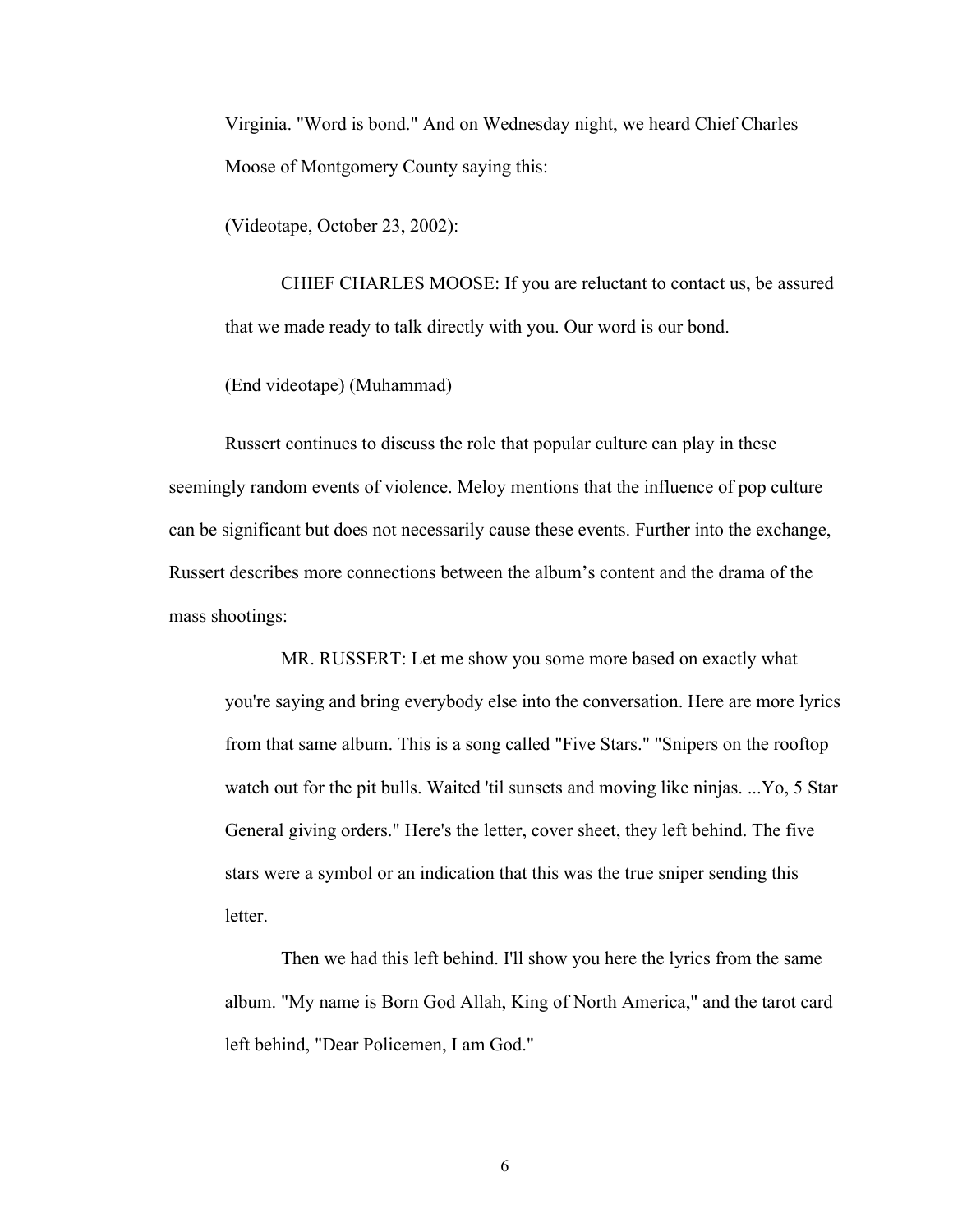Playing out a real fantasy, influenced somewhat by music, and yet in his own mind, woven together and we saw this play out. (Muhammad)

This vignette offers a glimpse into the conjecture of the press when attempting to determine the motive for this brutal act of domestic terrorism. It is indeterminable whether or not Killarmy's music served as a direct inspiration for these mass killings. What this story brings into view is the convergence of entertainment, popular culture, and real world events that goad responses from different ideological perspectives on causation. How does such incendiary anti-American content become marketed by a major record company when it can aid to produce such horrifying events? Others would argue that linking the music to the shootings is part of an agenda to demonize both hip hop and Islam, in a conspiracy of its own. Cedric Muhammad, former manager of Killarmy expressed his concern over agenda setting by the media:

The exchange got my full attention as I was already fully aware of the effort by many in the media and those above them to position the Honorable Minister Louis Farrakhan as the inspiration behind the activities of the alleged sniper. Now, I saw more fully the details of the height and depth to which the sniper controversy from the horrific killings; to the association with the Nation Of Islam of the lead suspect, John Allen Muhammad; to the alleged influence of Hip-Hop; and the repeated visual of the image and account of a Black male committing violence with a firearm - could and was being used by the worst enemies of Black America to justify certain attitudes and policies. (Muhammad)

Thus, the contested accounts of historical events and media discourses that reflect the ideology of the dominant institutions in turn force a response from the subjugated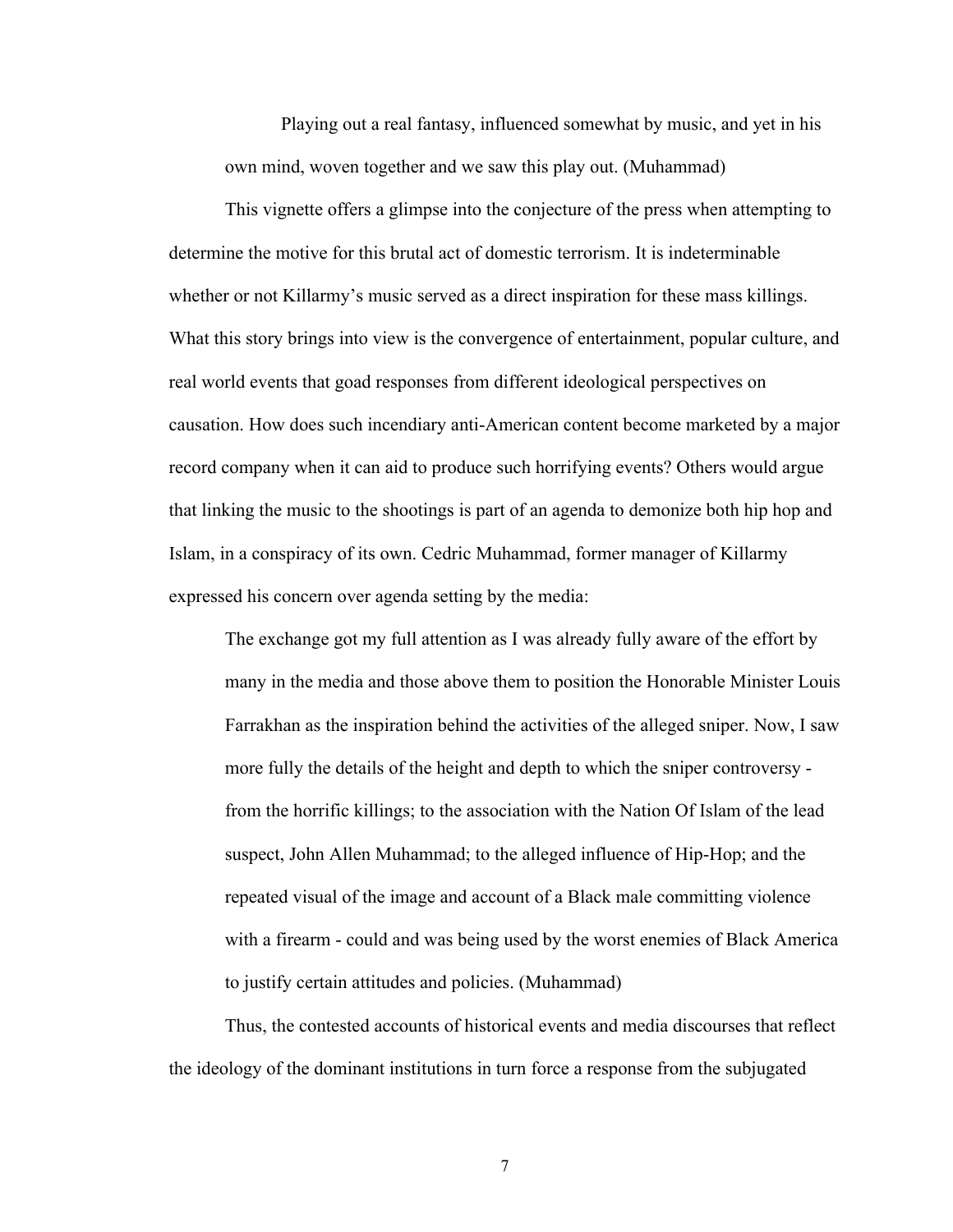population. Often, the response against domination is a call for self-reliance and cultural pride that uses the prejudices of society against oppression, solidifying community through processes of meaning-making and coded communication. As such, marginalized communities create alternative ways of knowledge production in an oppressive context. Next, will be an overview of I-pistemology and its significance as a tool of analysis for social mobilization through music.

### **I-pistemology**

Liesbet Van Zoonen creates the term I-pistemology to address the growing epistemological suspicion in popular and political culture. People from varying perspectives distrust official sources of knowledge for different reasons, but the idea that "truth and knowledge are tied to social and material interests" is at the root of the skepticism (Van Zoonen 56). Van Zoonen argues that this trope has become a "dominant mindset" which was at one time limited to feminist, postmodern, and critical theory but now can also explain right-wing populist politics. Suspicion goes hand-in-hand with the turn to "the self as the source and arbiter of all truth" drawing from personal experiences, feelings, subjective judgment, and individual memory (56-57). Truth is something that is "out there" (to be discovered) and simultaneously "in there" (personal experience). In short, I-pistemology captures the turn into the self as the origin of all truth.

While some critics label this turn to the self as "postmodernism gone wrong," Van Zoonen makes a compelling case for her idea by providing examples of media scandals, government campaigns, and academic disagreements that have contributed to the climate of skepticism. <sup>2</sup> The mistrust in official sources of knowledge for Van Zoonen is marked

<sup>&</sup>lt;sup>2</sup> Van Zoonen cites a few examples: HPV vaccination opposition in Holland; debate over causes of global warming; BBC "climate gate" scandal; intelligent design vs. evolution theory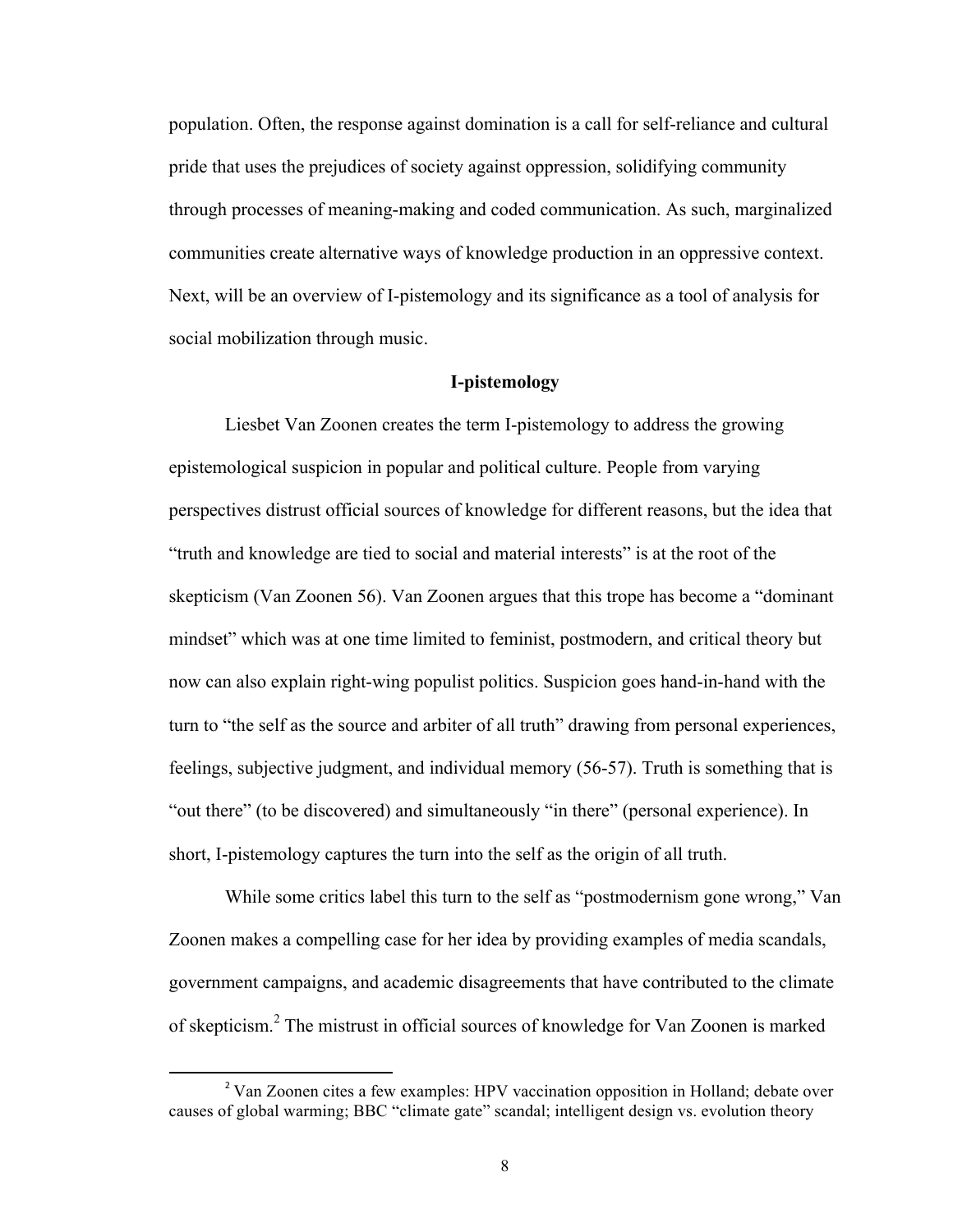by a "general trust in knowledge institutions" with a "specific distrust" in some of the things they say are true  $(58)$ .<sup>3</sup> Both "general trust" and "specific mistrust" are said to be sociocultural byproducts of modernity, risk society, and fear culture. Two points to this epistemological transformation are the suspicion surrounding official knowledge depends on finding someone to blame<sup>4</sup> that leads to the turn to the self as "alternative source of knowing and understanding" (Van Zoonen 60). This turn is seen in the growth of selftherapy, spiritualism, and personal media.

As politics and popular culture have become more personalized audiences rely more on personal experiences. One of the burning questions is the "question of truth" in mediated and unmediated knowledge and controversy over media coverage has led to more inclusion of first-person accounts of actual events. Conversely, counter-narratives are also dependent on their own first-person accounts. Van Zoonen notes that this "personal knowledge and experience movement" is now "part and parcel" with rightwing populism in Europe and the United States (62).<sup>5</sup> Progressive politics (feminist, civil rights, and LGBT activism) relied on this alternative knowledge from experience and the

<sup>!!!!!!!!!!!!!!!!!!!!!!!!!!!!!!!!!!!!!!!!!!!!!!!!!!!!!!!!!!!!!!!!!!!!!!!!!!!!!!!!!!!!!!!!!!!!!!!!!!!!!!!!!!!!!!!!!!!!!!!!!!!!!!!!!!!!!!!!!!!!!!!!!!!!!!!!!!!!!!!!!!!!!!!!!!!!!!!!!!!!</sup> claims in science discourse; whether or not the Holocaust or Armenian genocide are actually true; objections to historic canons; the growing belief in alternative therapies.

<sup>&</sup>lt;sup>3</sup> Van Zoonen cites longitudinal data from Eurobarometer: radio news is trusted 60% of the time where television, the press and the internet are trusted 50% and 40% respectively. Trust in the press in the UK is extremely low (18%) compared to other northern European countries.

<sup>&</sup>lt;sup>4</sup> Van Zoonen cites Stef Aupers analysis of conspiracy theories, how these theories offer "an illusion of knowledge and control, of causal connections in a chaotic world and of clearly identifiable actors (Muslims, 'the Left', Jews) or institutions (Big Pharma, 'the Government') to blame" (60).

 $<sup>5</sup>$  For example, personal accounts from a soldier's point of view in Iraq have been used to</sup> support a pro-war right-wing agenda.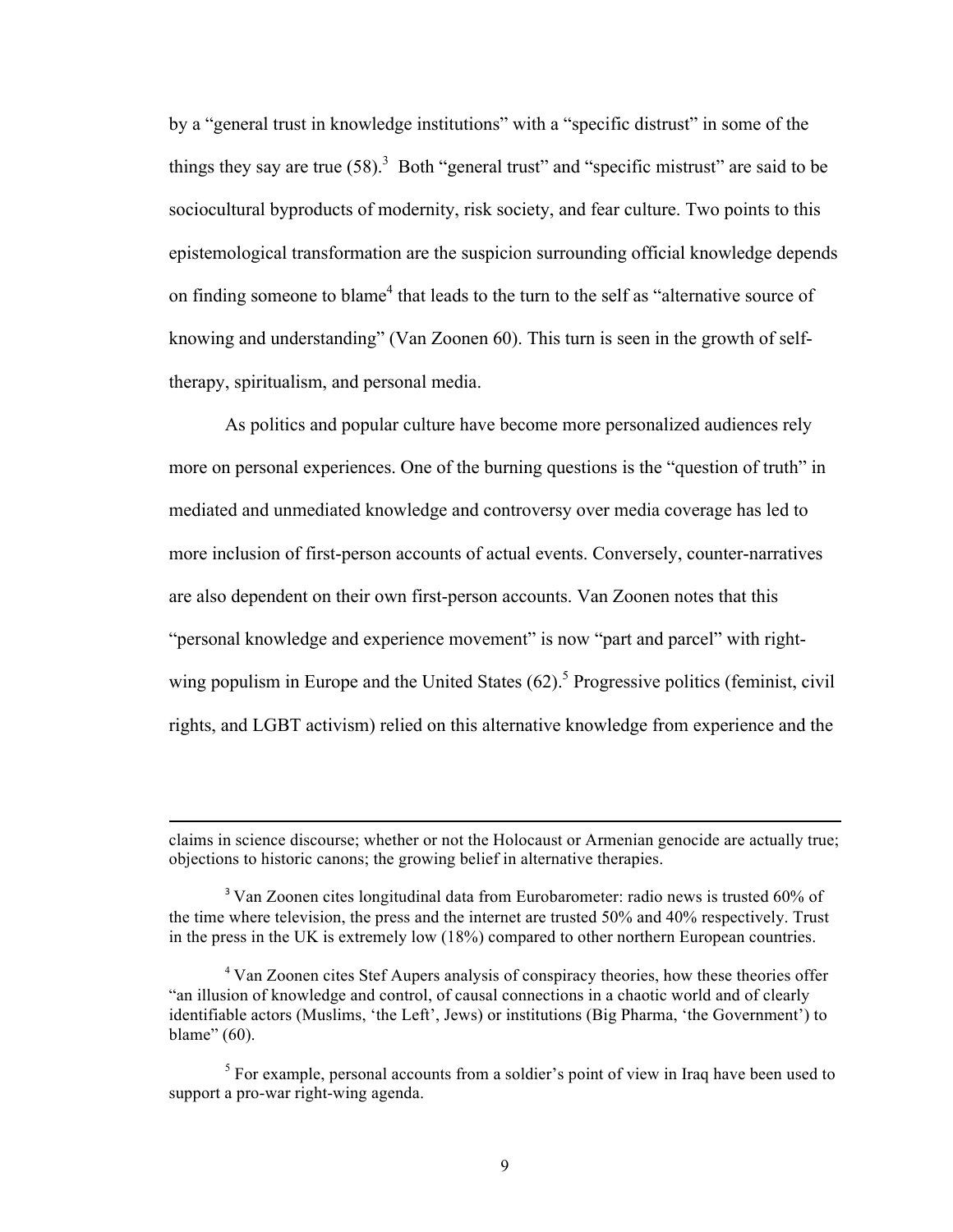adoption of this strategy by the right-wing poses a challenge to leftist politics.<sup>6</sup> What determines whose claims are valid? The truth claims for I-pistemology reach "much wider and much more intense platforms than ever before" (Van Zoonen 64). Thus, the two challenges Van Zoonen proposes for future study are 1) "How knowledge institutions can realize trustworthiness among all these contending truth claims (truth must be deserved, advanced, and maintained)" and 2) "the plurality of voices that claim access to truth on the basis of personal knowledge, experience and opinion" leads to questions of whether all voices need to be equally valid to be heard or recognized (65). Moreover, Van Zoonen claims the left-wing has failed to meet the challenge from right-wing populist politics "using the same vocabulary of personal experience as progressive forces" (65). Van Zoonen also calls for analyses that explain how the right wing has "managed to impose claims on common sense" (65).

This dissertation will contribute to this discussion by addressing these challenges. In regards to the first challenge, knowledge institutions (government institutions, educational institutions, and the media) realize their trustworthiness in part by delegitimizing the voices of the black Islamic militant (represented by Killarmy) by utilizing a fear-based discourse in the media (terrorism) and by leaning on dominant institutions (Christian church) or dominant tropes (patriotism). In turn the delegitimizing by dominant discourses serves to squelch *certain* truth claims and validate others. Moreover, the right-wing through these discourses manage to "impose claims on common sense" by sensationalizing violence and making connections to hip hop music which is framed as the enemy to American moral values and patriotic ideals. What this

 $6$  The "people" as defined by right-wing populist politics, are united "through their common whiteness, Christian values and enlightenment ethos. They are seriously alienated by multicultural politics, political and media elites, by Europe and by Islam" (Van Zoonen 62).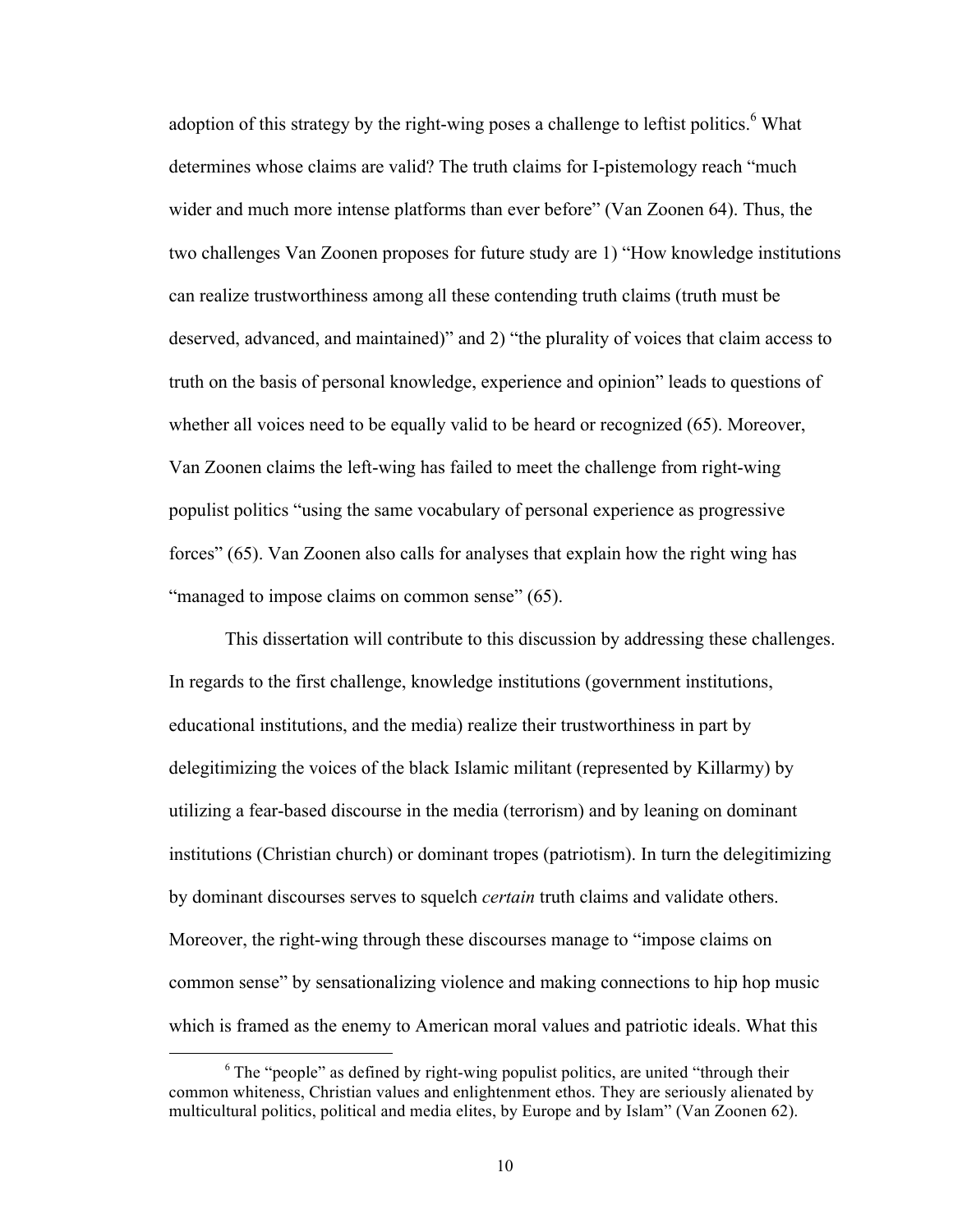study will do is explain how these processes operate by providing examples of how the Ipistemology is expressed through the music and the communities that it represents, as well as the tension of the varying truth claims that contextualize the discourse. As mentioned, Van Zoonen discusses a general trust in knowledge institutions and a specific distrust in some of what they claim is true. While I am not disagreeing with this claim I do offer a reversal—for many African Americans, there is a general *distrust* in knowledge institutions and a *specific* trust in some of the claims knowledge institutions make. Through the following chapters, I will make my case for this reversal by explaining how the discourse in Killarmy's music as well as the I-pistemological claims made by black activists illustrate the general distrust of knowledge institutions in the U.S. while simultaneously using specific claims made by these institutions to advance their agenda.

Differing ideological perspectives, a dissatisfaction with mainstream media coverage, a general distrust in government agencies, and the fear of terrorism are all contributing factors in the climate of skepticism. Conspiracy theory and its framing is a matter of narrative power. How something gets labeled as a conspiracy theory depends on the legitimacy of knowledge at the center. Foucault describes subjugated knowledges as "a whole set of knowledges that have been disqualified as inadequate to their task or insufficiently elaborated: naive knowledges, located low down on the hierarchy, beneath the required level of cognition or scientificity" (82). Discourse that has been labeled "conspiracy theory" fits Foucault's definition. Here I must make distinctions with what I am labeling "conspiracy discourse" and what I define as the "conspiracy genre." The latter describes media texts which focus on specific historical accounts of conspiracies or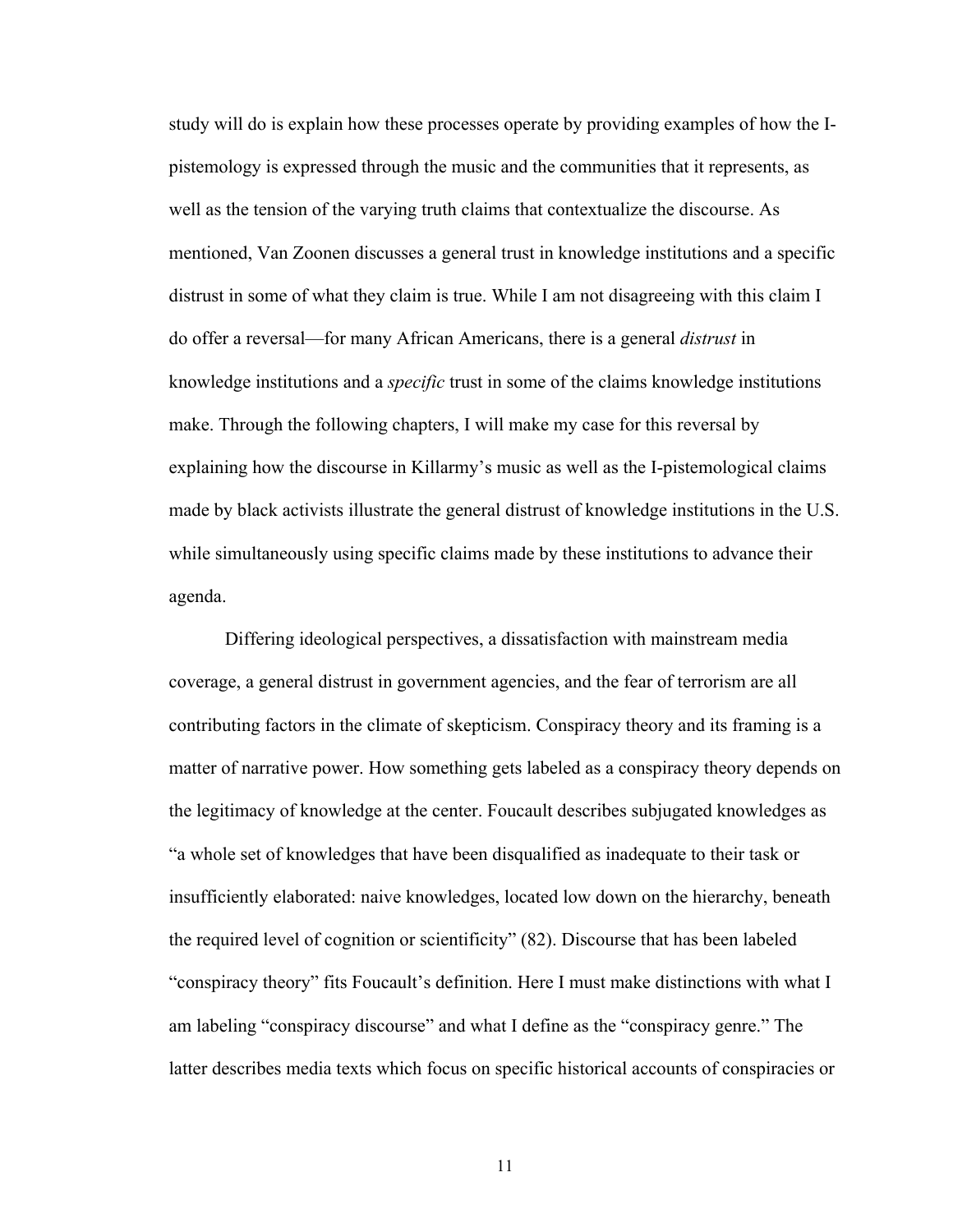the ongoing conspiracies against certain groups in society or society at large and the popular media texts that dramatize these narratives (dramatizations of actual events or fictitious narratives). The former describes scholarly discourse about these media texts. In order to place this study in conversation with scholarly discourse on conspiracy, I will now explain the trajectory and highlight some general themes of conspiracy discourse.

## **Conspiracy Discourse and Scholarship**

Scholarly work related to conspiracy theory or conspiracy discourse exists in both the rhetorical and critical strains. Discussion of conspiracy related discourse begins with Richard Hofstadter's seminal essay, "The Paranoid Style in American Politics," first published in 1965. Hofstadter cites historical examples from McCarthyism to the suspicion of the Catholic Church as evidence of a political phenomenon where fantasy takes the place of logic in political reasoning. "I call it the paranoid style simply because no other word adequately evokes the sense of heated exaggeration, suspiciousness, and conspiratorial fantasy that I have in mind" (Hofstadter 77). Hofstadter's essential claim is that conspiracy theorists generally are dissatisfied paranoid skeptics on the fringes of the political spectrum. Much of the work about conspiracy theory addresses Hofstadter's essay directly by either extending the paranoid style to address specific examples or offering a counter by claiming the paranoid style does not account for conspiracy rhetoric at the center. Other scholars either aim to discredit the validity of conspiracy theory or offer some insight to its political legitimacy. I will discuss a few examples from three strains of conspiracy scholarship: 1) Re-theorizing conspiracy discourse in centrist politics, 2) Conspiracy theory as a subject for popular entertainment, and 3) Conspiracy discourse in journalism and the role of technology on conspiracy discourse production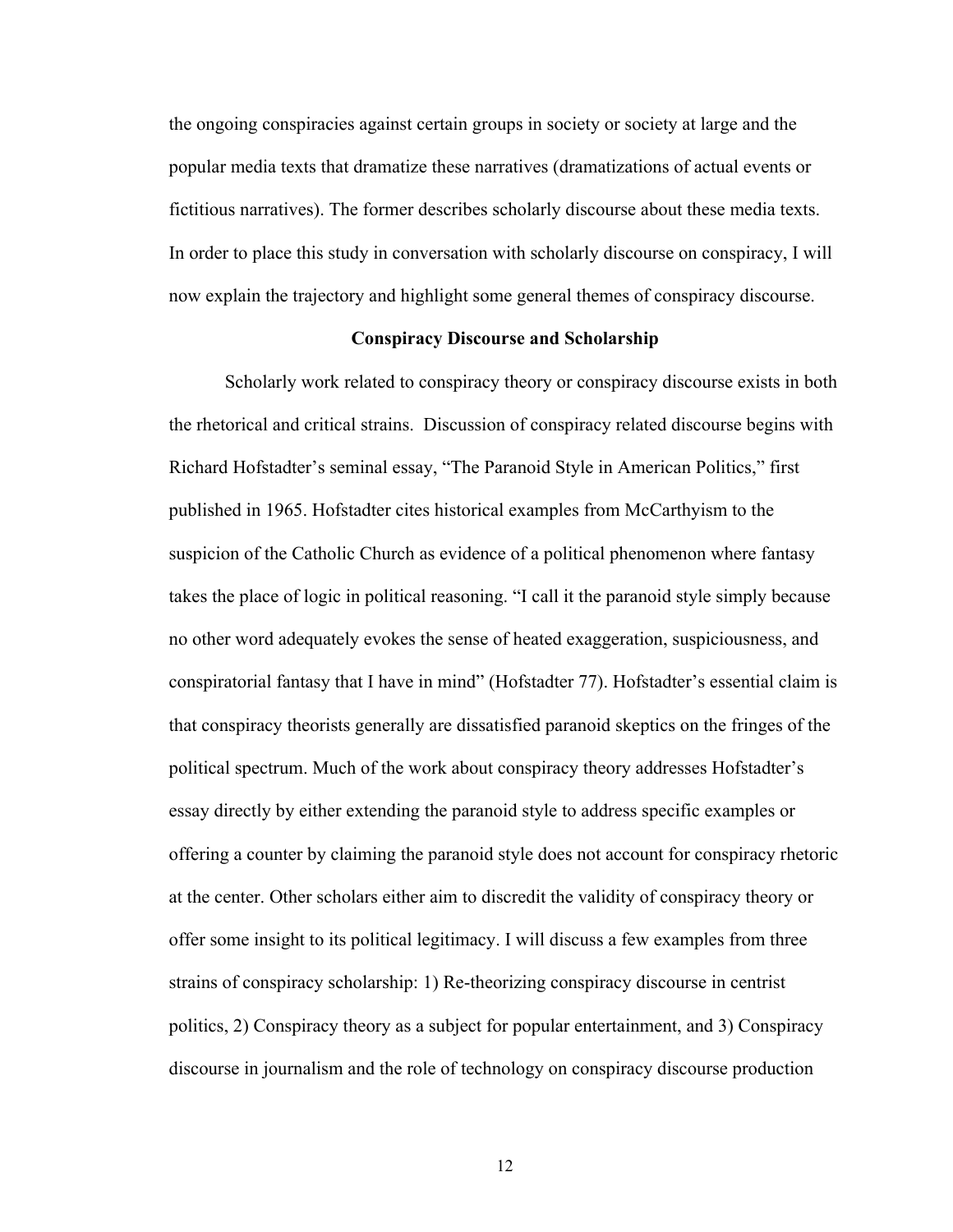post 9/11. To conclude this section I will discuss Bratich's formulation of "conspiracy panics" or the larger context from which conspiracy narratives emerge, which is important for this study.

Several scholars have identified limitations to the paranoid style by explaining the role of conspiracy discourse in centrist politics and offering new theories to explain it. Pfau offers a counter to the paranoid style by introducing the idea of a "political style" of conspiracy rhetoric, claiming that Hofstadter's focus on those on the fringes does not account for conspiracy rhetoric at the center of public discourse. Pfau proposes a strategy to evaluate the "unique character of conspiracy arguments" or their "unique burden to prove the existence of machinations that necessarily are difficult or impossible to perceive," by examining Abraham Lincoln's expression of the "slave power" conspiracy in his "House Divided" speech (58). Pfau, in a different study with Zarfesky, addresses the "slave power" conspiracy by examining the Texas Annexation controversy of 1844- 1845, specifically focusing on the argumentative frames and testing the validity of the narrative form of the conspiracy argument. One of the challenges to evaluating the claims made in an argument that exposes a conspiracy is the uncertainty of the facts contained in the narrative considering the fact that truth usually exists somewhere in the account. Thus, Pfau and Zarefsky conclude that the best course of action in evaluating these arguments is to examine the frames used in the argument and compare them for the most plausible claims that support the argument.

Goodnight and Poulakos also claim that the paranoid style does not accurately explain the acceptance of conspiracy theory in centrist discourse, thus they re-theorize conspiracy discourse by dividing it into two categories- pragmatism and fantasy. The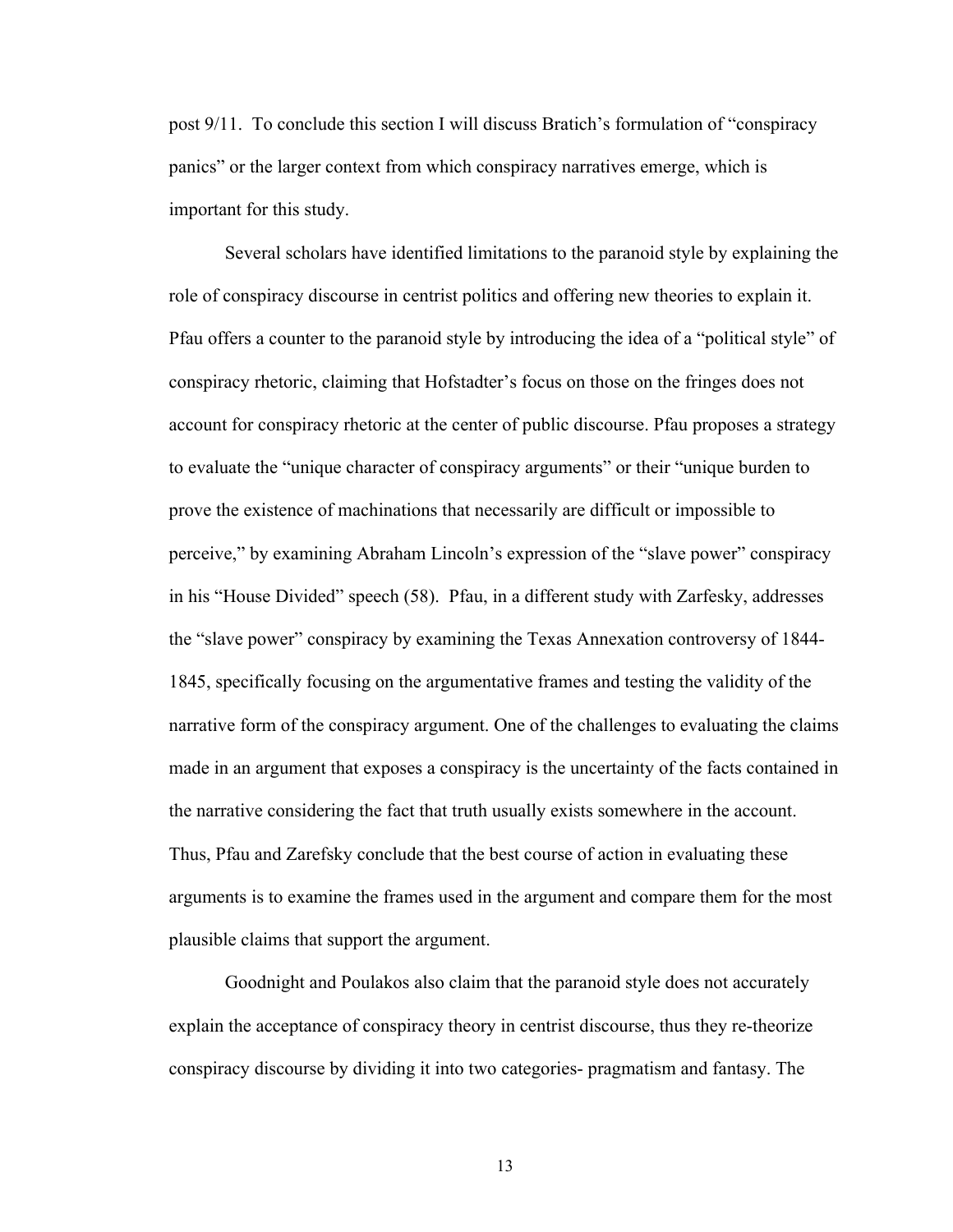pragmatic frame assumes that true ideas are verifiable, while false ideas are not (Goodnight and Poulakos 300). Conversely, the fantasy frame explains discourse as an appropriation of symbolism that can be indicative of a hidden agenda (Goodnight and Poulakos 301). In a different study, Blanusa cites Nazism and McCarthyism as examples of the center of power producing the Other through conspiratorial narratives. Blanusa also dichotomizes discursive positions of conspiracy: "Cynical conspiracy theories speak in the name of totalitarian and authoritarian power trying to defend an organismic community, and preserve a phantasmatic structure. Kynical conspiracy theories are speaking from the position of particular, fragmentational and singular agents" (94). Both of the previously mentioned studies theorize conspiracy narratives by defining characteristics that are similar but distinctly different. On one end of the spectrum, there are conspiracy narratives that focus on verifiable events or "facts" while other conspiracy narratives attempt to tie these verifiable events together by claiming that the appropriated symbolism of such events exposes a connected web of a hidden agenda.

As the previously mentioned studies indicate conspiracy narratives have a long tradition in political discourse. More interest in these narratives has led to conspiracy related themes becoming more popular in mainstream entertainment. Several scholars have offered analyses of the television series "The X-Files."<sup>7</sup> Kelley-Romano discusses "The X-Files" as an example of conspiracy discourse in popular entertainment as it "raises significant issues about the nature of truth and the place of the individual" and satisfies the "psychological needs of viewers" (106). Dorsey explains the role of the protagonist "trickster" in the X-Files, as the ambiguity of the characters "blur the typical

<sup>&</sup>lt;sup>7</sup> See Bellon; Clerc; Emery; Graham; Howley; Knight; Lavery, Hague, and Cartwright; Malach; Parks; Pirie; Soukup; Wilcox and Williams; Wildermuth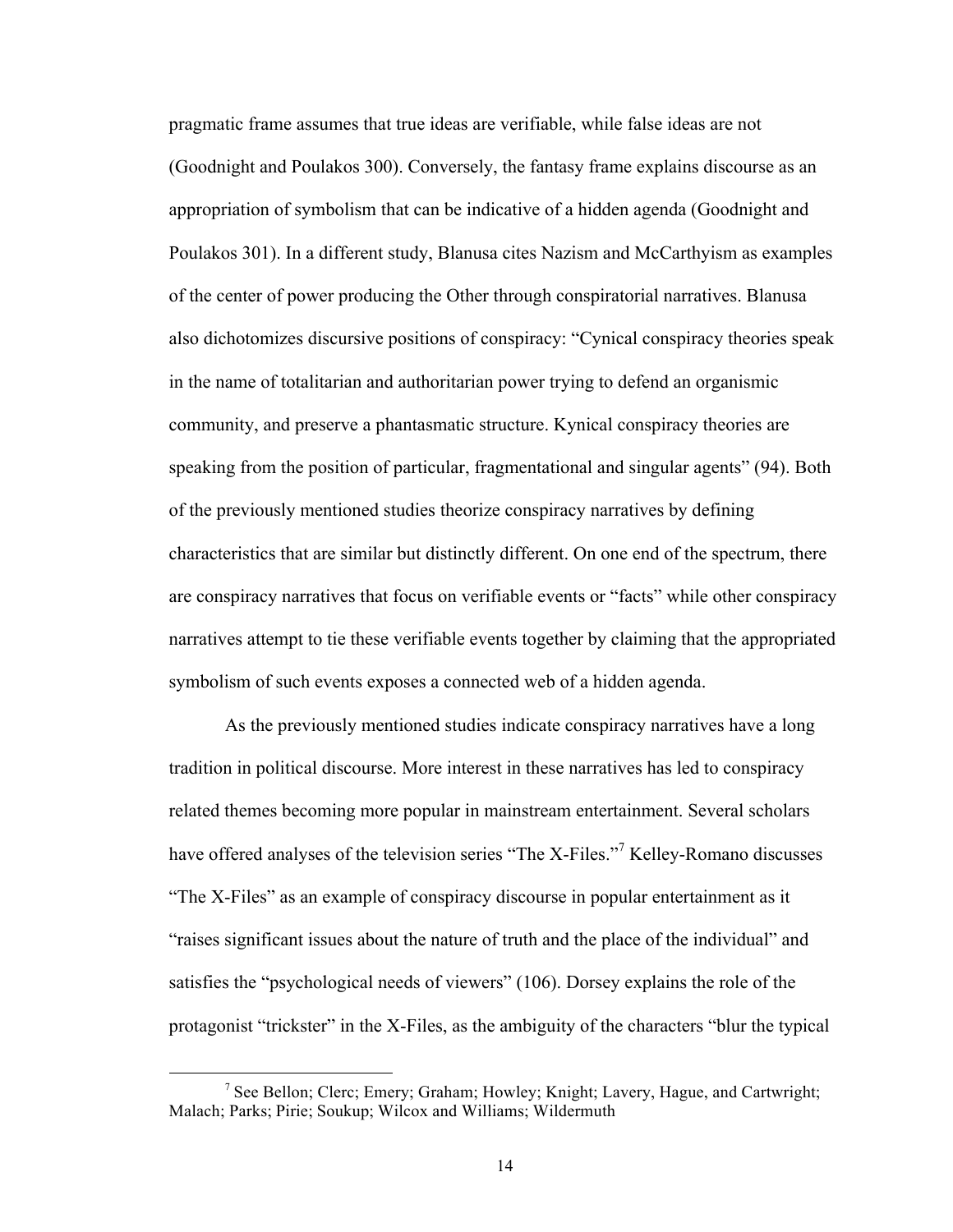images of villainy and heroism in the contemporary myth…the distinction between right and wrong, making this character essential to the fidelity of such a multi-layered story" (450). This alteration of the conspiracy narrative challenges viewers' perceptions of conspiracy in a "morally ambiguous existence" (Dorsey 450). Aside from programs that offer fictional narratives with the theme of conspiracy other media texts focus on alternative accounts of actual events. Benoit and Nill discuss Oliver Stone's defense of his film JFK, which made claim of a conspiracy in the Kennedy assassination through a dramatic adaptation of historical events. <sup>8</sup> Dramatic adaptation of historical events is not the only focus for conspiracy narratives in Hollywood films, fictitious tales of "realistic" situations are also popular.<sup>9</sup> Furthermore, as Nelson explains conspiracy is synonymous with "system" in Hollywood films:

Conspiracy has become a popularly accessible figure for analyzing particular systems. To literalize film conspiracies is to enact the fundamentalism that insidiously authoritarian or totalitarian politics effect through their systems. To debunk conspiracy films as fantasies that obscure the subtleties and structures of systems is to miss the cinematic symbolism. Through narrative tropes, ironically, conspiracy movies analyze the very systems that scholars would target in place of conspiracies. Conspiracies in republics can be devices for resisting tyrannies; conspiracies in movies can be devices for resisting the totalizing politics of systems. Movies use mythic figures of conspiracy to specify systems that

<sup>!!!!!!!!!!!!!!!!!!!!!!!!!!!!!!!!!!!!!!!!!!!!!!!!!!!!!!!!!!!!</sup> <sup>8</sup> See Medhurst

<sup>9</sup> Nelson cites films like *Conspiracy Theory, Enemy of the State, Road to Perdition, The Heist, Gladiator, The Man in the Iron mask, The Manchurian Candidate, The Parallax View*, and *From Hell* as examples.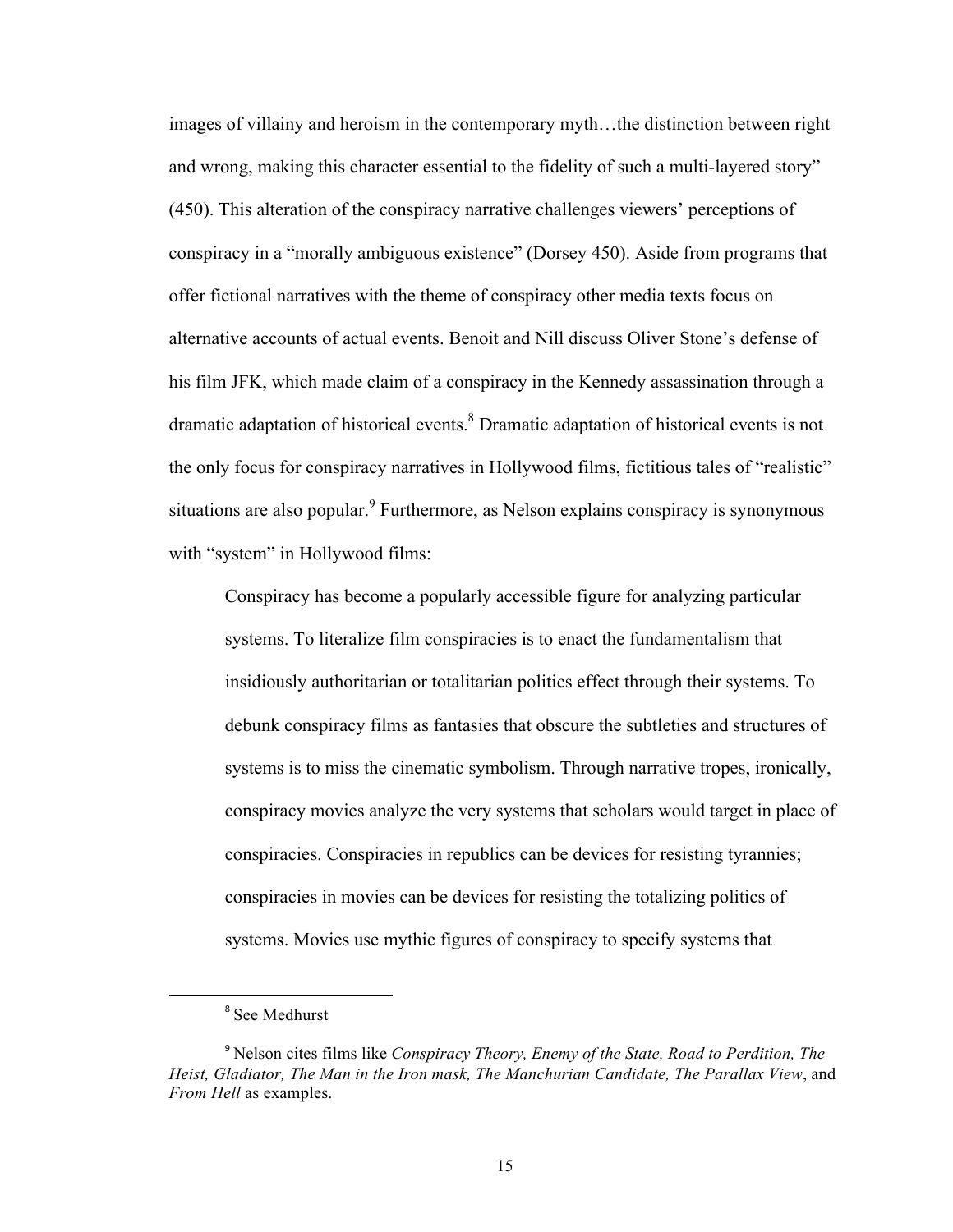otherwise elude popular attention precisely because their politics are structural and pervasive. Conspiracy is a Hollywood trope for system. (501)

As conspiracy has become a popular theme for Hollywood entertainment, conspiracy discourse has also had an impact on journalistic coverage.<sup>10</sup> Most important for this study is the influence of Gary Webb's *Dark Alliance* series, which detailed the involvement of the CIA in the crack epidemic in Los Angeles. In August 1996, a series of articles was published in the *San Jose Mercury News* that provided evidence of government involvement in a drug ring stretching from Nicaragua to the United States (Hall 205). Initially these articles were praised for the discovery of illegal activities perpetrated by the government, but it was quickly reframed as a "conspiracy theory" primarily because of the overwhelming support of the findings from the African-American community. Hall's study focuses on the framing of Webb's story and the interest of the African-American community by mainstream media outlets. "In response to Webb's report, the *Los Angeles Times*, *New York Times*, and *Washington Post* often associated African American interest in Webb with a history of false conspiracy charges by African Americans…African American interest alone became a reason to see Webb as a conspiracy theorist" (Hall 207).<sup>11</sup> Thus, in the case of the *Dark Alliance* series, the validity of the findings is challenged by official authorities of knowledge production as the marginalized African-American community demanded accountability from the government. I will return to the context surrounding the *Dark Alliance* series and the

<sup>&</sup>lt;sup>10</sup> See Berlet: Miller; Bulic; Farhi; Hodai

<sup>&</sup>lt;sup>11</sup> See Pipes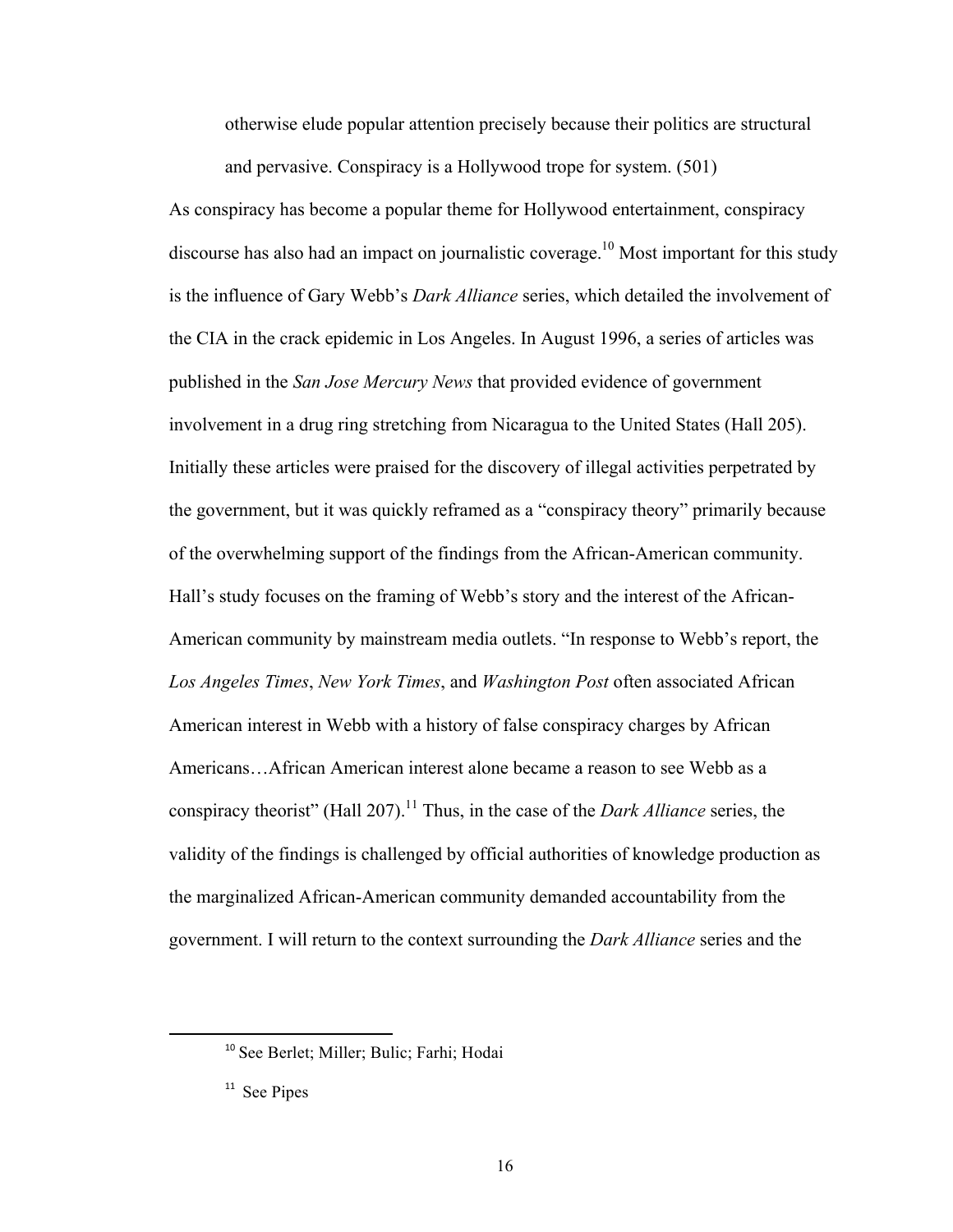crack epidemic in the African American community, as it provides a rhetorical exigency for *Silent Weapons for Quiet Wars*.

Other recent work on conspiracy discourse examines the role of technology in shaping the journalistic coverage and spread of conspiracy theories.<sup>12</sup> Several scholars argue that conspiracy discourse undermines the validity of political arguments.<sup>13</sup> Fenster describes conspiracy theory as a "disfigured expression of critical populism" and Jameson calls it a "poor person's cognitive mapping" (Bratich 17). More moderate views from Knight and Marcus say conspiracy theories convey new forms of pervasive suspicion. Auspers discusses how conspiracy theories are viewed as "pathological, irrational and anti-modern" but argues that epistemological doubt and turn to conspiracy theory is produced by the processes of modernization (Bratich 27).

#### **Conspiracy Panics**

Jack Bratich in his book *Conspiracy Panics* takes the study of conspiracy discourse a step further by focusing not on conspiracy theories but on the panics that surround them. Bratich examines examples of conspiracy panics linking Foucault's governmentality<sup>14</sup> and a method of discourse analysis he calls "symptomatology" (15-17). Bratich states that other studies focus on conspiracy theory and convey what we already know where his study focuses on the concern over conspiracy theories or what he calls conspiracy panics. He seeks to fill the gap by claiming the focus should be on the institutions obsessed with these narratives. Bratich examines "the broader discursive

<sup>&</sup>lt;sup>12</sup> See Stempel, Hargrove, and Stempel III; Soukup; Van Horn

<sup>&</sup>lt;sup>13</sup> See Showalter; Melly; Goldberg; Barkum describe conspiracy discourse as a danger to the health of the political and cultural body.

<sup>&</sup>lt;sup>14</sup> Michel Foucualt's formulation of "governmental rationality" or "the techniques and strategies by which a society is deemed governable."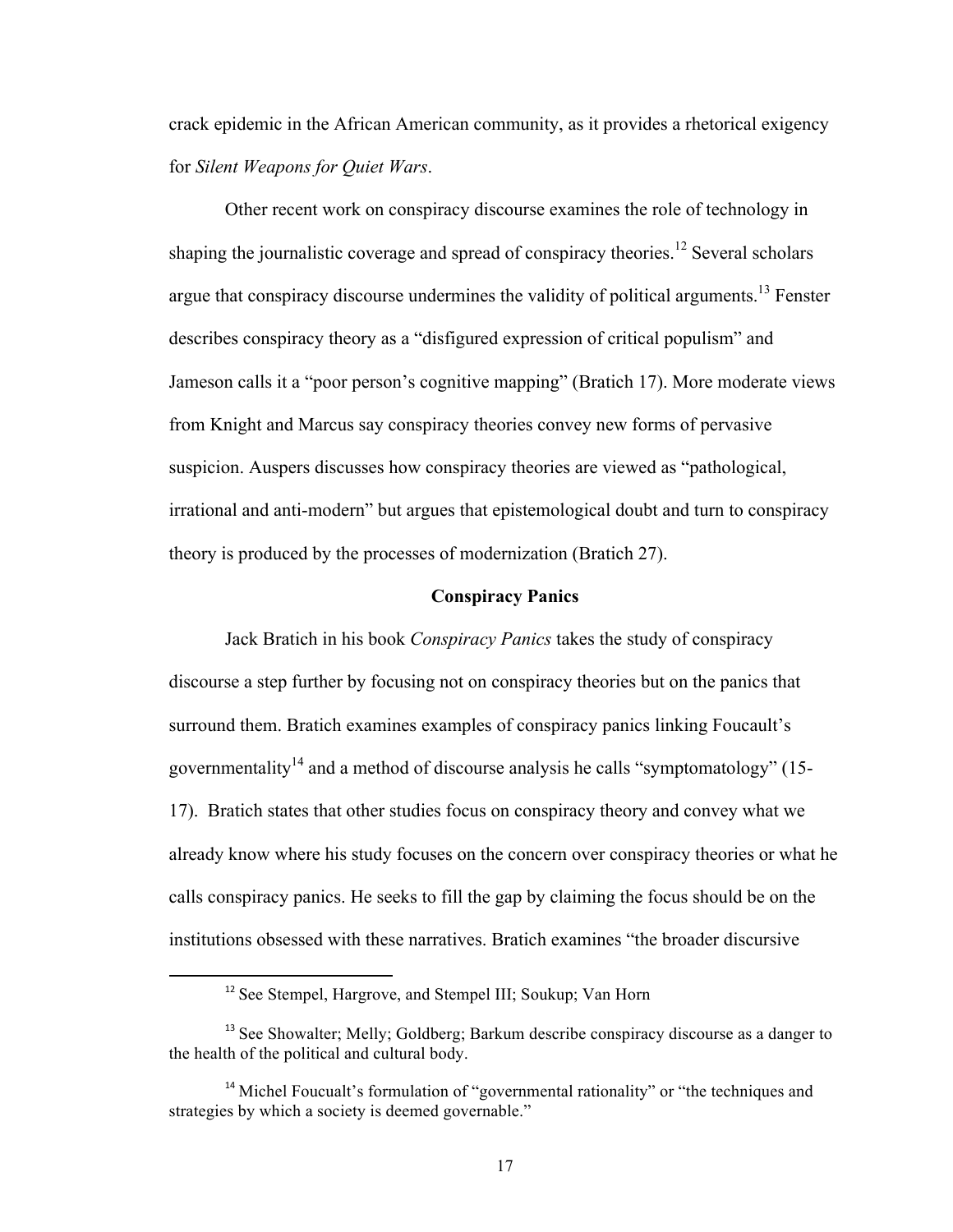cultural contexts that constrain" rather than why people subscribe to conspiracy narratives (18). Furthermore Bratich aims to focus on the rationale behind controlling or managing extremism. Bratich's central claim is that context matters as much as theories that exist in them. Other studies are root analyses that focus on causes and conditions acknowledge emergence of conspiracy theory but not their disqualification. Bratich looks at context as source of status rather than emergence arguing that context not separate but constitutive and that conspiracy panics are a new form of culture and rationality tied to politics. "The panics surrounding conspiracy theories demonstrate that trust, truth, and rationality are at the heart of the current political context. In their prominence as objects of public concern, conspiracy theories provide insight into the current configuration of political rationality" (Bratich 19).

The labeling of a discourse as "conspiracy theory" is to mark a discourse as politically unsound, delusional, and paranoid. When a so-called conspiracy theory gains traction, mainstream media coverage seeks to discipline it because it is dangerous to the dominant narrative. Thus, a conspiracy panic is born as journalists scramble to refocus the public perception back to the dominant "regime of truth." Bratich discussed the institutional support of conspiracy panic through journalism, to "link its discursive properties to the broader spheres of a regime of truth and political rationality" (51). Bratich examines Walter Lippman's writings that theorized how to "professionalize" journalism and move to an objective style of journalistic coverage and how this professionalism is a discourse of political rationality.

The shift to an objective paradigm in journalism was due to the explosion of yellow journalism, a sensationalized, tabloid style of reporting that focuses on salacious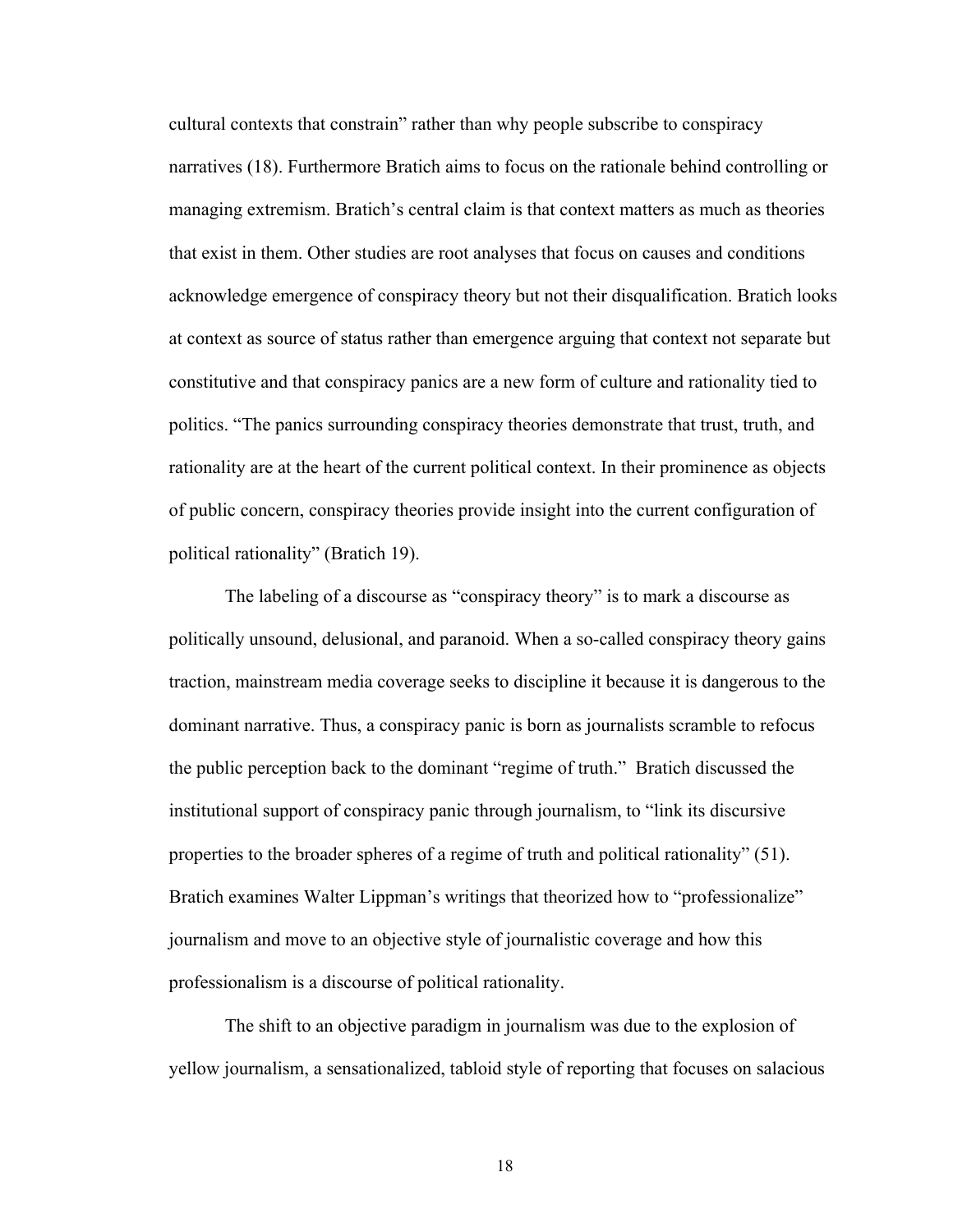content and an oversimplification of political and social events. Lippman called for the use of the scientific method to bring back the integrity of journalism. "For Lippman, the crowd was an irrational subject most attracted to and pandered to by, yellow journalism" (Bratich 59). Lippman then sought to create a "public" as opposed to the "irrational, impetuous and unpredictable crowd, the public was rational, contemplative and deliberative" (Bratich 60). In order to accomplish creating the public Lippman proposed using social engineers and scientists to engineer public opinion and consent for the good of the public interest as "the people cannot be trusted to transcend their petty self-interest to from a public" (Bratich 60). The public would be formed by using informed specialists to debate on topics to maintain norms of society. Political rationally would be formed in the hands of a trusted minority as the masses were inherently irrational. With the professionalization of journalism, "journalists come to define themselves as gatekeepers for the marketplace of ideas" (Bratich 61).

Bratich notes that in a contemporary context, critics equate the decline of journalism to its proximity to popular culture. "But these lamentations usually equate the popular with sensationalized style, tabloidization, oversimplification and a reliance on melodramatic narrative" (Bratich 53). Bratich uses popular in three senses, "widespread, commercialized culture (Hollywood)", in reference to populism or "how does popular culture speak to, and in name of 'the people' (how populism refers to creating an Us/Them) (Fenster 1999)" and "as the bottom-up and appropriation of technology (grassroots) (Douglas 1987)" (53). Specifically useful is the idea of populism where the us/them dichotomy is used by populist movements as a counterhegemonic project (Bratich 57). Fenster noted that conspiracy theory "is itself necessarily populist in its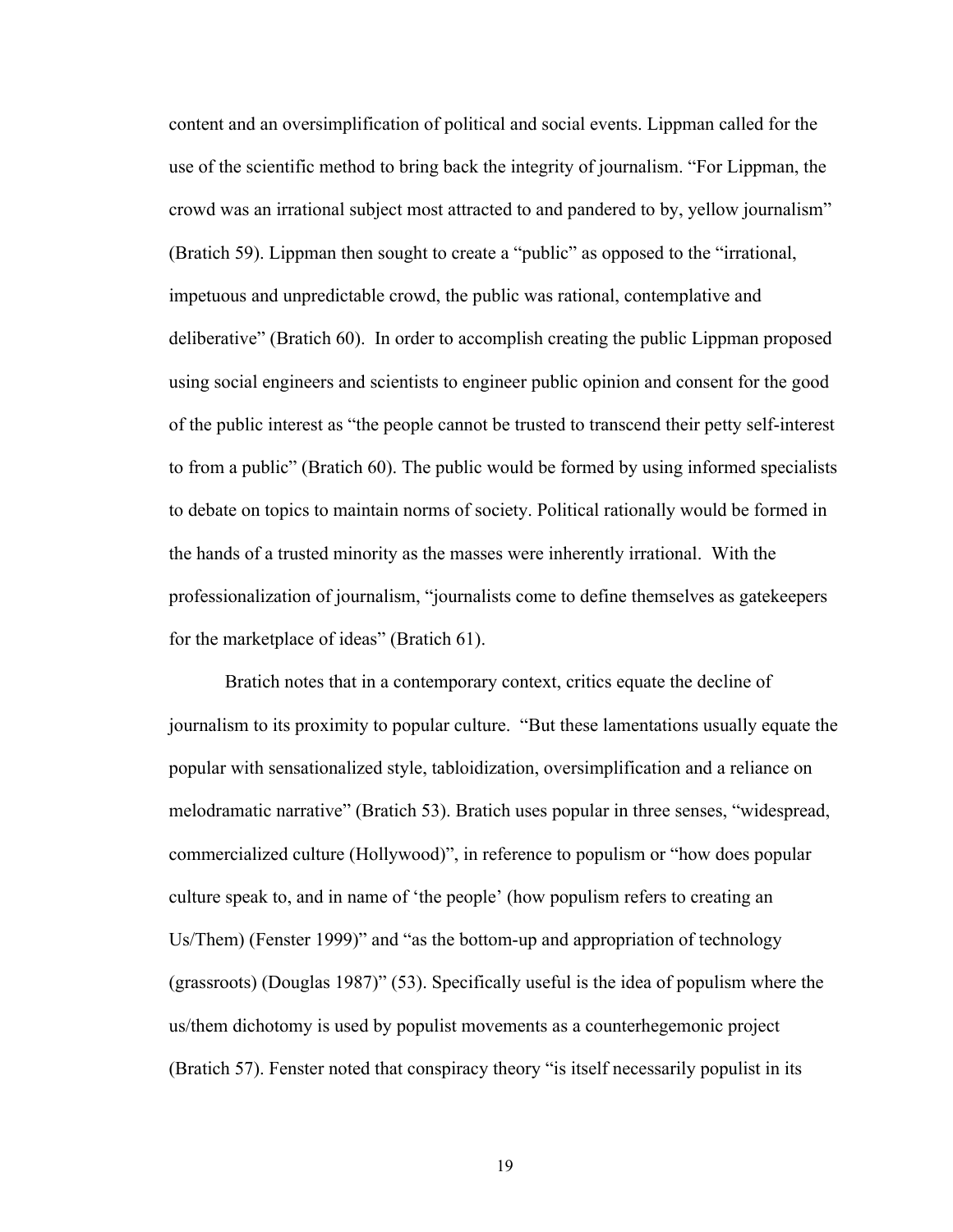evocation of an unwitting and unwilling populace in thrall to the secretive machinations of power" (Bratich 63). Bratich cites a 1992 Rolling Stone article that discusses how young people were turning away from "professional journalism and to popular culture to get their information" (57).

This study will build from Bratich's focus on "conspiracy panics" by isolating the sociopolitical context from which *Silent Weapons for Quiet Wars* emerges, thus providing insight as to how the album functions discursively in the center and at the margins of society and popular culture. The context of terrorism precipitates a climate of mistrust where the lines of truth and rationality are blurred which is evident in the multitude of conspiracy theories that attempt to explain events on the global stage. As a result, individuals and groups form their theories and arguments from their own Ipistemological understanding both inside and outside of the mainstream margins of society.

#### **Hip Hop Scholarship and the Hidden Transcript of Black Resistance**

Hip hop or rap music is a unique art form widely studied for its lyrical, visual, and symbolic content. The culture and music emerge from a unique sociopolitical context of hegemonic oppression where impoverished youth of urban communities found a distinctive way of expressing themselves in spite of their oppressive living conditions. It is precisely the circumstances of scarcity that helped to shape the music, the lack of resources to purchase traditional instruments led to the ingenuity of manipulating technology in order to provide a sonic backdrop for rhythmic poetry. Originally the rhymes were mostly about having a good time, but eventually rappers used their voices to express their discontent with the conditions in their communities and the oppressive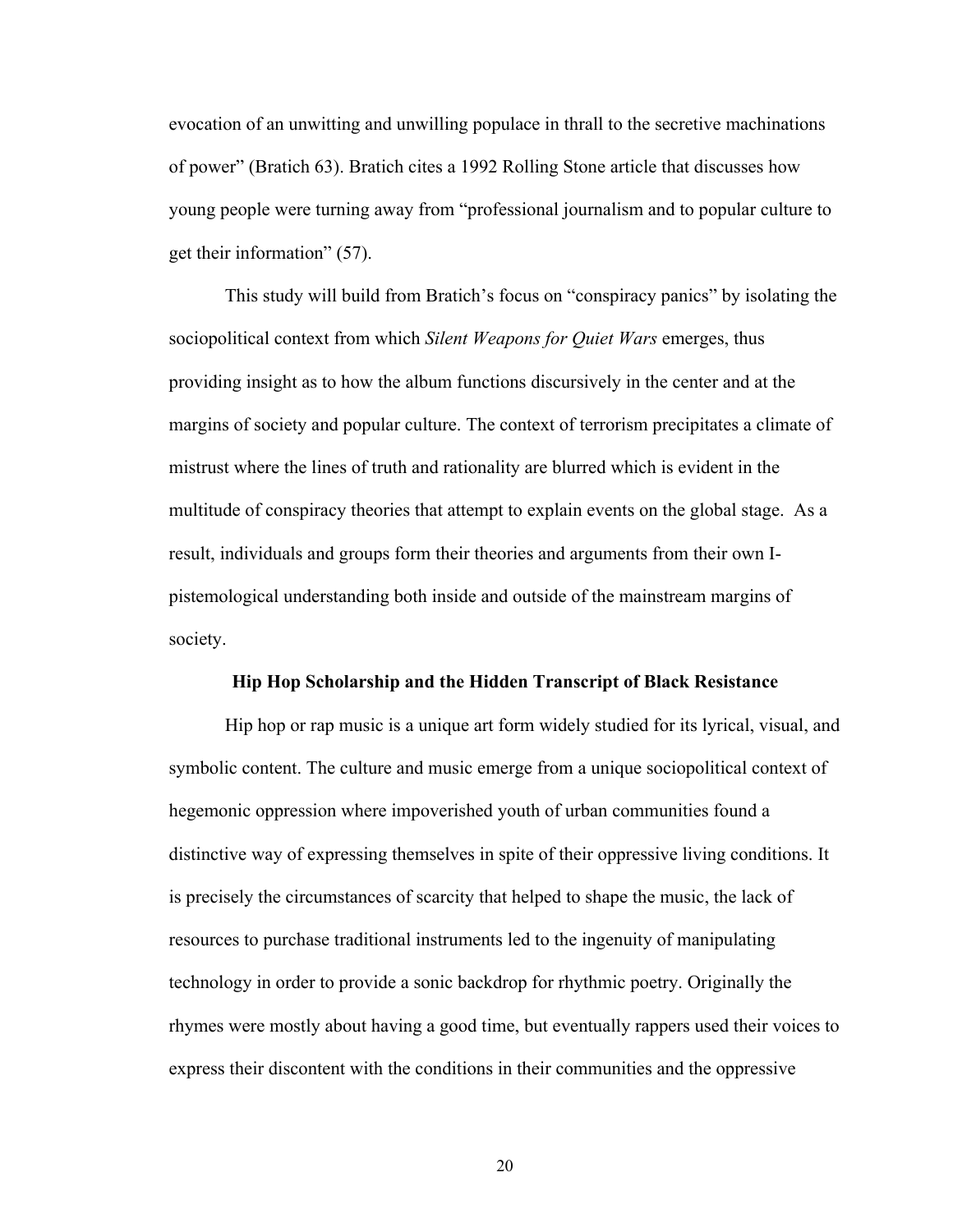context of society. Rap exists as a form of expression but also as a means for capital gain, thus emerging from outside of the dominant culture yet repackaged as a commodity that large corporations could sell. With all of these complex social, political, and economic factors in mind the influence of hip hop culture and its most accessible artistic expression (rap) has been substantial on a global scale, entertaining and inspiring youth of various cultures, and now well integrated into the global capitalist structure. This significant influence has led to an explosion of scholarship that studies hip hop and rap music in numerous contexts.

I think it is necessary to identify specific themes in the trajectory of hip hop scholarship. Numerous studies focus on the impact of hip hop in countries outside of the United States, as it has become a form of expression and political resistance across the globe.<sup>15</sup> Rap music traditionally has been dominated by males and is often derided for sexist or misogynistic content, thus several studies focus on the politics of sex and gender as it relates to hip hop.<sup>16</sup> It seems impossible to separate the influence of race in the context of hip hop as race is a primary factor in the development of the culture. Naturally the impact of racial politics related to hip hop is a key point of emphasis for study, ranging from discussions about race and oppression against ethnic minorities to discussions about the role of whiteness and its relation to performance and commodification. <sup>17</sup> Many studies are historical accounts or explanations of social codes

<sup>&</sup>lt;sup>15</sup> See Pennycook; Auzanneau; Levy; Mitchell; Pardue; Pennay; Perullo and Fenn; Wermuth

<sup>&</sup>lt;sup>16</sup>Campbell

<sup>&</sup>lt;sup>17</sup> See Grealy; Forman; Hill-Collins; Kitwana; Reeves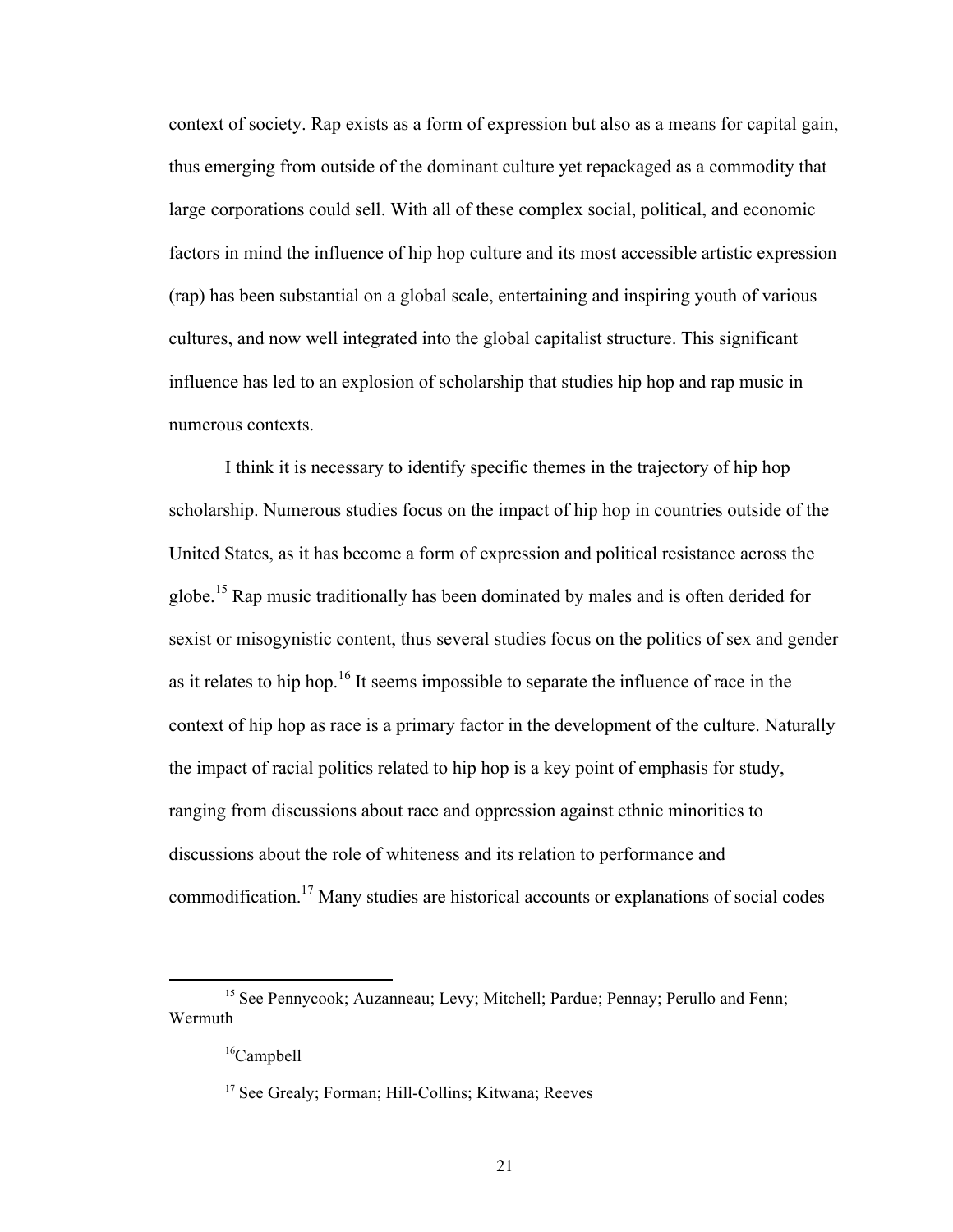in the culture as well as exploratory studies on content and style.<sup>18</sup> Other scholars focus on the influence of religion<sup>19</sup> while others focus on how hip hop serves as a platform for political commentary and resistance.<sup>20</sup> This study engages the context of hip hop on the two aforementioned themes, specifically the influence of Islam in the black community as a form of resistance itself and the tradition of political resistance as expressed through rap music.

Tricia Rose in her book *Black Noise* explores the social, political, and cultural implications of hip hop culture. Of specific interest for this study is Rose's discussion of the cultural expression of politics in rap music where "oppressed people use language, dance and music to mock those in power, express rage, and produce fantasies of subversion" (99). Rose describes these forms of expression as "oppositional transcripts" that are a "cultural response to oppression" working to "produce communal bases of knowledge about social conditions, communal interpretations of them and quite often serve as the cultural glue that fosters communal resistance" (99-100). Furthermore, Rose uses James Scott's formulation of "public" and "hidden" transcripts that challenge relationships of power and domination: $21$ 

These dominant public transcripts are maintained through a wide range of social practices and are in a constant state of production. Powerful groups maintain and

<sup>!!!!!!!!!!!!!!!!!!!!!!!!!!!!!!!!!!!!!!!!!!!!!!!!!!!!!!!!!!!!</sup> <sup>18</sup> See Chang; Neal

<sup>&</sup>lt;sup>19</sup> See Alpin; Johnson; Swedenburg

<sup>20</sup> See Boyd; Reeves

<sup>&</sup>lt;sup>21</sup> Scott argues that the dominant public transcript supports the established social order and is an "open interaction between subordinates and those who dominate, whereas the hidden transcript takes place 'offstage' or in 'disguised form' and critiques social domination" (Rose 100).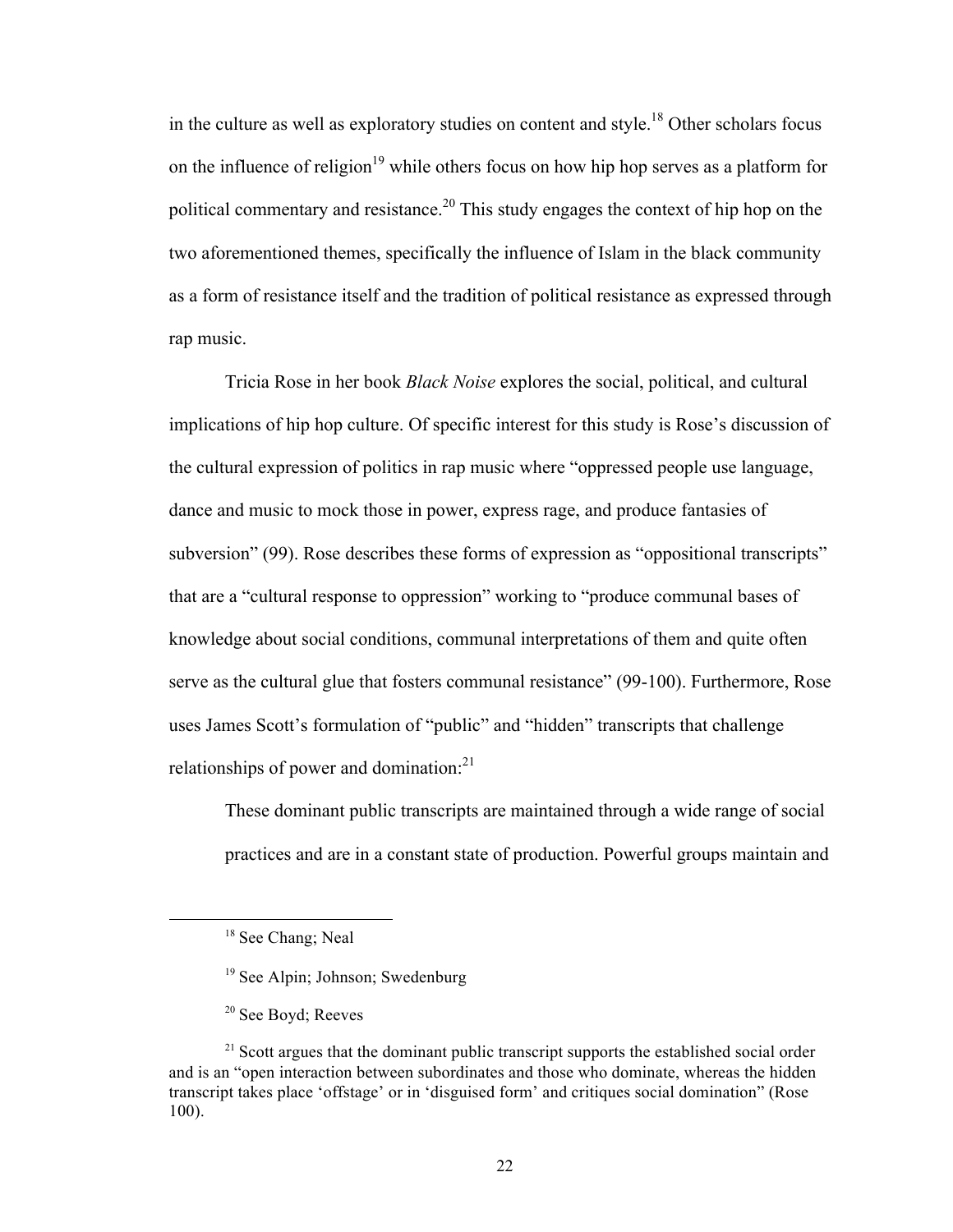affirm their power by attempting to dictate the staging of public celebrations, by feigning unanimity among groups of powerholders to make such social relations seem inevitable, by strategically concealing subversive or challenging discourse, by preventing access to the public stage, by policing language and using stigma and euphemism to set the terms of public debate or perception. Resistive hidden transcripts that attempt to undermine this power block do so by insinuating a critique of the powerful in stories that revolve around symbolic and legitimated victories over powerholders. (100)

Rose describes rap music as a "hidden transcript" that uses its "cloaked speech and distinguished cultural codes to comment and challenge aspects of current power inequalities" (100). *Silent Weapons for Quiet Wars* is an example of how these hidden transcripts operate. On multiple levels the language makes very specific indictments of the dominant power structure, solidifies the positions of an oppressed community and expresses aspirations of militant revolution. Without an understanding of the context that produces Killarmy's inspiration it is difficult to understand the language that they use to inspire pride, solidarity, and revolutionary action. In order to explain this album and the context that surrounds its production, I will engage this discussion of the "hidden transcript" to elucidate the album's content and how it serves to resist dominance and functions as an I-pistemologcial manifesto for self-reliance and unified resistance.

In 2008, Rose authored an update to *Black Noise* with *The Hip-Hop Wars*. Her central argument is that discussions about hip hop from both its defenders and critics has been simplistic and stagnant despite hip hop undergoing two significant shifts: 1) commercial expansion, reaching audiences across the globe to create a distinctive culture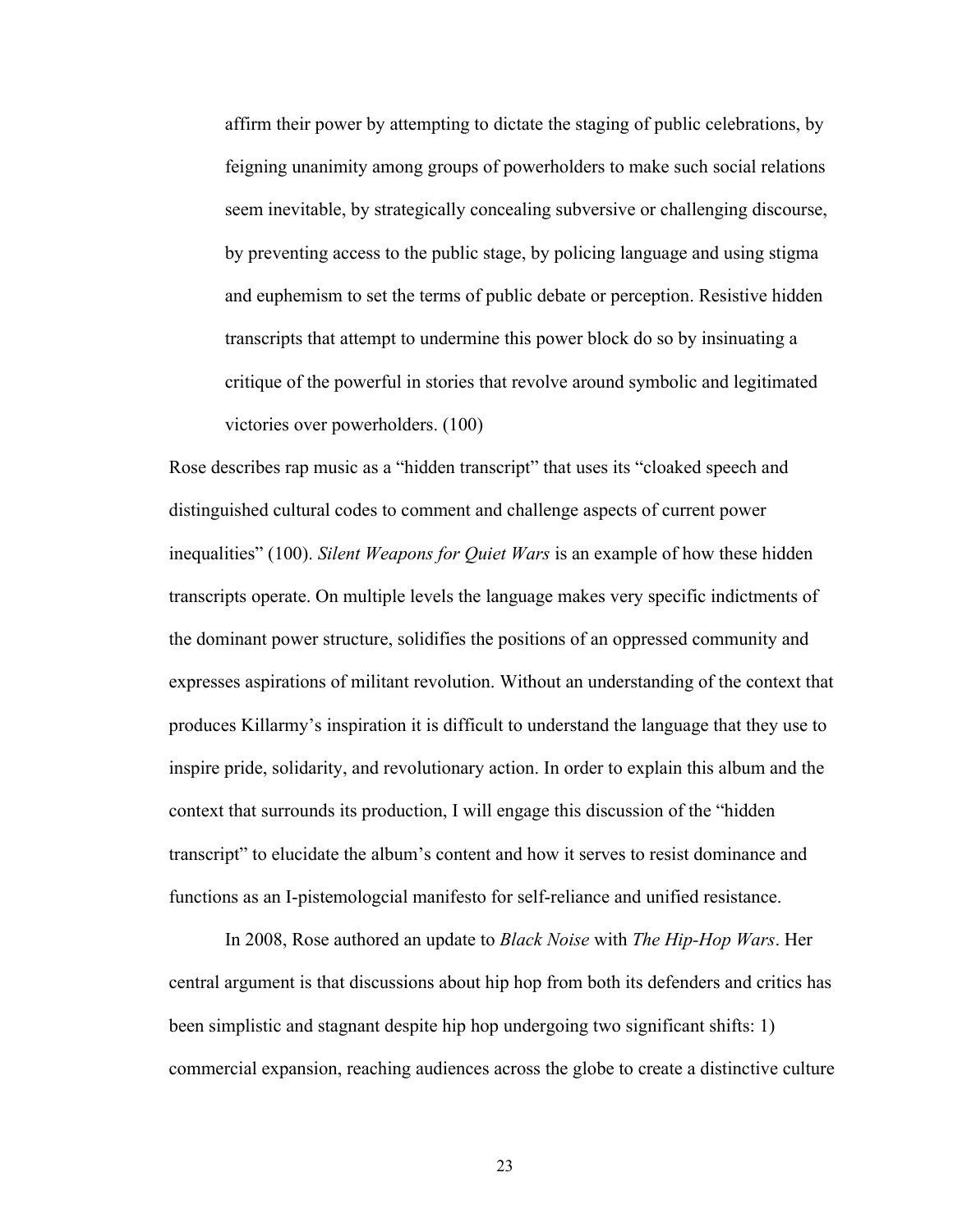and 2) contraction during the same period, due largely to corporate consolidation that minimizes the range of voices heard in the mainstream. Rose argues that commercially rap music has been reduced to a "Gangster-Pimp-Ho Trifecta," spawning a destructive assembly line of entertainment that amplifies racist stereotypes and exploits the black community:

black ghetto gangsta-based sales are the result of marketing manipulation and the reflection not only of specific realities in our poorest black urban communities but also of the exploitation of already-embedded racist fears about black people. (25)

By focusing on the discourse surrounding hip hop, Rose offers insight to shake-up the stagnant conversation about the culture. Rose argues that

the current state of conversation about hip hop sets destructive and illiterate terms for cross-racial community building. The people most injured by the fraught, hostile, and destructive state of this conversation are those who most need a healthy, honest, vibrant (not sterile and repressed) cultural space: young, poor, and working-class African-American boys and girls, men and women-the generation that comprises the future of the black community. (11)

Hip hop's detractors use variations of well-worn arguments like "Hip Hop Causes Violence," "Hip Hop Reflects Black Dysfunctional Ghetto Culture," "Hip Hop Hurts Black People," "Hip Hop is Destroying American Values," and "Hip Hop Demeans Women." Conversely, Rose notes that hip hop's defenders also use variations of the same tired arguments like "Just Keeping it Real," "Hip Hop is Not Responsible for Sexism,"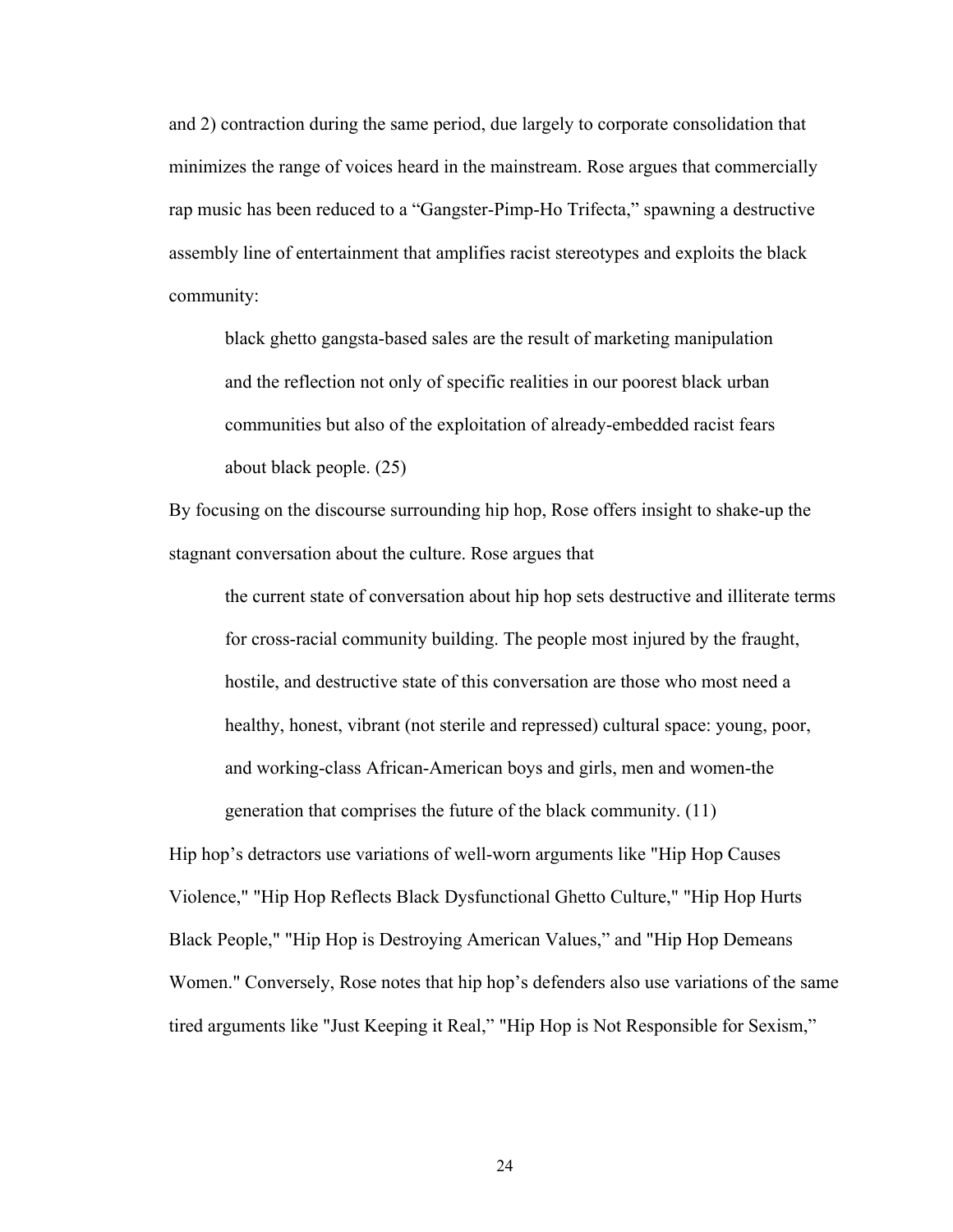"There are Bitches and Hoes," "We're Not Role Models," and "Nobody Talks about Positivity in Hip Hop" (25).

These simplified arguments do not explain the complexities of the context that both create the climate that produces these images as well as the responsibility for hip hop to work beyond the social constraints that contribute to the marginalization of the black community. For Rose, hip hop's critics focus too heavily on individual behavior as evidence of a dysfunctional subculture while hip hop's defenders are too willing to blame structural conditions while deemphasizing personal responsibility. This study will contribute to this conversation by explaining how the discourse surrounding *Silent Weapons for Quiet Wars* and Five Percent ideology (which will be discussed in the following section) uses some of the same simplistic logic that Rose criticizes. By offering an in depth analysis of the album, its packaging, and message, a deeper insight to how the process of meaning-making, identification, and the resistance of the hidden transcript function as well as the structural constraints and marketing of fearsome images of the black male are used commercially.

### **Islamic Influence in the Voices of Black Resistance**

On its face the connections between hip hop music and culture and Islam seems tenuous or not deep enough to warrant extensive investigation. Hip hop is often viewed as a violent, misogynistic genre that celebrates hedonistic values or revels in nihilistic gangster fantasies. These values appear out of balance with the religious prudence and discipline of orthodox Islam. It is important to understand Islamic influence on African-Americans not only for the religious, cultural implications, but also for Islam's role in the context of black resistance and revolutionary movements. Upon further examination hip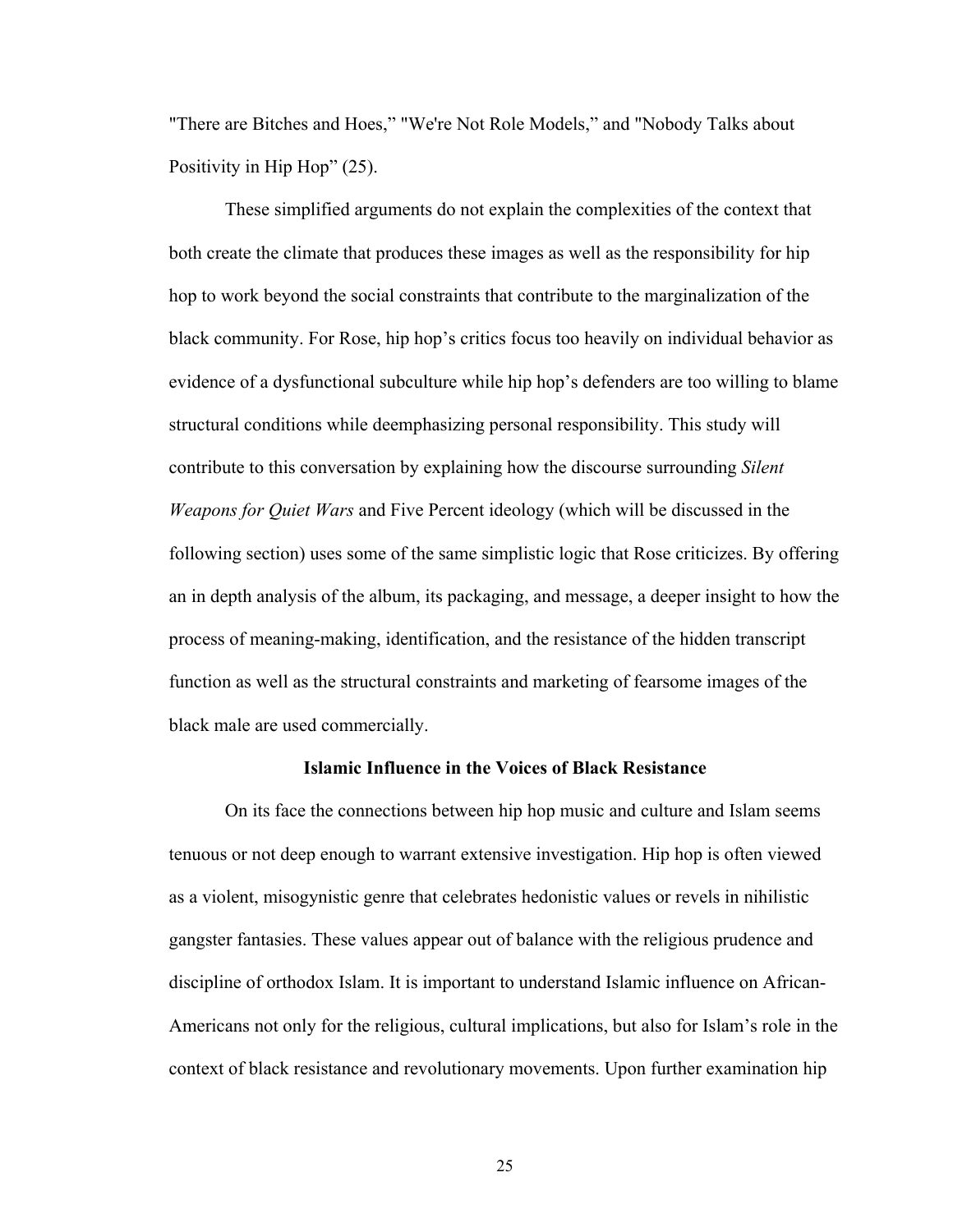hop's connections to Islam are a continuance of the tradition of ideological and social resistance in the African-American community that can be traced directly to two movements that began in the early  $20<sup>th</sup>$  century, the Moorish Science Temple of America (MSTA) and the Nation Of Islam (NOI).

The MTSA was founded in 1913 by Timothy Drew known as the Prophet Noble Drew Ali for African-Americans to reclaim their heritage as Moors, reject racial labels like "Negro," "Black," and "Colored" and become self-sufficient respectable members of the community. Ali urged his followers to follow Islam and based his teachings on the text known as *The Circle Seven Koran* that is said to be derived from the works *Unto Thee I Grant* and *The Aquarian Gospel of Jesus Christ* (Nance 125). The MTSA was headquartered in Chicago, and at its height in the 1920s, it is reported that the organization had around 35,000 members in 17 cities. After Ali's death in 1929, the MTSA split into several competing factions. Wallace Fard Muhammad founded the Nation of Islam (NOI), and it has been alleged that Fard was a member of the MTSA, although the NOI denies Fard's connection to the MTSA.

The NOI was founded by Fard in 1930 in Detroit, Michigan to improve the social conditions of blacks in America and to turn to its true religion which is Islam. Fard claimed to be "Allah in person." After his disappearance in 1934, Elijah Muhammad succeeded him. The NOI has been the most prominent counter-religious movement among blacks in the U.S., rising to prominence with charismatic figures like Malcolm X and Muhammad Ali. Both the NOI and to a lesser extent in terms of influence the MSTA emerged in the U.S. as organizations for political resistance, racial pride, and community building for African-Americans in the face of systematic oppression. The NOI has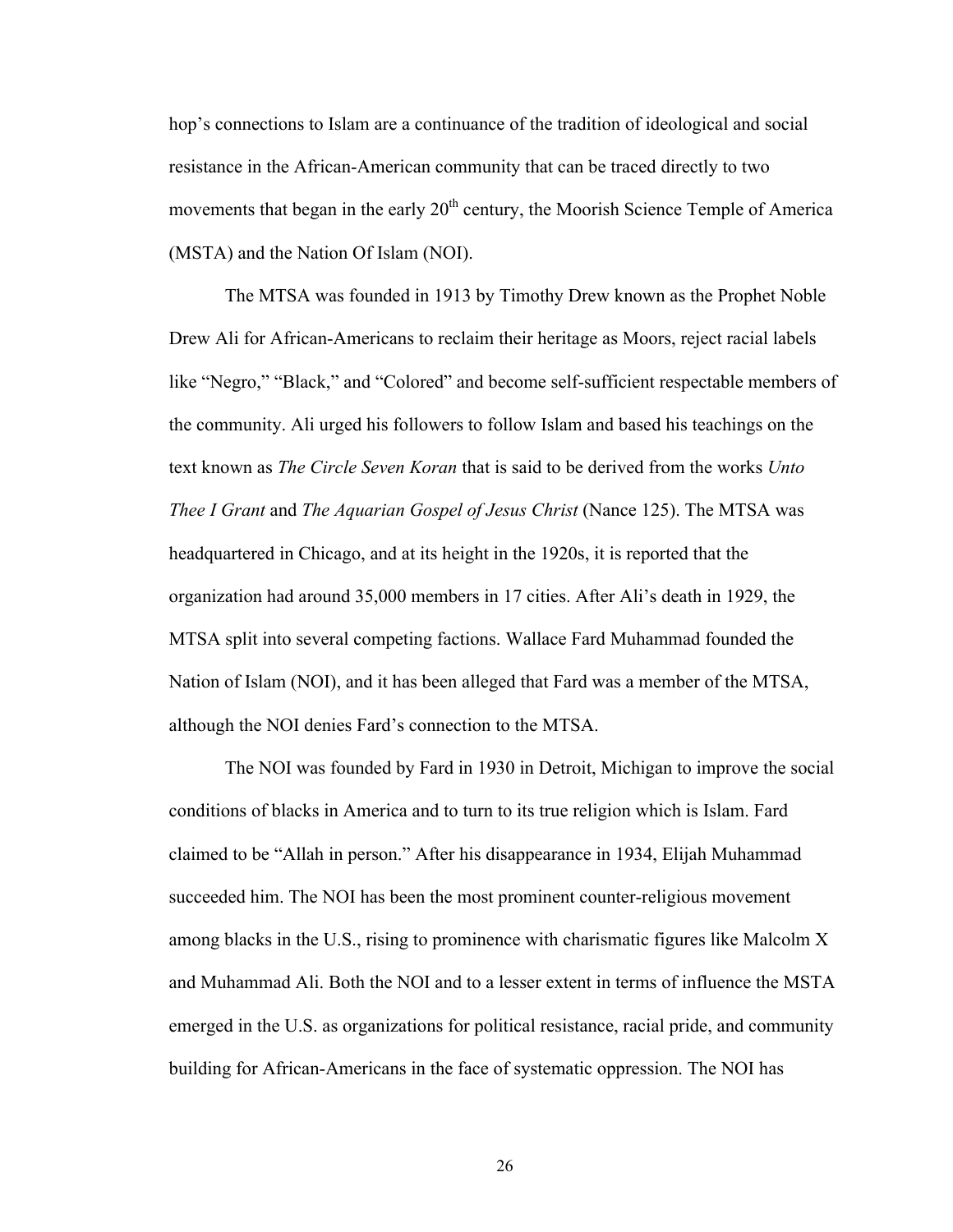influenced the music of several hip hop artists. Arguably the most notable influence of Islam on hip hop is Nation of Gods and Earths (NGE) commonly known as the Five Percent Nation, which should be explained for its specific relevance in this study.

Founded in Harlem by Clarence 13X who was a member of the NOI, the Five Percent Nation taught the 120 lessons from the NOI, but deviated from that organization by teaching followers that the black man was God himself, creator of life while women are known as Earths. The Five Percent have knowledge of self and are poor righteous teachers who strive to free the deaf, dumb, and blind (85%) from the perils of ignorance. The Ten Percent are the bloodsuckers and leeches of the masses who advocate the belief in a mystery god in the sky, yet preserve the knowledge of true history and the black man's divinity in secret societies. The teachings of the Five Percent are based on the 120 lessons of the NOI, but Father Allah also added Supreme Mathematics and the Supreme Alphabet. <sup>22</sup> For the purpose of examining *Silent Weapons for Quiet Wars*, I will return to explanations of the tenets of the NGE, 120 lessons, Supreme Mathematics, and Supreme Alphabet as these examples will clarify the language or "hidden transcript" that functions as a discourse of resistance.

The aforementioned movements are an extension for black political resistance in the U.S. Islam, which has been identified as the "true religion" for blacks who have been oppressed by the dominant white Judeo-Christian society. Scholars have studied both the rhetoric of these movements as well as the response and framing by apparatuses of the dominant culture.<sup>23</sup> In terms of the intersection between Islam, hip hop and black

 $22$  Supreme Mathematics and the Supreme Alphabet are sets of principles with numerological meaning and are essential to understanding how Five Percenters communicate.

<sup>&</sup>lt;sup>23</sup> See McPhail; Varda; Terrill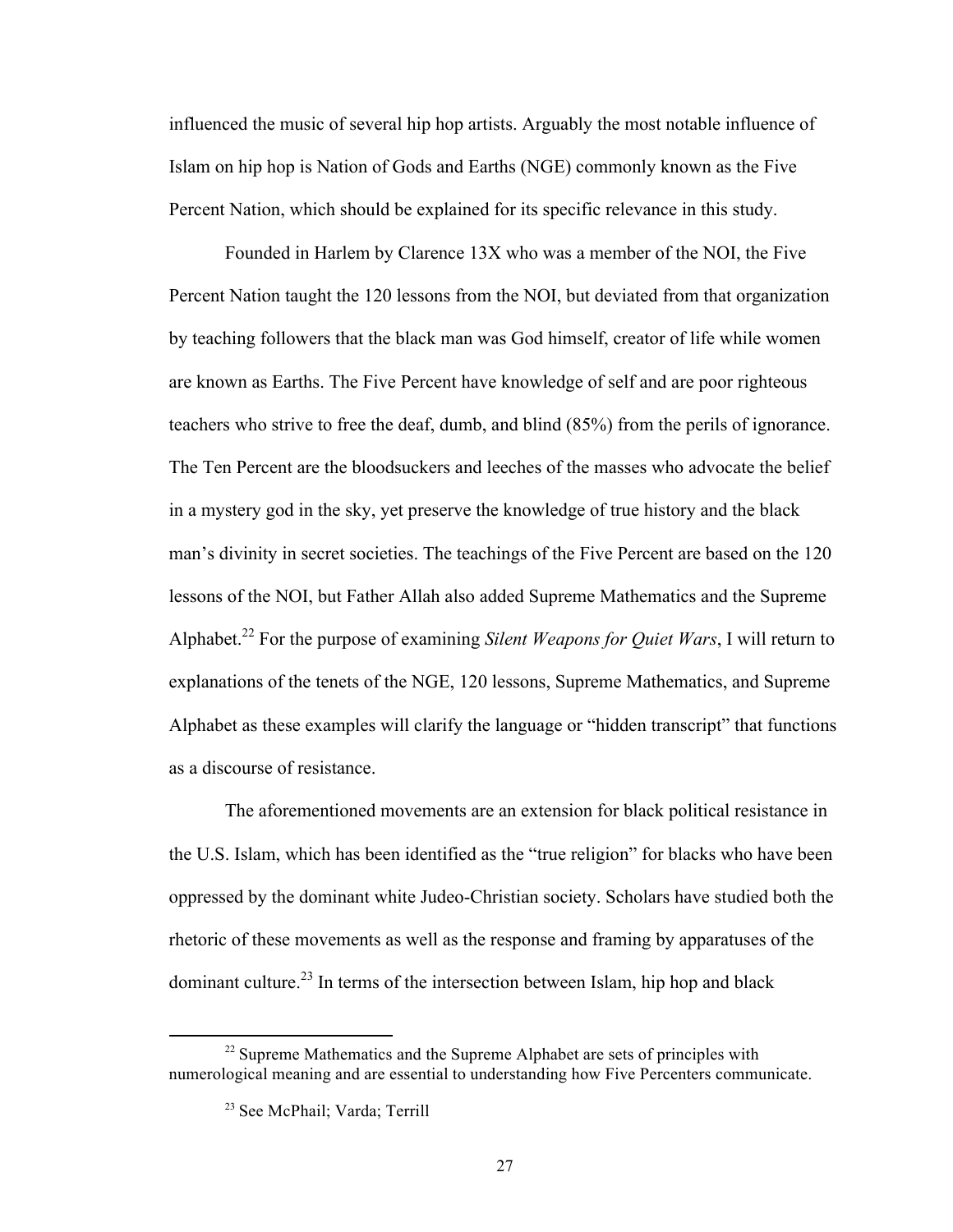resistance there are two studies of particular relevance. McCann examines the connections between Gary Webb's *Dark Alliance* series, conspiracy and the Nation of Islam, specifically the NOI's assertion that Webb's death which was reported as a suicide was part of a conspiracy. McCann examines the "resonance" of Webb's narrative in the black community as well as "the ways the NOI exploited this resonance" (398). Using Burke's notion of the "representative anecdote," McCann locates the *Dark Alliance* series "within the representative anecdote of genocide" (398). As McCann explains, "Webb's 'Dark Alliance' provided many members of the black community—and certainly the more radical rhetors of the NOI—a resource for organizing the horrors of the drug economy and mass incarceration around a familiar and persuasive anecdote" (398). Swedenburg conducted an anthropological study of Five Percent ideology and rap music, citing several examples of lyrical references as well as explanations of the basic tenets. Swedenburg argues, "Islamic rap is no marginal cultural phenomenon, it has firmly implanted itself at the center of U.S. mass culture" (2). This study will engage these studies and provide deeper understanding of the music and the message, as well as the context and social conditions from which it emerges.

#### **Chapter Preview**

*Chapter 2: I-Self-Lord-And-Master: I-pistemology and the Complex Process of Identity Making through Popular Culture*

Chapter 2 explores the influence of the media discourses in popular culture, the relationship between knowledge institutions, subjugated bodies of knowledge, and the expression of resistance through the commoditized industry of rap music. The relationship between media texts that are produced by artists who represent marginalized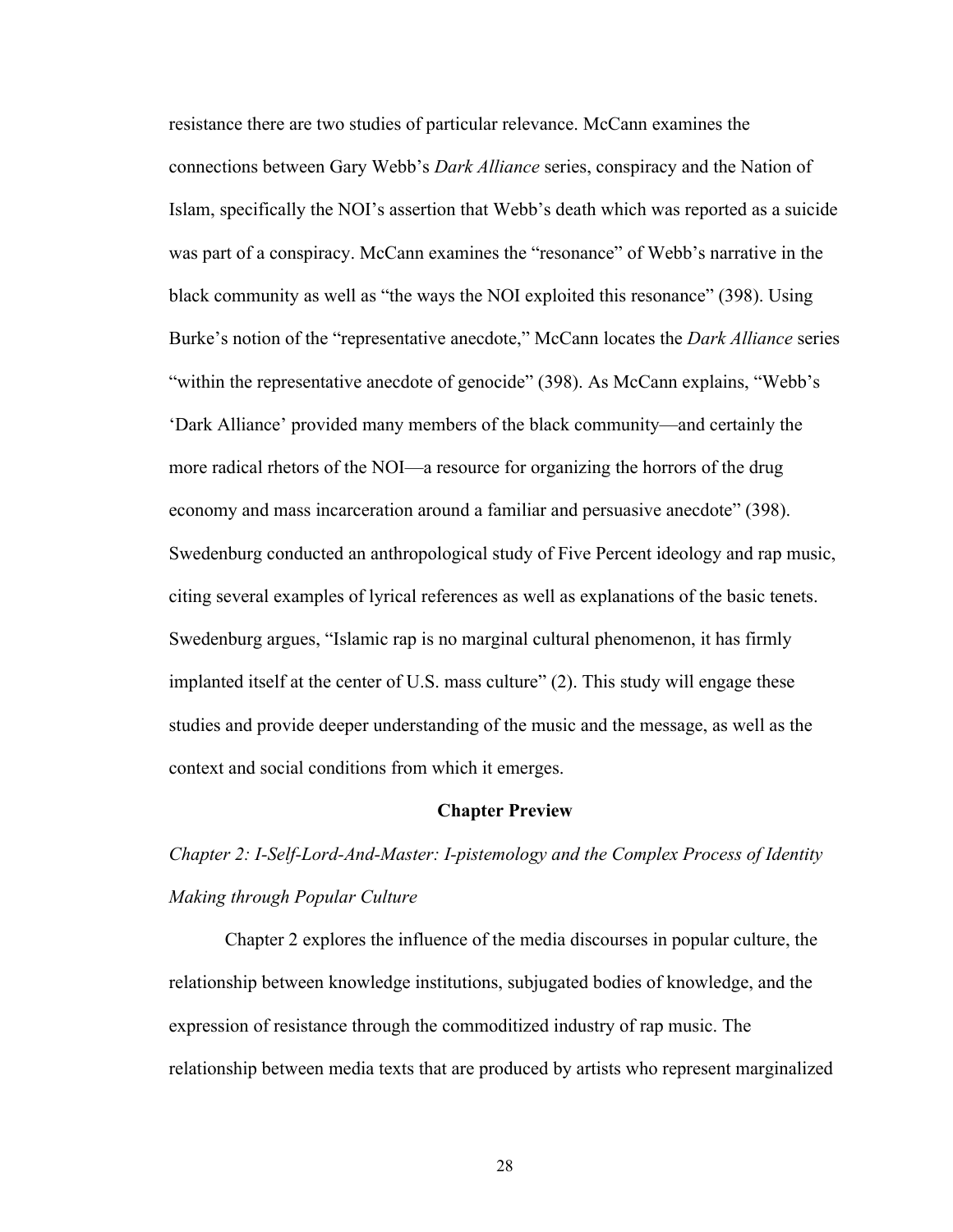communities and the capitalist apparatuses of media is complicated by the general distrust of the dominant culture's institutions. In this chapter, I describe the context from which Killarmy and their parent group Wu-Tang Clan emerged to challenge dominant culture while simultaneously operating within it by using specific texts as support for their sonic revolution. In particular, I examine the document that bears the same title of the album and its validity within the hip hop community as an example of the specific trust of certain productions of knowledge from the dominant culture. The relationship of popular culture with the attitude of epistemological suspicion provides a unique context that must be understood first before exploring the specific exigencies *Silent Weapons for Quiet Wars* addresses. Furthermore, the culture of hip hop is produced from an Ipistemological knowledge base where a do-it-yourself ethos emerges from creating meaning from a multitude of possible sources.

*Chapter 3: It Seems it Never Fails: The Teachings of the Five Percent and Ipistemological Meaning Making in the Battle of Knowledge*

Chapter 3 explores in detail the teachings of the Five Percent that influenced Killarmy and the revolutionary aspirations espoused in *Silent Weapons for Quiet Wars*. The lyrical content reflects the tradition of black resistance and the importance of knowledge of self to combat the "tricknowledge" of the dominant culture. The teachings of the Five Percent particularly the emphasis on self-reliance and internal judgment is an example of an I-pistemological mindset that arises from the general distrust of African-Americans with the knowledge institutions of the United States. Killarmy's lyrics exemplify Rose's idea of the "hidden transcript" that criticizes the dominant power structure through a codified slang style of rap. *Silent Weapons for Quiet Wars* displays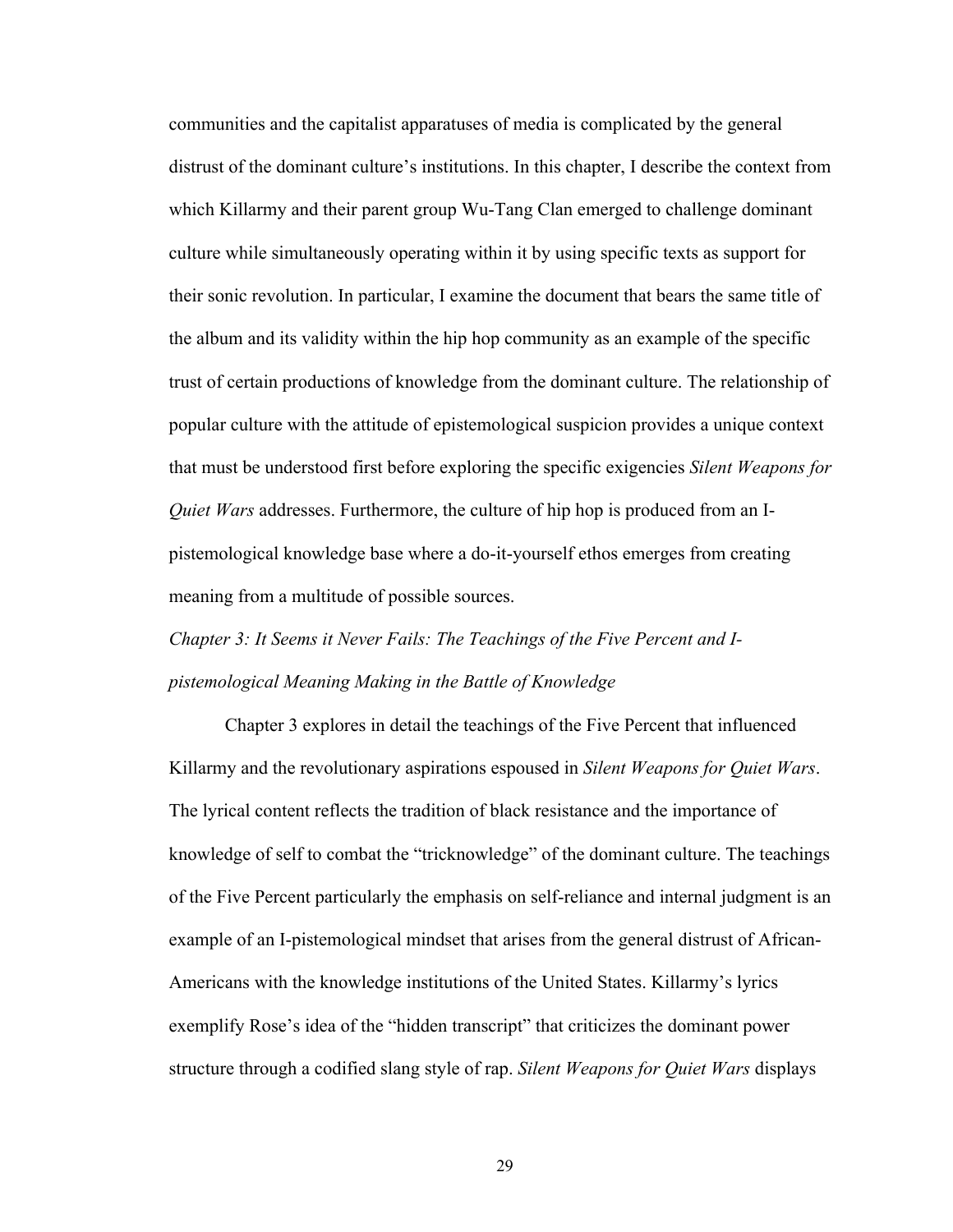the lyrical style of Miyakawa's "God Hop," which functions both to resist oppression and to show and positive knowledge of self and an understanding of the universe.

*Chapter 4: Burning Season: The Impact of the Crack Epidemic and the Struggle Against a "Dark Alliance"*

Chapter 4 examines the conspiracy of the crack epidemic in the black community and the relationship between government apparatuses like the CIA and the criminal justice system that incarcerates young black males at high rates. Placed in conversation with the facts reported in the *Dark Alliance* series, *Silent Weapons for Quiet Wars* speaks specifically to this exigency and the music reflects the struggle of young black men in poverty who fight to escape seemingly inevitable incarceration or premature death. The *Dark Alliance* series and the African-American community's support of the findings sparked what Bratich calls a "conspiracy panic" where mainstream media focused on marginalizing the conspiracy theory that was gaining strength in the early days of online journalism. Killarmy not only describe the perils of the conspiracy to destroy black men, they also admonish crack dealers as traitors and the inauthentic, materialistic rappers who lack their revolutionary spirit and lyrical ability. The message in the music is contextualized by the significance of the Telecommunications Act of 1996, the shift in the direction of rap music and the alleged conspiracy of the music industry and the prison industrial complex.

## *Chapter 5: Terror is Him: The Black Male Image and the War on Terror*

Chapter 5 examines the relationship between terrorism, conspiracy, war, and the events that unfold on the world stage that breed a climate of suspicion. I situate this discussion by describing the framing of Five Percenters as a criminal organization and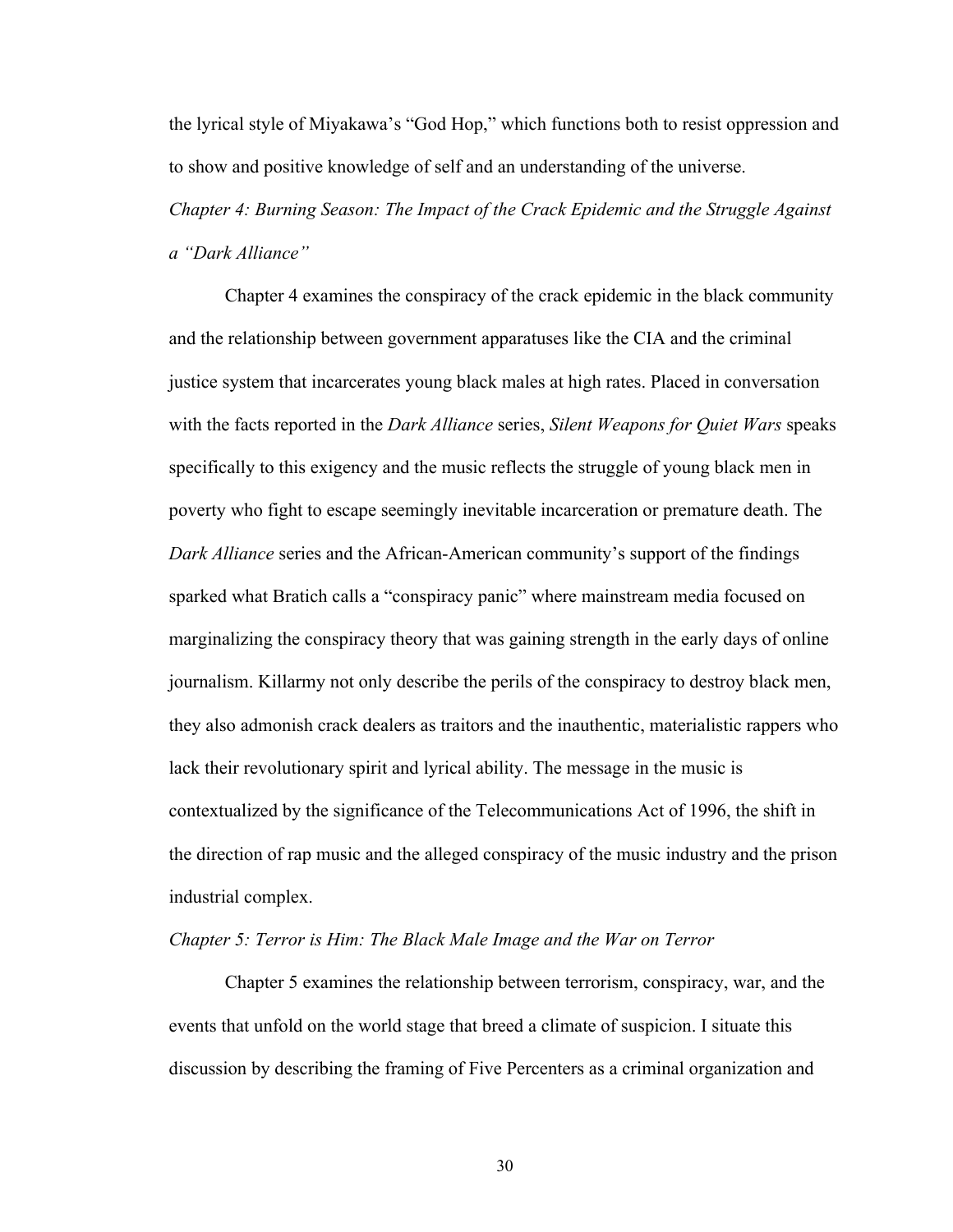the historical circumstances that brought forth this characterization. The Wu-Tang Clan was the focus of an FBI investigation in the late 1990s and connections to Five Percenters and criminal activity has been a long-standing focus for law enforcement. War and terrorism is a central theme in *Silent Weapons for Quiet Wars* and Killarmy adopt the image of militant terrorists that threaten the dominant establishment by subverting the power structures that employ their own terrorist tactics to victimize the black community. In this chapter, I return to the example of the Beltway Attacks to explore the media framing of domestic insurgents, specifically black militants and the complex relationship of this image with the mainstream media that circulates it. A conspiracy panic ensued in the wake of the Beltway Attacks to further marginalize Five Percent ideology as a dysfunctional mentality for the black community and at worse a terrorist ideology bent on destroying America. The image Killarmy presents contributes to the double bind that rappers face as authentic voices from the ghetto who are simultaneously fighting the criminal image. This becomes a more complicated process because of commercialization. *Chapter 6: Conclusion*

Chapter 6 will conclude this study by resituating the context of the discourse with the theoretical concepts discussed in the dissertation. Here I will tie together the examples discussed from the album and explore its relevance to related studies and offer suggestions for future research.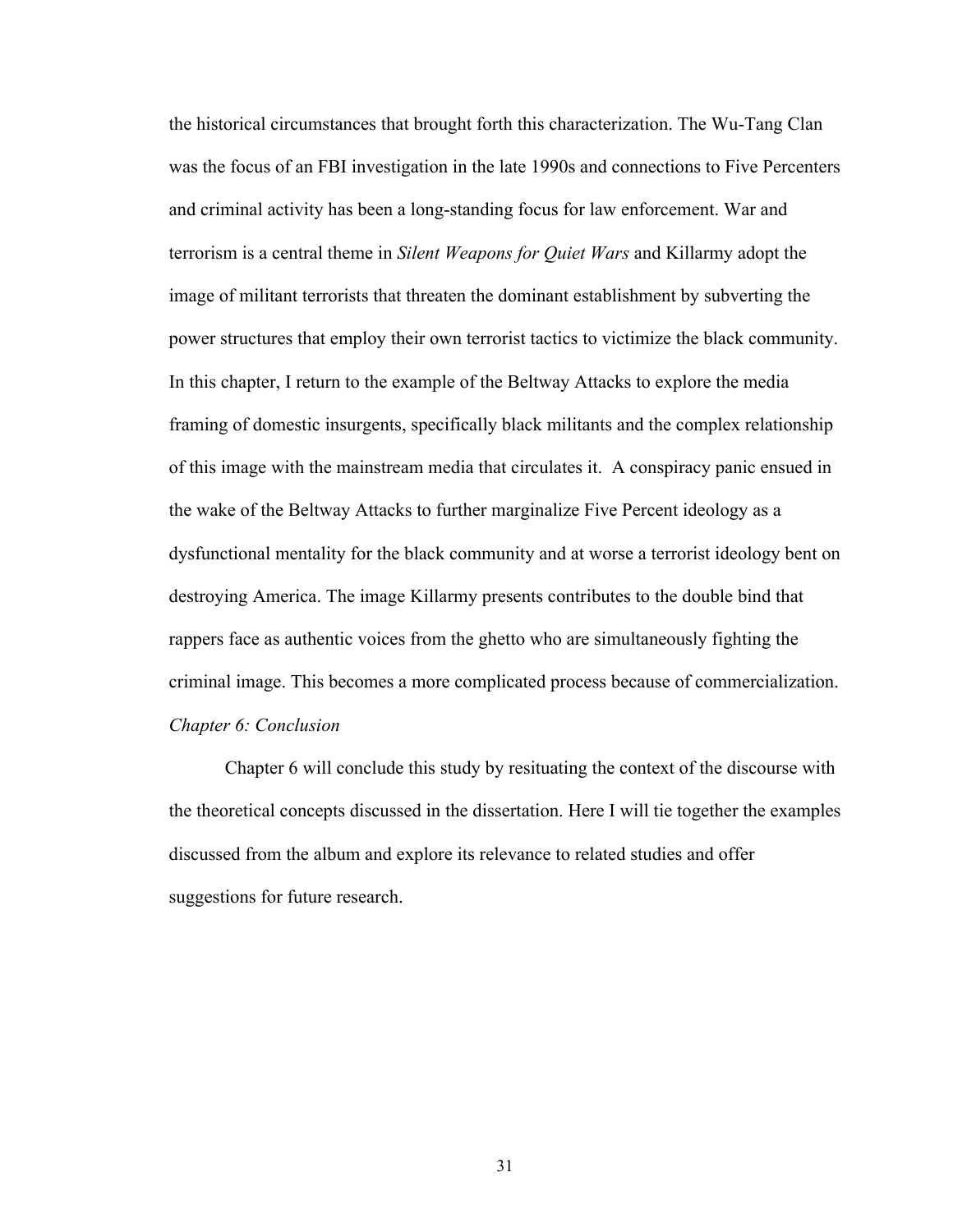#### **Chapter 2**

# **I-SELF-LORD-AND-MASTER: I-pistemology and the Complex Process of Identity Making through Popular Culture**

The spirit and rhetoric of *Silent Weapons for Quiet Wars* operates under the general assumption that nothing in the political and socioeconomic arena happens by accident and the black community has been engineered to be the low-class element of society. Hip hop as a culture and musical form of expression emerged from the negative influence of poverty and marginalization as an outlet for expression, community, and prosperity. Hip hop has grown in large part from an I-pistemological ethos of creating one's own epistemological template of living in the face of a society that has denied access. This chapter explains this process in the sonic creation of *Silent Weapons for Quiet Wars*, specifically how Killarmy reconfigures elements of the dominant popular culture to create their own distinct signature on an alternative body of knowledge.

One of the common ties that connects society today is the influence of popular culture depicted in mainstream media productions. Despite differences in socioeconomic status or cultural background people share connections to musical icons, television shows, motion pictures, and sports teams. The relationships of entertainment, political engagement, social justice, and economic status are complicated by three factors. First, popular culture tends to replicate and in many cases create specific expectations for groups of people in regards to race, gender, class, religion, sexual orientation, or ethnicity. Secondly, these expectations or stereotypical depictions have a tangible social impact as they reinforce power relationships that benefit some and are detrimental to others. Lastly, I see popular culture as an industry that is capitalistic in nature that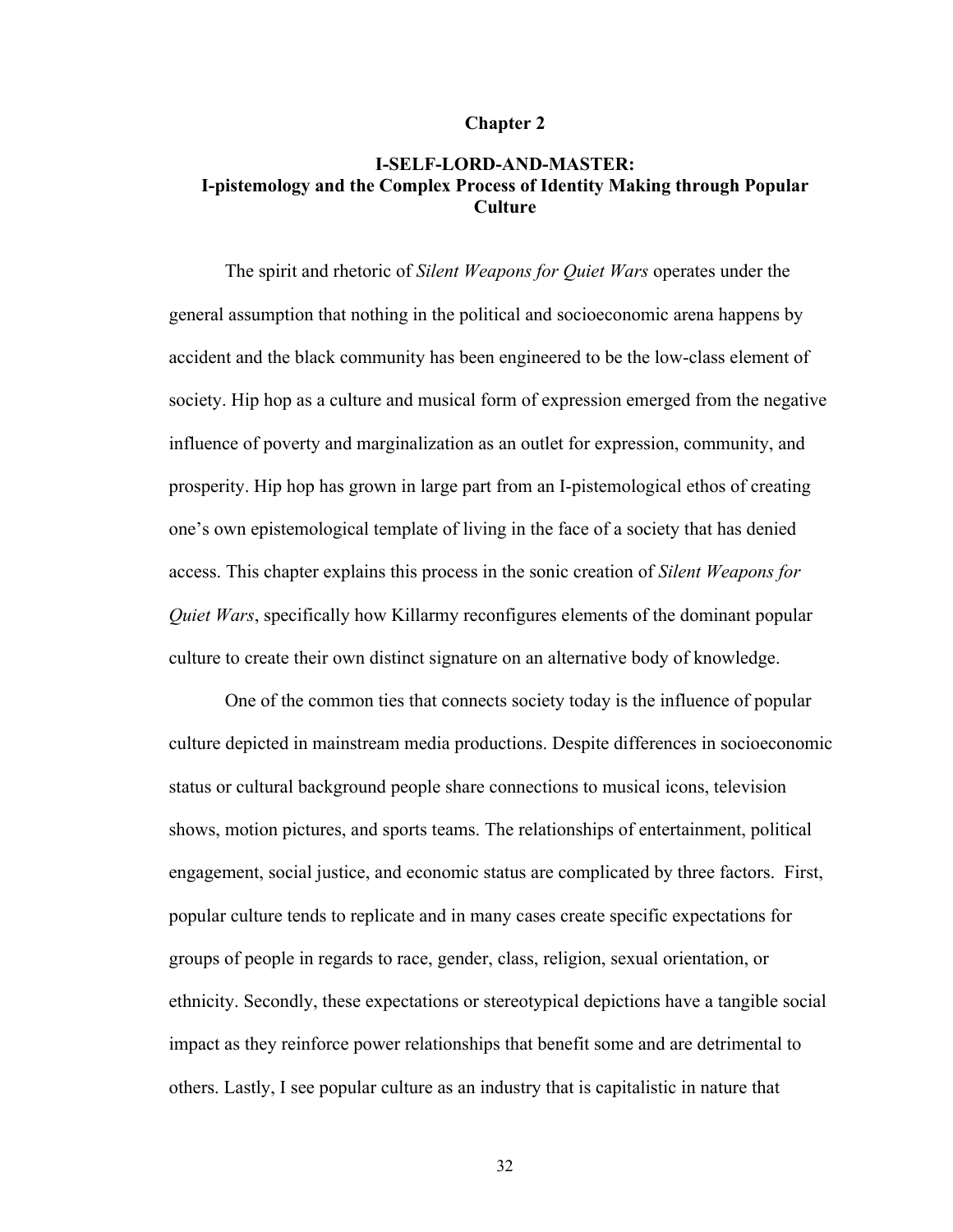potentially creates serious issues for oppressed groups when the pursuit of profit overrides basic principles of justice and equality.

In this chapter, I examine the influence of media discourses in popular culture, the relationship between knowledge institutions with subjugated bodies of knowledge, and the expression of resistance through the commoditized industry of rap music. The creation of *Silent Weapons for Quiet Wars* draws on a myriad of sources including influences of dominant institutions of mainstream media as well as the marginal discourses and forms of expression created in response to the oppressiveness of these institutions. Secondly, I believe the black community maintains a general distrust of dominant knowledge institutions but simultaneously maintains on a specific trust of some of the texts these institutions produce. This relationship of the black community with the dominant knowledge institutions of the United States is evident in hip hop, as Ipistemological meaning making is culled from various source materials that are deemed necessary for survival and advancement. I-pistemogical meaning making and the expression of resistance is vividly expressed in *Silent Weapons for Quiet Wars* as Killarmy paints graphic musical portraits through the sonic chaos of the Wu-Tang sound and offers the listener an opportunity to experience the frustrations of black urban youth engaged in an ongoing war.

I will begin with the influence of media discourses on Wu-Tang and Killarmy and explain how the sound, imagery, slang, and musical approach is molded by numerous pop culture influences and how meaning is created by drawing inspiration from elements of popular culture. Secondly, I will discuss the art of sampling in hip hop and how *Silent Weapons for Quiet Wars* exemplifies this art form by engaging Jean Baudrillard's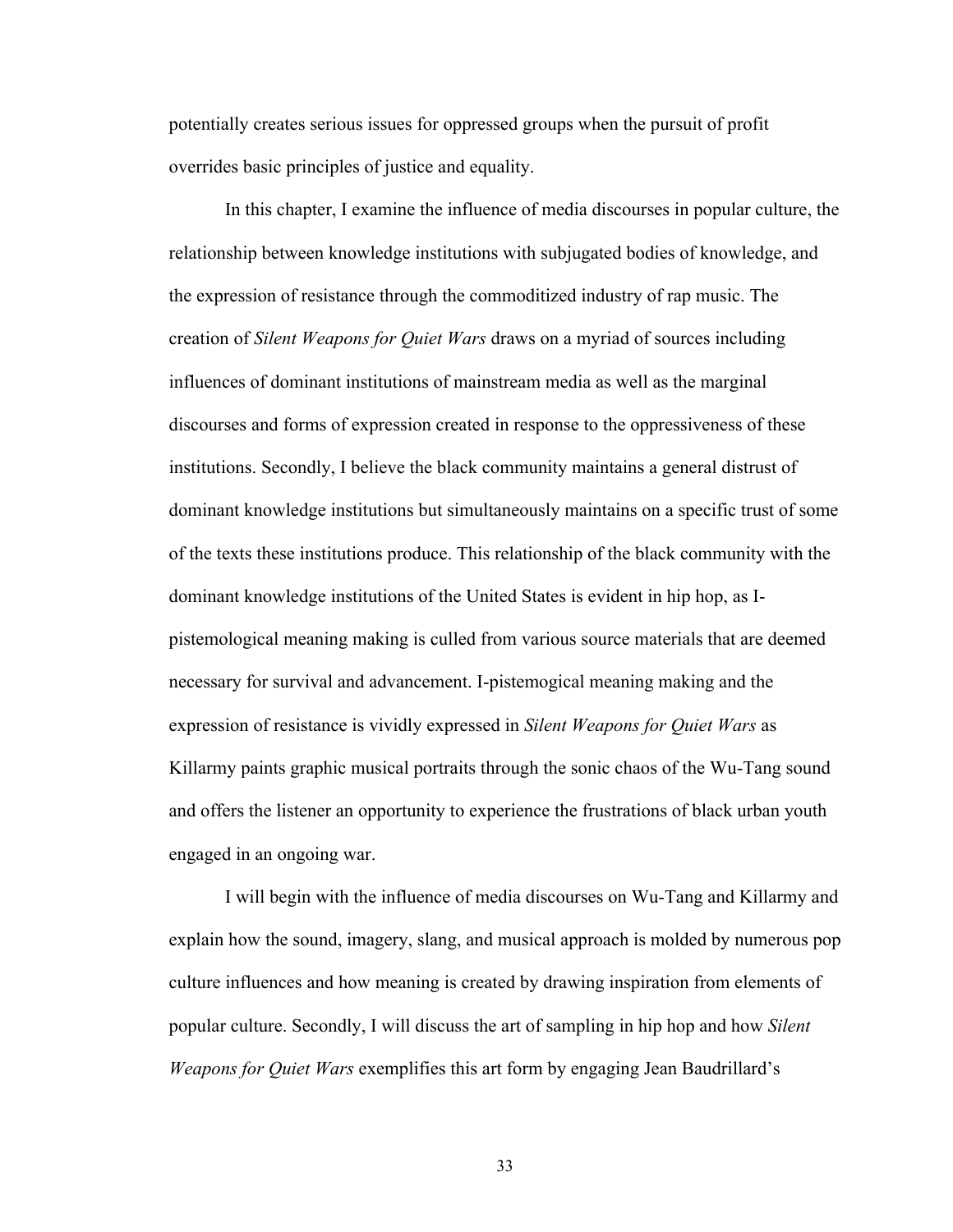discussion of simulacrum and simulation in the postmodern context. Finally, I will discuss the original document from which the album's title is taken and introduce the exigency Killarmy addresses, an oppressive context for the black community and how new, I-pistimeological meaning is constructed to combat these forces. *Silent Weapons for Quiet Wars* aims to combat the forces of oppressions by following the tradition of the expression of resistance in rap music and the socioeconomic complications that the capitalist machine poses for a movement of social justice.

#### **The Impact of the Wu-Tang and the Birth of Killarmy**

In order to understand the style of musical protest, references used and exigencies that Killarmy addresses in *Silent Weapons for Quiet Wars*, the album must first be placed into context by discussing the emergence and influence of Killarmy's<sup>1</sup> parent group the Wu-Tang Clan.<sup>2</sup> The phenomenon of the Wu-Tang Clan gained notoriety in 1993 with their groundbreaking debut, *Enter the Wu-Tang: 36 Chambers*. This unique contribution changed the hip hop landscape that had become commercially dominated by slickersounding funk and R&B laden sounds from hip hop luminaries like Dr. Dre of Death Row Records and the Notorious B.I.G. of Bad Boy Records. Wu-Tang's sound employed a rawer, more stripped down approach to rap music, characterized by hard hitting drums and sparse arrangements created by producer/rapper RZA. One consistent element of Wu-Tang's music was the use of samples from classic kung-fu films, both in the actual songs and interludes, providing a cinematic feel to their songs. Wu-Tang spoke with a unique slang, which caught on in the rap world with hits like C.R.E.A.M. (Cash Rules

!!!!!!!!!!!!!!!!!!!!!!!!!!!!!!!!!!!!!!!!!!!!!!!!!!!!!!!!!!!!

<sup>&</sup>lt;sup>1</sup> Killarmy's members include: producer  $4<sup>th</sup>$  Disciple and rappers  $9<sup>th</sup>$  Prince, Dom Pachino, Killa Sin, Beretta 9, Shogun Assassin, and Islord.

<sup>2</sup> Wu-Tang Clan's members include: RZA, GZA, Ol'Dirty Bastard, Method Man, Raekwon the Chef, Ghostface Killah, Inspectah Deck, U-God, and Masta Killa.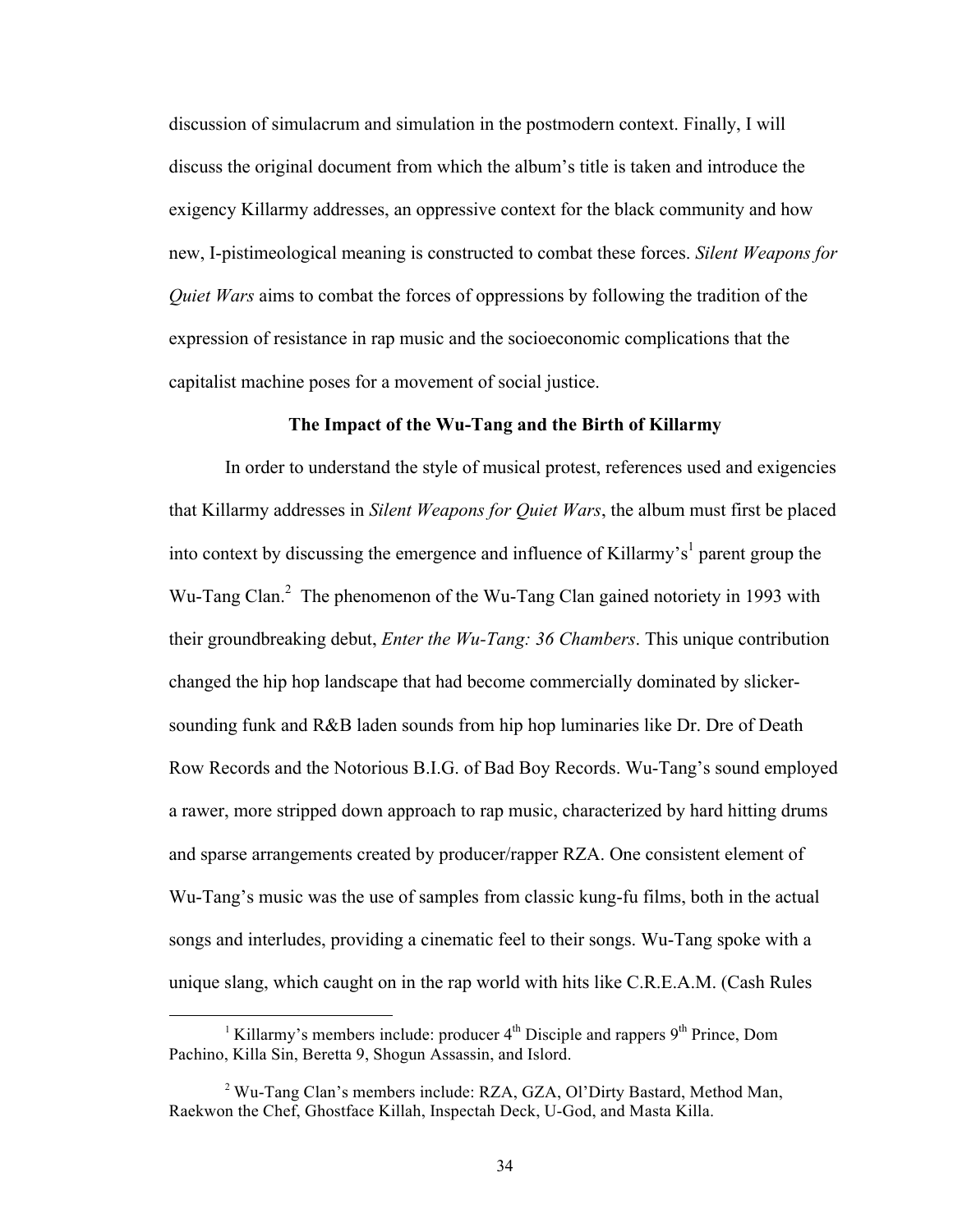Everything Around Me), for example, and subsequently "cream" became a widely used slang term for money. Wu-Tang altered the landscape in terms of the sound of hip hop in the mid-1990s by influencing other artists to use a more stripped down approach. RZA also brokered unprecedented deals for the nine-man rap crew: as a group they were signed to one label (Loud Records), but each individual member was able to sign deals with other labels.<sup>3</sup> This breakthrough enabled other large crews in hip hop to follow suit, at a time when the industry was dominated by solo-acts. Wu-Tang's popularity enabled them to broker deals for numerous side groups and artists, one of the most successful affiliates being Killarmy, whose music is the primary focus of this study.

To further elucidate the connection between popular culture, the image, and sound of Wu-Tang/Killarmy, a discussion of the trajectory of the influences on hip hop culture, specifically the art of sampling, or borrowing pieces of previously recorded material and creating new songs from this material is necessary. Hip hop music is uniquely tied to popular culture in a way other genres are not due to the tradition of sampling. Rap music emerged from the block parties in the South Bronx in the early 1970s, where popular samples or "breaks" were looped from records for party-goers to dance to and the emcees or rappers would engage the crowd through call and response chants. From this beginning, hip hop music evolved into its most recognized expression of rap, where emcees would perform rhythmic poetry over these breaks or reworked arrangements of breaks known as "beats." There are numerous ways to create an instrumental track for a rap song that would stay true to hip hop's aesthetics. Live instruments can be used and traditional musical arrangements can be appropriated to create rap songs. At its essence

!!!!!!!!!!!!!!!!!!!!!!!!!!!!!!!!!!!!!!!!!!!!!!!!!!!!!!!!!!!!

<sup>3</sup> Other rap conglomerates like No Limit Records and Cash Money Records for example, garnered deals for their artists both as group and solo acts after Wu-Tang set the initial precedent.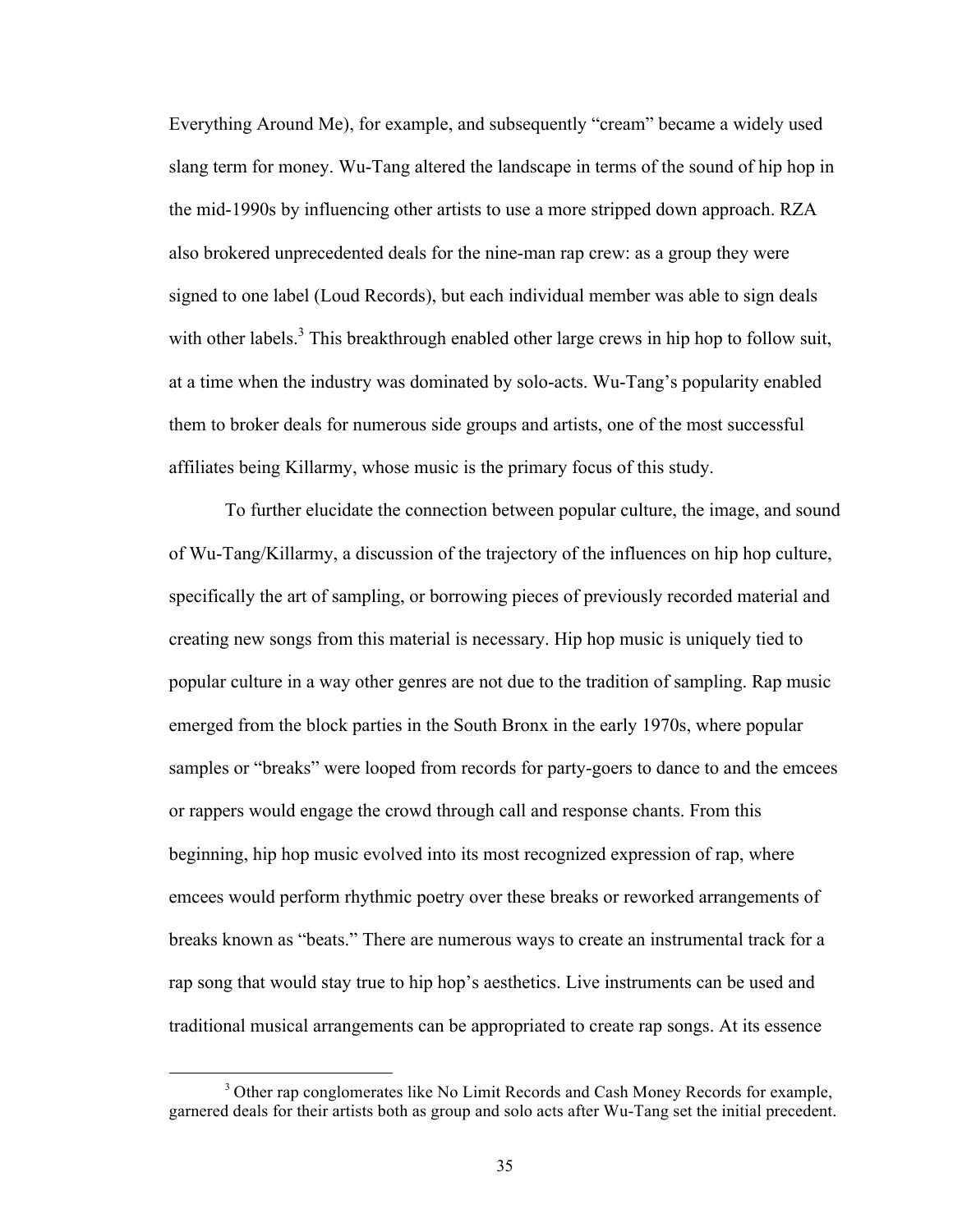however, it is the manipulation of technology and the art of sampling that is more consistent to the roots of hip hop culture. Sampling takes pieces of previously recorded material and reconfigures it into a format conducive to the rapper's message. In its most rudimentary form, sampling simply takes part of a song and loops it where it is easily recognizable to the listener. A more advanced form of sampling is the sound collage where snippets of recorded material are combined and arranged with other pieces to create a sonic backdrop that sounds completely new. In the late-1980s when rap was becoming more commercially viable, several artists faced litigation for sampling. As sampling became more expensive, more producers focused on creating original music (usually synthesized music) that did not rely on samples.

The use of sampling and the tradition of sampling in hip hop is a postmodern phenomenon that resurrects forgone moments in pop culture history. In many instances, these sounds are used to pay homage or provide the feel of older genres of music, in other instances they are used to provide a sense of irony and in some cases a conglomeration of influences creates a motif that constructs its own meaning that resonates with fans. Wu-Tang not only sampled old R&B and soul classics but also infused their music with samples from classic kung-fu movies, which coincided with the philosophy and mystique of the group. This philosophy and mystique was created as a means to combat the negative influences of poverty, crime, and the subjugation of the black community. Wu-Tang was formed in Staten Island, New York, which became known as "Shaolin" and the style of rapping was referred to as a "sword style." The ideas that were inspired by RZA and the crew's infatuation with kung-fu cinema became an integral part of Wu-Tang's sound, philosophy, and ultimately its influence on an entire industry. The influence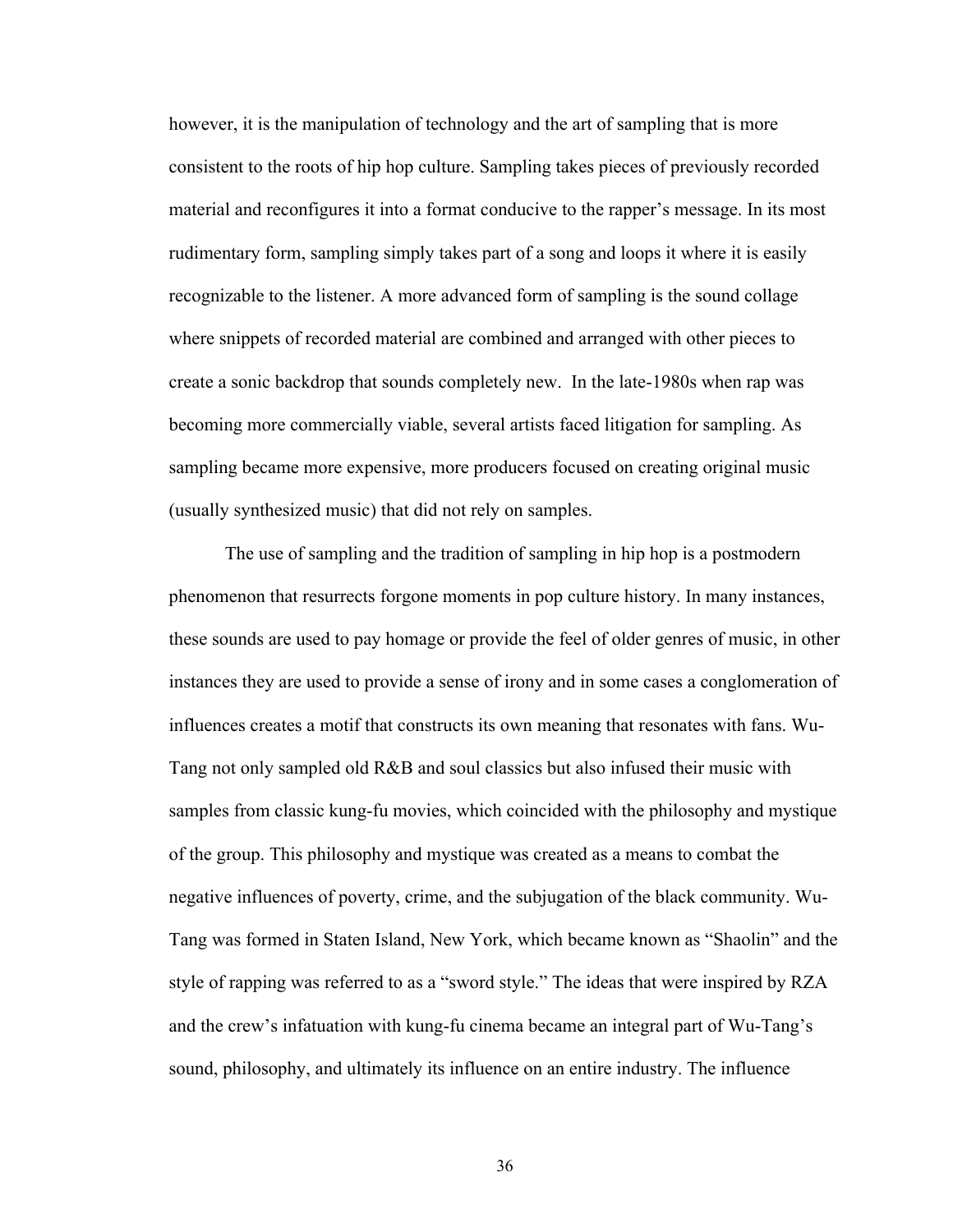drawn from kung-fu movies along with the influence of the Five Percent Nation created a unique philosophy and manner of communicating that made the Wu-Tang sound stand out to listeners. Adding dialogue and sounds from movies is a technique Killarmy's producer 4th Disciple follows. In the commercial marketplace, hip hop has helped to resurface somewhat forgotten elements of popular culture. In the case of Wu-Tang, kungfu movies were brought back into public consciousness and introduced to a new generation of fans.

# **Constructing Meaning from Pop Culture Influences to Combat an Oppressive Context**

I was thirteen years old when I saw the kung-fu film *The Thirty-sixth Chamber of Shaolin*, the story of a man who trains to be a Shaolin monk then leaves the temple to teach the world their style of kung-fu. Nine years later, I formed the Wu-Tang Clan- and we left Staten Island to teach the world our style of hip-hop. (RZA 4)

It is important to understand how elements of popular culture can resonate with individuals and are relatable to their circumstances, specifically the bleak circumstances of living in the inescapable maze of public housing. As RZA says in his memoir *Tao of Wu*, "Shaolin is about as far from Staten Island as you can get" (4). Yet through media, unlikely connections can be made across the globe, even an understanding of the ancient wisdom of kung-fu through the dramatizations of martial arts cinema. RZA and the rest of the nine-member crew connected with the messages of discipline, transformation, and brotherhood in the kung-fu films and in combination with their study of 120 lessons of the Five Percent Nation built the foundation for the Wu-Tang.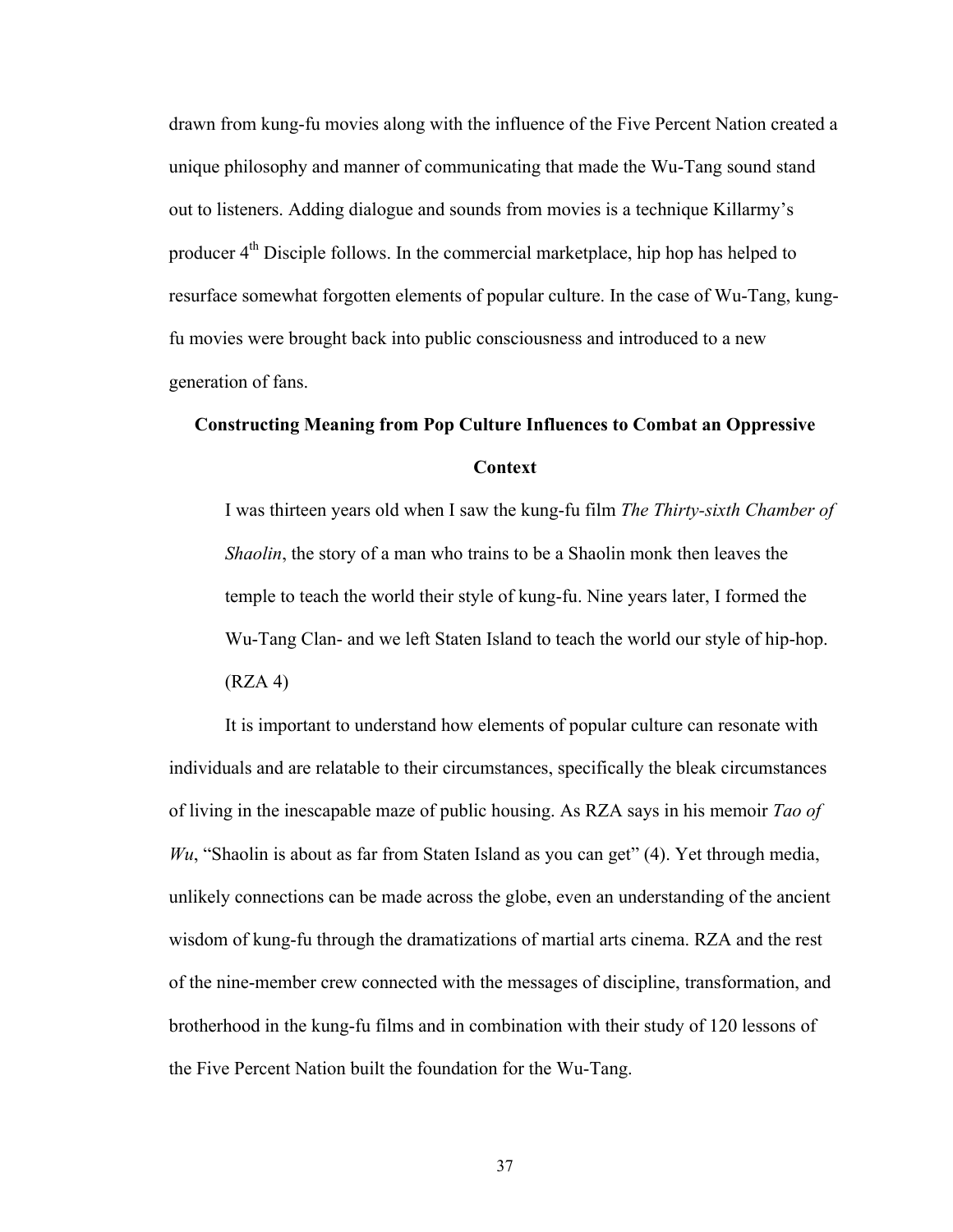As we say, Wisdom is a reflection of Knowledge. And when I was a kid, the only knowledge the media showed about black history was either slaves or pimps-*Roots, The Mack*, and that was basically it. So in a way, films like *The Thirty-Sixth Chamber* reflected our experience and solidified it, drew people like me into the truth of our own history. And after that martial arts films became serious to me. I studied them like lessons…I look for signals in my own life, to see how they activate those responses. (RZA 53)

RZA tells the story of how the Wu-Tang Clan was named, from the inspiration of *Shaolin vs Wu-Tang*, a movie he and Ol' Dirty Bastard saw one night in a musty theater after a night of drunken debauchery. As RZA recalls, Wu-Tang were the bad guys in the movie, who were highly skilled but were expelled from the Shaolin temple. "Wu-Tang and Shaolin became popular slang around Staten Island and specifically among the members of the future Wu-Tang Clan" (RZA 56). Ironically the brotherhood among the group was solidified from a night when they watched a film called *Eight-Diagram Pole Fighter.* "So one day a bunch of dudes came over…I pulled out a tape of *Eight-Diagram*. Before we were an hour into it something strange happened…people got real quiet, some niggas even started crying. Because that movie is real- it's a reflection of the reality we were all living" (RZA 57-58).

The story in *Eight Diagram* is one of hardship and betrayal, and RZA explains that the bonds one makes become "stronger than blood" in a context where drug wars and murder are the norm. From the different lessons culled from the films, the naming and philosophy that accompanied Wu-Tang was inevitable. "The name says we're Wu-Tang warriors, we're from Shaolin and we're a Clan, which means family. That last part's just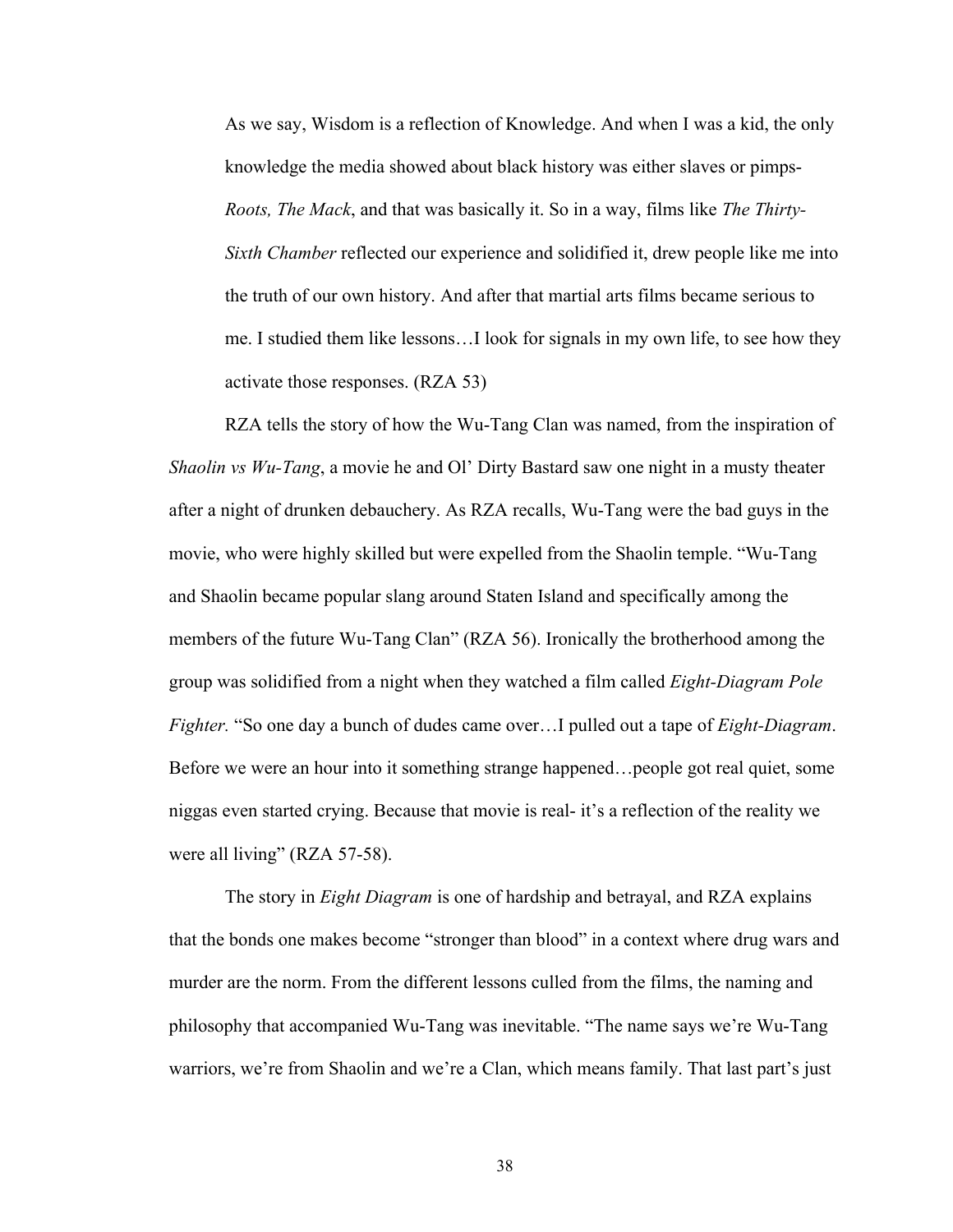as crucial because it's about a connection to something bigger than yourself, which is where the greatest strength comes from" (RZA 58). Through this unlikely mix of Five Percent teachings and meaning derived from kung-fu films, Wu-Tang created their own culture that was expressed through rap music that had a major impact on the rap industry and pop culture at large. Killarmy as members of the Wu-Tang family tree put their spin on this philosophy and style of music by delving into the themes of war, terrorism, and conspiracy with their album *Silent Weapons for Quiet Wars*. This intriguing phenomenon in which esoteric religious teachings and pop culture media were appropriated to construct new meaning and even engage sociopolitical issues is postmodern in the sense that it follows no linear pattern but only makes sense in a context where the multitude of media influences create a climate where individuals *must* find a way to make sense of it, particularly the socially oppressed. Thus, through appropriated symbolism, the phenomenon of the Wu-Tang Clan and subsequently Killarmy develop their own style of protest music consistent with postmodern society where symbols are adjusted to create new maps to navigate uncertain, dangerous territory.

#### **Simulacrum, Simulation, Sampling and the Appropriation of Meaning**

Today abstraction is no longer that of the map, the double, the mirror, or the concept. Simulation is no longer that of a territory, a referential being, or a substance. It is the generation by models of a real without origin or reality: a hyperreal. The territory no longer precedes the map, nor does it survive it. It is nevertheless the map that precedes the territory - precession of simulacra - that engenders the territory, and if one must return to the fable, today it is the territory whose shreds slowly rot across the extent of the map. It is the real, and not the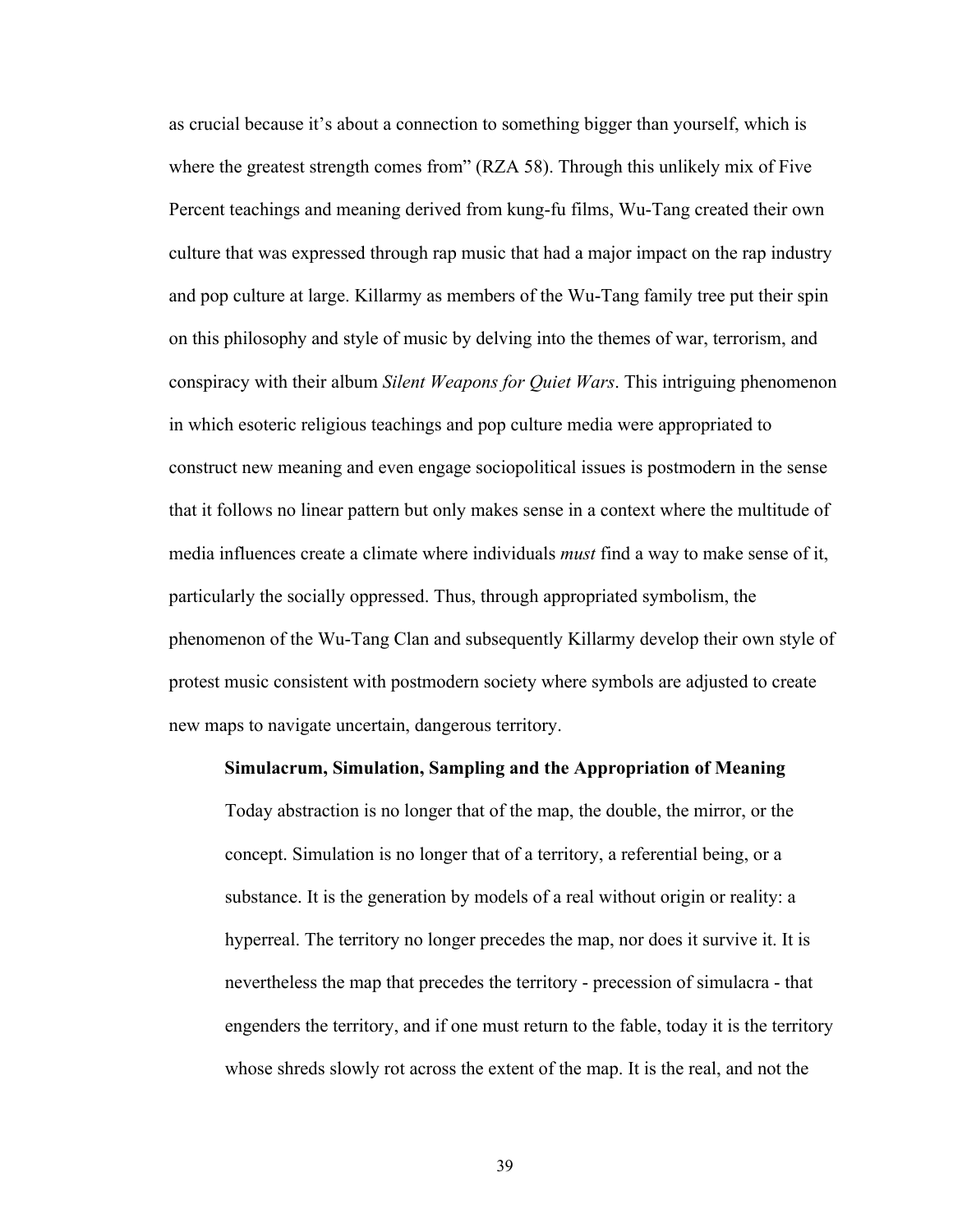map, whose vestiges persist here and there in the deserts that are no longer those of the Empire, but ours. The desert of the real itself. (Baudrillard 1)

Hip hop music at its essence is the abstraction of reality through its descriptions of events and situations that create it. The art of sampling takes the pieces of previously performed music and other sonic material, rearranges these pieces to assemble a soundtrack that provides the backdrop for these interpretations of reality. Baudrillard discusses "copies of copies" or "simulacra" and "hyper-reality" existing through the appropriation of symbolism that represents previous representations of extracted existence. In other words, "the map" becoming the territory that one exists in is a framework created through the historic process of symbol appropriation. What is imagined can no longer be determined as the representation is reduced to the procession of symbols. "This imaginary of representation, which simultaneously culminates in and is engulfed by the cartographers mad project of the ideal coextensivity of map and territory, disappears in the simulation whose operation is nuclear and genetic, no longer at all specular or discursive. It is all of metaphysics that is lost" (Baudrillard 2). To simplify, "cartographers" can be understood as those who validate meaning through discourses that are purely symbolic, thus defining the territory and creating the parameters for people to navigate in it. The procession of discourse and symbolism through history defines how people can operate through their subjectivity, a subjectivity with no real metaphysical presence other than what is defined by this cartography. In a postmodern context, with the increased proliferation of mass media through digitization, hyper-reality is intensified exponentially as representations of reality are even further removed from their essential metaphysics and are re-appropriated symbols, or as Baudrillard says, "copies of copies."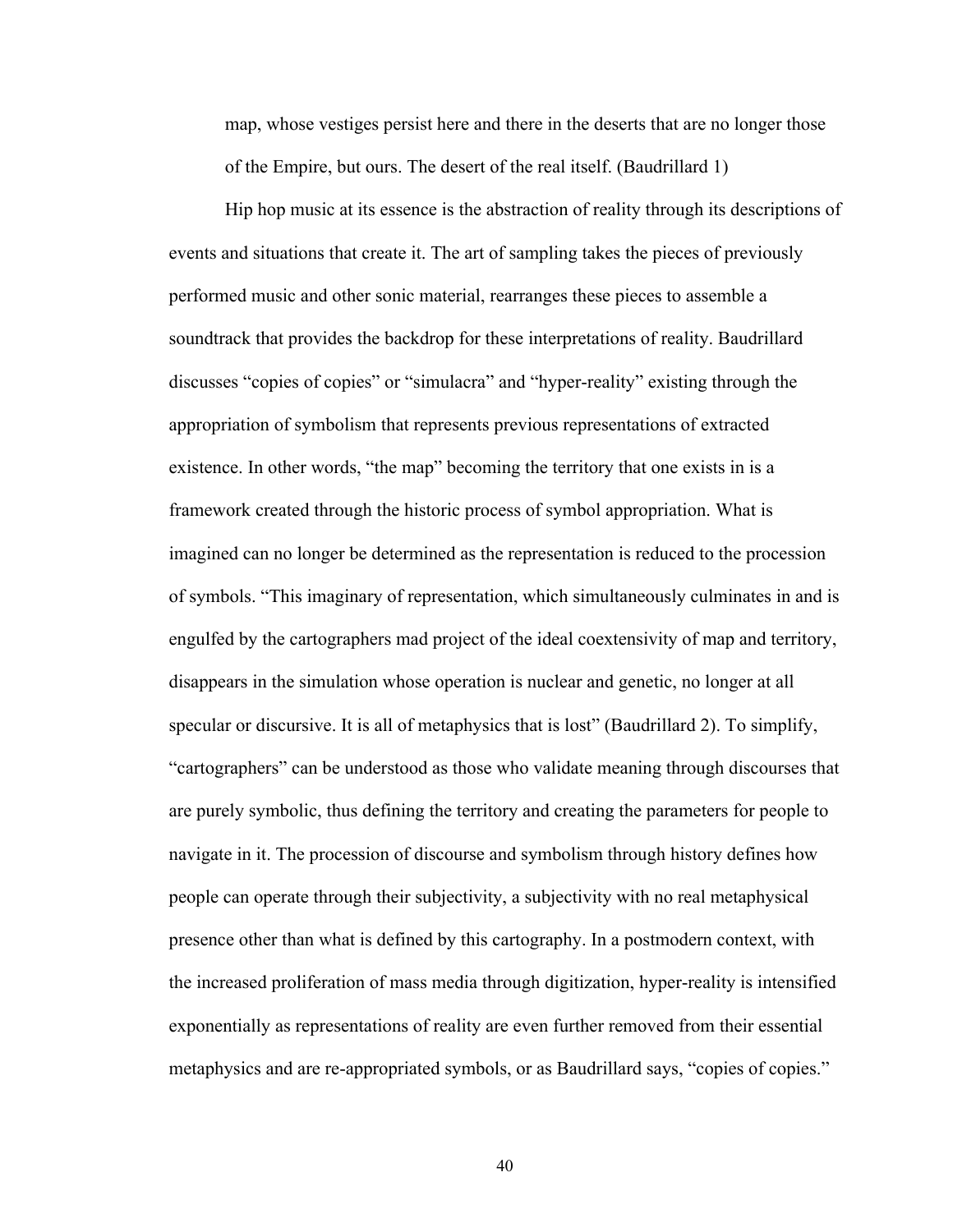Peter Manuel engages Baudrillard's theorization of simulacrum by relating it to borrowing or sampling in modern music, eventually turning his attention to the process used in hip hop music. Manuel begins his argument by noting that the African Diaspora culture emerged as a "Western, hybrid, creolized" culture where music specifically flipped Enlightenment modernity by "using pre-modern as well as original and borrowed elements of western elements to create a new and dynamic expressive culture" (228).<sup>4</sup> For Manuel, post-modernist influenced music is characterized by the "proliferation of mass media into private and public life, commodification and penetration of capital" and a "mixing of high and low culture" resulting in a type of "pastiche" (228). No music represents this mixing like hip hop where at its root sampling, borrowing and appropriation of various cultural influences are essential to its aesthetics. Hip hop began as a form of expression from a marginalized segment of society, one that as Manuel describes, necessitates an ability to create meaning from mediated madness:

The alienation of the poor and marginal from mainstream society and its discourse naturally enhances the tendency for such individuals to regard such media content…as duplicitous and meaningless junk. Such media discourse can acquire subcultural significance if only scrambled and recycled in creative bricolage, as subcultures construct their own gerrymandered sense of identity out of imagerial objects or trouvees, be they dress codes or musical styles. (230)

To further illustrate his point and highlight the differences in the musical borrowing in hip hop and other forms of music, Manuel engages Leonard Meyer's definition of "embodied" and "referential" meaning. In short, embodied meaning is

!!!!!!!!!!!!!!!!!!!!!!!!!!!!!!!!!!!!!!!!!!!!!!!!!!!!!!!!!!!!

<sup>4</sup> Manuel builds his argument from Paul Gilroy who discussion of *dislocation* in Diaspora communities.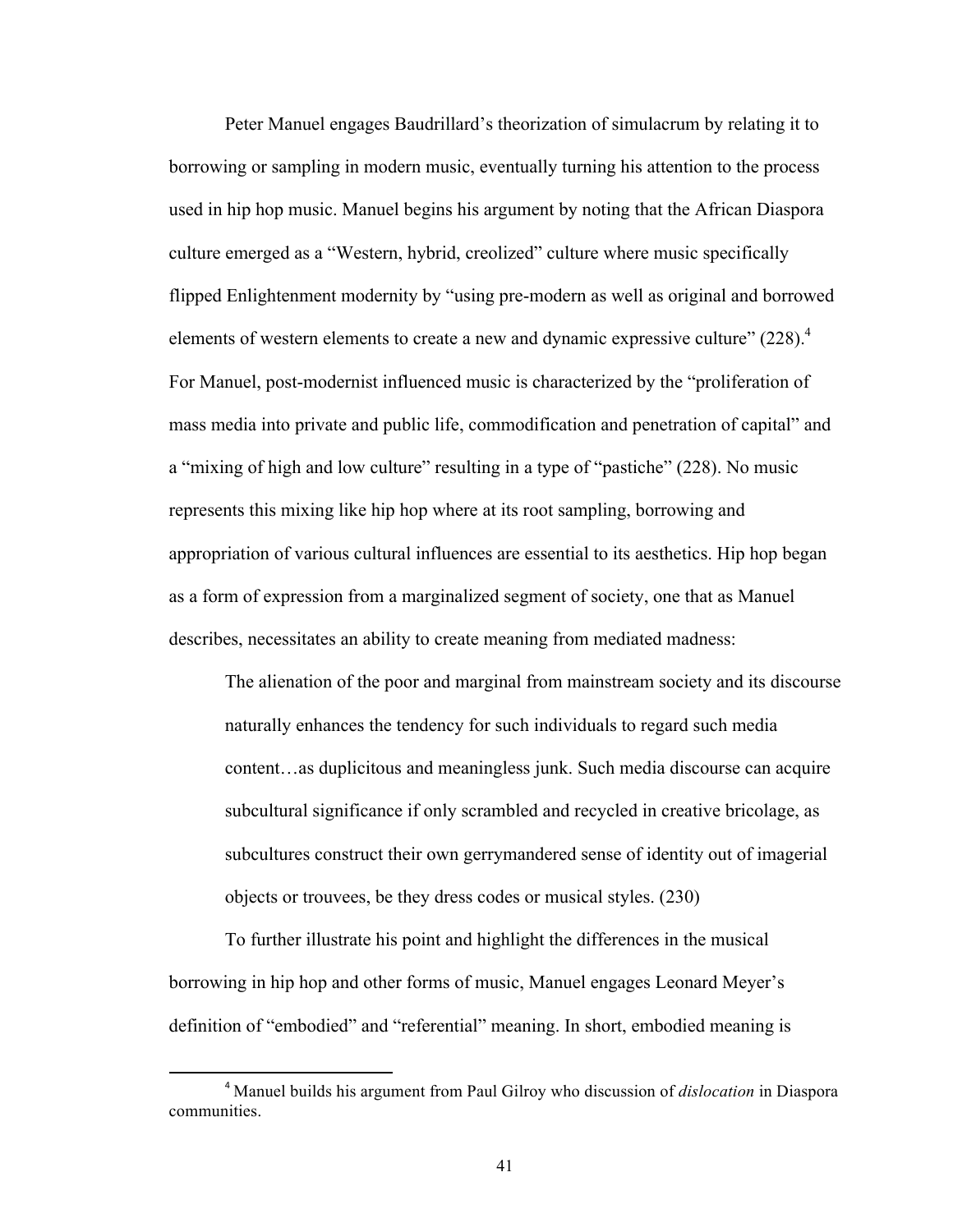characterized by "the tensions in the music, rhythm, melody, harmony and timbre" (Manuel 231). Referential meaning is characterized by "extra-musical associations" like "religion, ritual, nationalism" or "personal memory". For example, a musical group could play a song in a blues standard or style, which would be an example of embodied meaning as the rhythm, melody, etc. is used to reproduce the emotional tensions synonymous with blues. If the same interpretation of blues would reference an experience of listening to the blues in Memphis, Tennessee, for example, this would be an example of referential meaning as it would allude to personal memory as well as pay homage to the tradition of the blues music of Memphis. So with this in mind, are music styles borrowed or cultivated for embodied, referential meaning or both?

Manuel argues that hip hop and other postmodern forms are not using musical borrowing to be emotionally expressive but are "pastiche" or "quirky simulacrum clearly put in for its difference" (232). Furthermore, Manuel states that "digital iterations are merely simulacrum and post modern devoid of referential or embodied meaning"(232). Despite this critique Manuel does acknowledge how hip hop videos are less of a simulacrum because they engage the bleak context of the ghetto and the lyrics have more immediacy as they also focus on this context. Manuel also acknowledges Rose's explanation of "modern and postmodern elements" centrality to "rap's aesthetics" because of the "difficult process of constructing history and identity" so rap artists sample or borrow to "pay homage" by "dancing through adversity" (234). Still this explanation leaves many nuances of sampling and meaning making unexplained. On one hand, hip hop music can be and is in many cases, pastiche or creative bricolage. On the other hand, I argue that sampling in hip hop can and does in many cases have both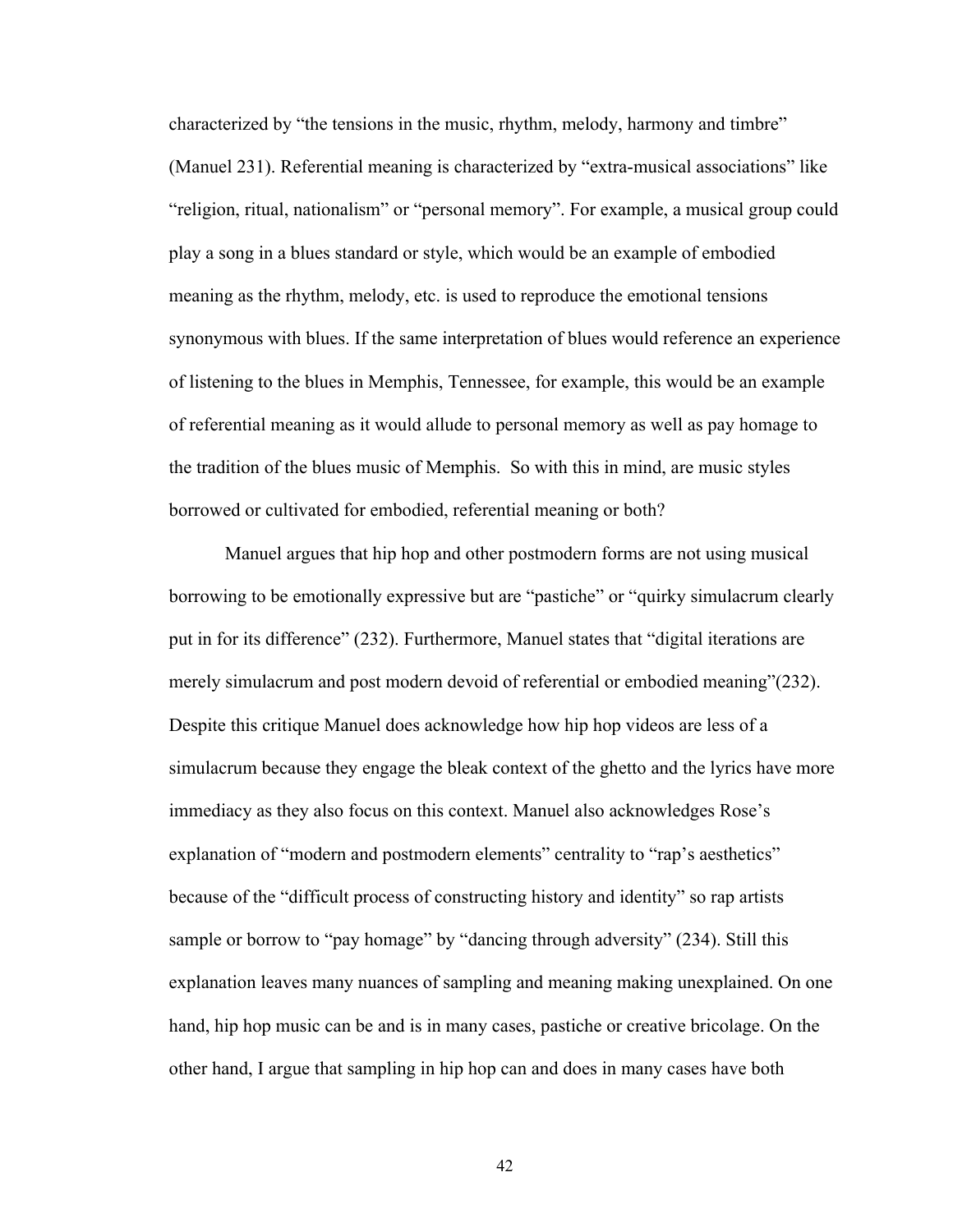embodied and referential meaning and in the following section, I will explain how this process is engaged with the sampling used in *Silent Weapons for Quiet Wars.*

#### **Embodied and Referential Meaning through Sampling in** *Silent Weapons for Quiet*

*Wars*

The deft aesthetics of sampling in rap music can take on numerous forms. There are clear and obvious examples of borrowing in hip hop sampling that are immediately recognizable to the listener who is familiar with the original song. These samples usually involve the lifting of a loop or break without any alteration or a replaying of a specific refrain or slight modification of a chorus. This more obvious form of sampling is common in rap songs that have more pop or crossover appeal as the reworking of a familiar tune that has been accepted by listeners in a popular format is likely to be successful again given a fresh update or twist. Other forms of sampling are less obvious when producers take a small snippet of a piece of music and layer multiple pieces of compositions to create a completely different sounding production. Hip hop producers can speed up or slow down recognizable samples that alter the sonic content where the listener does not recognize it right away. Many would argue within hip hop circles that truly skilled producers who are more attuned to the essence of hip hop music (making something out of nothing) craft their beats in a way where an original sound can be created to form an unlikely mash of obscure samples or perhaps less obscure samples altered in a way that is unique. In fact one of the unwritten rules of sampling is to not reveal the origin of your sample. This rule cannot apply to a sample everyone knows well. Aesthetically speaking, creativity and originality earns high respect and to modify sound in such a way that is unorthodox makes a producers' sound more authentic. It is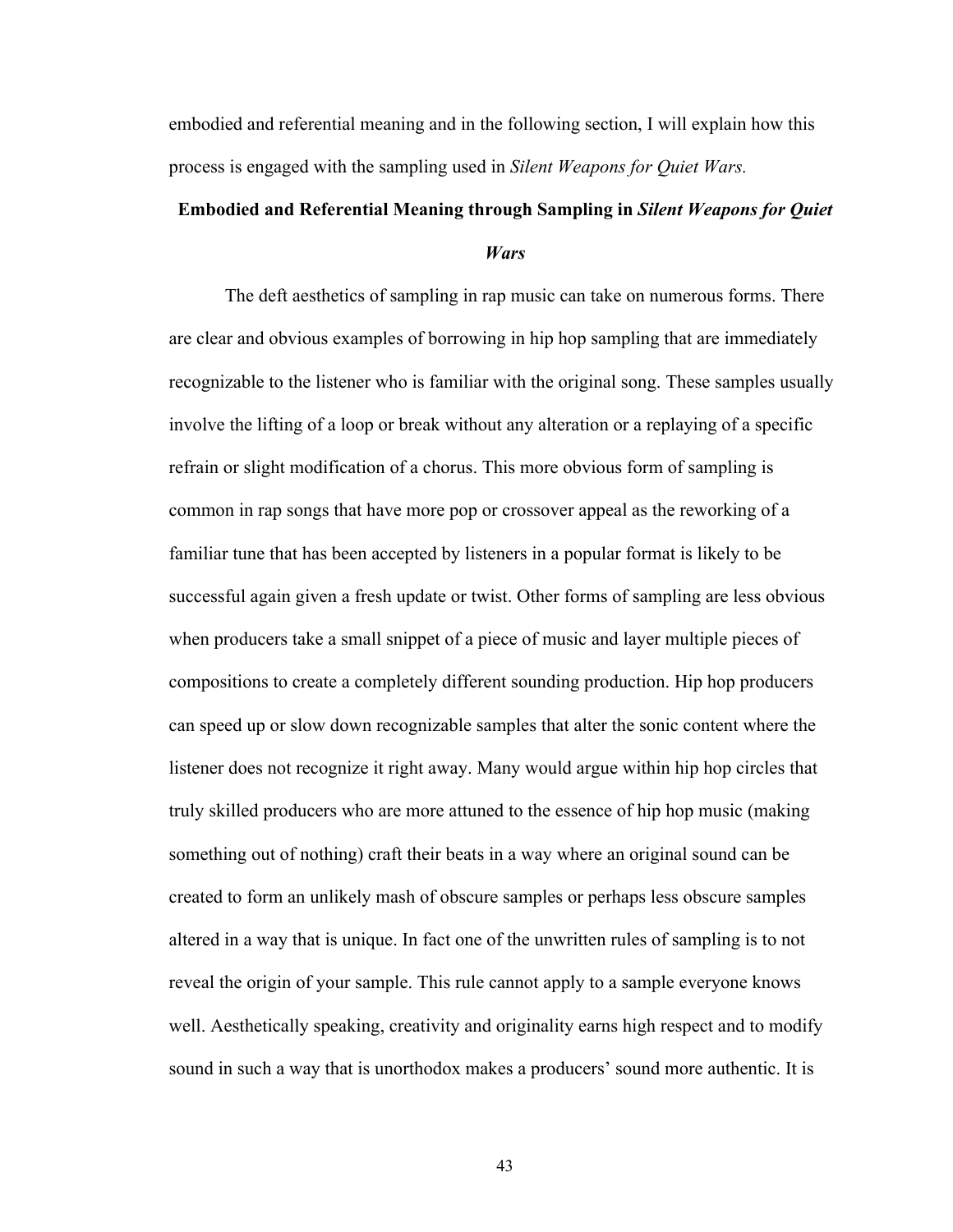one thing to take popular R&B, funk, or even rock songs and use a simple loop from them to make a hit, but quite another to take some obscure classical or jazz recording or even a sample from a cartoon or television show, or some wild combination of many elements and create a fresh composition.

In hip hop or rap music there is complex tension between artists who make songs that are more commercialized or pop oriented, geared toward crossover audiences and female listeners, and artists that make hardcore music that is geared more toward the streets and male listeners. Admittedly, this dichotomy is a simplification inasmuch that some make the distinction between "real hip hop" and "rap" even within hip hop circles. For the sake of this explanation, I think this dichotomy is apt. In the mid-to-late 1990s, rap artists with hardcore street content that enjoyed the greatest commercial success did so largely because the funk and R&B sampling used was danceable and recognizable to listeners.<sup>5</sup> Wu-Tang's popularity was uncanny as it was in many ways the antithesis of smoothed out sounds and in some regard this difference catered to an audience who wanted an alternative to the popular rap sound at the time. By the time Killarmy's *Silent Weapons for Quiet Wars* was released, Wu-Tang had a large following that was diverse enough to include listeners from different ends of hip hop's fan base, largely because of the diversity of the rappers in the group. Killarmy was accessible to the hardcore Wu-Tang fans who were diehard followers as it strayed even further away from a mainstream sound and also delved into more esoteric content. Wu-Tang Clan even with its unorthodox sound was presented in a way that was accessible to a wide range of listeners

!!!!!!!!!!!!!!!!!!!!!!!!!!!!!!!!!!!!!!!!!!!!!!!!!!!!!!!!!!!!

<sup>5</sup> Hardcore rappers like Notorious B.I.G. and Dr. Dre achieved commercial success by using samples from classic R&B and funk songs despite their street content.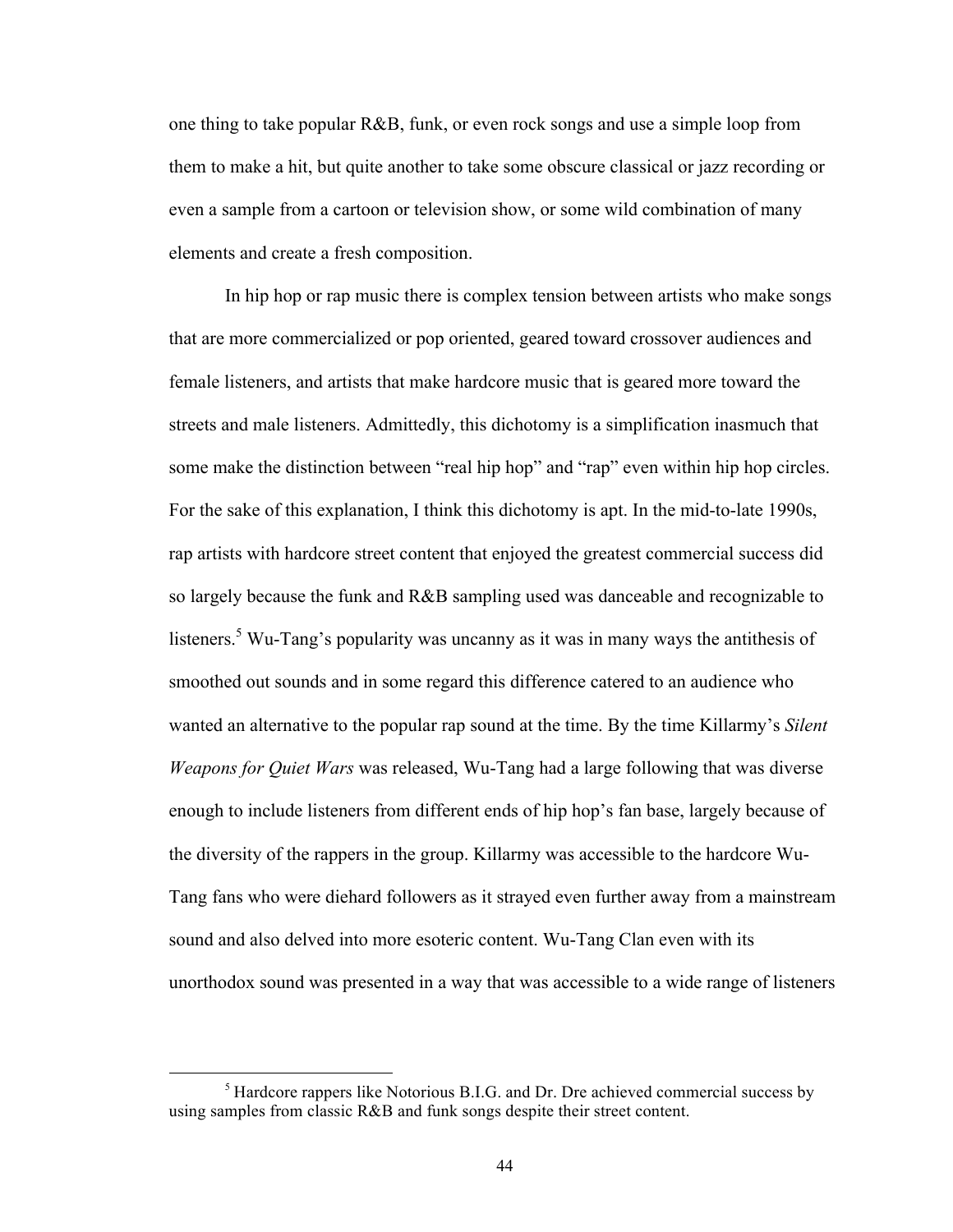while Killarmy was even more unorthodox and catered to fans interested in hardcore music, particularly music with more overt Black Nationalist content.

The sound of *Silent Weapons for Quiet Wars* while certainly adhering to the staples of the Wu-Tang sound (hard drums, movie samples, sparse arrangements) was different in terms of the rappers using more unorthodox, offbeat syncopations and in terms of the militant content and imagery. Obviously, the sound would be similar considering the fact that RZA was executive producer of the album and produced two songs ("Wake Up" and "War Face"). The rest of the production was handled by RZA protégé,  $4<sup>th</sup>$  Disciple whose beats were like RZA's but differed in regards to the sonic dissonance that was consistent on the album. Much in the vein of Public Enemy, 4<sup>th</sup> Disciple created layered compositions with obscure samples and high-pitched tones that contrasted starkly with the deep boom-bap sound of the drums. In many ways *Silent Weapons for Quiet Wars* follows Public Enemy's tradition of rap protest by creating a sound that is startling and arresting in its approach. The key distinction between Public Enemy's lyrics and Killarmy's is while Chuck D's messages were more direct in the vein of an orator from the civil rights era, the emcees in Killarmy used a style that is more postmodern as the references and descriptions were at times nihilistic, cryptic, and not as obvious. Likely this is the byproduct of different generations of rappers engaging the social context in similar but very different ways. In a sense, *Silent Weapons for Quiet Wars* is the postmodern update of *It Takes a Nation of Millions to Hold Us Back*. 6

In this section, I will narrow the focus to the sampling and sonic content as the lyrics will be important to draw out other themes. As Manuel mentions, musical

!!!!!!!!!!!!!!!!!!!!!!!!!!!!!!!!!!!!!!!!!!!!!!!!!!!!!!!!!!!!

<sup>6</sup> Public Enemy's seminal album balanced social commentary with frenetic multi-layered production.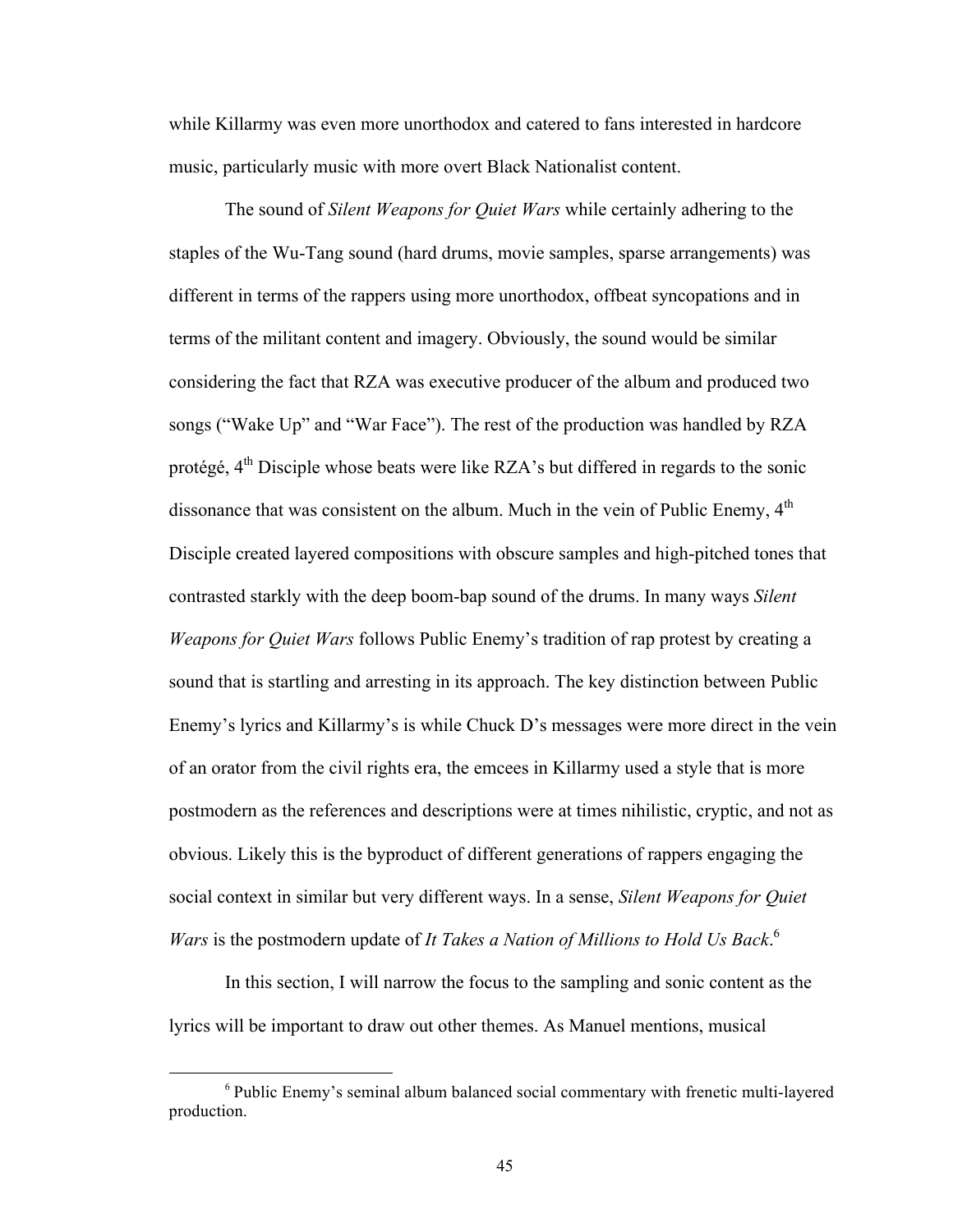borrowing has "embodied" or "referential" meaning. Manuel argues that postmodern sampling in hip hop is simply "quirky simulacrum" and is void of embodied or referential meaning. While this argument is valid in some regard with the examples he uses, I take issue with this assumption and will explain my position using the sampling on *Silent Weapons for Quiet Wars* as my example. I recognize that intent is difficult to determine with how sampling decisions are made by hip hop producers, particularly a producer like  $4<sup>th</sup>$  Disciple where his sound uses so many seemingly unrelated elements. However, there are some connections the samples used that in my view relate to embodied or referential meaning. First, if embodied meaning is characterized by the tensions between harmony, melody, rhythm, and timbre, then *Silent Weapons for Quiet Wars* is rife with embodied meaning as the sonic dissonance reflects the chaos of the urban ghetto in the postmodern world. Secondly, there are many samples used on *Silent Weapons for Quiet Wars* that have referential meaning as they amplify the content and message of Killarmy. In fact the manner in which  $4<sup>th</sup>$  Disciple and RZA sample, I argue follows the vein of borrowing to elicit emotion in music, as well as the simulacra of bricolage.

The opening to the album with the snippet of a news broadcast sets the tone by describing a world of treachery, conspiracy, kidnappings and violence. The first track "Dress to Kill" uses a non-obvious sample of Lee Dorsey's cover of Iron Butterfly's "Get Out of My Life Woman" with its horns augmented by the sounds of sirens and chopping helicopter blades (Killarmy, "Dress to Kill"). The track sounds like soldiers descending on a battlefield with the thunderous kicks and snares providing the pulse. "Dress to Kill" is a call to the listener to prepare for war by suiting up in the proper attire—"grab your army suits and your fat black boots, military gear and go out like troops!" (Killarmy).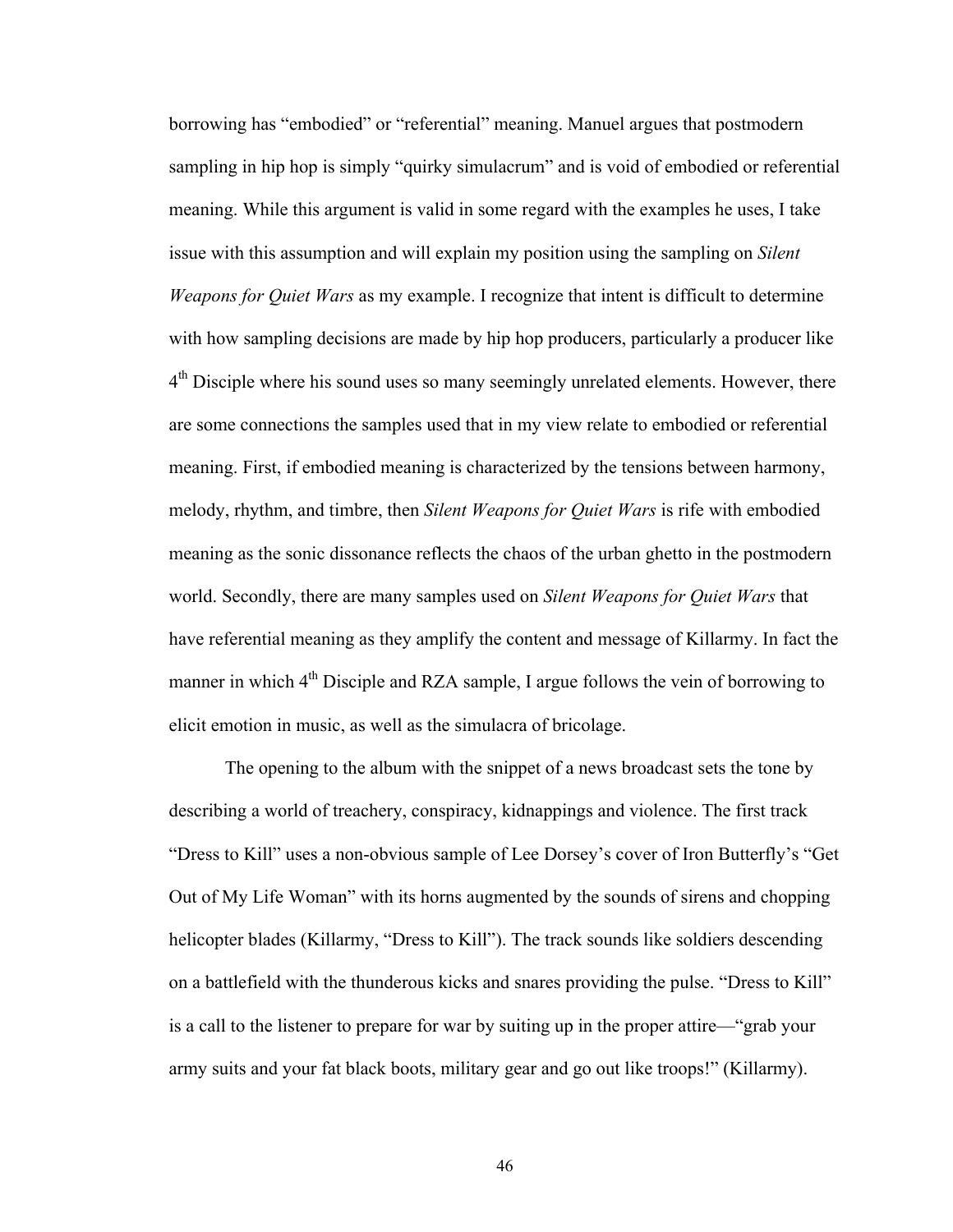"Dress to Kill" sets the tone for the album with the atmosphere reminiscent of the beginning of an epic war film, "Clash of the Titans" sonically resembles an epic battle in full swing, with multiple layers of sonic chaos carefully woven over the driving drumbeat. In this song the embodied meaning of disparate sampling is used to create the chaotic atmosphere of guerilla warfare as Shogun Assassin,  $9<sup>th</sup>$  Prince, Dom Pachino, Beretta 9, and guest Street Life trade verses. The technique of balancing a low-end driving drumbeat with high-pitched keyboard squeals (ala Public Enemy) is balanced in the mid-range by a sample of strings from a classical tune "101 Strings" by Celsete Aida (Killarmy Feat. Streetlife, "Clash of the Titans"). "Clash of the Titans" is an example of many different sounds that seemingly do not make sense together, except in the context of this particular style of rap music. What gives these sounds continuity is the repetition of the drums and the keys that  $4<sup>th</sup>$  Disciple plays in rhythm with them and the content of the emcees over the beat.

Arrangements from classical music are also used on "Wu-Renegades" with samples from Christian Sinding's "Rustle of Spring" and Nikolai Rimsky-Korsakov's "The Sea and Sinbad's Ship"(Killarmy, "Wu-Renegades"). These two samples, one the continuous loop of a rolling piano riff and the other snippet of a string arrangement sped up to make the sound even more high pitched give it a calm yet eerie feel while  $9<sup>th</sup>$ Prince, Killa Sin, Dom Pachino, and Beretta 9 spit apocalyptic lyrics. The sample of the female vocal also provides a sense of the pain that the song describes. A sense of referential meaning can be inferred from the opening of "Wu-Renegades" with the sample of what sounds like a news broadcast: "For security reasons we are broadcasting from an undisclosed location because tonight's subject is terrorism" (Killarmy). Indeed,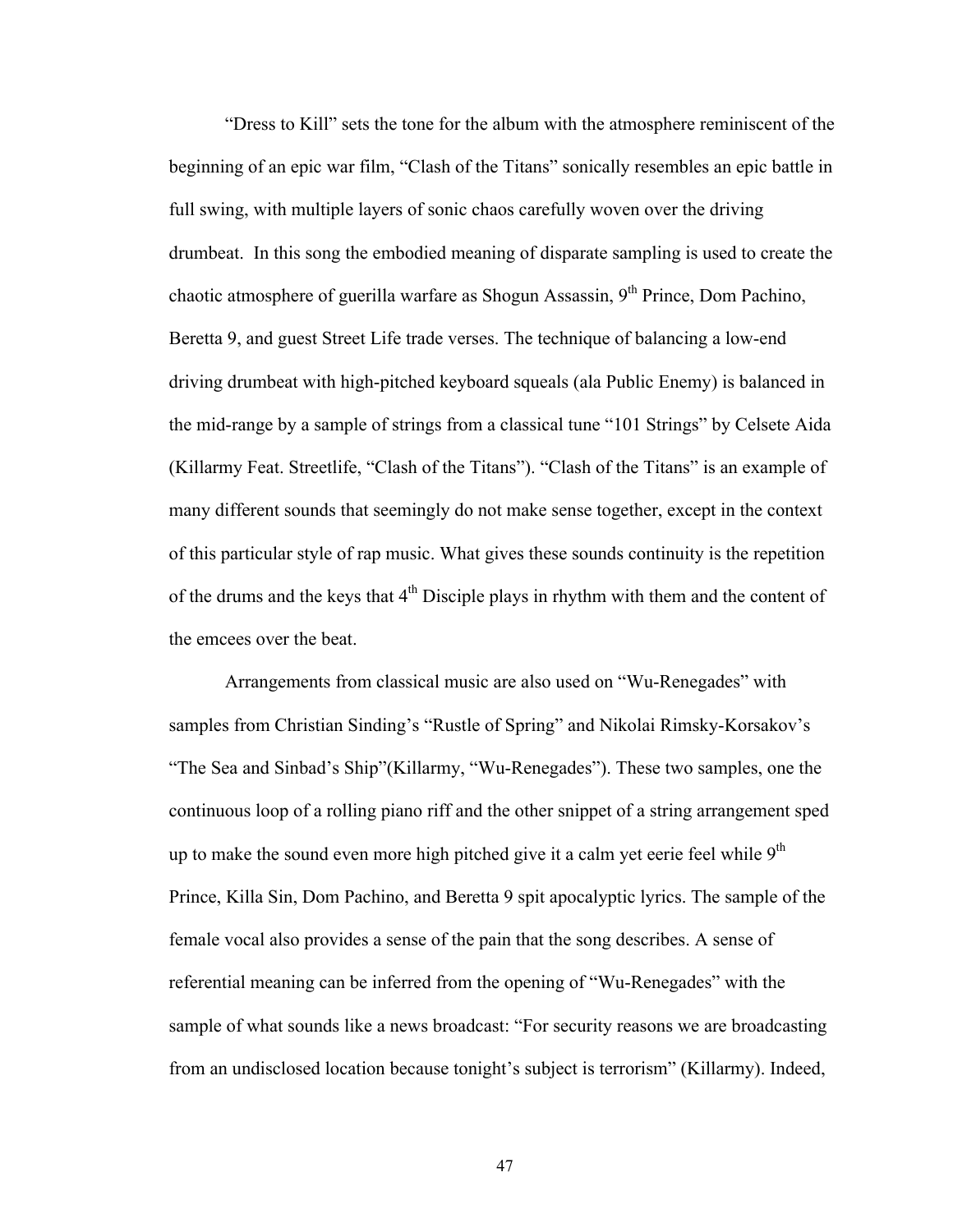the song itself gives an atmosphere of darkness as Killarmy describes their mission against the nefarious forces that conspire to destroy black people. Again, samples are used that on their face seem out of context yet work harmoniously together in this postmodern pastiche of protest music.

While the tradition of using soul and funk samples in rap music had been long standing to the point *Silent Weapons for Quiet Wars* was released, aside from the song "Burning Season" which uses a loop from Al Green's version of "Light my Fire" in a manner that can recognized for anyone familiar with the sound of Al Green's music, 4<sup>th</sup> Disciple's use of soul and funk samples are not as obvious (Killarmy, "Burning Season"). For example, "Camouflage Ninjas" uses a sound consistent with other songs in the album (hard kicks and snares with string arrangements, high-pitched squeals, and female vocal samples added for emotional effect), yet it uses a sample from Earth, Wind and Fire's "Mom" that is not as recognizable (Killarmy, "Camouflage Ninjas"). "Full Moon" uses a sample from Headhunters "God Made Me Funky" that in combination with the sample from Requiem's "Brooklyn Bridge" makes the song sound nothing like a funk track (Killarmy, "Full Moon"). The refrain on "Full Moon" combined with the dark, introspective feel of the other sounds on the track provide the perfect backdrop for  $9<sup>th</sup>$ Prince and Killa Sin's personal, introspective lyrics. "Universal Soldiers" includes a sample of the Isley Brothers "Ohio/Machine Gun" that is more consistent with the definition of referential meaning of musical borrowing than the funky sound the Isley's are known for. "Universal Soldiers" again embodies the sound of the album with hard drums, multi-layered tones, and high-pitched tones, but the use of the Isley sample fits in two ways (Killarmy, "Universal Soldiers"). The refrain of "ten soldiers I hear them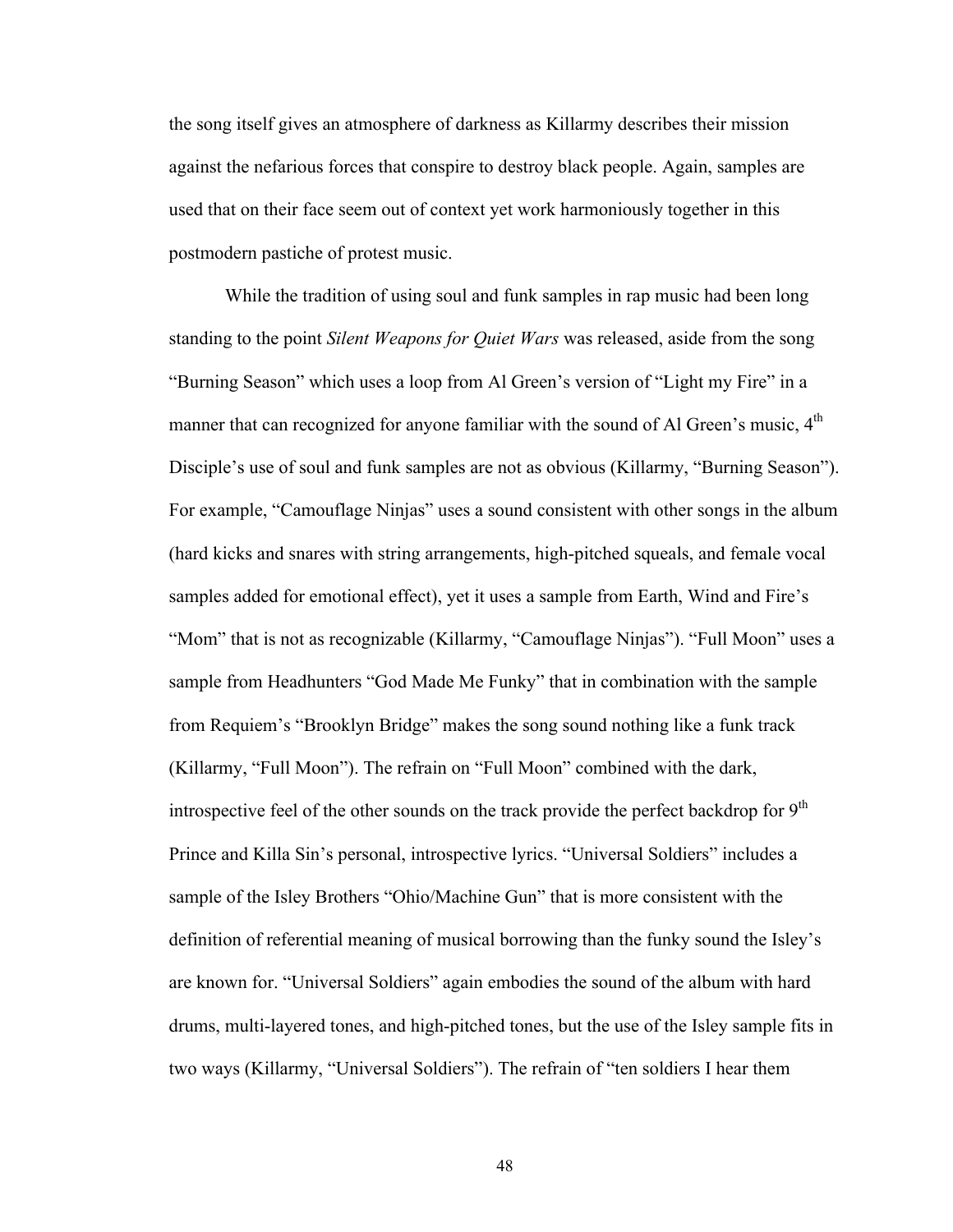comin…four dead in Ohio" which sped up in "chipmunk soul" like fashion fits the military motif of the album but also has significance since part of the crew is from Stuebenville, Ohio (Killarmy). This is not done by accident and adds more context to the song despite the fact that the sample is so detached from its original use.

Sampling by 4<sup>th</sup> Disciple is varied and quite creative on the album from the use of Billie Holiday's "Swing! Brother, Swing!"<sup>7</sup> on "Swinging Swords" to an eerie vocal snippet of the folk song "The Wind That Shakes the Barley" by Dead Can Dance on "Blood for Blood" proving that sounds can be taken from all ends of the pop culture spectrum to give texture and meaning to this form of postmodern music (Killarmy, "Swinging Swords;" Killarmy, "Blood for Blood"). In terms of borrowing from pop culture outside of the realm of traditional music recordings, *Silent Weapons for Quiet Wars* includes samples from television and film that provide interesting texture to the album. The RZA produced "Wake Up" uses Joe Harrell's "The Lonely Man Theme" from the soundtrack of *The Incredible Hulk* which is an ironic choice considering the songs' content (Killarmy, "Wake Up"). Killarmy implores the listener to "wake the fuck up or get broke the fuck up" which is telling the black man to awaken the sleeping giant within and *The Incredible Hulk* story is about a mild mannered scientist who turns into a powerful monster when angered. In *The Incredible Hulk*, the Hulk is always justified in his destruction as he is righting some injustice. The choice by RZA to use this sample is ironic indeed but embedded with referential meaning as well.

"5 Stars" samples "Suicide is Painless" which is the theme from *M.A.S.H*., a television show about military doctors and war and the sounds of helicopters fit the motif

!!!!!!!!!!!!!!!!!!!!!!!!!!!!!!!!!!!!!!!!!!!!!!!!!!!!!!!!!!!!

<sup>&</sup>lt;sup>7</sup> "Swinging your sword" is Wu-Tang slang for rapping as "the tongue is symbolic to the sword." Thus, the use of his sample has referential meaning relative to the Wu-Tang sound.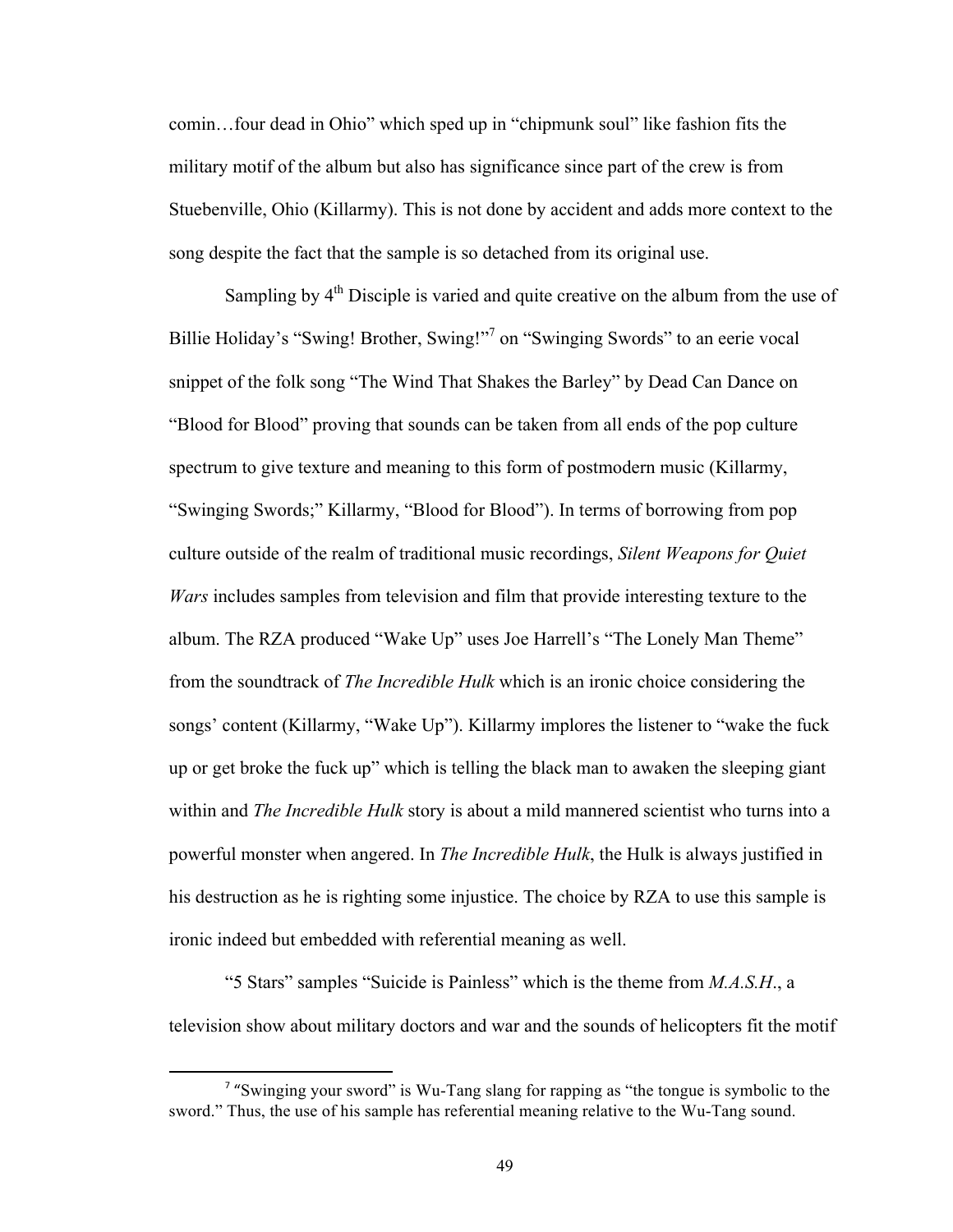that Killarmy uses on the album (Killarmy Feat. Masta Killa, "5 Stars"). This sample is a good match considering this motif as well as calling from memory a moment from popular culture that fits the atmosphere of the song. If suicide is indeed painless then a soldier must recognize that the cause he is fighting for is in many ways a death sentence yet he must accept this to have the courage to endure a mission that is important despite the inevitable consequences. Much in this vein of conditioning the soldier's mind to face death, 4<sup>th</sup> Disciple and RZA's use of dialogue from Stanley Kubrick's film *Full Metal Jacket* provides context into the psychology of breaking down a soldiers' humanity to make them a killer for a cause. The songs "Under Siege" and "War Face" use segments of the film where Sergeant Hartman verbally berates and conditions his marines to be deadly fighters. The refrain in "Under Siege" is where the Sergeant Hartman character gets his soldiers to repeat: "this is my rifle, there are many like it but this one is mine" (Killarmy). This sample is used to a chilling effect and presented as a reality of warfare where the combatant must cultivate a level of heartlessness to accomplish his deadly mission. In a similar vein "War Face" begins with the segment where the sergeant asks the soldier to "see his war face" and demonstrates what a war face looks like with a guttural scream (Killarmy). These samples draw from popular culture's dramatizations of war culture to authenticate Killarmy's message—war is never pretty and the ugliness and violence that must be cultivated is necessary to achieve the victory.

## **The Use of** *Silent Weapons in the Quiet War*

*Silent Weapons for Quiet Wars, An Introduction Programming Manual* was uncovered quite by accident on July 7, 1986 when an employee of Boeing Aircraft Co. purchased a surplus IBM copier for scrap parts at a sale, and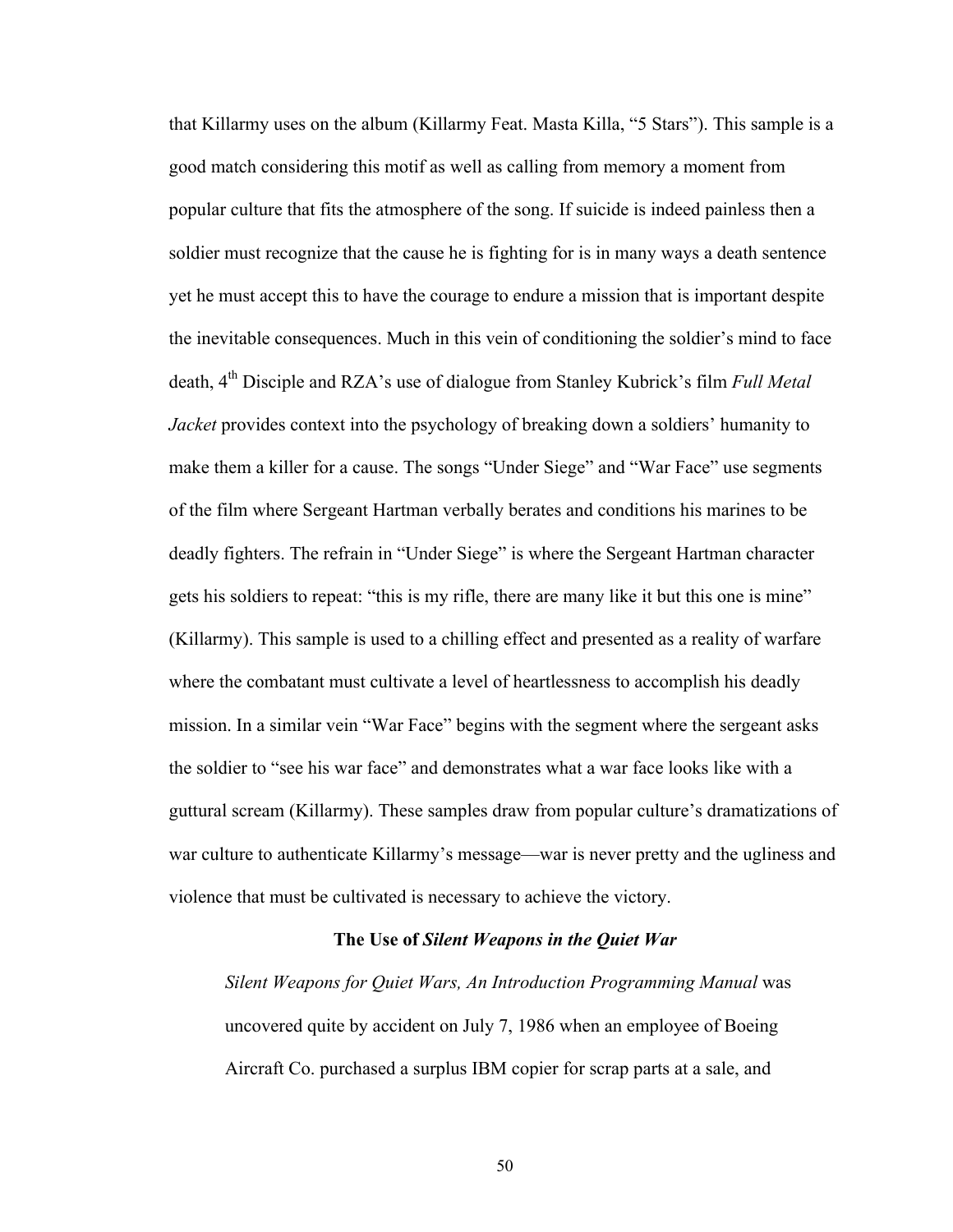discovered inside details of a plan, hatched in the embryonic days of the "Cold War" which called for control of the masses through manipulation of industry, peoples' pastimes, education and political leanings. It called for a quiet revolution, putting brother against brother, and diverting the public's attention from what is really going on. (Introduction to *Silent Weapons for Quiet Wars*, a programming manual)

The choice to give this album the title, *Silent Weapons for Quiet Wars* helps provide context for the themes of war, terrorism, and conspiracy consistent in the album. The original document is a callous and chilling read given that it describes the systematic control of society through manipulation methods of media, the banking system, and the accumulation of data operationalized by computers. The document describes how the Rockefeller Foundation along with the Air Force and The Harvard Economic Research Project began working on the project in the late 1940s. The theories are based on scientific engineering and the discoveries of atomic power and the manipulation of social energy. In short, new weapons, "silent weapons" were invented to control the undisciplined masses and elements from the banking and commodities industries came together to create a system that makes the economy "totally manipulatible and predictable" ("Silent Weapons for Quiet Wars"). The document goes on to describe in great detail how to manipulate markets using shock tests to determine public reaction, how to keep the public preoccupied with matters of little importance through media and how to balance the inflationary system of credit by decimating segments of the population through war. One section describes the assault on the lower-class: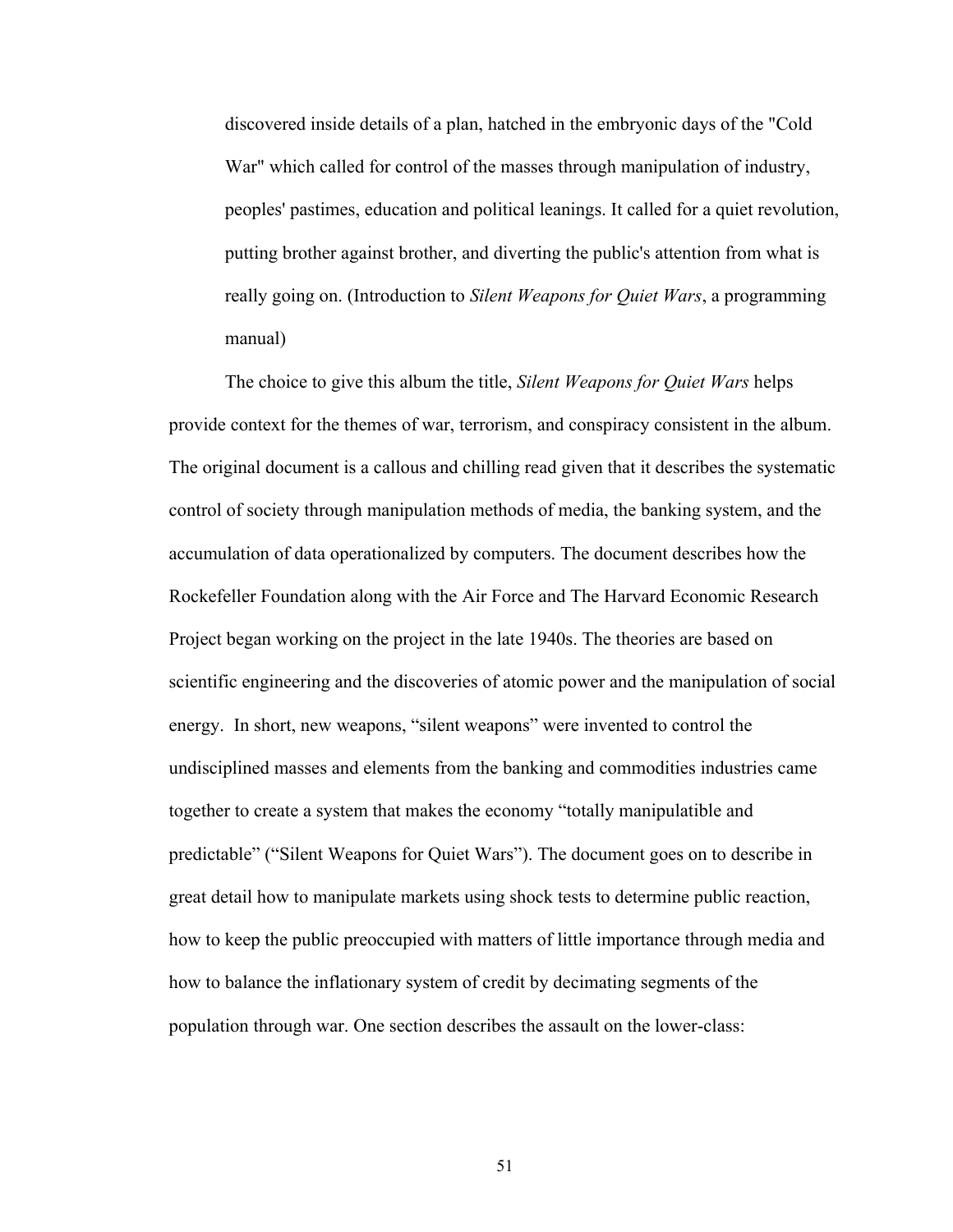In order to achieve a totally predictable economy, the low-class elements of society must be brought under total control, i.e., must be housebroken, trained, and assigned a yoke and long-term social duties from a very early age, before they have an opportunity to question the propriety of the matter. In order to achieve such conformity, the lower-class family unit must be disintegrated by a process of increasing preoccupation of the parents and the establishment of governmentoperated day-care centers for the occupationally orphaned children. The quality of education given to the lower class must be of the poorest sort, so that the moat of ignorance isolating the inferior class from the superior class is and remains incomprehensible to the inferior class. With such an initial handicap, even bright lower class individuals have little if any hope of extricating themselves from their assigned lot in life. This form of slavery is essential to maintain some measure of social order, peace, and tranquility for the ruling upper class. ("Silent Weapons for Quiet Wars" 4)

This document, while in some ways describes something out of a sci-fi horror film has very real implications given the scope of world events that have occurred through the Cold War and post-Cold War era. Specifically for urban communities in the United States that have been decimated by drug epidemics, poverty, poor education, and a general lack of resources, the operation of this kind of weapon system is difficult to dispute. In addition, this document that was originally dated in 1979 describes many future events like economic collapses, wars, how to manipulate price controls, and the engineering of public consent through the media to perpetuate war. With a general knowledge of history and with the personal witnessing of the impact of poverty and a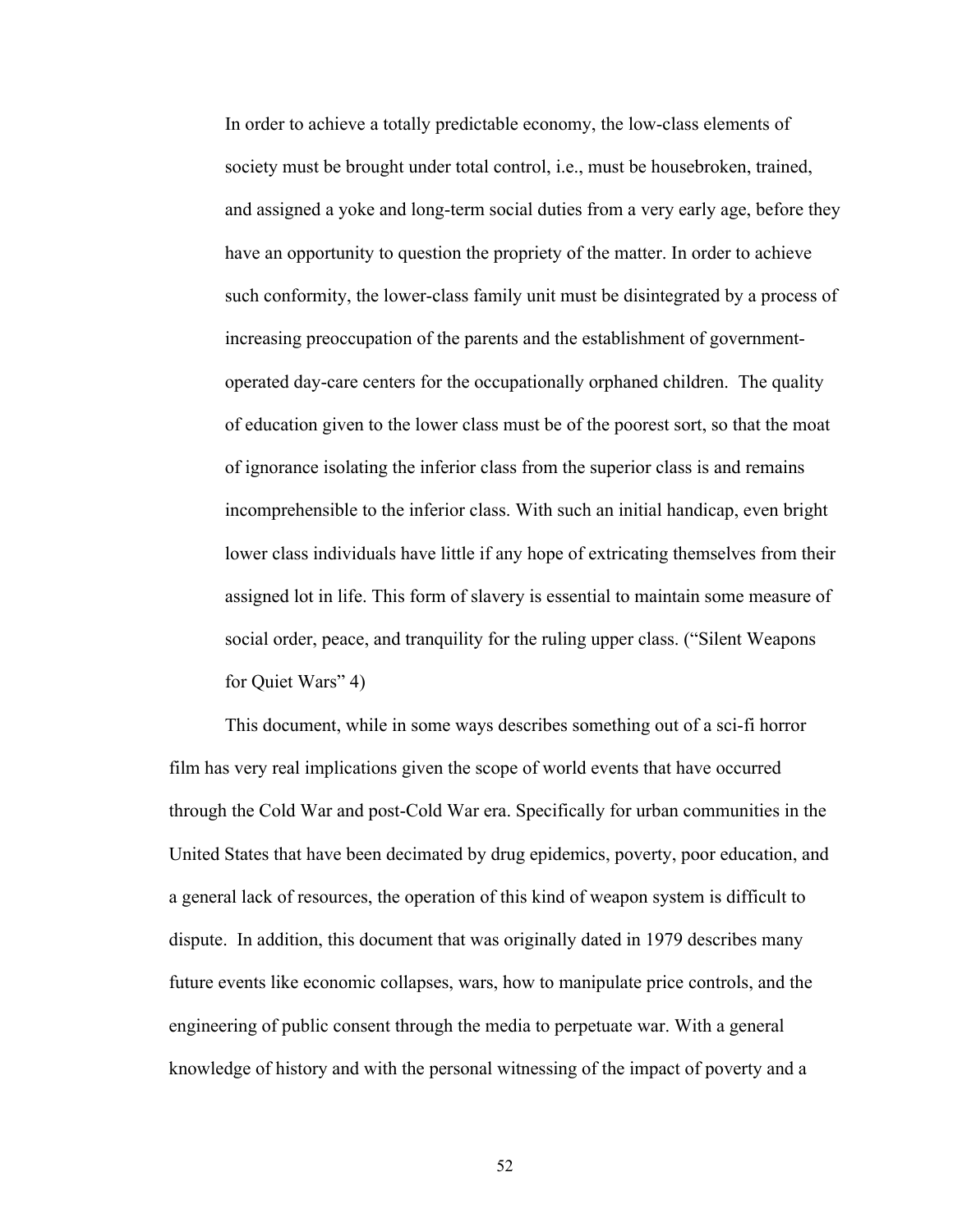poor education system, subsequently resulting in high mortality rates and high incarceration rates for black and Latino men, it is difficult to believe these incidents all happen by accident. This document which was distributed in its widest form through the book *Behold a Pale Horse,* written by former CIA agent William Cooper validates what many in the black community have felt all along, that the government cannot be trusted as it has never existed to benefit the black community (general distrust) and documents like this (and others available through the Freedom of Information Act) tell you exactly what the government and power elite has done and plans to do (specific trust). The evidence is difficult to dispute, thus for many requires a counter-strategy to understand how to survive and maintain a sense of dignity and prosperity in a context that clearly undermines one's prosperity.

#### **Conclusion: I-pistemological Ethos and Hip Hop Expression**

Hip hop emerged as a cultural form and expression of resistance due to the oppressive circumstances of an impoverished black community. A culture of selfreliance dependent on creating new bodies of I-pistemological knowledge was formed by reconstructing meaning by assembling pieces of popular culture disseminated through mainstream media. Hip hop's do-it-yourself ethos from its inception was born of necessity, as New York City youth were searching for positive ways to express themselves in a context of violence and poverty. The Wu-Tang Clan and Killarmy created their own sonic version of empowerment and resistance true to the tradition of sampling and creative bricolage in a re-appropriation of cultural symbols. *Silent Weapons for Quiet Wars* exemplifies this postmodern form of musical protest with its creative assemblage of various pieces of popular culture. The inspiration for this album is not only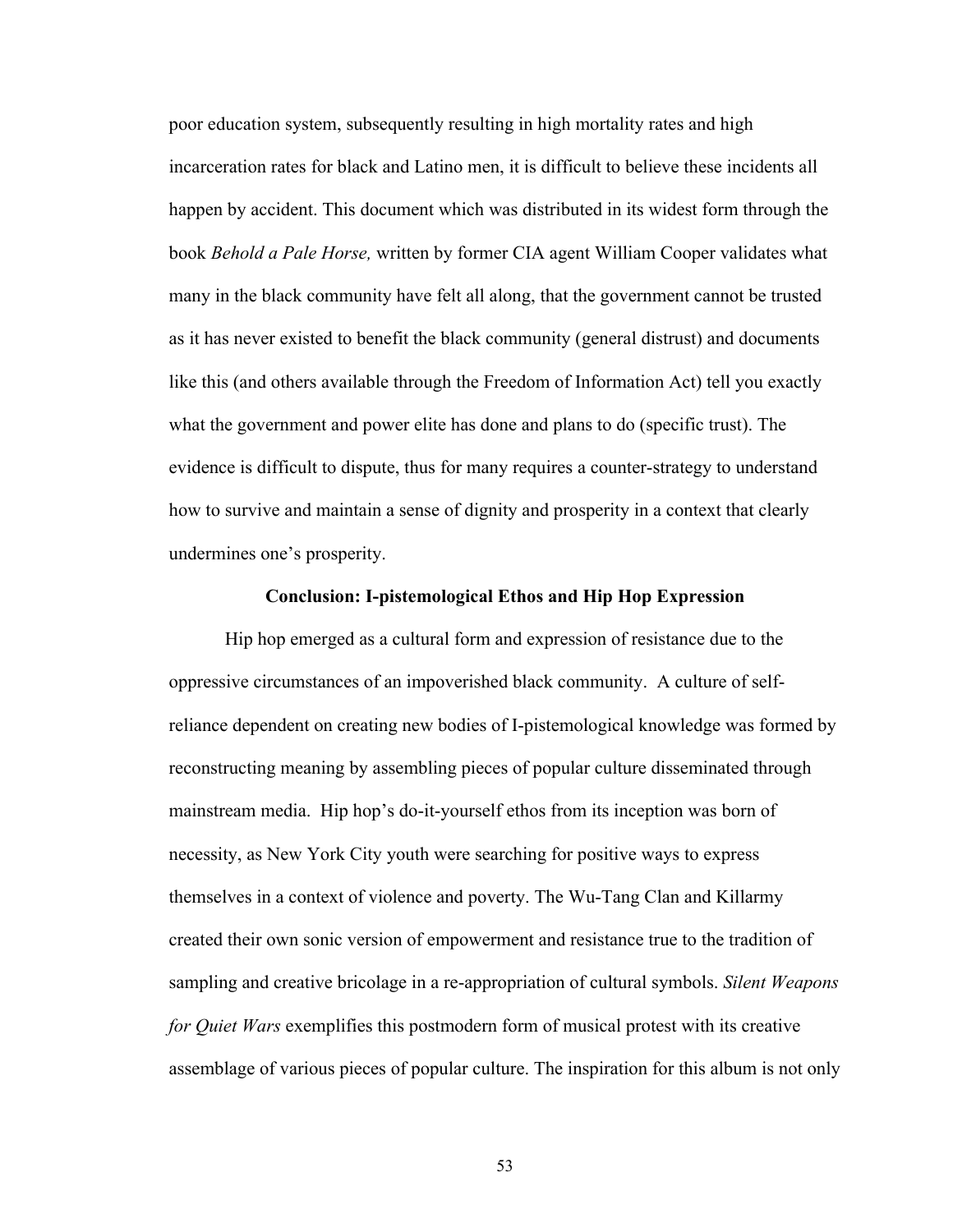influenced by the lineage of hip hop and the experience of impoverished youth growing up in a mass-mediated context, but it is also propelled by evidence of a major conspiracy being waged against society in general, with the black community reaping the worst of its aims. In order to combat oppression hip hoppers use the tools that they are given, whether it is pop culture media or secret government texts published through underground presses. The combination of these influences into a useable discourse is the catalyst for sonic protest and a central component of hip hop activism.

Wu-Tang and Killarmy exemplify the I-pistemological ethos of the hip hop generation by assembling a new base of knowledge by drawing inspiration from multiple sources of popular culture. Pop culture through commercial mass media is a reflection of the interests of the people. At the same time, it is important to recognize the influence of capital in the production of media texts. The hip hop generation created their own form of expression and culture based on taking what was useful from mass media and drawing inspiration and meaning not only to party but also to make political statements about the social conditions of oppression. The general distrust of the dominant institutions of education for example inspired someone like RZA to use all that was meaningful in his life (including kung-fu films) to create a style of hip hop that was unique and functioned as a philosophy of its own where Killarmy follows the template. In the mid-1990s much of the hip hop generation was reading *Behold a Pale Horse*. This text which confirmed the conspiracy to control society was legitimized because the author was an ex-CIA operative. Hip hoppers already believed in the existence of government conspiracies and the admission from someone in the dominant intelligence community was the official seal of approval for legitimacy.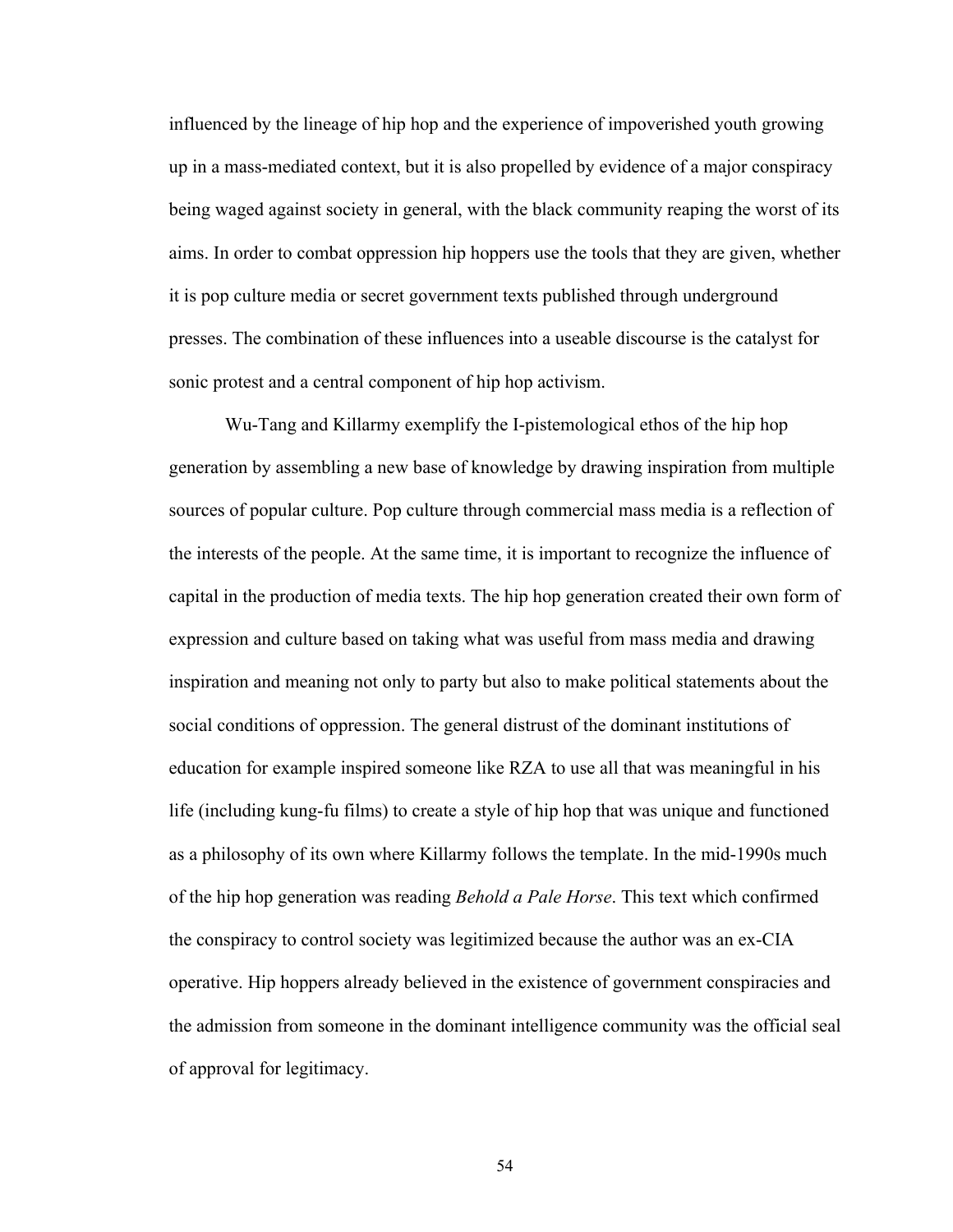The following chapter will explain one way to resist this oppressive context by gaining knowledge of self through the teachings of the Five Percent Nation. Killarmy consistently makes references to lessons like Supreme Mathematics and incorporates these lessons in the lyrics to provide the listener with a mental strategy to deal with this psychic warfare and the warfare against the black community. In terms of I-pistemology, Five Percenters advocate knowledge of self in order to understand the world and navigate through a social context that provides "tricknowledge" to divert the black man from his true culture. In this sense, relying on the self as the arbiter of all knowledge is the only way to discern the valid from the invalid, and enhances the ability to decode hidden messages that are disseminated through mass media. Knowledge institutions like the school system, the Christian church, government sources, and mainstream media are not to be trusted, yet with the foundation of knowledge that starts from within one can discern the truth that is hidden (sometimes in plain sight) and develop the ability see things clearly for what they are and not what they appear to be.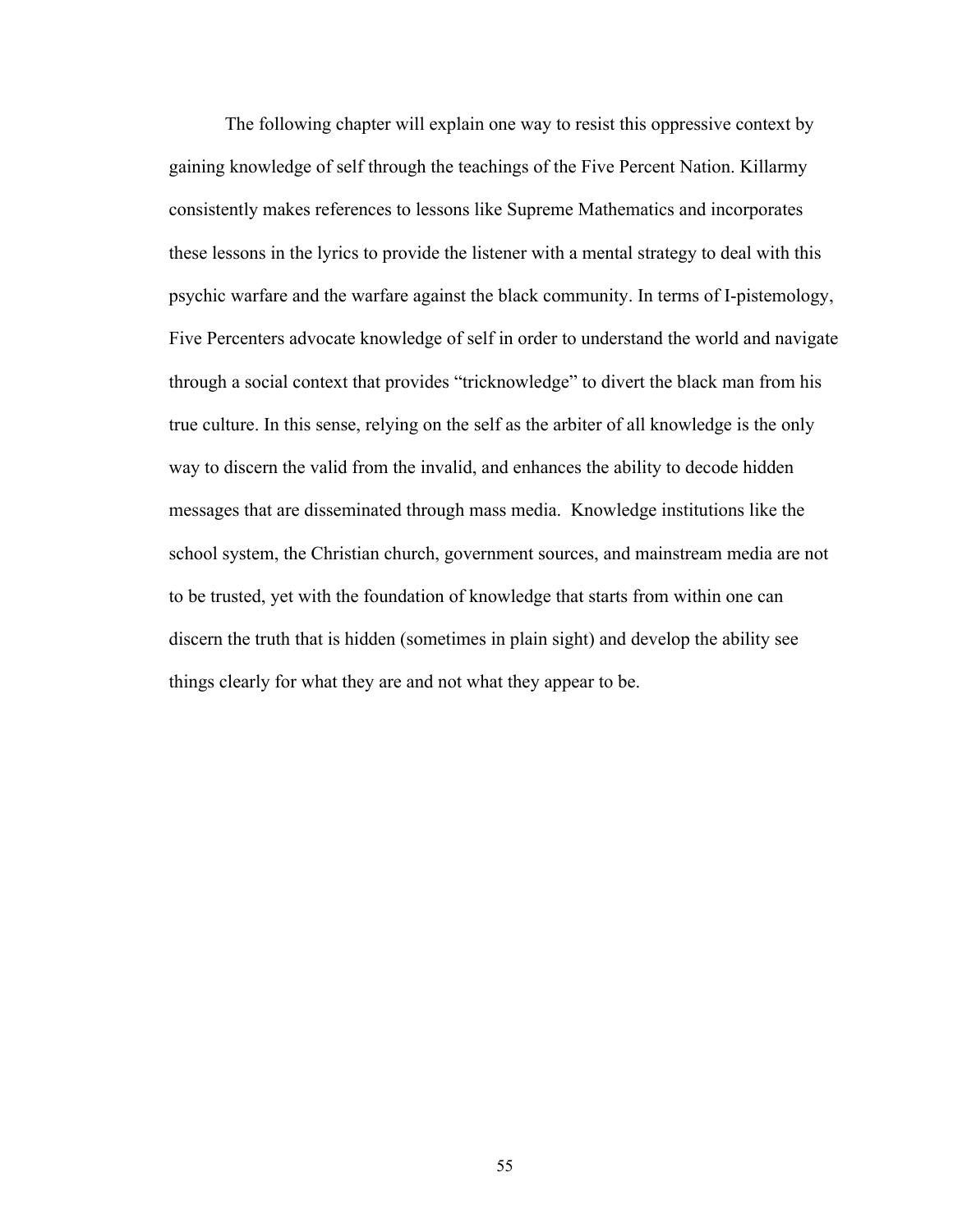#### **Chapter 3**

## **It Seems it Never Fails: The Teachings of the Five Percent and I-pistemological Meaning Making in the Battle of Knowledge**

This chapter will focus on the lyrical content of *Silent Weapons for Quiet Wars* as it pertains to the 120 lessons of the Nation of Gods and Earths, the Five Percenters. The communicative style of the Gods in rap lyrics is peppered with references to Supreme Mathematics and the Supreme Alphabet that Father Allah (Clarence 13X) added to the lessons of the Nation of Islam. Felicia Miyakawa labeled this phenomenon "God Hop" which she defines as "rap produced and performed by Gods and Earths" (37). The lyrical content of "God Hop" is generally cryptic while those who have been exposed to these lessons understand how abbreviations, acronyms, and allusions to specific lessons are used not only to tell a particular narrative but also to resist oppression, show and prove an understanding of the science of life, and display solidarity within the community. The language of the Five Percent through "God Hop" is the expression of a youth culture that has been socialized through a history of hostility, oppression and subjugation, ultimately influencing a course of action and way of thinking contrary to the dominant structure of white supremacy. Through the language of "God Hop," Killarmy's hidden transcript of social critique demonstrates an I-pistemological foundation where the self is the arbiter of all knowledge. This I-pistemological foundation is the basis of a culture that is mentally aware and able to act against oppression.

#### **Whiteness, Blackness and the Resistance Against the Knowledge Institutions**

The oppression of black people in America has generally produced an overwhelming distrust in the "official" sources of knowledge provided by the educational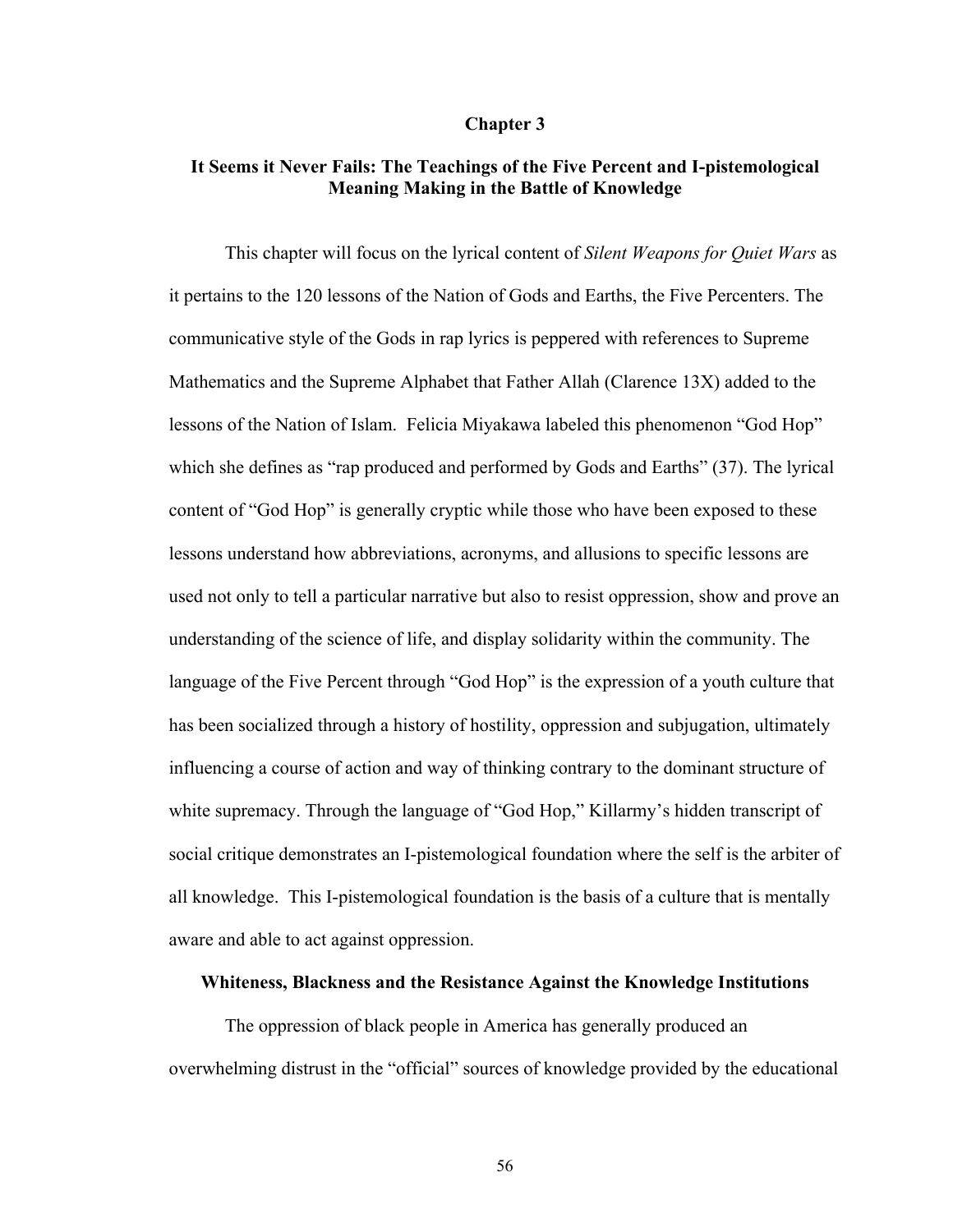system, government, and mainstream media. For many blacks, a mindset that normalizes and accepts oppression without resistance is an enslaved mindset that is easily manipulated for the ends of a white supremacist power structure. The ideology of the dominant culture is designed to affix to corporeal markers of subjugation, with skin color being one of the most effective markers to indicate inferiority justified by the historical discourses of science and racialized rhetoric. As these markers are bound to the natural man, the narratives are also bound by the constructs of language that accompany them. In a white supremacist context blackness represents darkness, ignorance, evil, the absence of light and justice. Conversely, whiteness represents everything pure and just, bright and brilliant. With these contrasts in mind, the psyche of the oppressed is reformed according to an image that benefits the oppressor, who is ruler, Lord and Savior in the physical embodiment of the Caucasian image of Christ.

In the song "B.I.B.L.E. (Basic Instructions Before Leaving Earth)" by Wu artist Killah Priest, he raps "The white image of Christ is really Cesar Borgia / and the second son of Pope Alexander, the Sixth of Rome / once the picture was shown / that's how the devils tricked my dome" (Killah Priest). If Jesus looks like Cesar Borgia, then this justifies every action Western society has done against people of color in the name of progress or "manifest destiny." If the deity, himself in the flesh, is represented by a blond-haired blue-eyed European, then the representative markers of intelligence, civilization, and evolution are not only correct, but ordained by God. If the official institutions of knowledge admit that humanity started from dark skinned peoples in Africa and there is a hominid skeleton named Lucy to prove it, it was in this monkey-like state of a beginning mankind emerged into the civilized sophisticated rational body of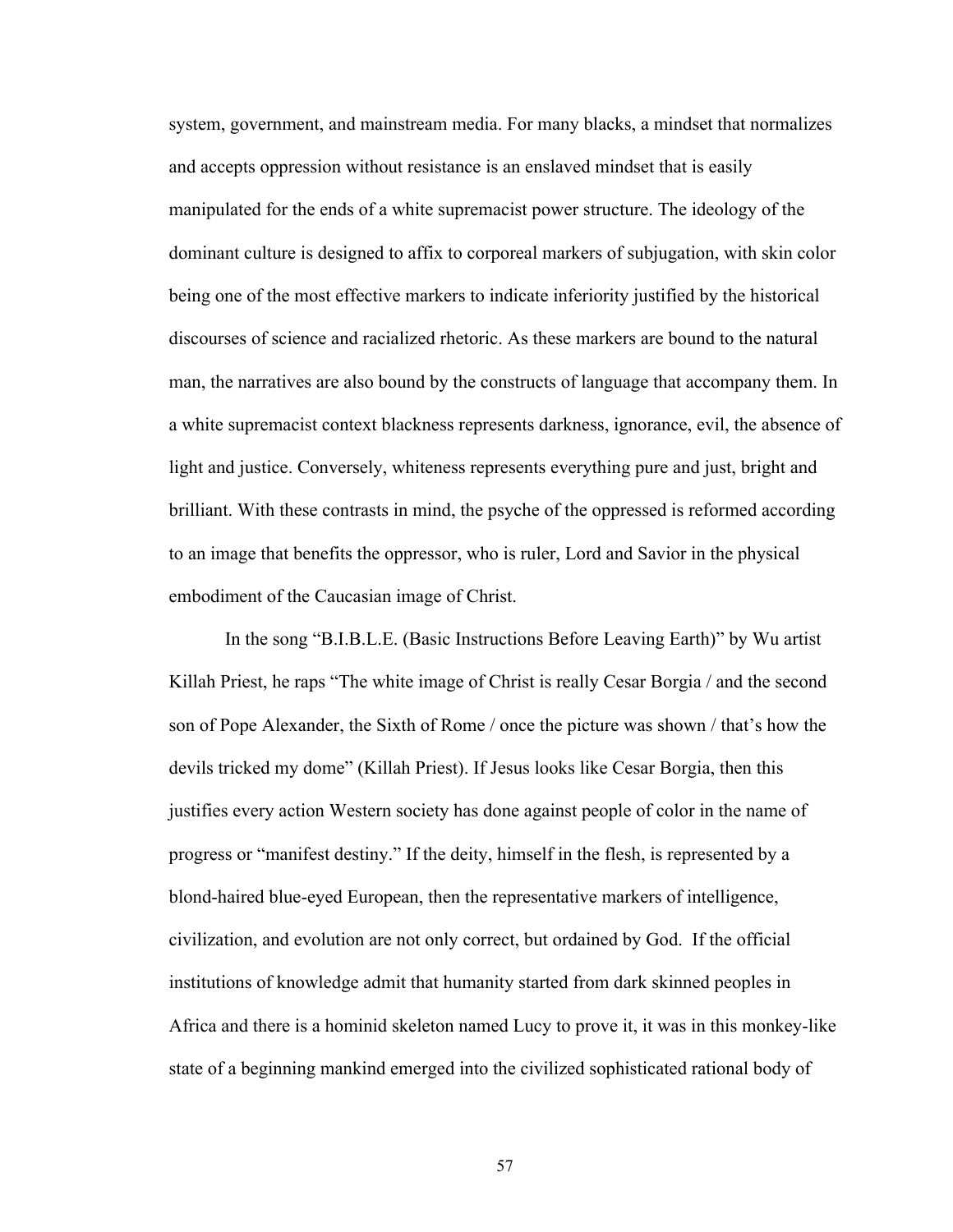whiteness. With these mechanisms of mental incarceration firmly in place and with a language that Africans had little access to and mastery over, a new type of human being is developed that resembles a man but is functioning as a mule.

Given this context forging an I-pisetomolgical perspective was a natural consequence for a people frustrated with oppression and marginalized citizenship. What Marcus Garvey and Noble Drew Ali began at the turn of the  $20<sup>th</sup>$  century was continued by W.D. Fard and Elijah Muhammad, Malcolm X, and then Clarence 13X. This lineage of Black Nationalism in the United States is not necessarily a uniform mode of thought as divergent paths and political situations bring up questionable events and motivation for specific actions in history. Sub factions, divisiveness, and co-opting of movements by the dominant structure are common byproducts once movements have been defined. Regardless these deviations, the vein of consciousness of the movements resemble each other with the common goal of improving the condition of black people in America. Father Allah's presence and mission of this reclamation of consciousness would spread far beyond Harlem where he taught to become an integral component of the language of hip hop. The Gods were an important element in the development of the culture in its early stages and their message reached its peak in the late 1980s and early 1990s through rap music. Next, I will give an overview of the 120 lessons that serve as the foundation of Five Percent ideology.

## **The Lessons of the Five Percent**

The lessons of the Gods and Earths consist of ten categories: Supreme Mathematics, Supreme Alphabet, Twelve Jewels, Student Enrollment (1-10), English Lesson C-1 (1-36), Lost and Found Lesson No. 1 (1-14), Lost and Found Lesson No. 2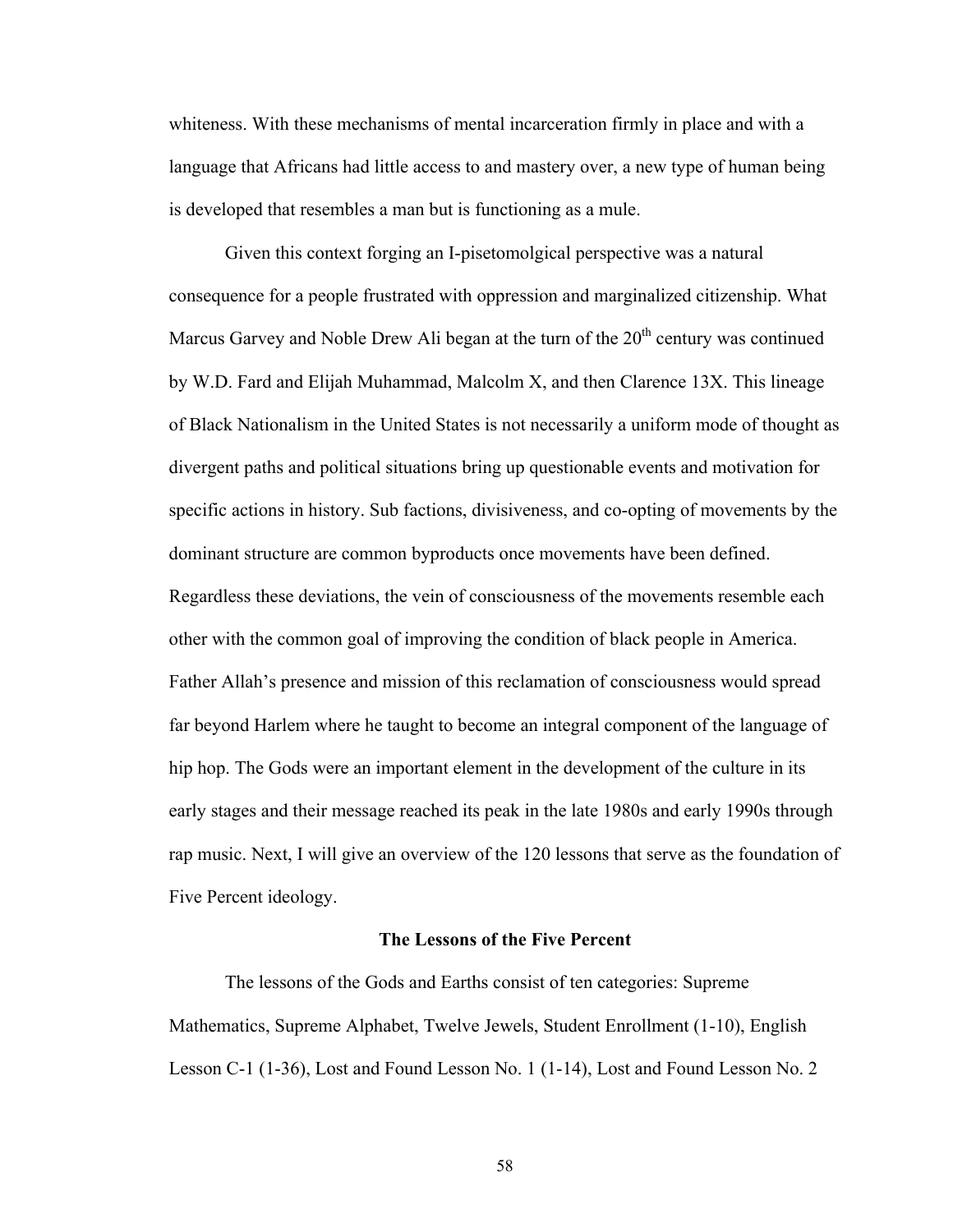(1-40), Actual Facts, Solar Facts and Plus Lessons. Student Enrollment, English Lesson C-1 and the Lost and Found Lessons are a series of questions and answers (see Appendix A). When Father Allah started the Nation of Gods and Earths, he added the Supreme Mathematics and Supreme Alphabet to the NOI lessons. I will proceed by discussing the lyrical content that is influenced by the lessons in *Silent Weapons for Quiet Wars* and how Killarmy uses the language of "God Hop" as an I-pistemological basis to combat white supremacy, but first I will list the headings of the Supreme Mathematics, Supreme Alphabet, and the Twelve Jewels as these precepts are foundational to understanding the vernacular of the Gods.

#### **"Dropping Knowledge" in** *Silent Weapons for Quiet Wars*

Hip hop culture has for many years had a symbiotic relationship with the Five Percent. There is a tradition of "dropping knowledge" on records and *Silent Weapons for Quiet Wars* follows this tradition with an offering that describes the trauma of the ghetto and the systematic war against the mentality and stability of the black community. Killarmy engages this struggle with violent imagery and militant metaphors to illustrate the seriousness of this ongoing battle. Mental slavery and tricknowledge (the devil's false teachings) is combated in order to "civilize the uncivilized," the eighty-five percent who are the "blind, deaf and dumb" black people who lack knowledge of self. Killarmy reminds the listener that the black man is God and the "maker and owner of the planet earth, father of civilization and God of the universe" (York). Supreme Mathematics functions as a set of numerological principles and is not viewed as a religion but as part of a culture. Knowledge is (the first tenet in Supreme Mathematics and Twelve Jewels, the number one) the foundation and symbolic to the man who leads his family through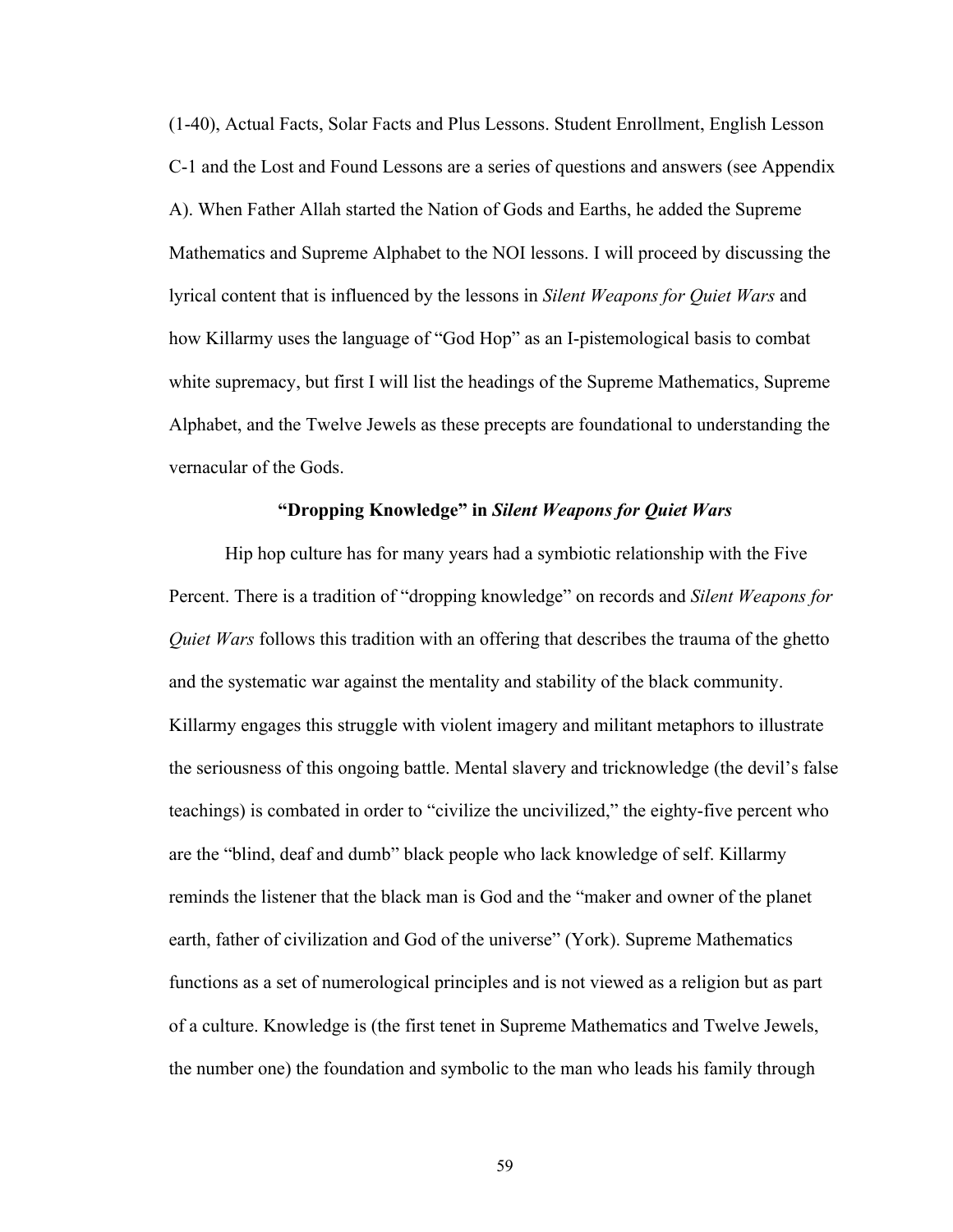wisdom (the number 2), which is the manifestation of knowledge or the words one speaks, also analogous to the woman who is secondary yet necessary, bringing forth understanding (the number 3) which is the best part (the child). This relationship symbolizes the black family, man, woman, and child  $(1+2=3)$  or sun, moon, and star, respectively (York). The language Killarmy uses in their lyrics is a direct reflection of these teachings, and while it can seem cryptic to the uninitiated, for those who have "done the knowledge," it makes perfect sense. Let's take as an example, the song "Wake Up."

"Wake Up" is essentially a battle cry to the black man to acknowledge the forthcoming Armageddon that is undeniable. Through prophecies of the ending of a war that ultimately takes the devil off the planet, emcees  $9<sup>th</sup>$  Prince, Killa Sin, and guests Hell Razah and Prodigal Sun from Wu-Tang affiliate Sunz of Man do not mince words about the mission and purpose:

Wake the fuck up or get broke the fuck up!

The wisdom we apply son, soak the shit up!

If it was cess y'all smoke the shit up!

So wake the fuck up or get broke the fuck up! (Killarmy, "Wake Up")

This refrain is a direct appeal for the black man to gain knowledge of self and recognize the war being waged or continue to suffer at his own peril. As God, a poor righteous teacher who knows himself and his rightful role as the sole controller of his universe, he has done the knowledge thus has the ability to speak wisely (wisdom). On this track, Killarmy explains the desperation and inevitable triumph of those who take heed by showing and proving knowledge through the lyrics, which is the spoken word set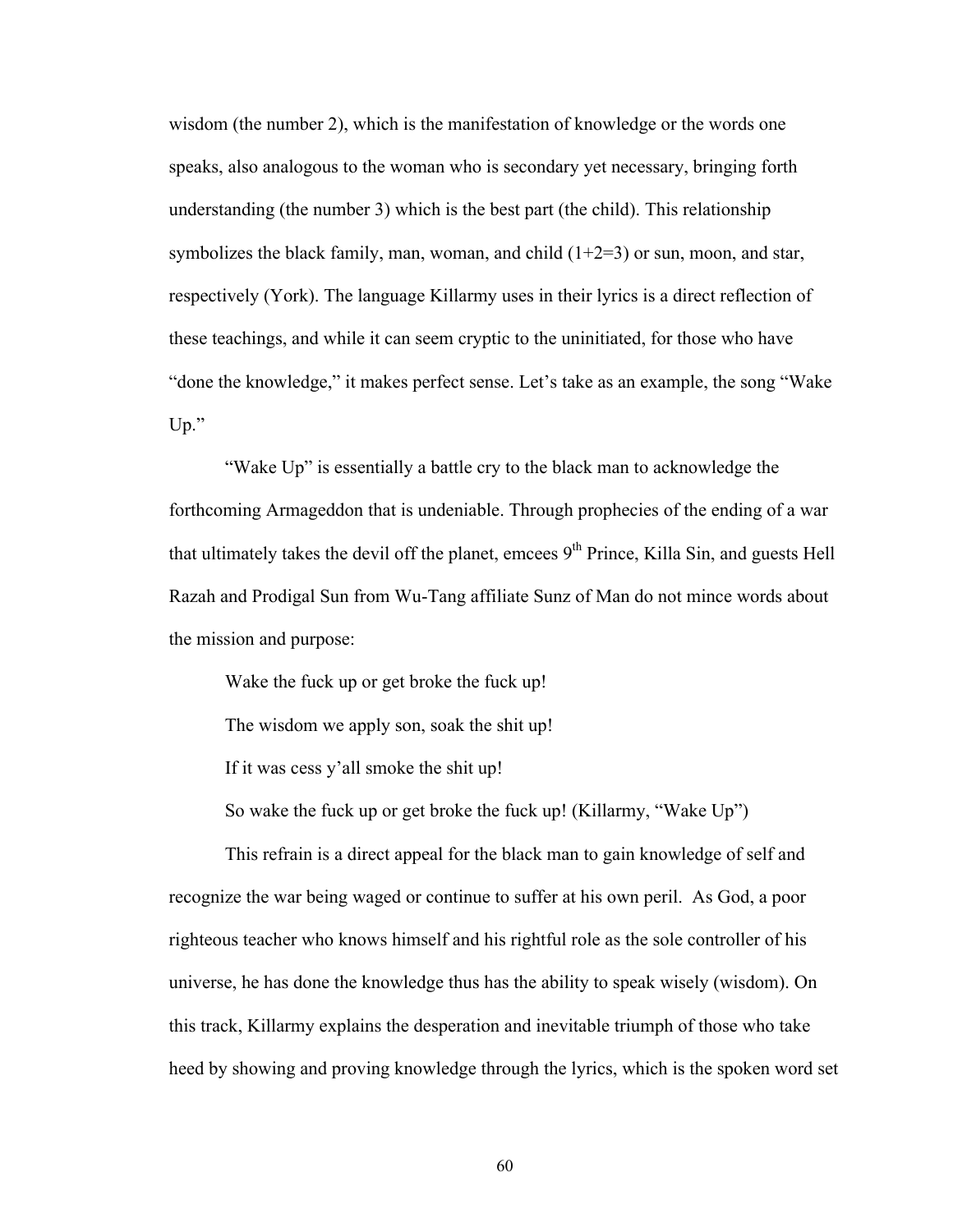to the beat. Thus, when it is said "to soak this shit up" that is a direct allusion to wisdom or wise words being like water. In a rap sense, this analogy is apt as emcees "flow" to the beat. Wisdom, however, is not something to be taken at face value, as one must do the knowledge for oneself to gain proper understanding. Beretta 9 expresses this idea in "Clash of the Titans" when he raps, "knowledge before you wisdom." This line has two meanings. First, do not take someone else's words at face value because one does not truly understand what one does not know. Said another way, do not simply believe what you are being taught, rather apply a critical mind and think logically or mathematically for oneself. Show and prove, not show and tell. Secondly, man is the foundation of the family and culture and it is a mistake to allow the woman to lead, as wisdom is necessary but secondary to knowledge (York). The culture is directed by the actions of its men, so as the men go the women follow, so when women are leading the household, men do not learn how to be men and are led astray. As stated in the lessons, man is symbolic to the sun and woman is symbolized by the moon so when the sun is ignorant and does not provide the proper light, the woman as a reflection of that knowledge, will be ignorant also and consequently the child who learns from the mother is also lost.

The Supreme Mathematics and Supreme Alphabet function as a set of numerological principles to guide one through life and this language is heavily integrated in the speech of Five Percenters and expressed by using acronyms, numerological references to objects and events. Killarmy is no exception to this rule and throughout *Silent Weapons for Quiet Wars* references like these are made consistently. For example, Killarmy with their militarized image and tales of street warfare make several references to firearms. So when  $9<sup>th</sup>$  Prince says "My culture nickel put holes in your face like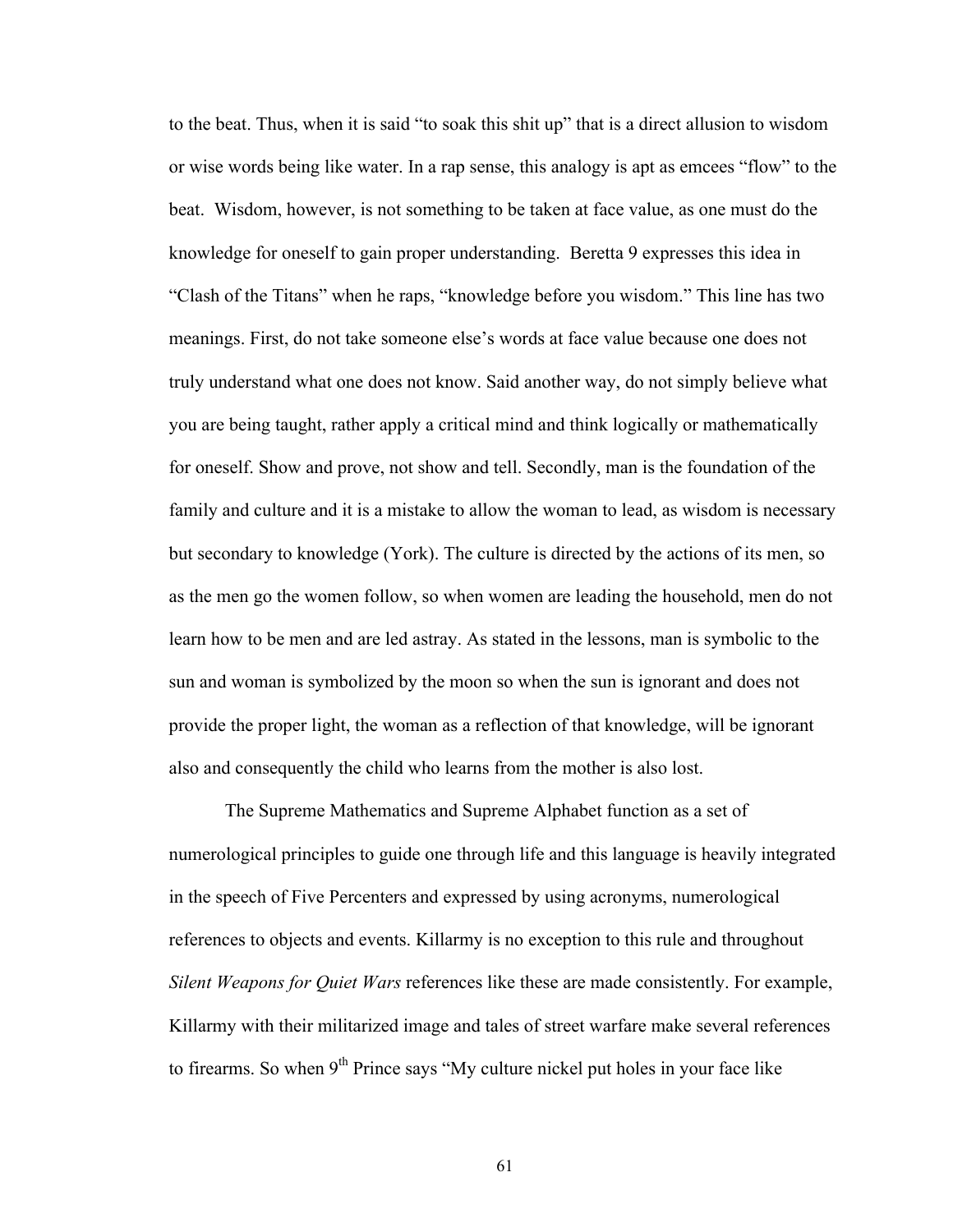dimples" on "Wake Up" he is making reference to a .45 caliber pistol, culture representing the 4 and nickel being the 5. Another way the Gods use the Supreme Alphabet to reference a gun is by calling guns "God U's" or "God-u-nation," which translates to a basic acronym for a gun (g-u-n). In the Supreme Alphabet, G stands for God, U for universe and N for Now, Nation or end (York).

The use of acronyms as messages with deeper meaning is common amongst Five Percenters, and in the styling of "God Hop" where simple lines have multilayered meanings when broken down. On "5 Stars," Dom Pachino raps, "Dom Pachino the sun saving my universe now," which alludes to both to Supreme Alphabet as S, is Self or Savior, U is You or Universe and N is Now, Nation or End. As mentioned before, sun (su-n) is also symbolic to the black man being knowledge, the head of his family and the source of light for his universe. 9th Prince begins "5 Stars" by saying "Master Allah Self, He," which spells out M.A.S.H. (the prominent sample of the theme song from M.A.S.H. in "5 Stars") then "Shaolin Cipher He", which is where the crew hails from (Staten Island and Ohio). These simple acronyms have layered meanings when broken down this way and serve as signals to those who know that the Gods are on the microphone and a certain standard of knowledge is expected by the listeners in the lyrics.

Another example of a creative acronym is the word peace (P-E-A-C-E), which is used as a greeting in hip hop culture but for the Gods has deeper meaning depending on its application. In the Twelve Jewels, peace is the highest elevation that leads to happiness (York). A Five Percenter may break this down in several ways to show and prove an understanding of the culture or how to live and conduct oneself. When broken down in the Supreme Alphabet, peace is Power Equality Allah C (see) Equality, which is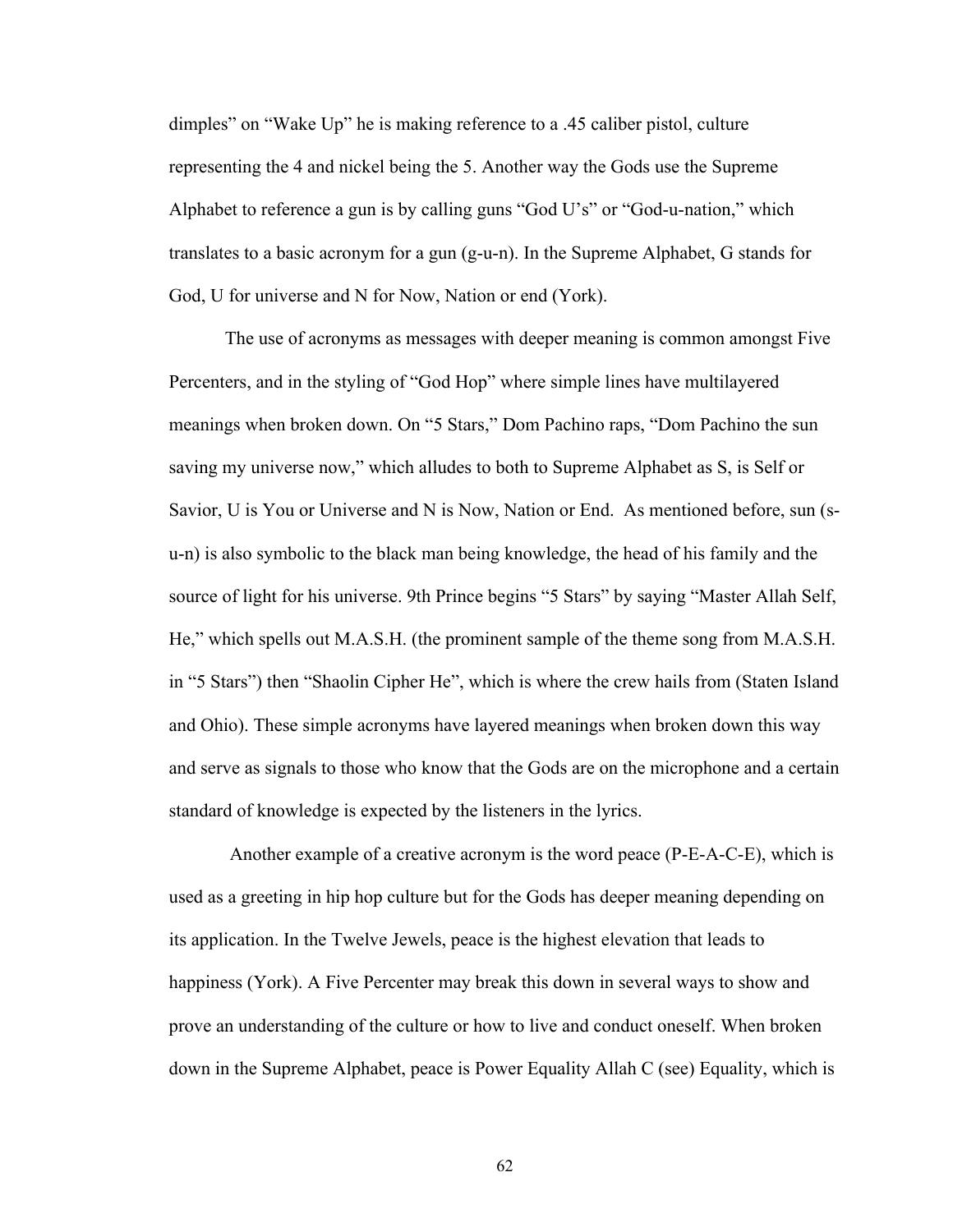basically a way of saying through truth, is my power and the equality of God sees the equality in others. One God may greet another with Power Equality, to which the person being greeted would finish with Allah C- Equality, adding up to P-E-A-C-E. Peace can also be broken down as an acronym meaning Positive-Energy-Always-Corrects-Errors or numerous other acronyms that display one's knowledge and creativity like "Protons-Electrons-Always-Cause-Explosions."<sup>1</sup> Islam is used as an acronym for "I-Self-Lord and Master," "I-Stimulate-Life and Matter," "I-Sincerely-Love Allah's Mathematics," and any other creative assemblage that a God can explain mathematically.<sup>2</sup> Breakdowns of words like these are common ways to display knowledge among Five Percenters. Rap lyrics groups like Killarmy use these breakdowns to show and prove their application of the Supreme Mathematics and Supreme Alphabet to their listeners.<sup>3</sup>

*Silent Weapons for Quiet Wars* depicts scenes that dramatize everyday street life as well as offer visions of prophecy. Similar to other religious sects that speak of prophetic visions Five Percenters draw from their own study of religious texts. While Christians use the Bible, Five Percenters use the 120 Lessons. Interestingly, many of the 120 Lessons are cross-referenced with the Bible and Koran, offering different interpretations of scriptures. On "Wake Up" guest emcee Hell Razah raps, "Soon as we unite the sky cracks / a group of UFOs from the seven in the heavens / God celebrated

!!!!!!!!!!!!!!!!!!!!!!!!!!!!!!!!!!!!!!!!!!!!!!!!!!!!!!!!!!!!

<sup>&</sup>lt;sup>1</sup> On the Wu-Tang song "4<sup>th</sup> Chamber," RZA ends his verse with, "Protons Electrons" Always Cause Explosions."

<sup>2</sup> Guru of Gang Starr begins his verse on "Above the Clouds" with "I-Self-Lord-And-Master." Beretta 9 said "I-Sincerely-Love-Allah's-Mathematics" on the song "Pain" from Killarmy's second LP, *Dirty Weaponry*.

<sup>&</sup>lt;sup>3</sup> Rappers like Brand Nubian, Rakim, Poor Righteous Teachers, and Lakim Shabazz use acronyms and breakdowns from the Supreme Alphabet and Supreme Mathematics in their rhymes.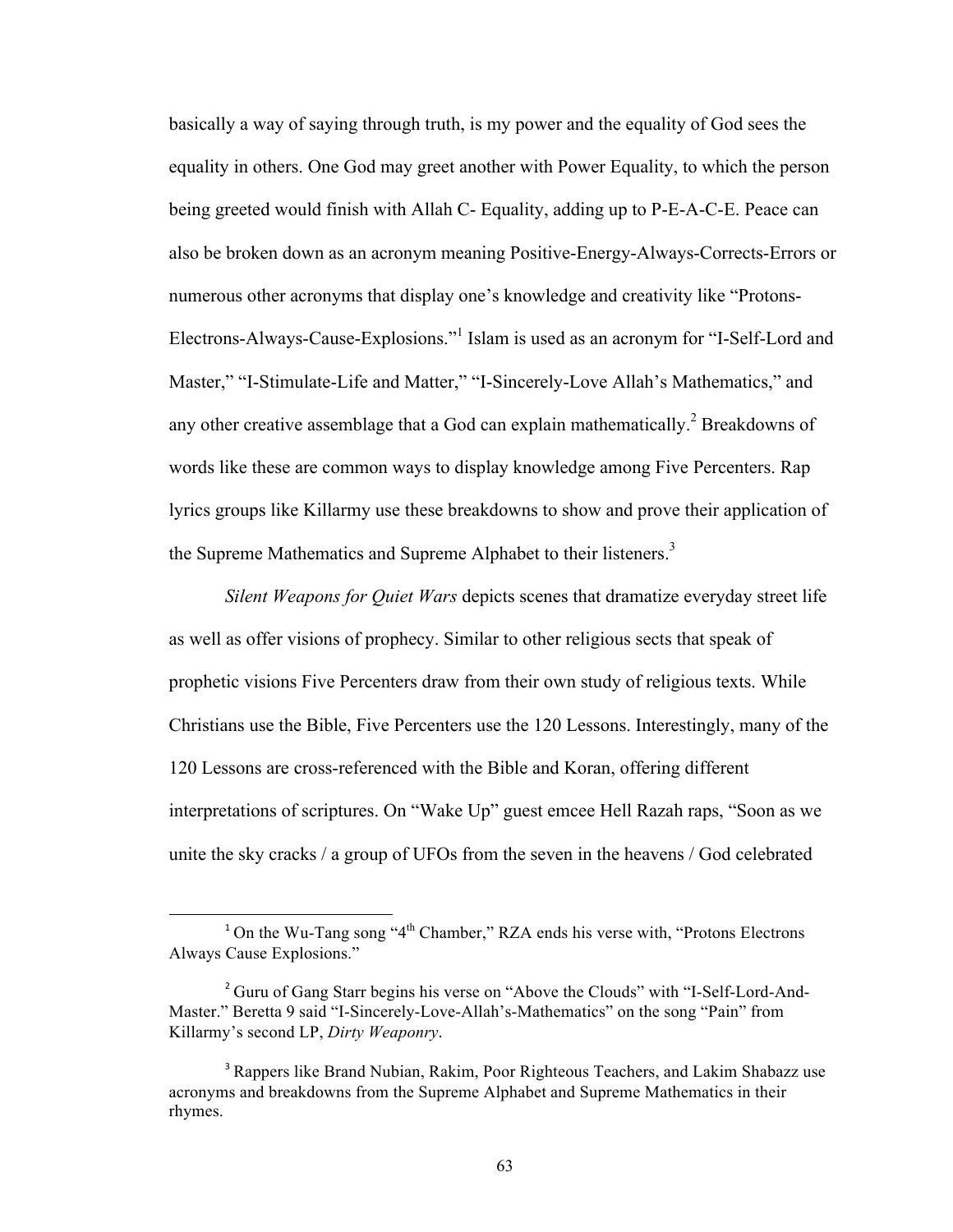devils death day signal / Jail let loose the criminals / Bystanders die" he is likely referencing Plus Lesson 72, which describes Allah's Mother Plane:

…half mile by half mile square, oval shape, speed up to 9,000 miles per hour…contains 1,500 circular planes, devil calls them "flying saucers"…each plane carries 3 bombs and shoots flames of fire…mother plane's purpose is to destroy Babylon (America) …prophecy of plane in Ezekiel 10 …he saw a vision rose up from earth so high it looked dreadful. (York)

Lessons like Plus Lesson 72 when taken on their face can be viewed as fanatical delusions of a brainwashed sect. The interpretation of biblical scripture is often paralleled with lessons in 120 to help the reader make the connection to more common religious texts to validate prophetic and historical claims. These passages can be taken or interpreted literally or they can be interpreted as allegorical pathways to elevate consciousness and understand one's power and connection to the universe, rather than accept the docile unenlightened thought pattern of the slave. Whether one wishes to accept or claim a temporal connection to extraterrestrial beings is less important than creation of a new imaginary that extends one's power and agency to a place that frightens the oppressor. It demonstrates a boundlessness of spirit that cannot be phased by mortal concerns such as socioeconomic disenfranchisement or the criminal justice system. So whether Hell Razah is literal with his words or is merely using metaphor is less relevant than the fact he is demonstrating his alignment with a different level of consciousness and urging the listener to do the same.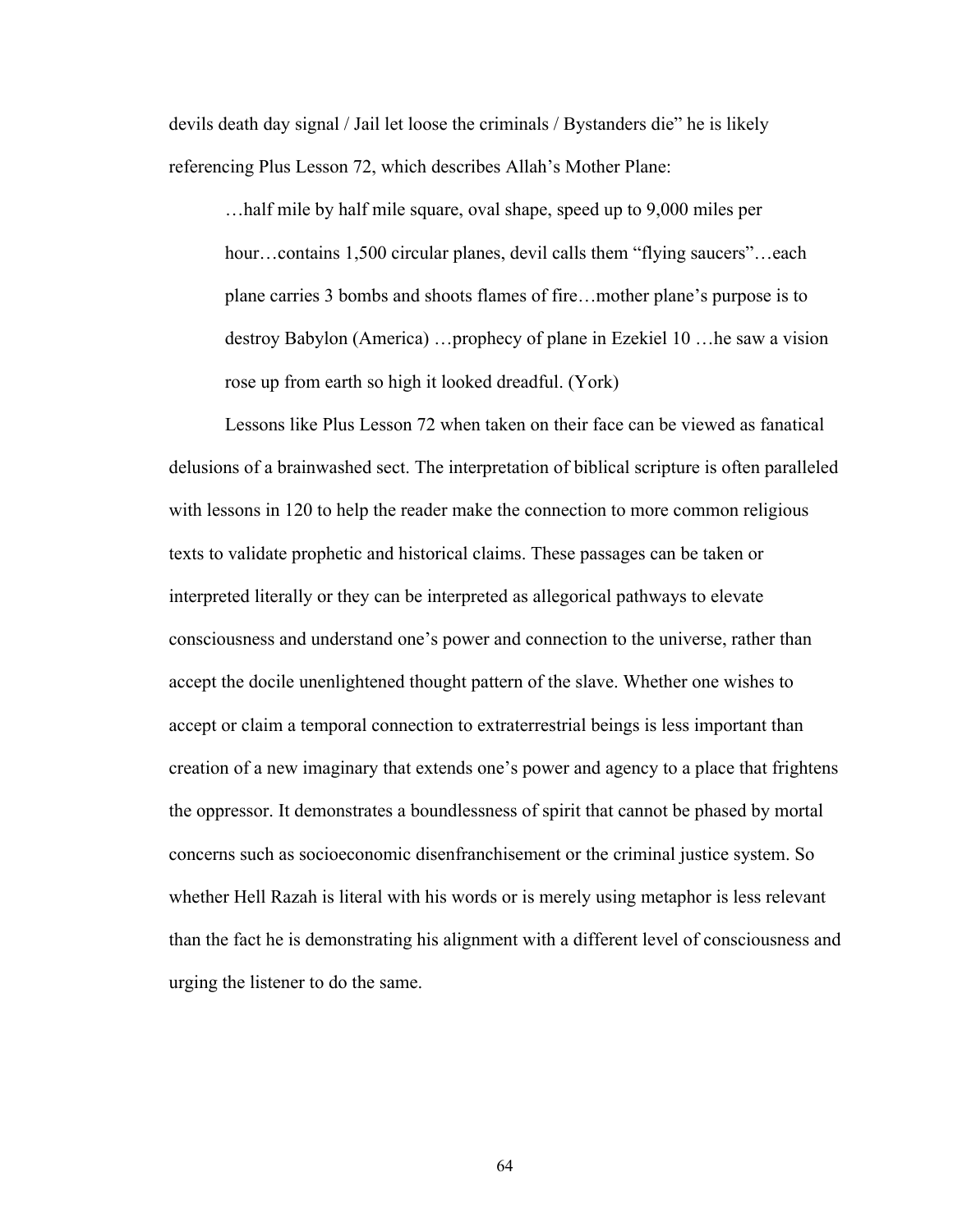The lessons not only include passages that predict future events but also include parables that recall historical events. One such reference is made by Shogun Assassin on "5 Stars:"

Like General Monk and his horsemen The reason is burning season My brothers is guilty of high treason So I decapitate them As they lay motionless bleeding on the canvas

I put away my weapon which is stainless (Killarmy)

"Chopping heads" conjures uncomfortable images for Americans when brought into the context of anything Islamic, especially in the current climate of jihadism displayed prominently on news broadcasts. One of the Plus Lessons tells the story of General Monk Monk who was responsible for taking care of Yacub's devils and tried to escape from the Caucasus Mountains in Europe after being exiled from paradise (York). General Monk Monk's mission was to cut the heads off the devils that were fleeing Europe. For the Gods, taking or chopping heads is not necessarily meant to be taken literal, but symbolically. It represents eliminating evil from one's life. In Shogun's verse the devil is not the Caucasian or colored man specifically, but the lost black man doing evil against his people, thus making him a devil who needs to be destroyed. On "Universal Soldiers"  $9<sup>th</sup>$  Prince raps: "I mediate seven miles away from Kuwait / Where water runs dry through rivers and fountains / On weekends catch me collecting heads at the Caucus Mountains." For the Gods, "chopping heads" is a way of life, a civilized man's duty to rid the world of evil. This allegory can be viewed as a metaphor for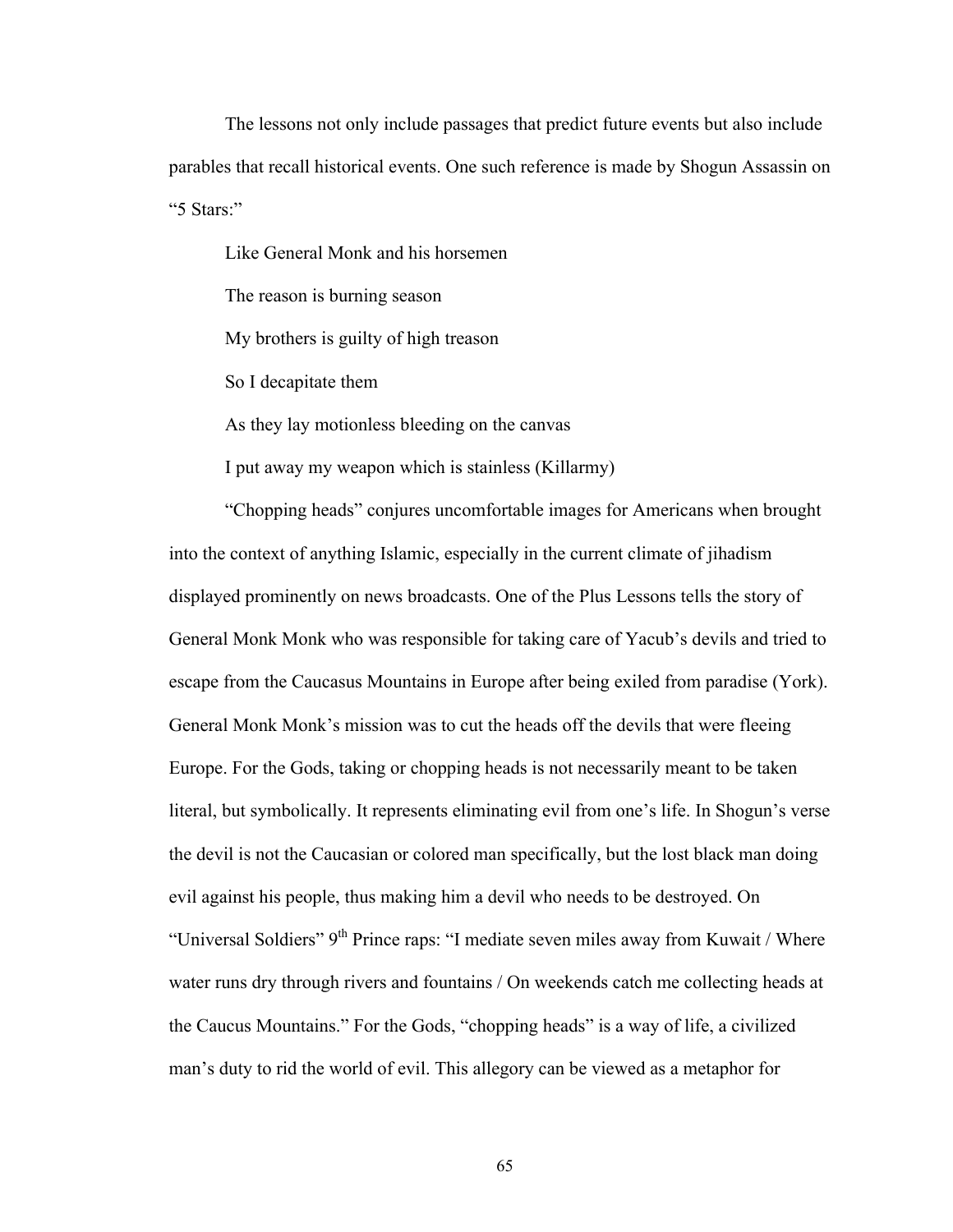spiritually cleansing oneself and community of devilish activity. Now this certainly can be taken to literal ends, which is the fear of those outside of this ideology who cringe at the idea of a violent mythology that describes the killing of Caucasians. Killarmy amps the intensity of their message by using these references in *Silent Weapons for Quiet Wars*. For those who are studying the lessons, the connection makes perfect sense and can be built upon mathematically. References to the "colored man" indicate a different way of thinking about race, contrary to the society that once labeled blacks as "colored." In order to elucidate this point I will turn to one of the fundamental ideas of Five Percent and NOI theology that describes who the colored man is and how he was created.

#### **Who is the Colored Man?**

With the killa and the clan, I came with a scam a foolproof plan to dead the colored man (Beretta 9 in Killarmy, "Clash of the Titans")

If there is one section of the 120 lessons that garners the most negative feedback it is likely the section that describes the history of the white man who was created by the wicked black scientist Yacub (York). According to this story Yacub as a child was playing with magnets and recognized the principle of opposites attracting. From there he had a mission to create a devil, which would be accomplished genetically by breeding lighter skinned blacks with other light skinned blacks, eventually producing a recessive being that significantly lacked melanin. This is described in the lesson as a process of "grafting" (York). Once Yacub's creation came to fruition, it caused many problems. Yacub's creation brought forth a wickedness that created trouble among the original people, lying and stirring conflict by using the strategy of divide and conquer, telling lies and pitting different people against each other. It was because of this troublemaking and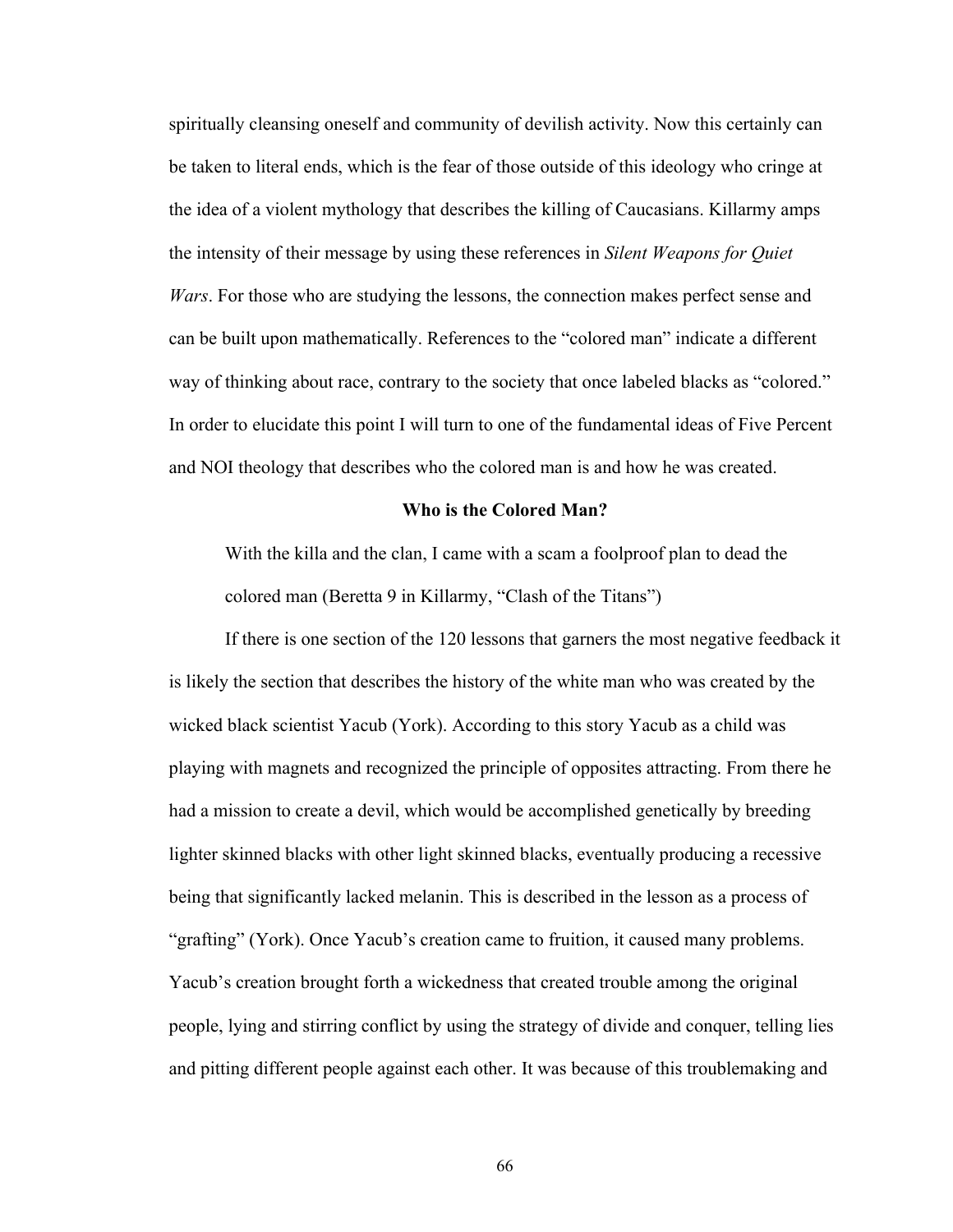the inability to survive in the intensity of the sun due to the lack of melanin that he was driven away into the caves of Europe over the Caucasus Mountains. So when the Gods speak of the colored man, colored means grafted out from a shade that changes him from his original state into an artificial, weak and wicked being, only capable of operating through lies, trickery, and deceit. The fact that black people were labeled colored is an example of what the Gods label as " tricknowledge" and in this example, the "devil" calls you what he is, to obscure his true nature and the nature of the black man. Tricknowledge is the tool the devil uses to make the black man a slave by stripping away his name, history, language, culture and identity.

My name is Born God Allah, came to North America On a ship and was stripped of my knowledge and wits… Ain't nuttin but the army shit, with military war hits I ambush your barracks with heat-seeking lyrics I'm out for revenge like a tribe of Indians I break down your physical change it to a chemical You grafted man of wickedness, the black man be original (Beretta 9 in Killarmy, "Wu-Renegades")

The previous passage encapsulates the frustration of the youth that Killarmy represents by summing up what has caused the black man to be oppressed, as well as identify the nature of the oppressor. Beretta 9 reclaims his identity by stating his attribute (Born God Allah) and recounts the slave trade as well as how his ancestors were broken ("stripped of my knowledge and wits"). Furthermore he describes his mission ("ambush your barracks with heat-seeking lyrics") and inspiration ("out for revenge like a tribe of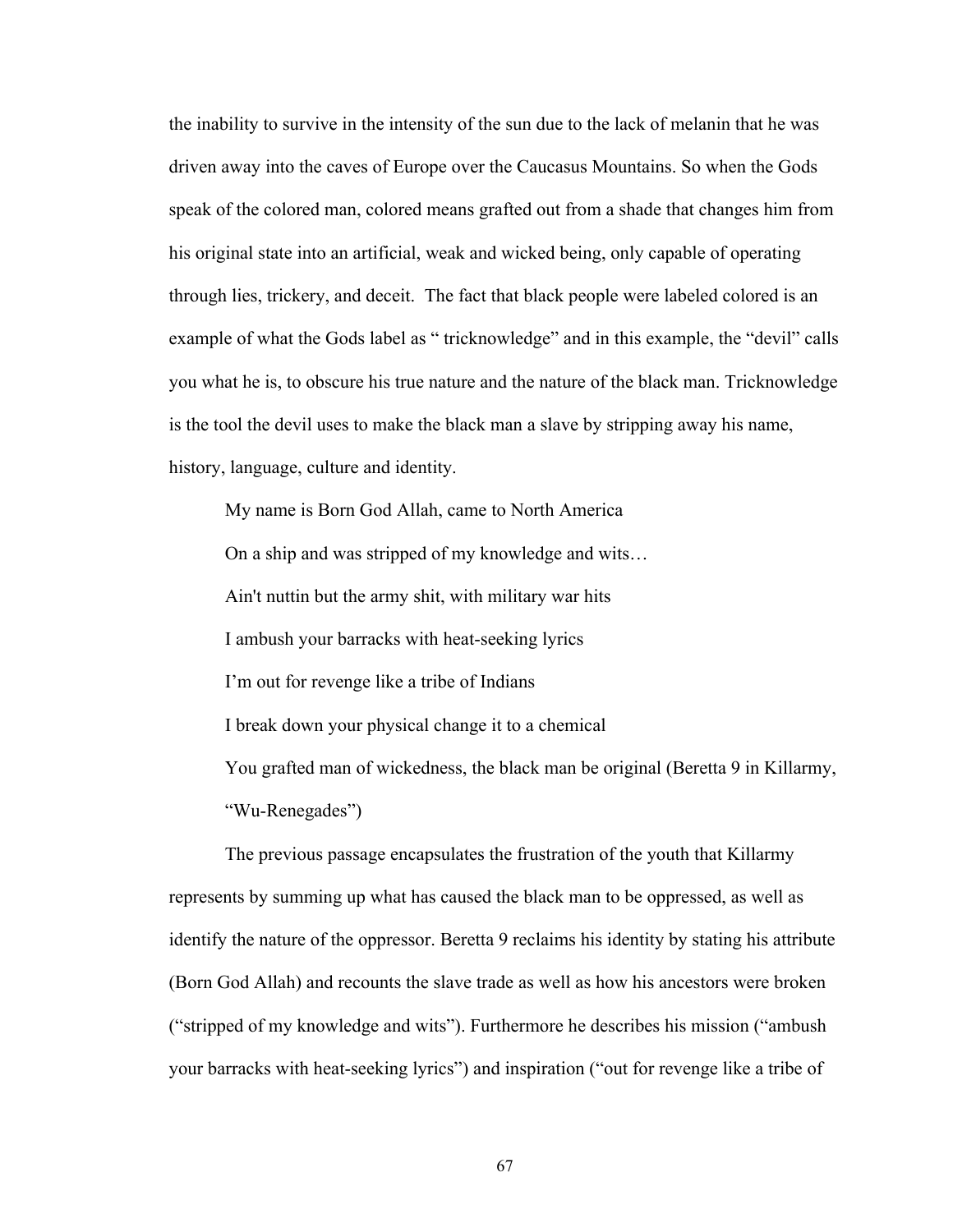Indians"). The reference of Indians identifies the common enemy who is "the grafted man of wickedness" and he reminds the listener who God is ("the black man be original"). The frustration with tricknowledge is echoed by Shogun Assassin in "Under Siege" when he raps, "Soldiers driven mad by centuries of lies and trickery / To go on a killing spree / Putting devils out your misery" (Killarmy). This frustration with the state of black people in America and around the world, is expressed vividly on "It Seems it Never Fails:"

It seems it never fails  $(x3)$ 

that the devils got niggaz domes locked in hell

so return to the darkside

snakes are the niggaz that stares you in the eyes

death is a penalty when you die (Killarmy)

For the Gods, knowing yourself, knowing your origin and greatness is essential for survival in a society that is designed to enslave black people. In addition to knowing oneself, it is imperative to recognize the traps that are set for black men and the misinformation that is propagated by the dominant culture of white supremacy. *Silent Weapons for Quiet Wars* encapsulates the attitude of the young black male who is struggling with poverty, poor education, likely incarceration and premature death and his transformation through the teachings of the Five Percent that implores the ethos of "each one, teach one," a duty to enlighten others. "It Seems it Never Fails" is a song that displays the Gods frustration with the eighty-five percent or those who are lost, dumb, deaf, and blind that succumb to the tricks and lies of a society that devalues the black male. "Returning to the Darkside" is necessary for escaping mental slavery, or returning to one's divine essence of blackness. The number four in Supreme Mathematics is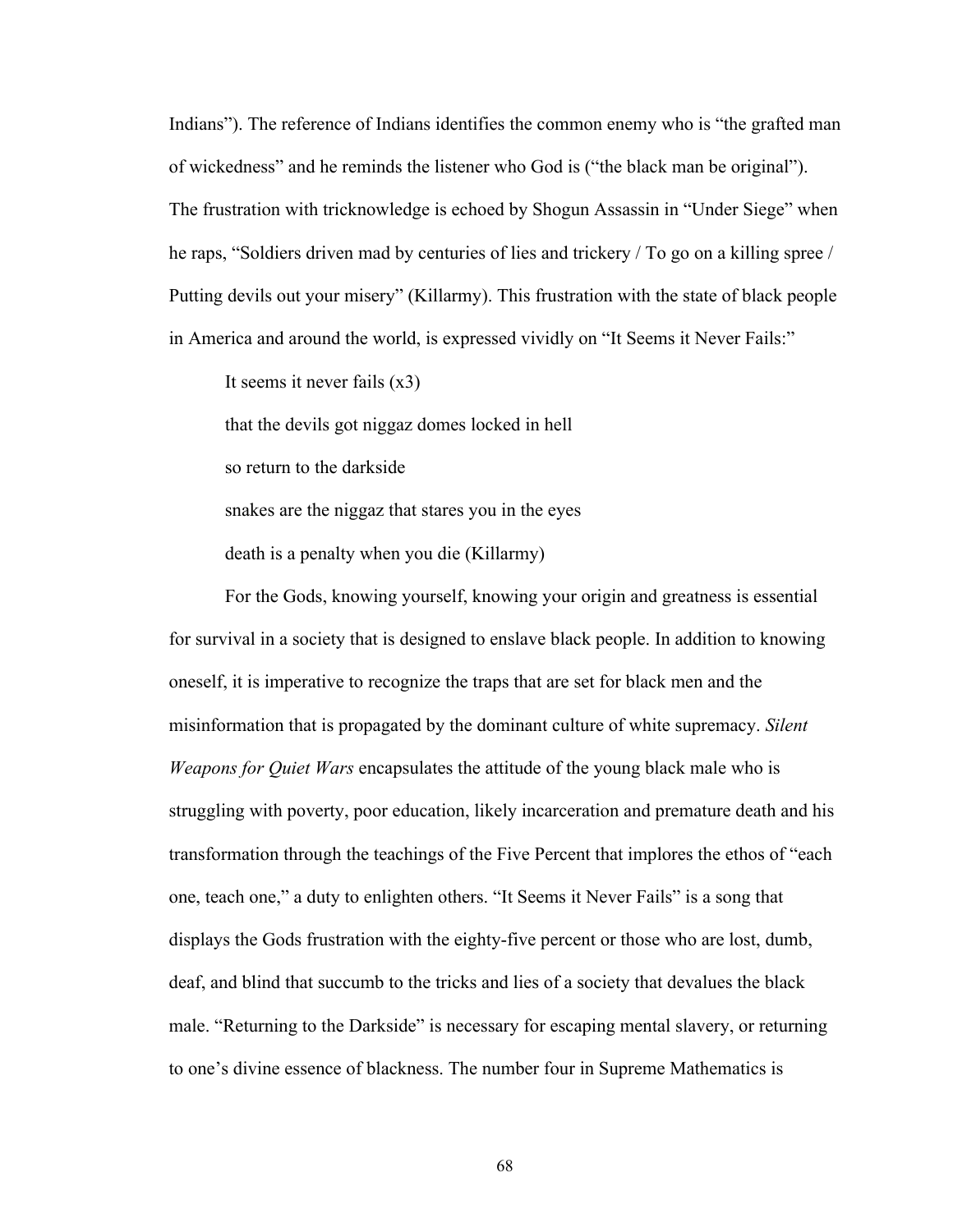Culture/Freedom and when one knows his culture (Islam) he "frees the dome" and is able to operate without restrictions where the opposite is to fall victim to the plan of the oppressor which is to maintain the hell and slavery of the black population. The process of enlightenment through Allah's Mathematics is a transformation that requires one to be "born" through the body of knowledge. In Supreme Mathematics being born is the number nine, which is analogous to the gestation period of a child to be born through the womb in nine months (Killarmy). The steps from knowledge to born in Supreme Mathematics must occur to elevate consciousness. 9th Prince's verse in "It Seems it Never Fails" describes his transformation:

After the fallen moon Space became sad The planet Earth was a world of all mad Solid, liquid and gas I became an ill fad Crying out shame, I know the pain Of blessing my name and taggin' on the wall write it in blood stains 'til the whole world can see the reality of a madness conspiracy (Killarmy) Killarmy's angst-filled verses in combination with the dark and chaotic sonic

approach exemplifies the frustration and suffocating feeling of being surrounded by ignorance and poverty. 9th Prince and Islord are frustrated by most of the people in their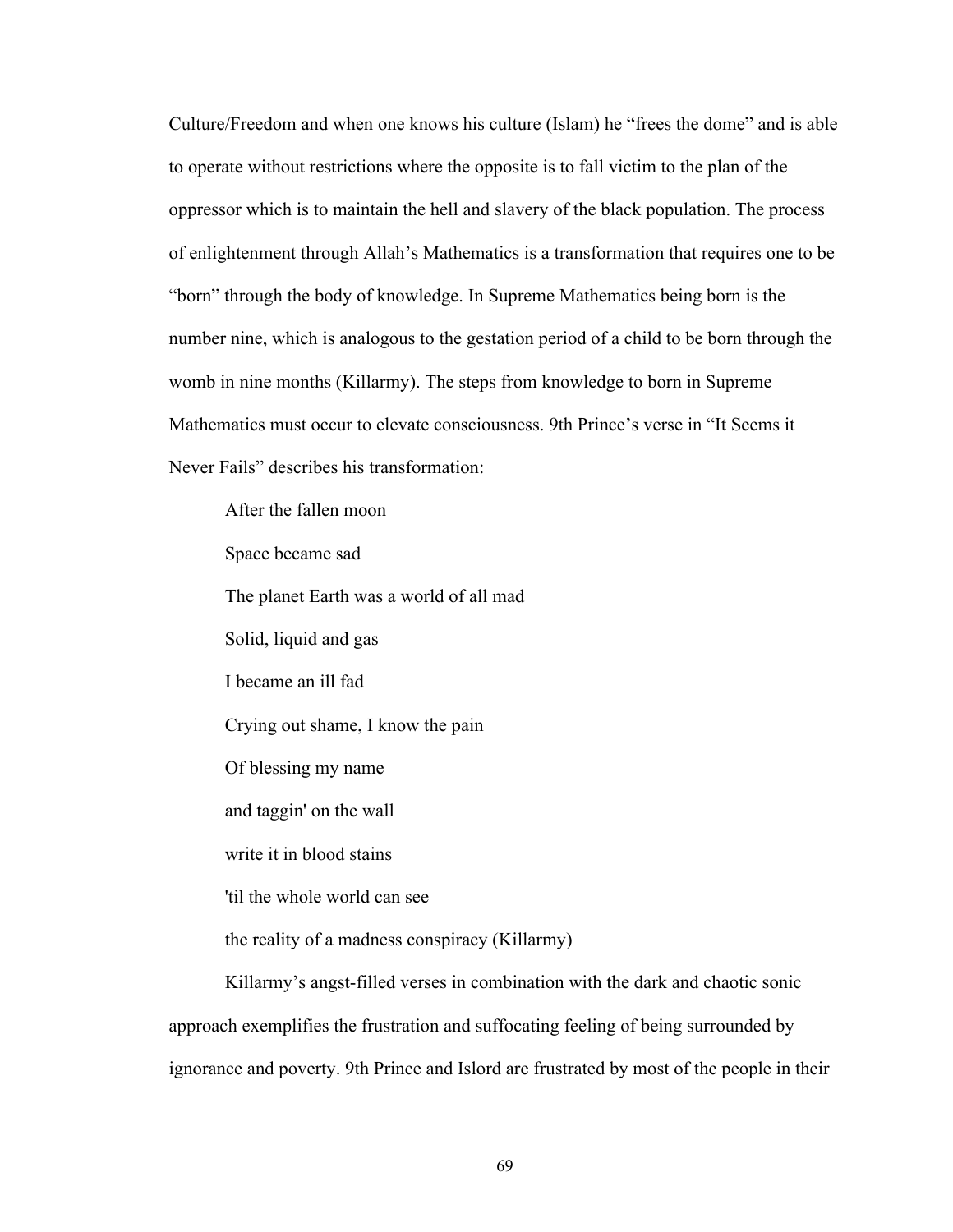community (85%) that continue to fall victim to the tricks of the devil and who refuse to understand their true nature. They warn the listener to be wary of those who look like them but are being controlled, and therefore not trustworthy in the black community ("Snakes are the niggas that stare you in the eye"). How one determines loyalty to the cause is displayed by demonstration of his knowledge and in the tradition of showing and proving through rap. Killarmy accomplishes this by dropping knowledge in their lyrics. Those who are traitors and snakes in the community must face punishment ("Death is the penalty, when you die"). Death as a penalty is a maxim all Gods should be familiar with and this line is rapped on "Under Siege" by Shogun Assassin: "So prepare, death be your penalty / Now you're a mere memory of bloody victory" (Killarmy). When the Gods talk about "penalty" this is a direct reference to the fifth jewel, justice, which is a "reward or penalty" for something done. Justice explains the progression of realizing one's power as God who is responsible for his ways and actions. In the Jewels when knowledge, wisdom and understanding are obtained one knows his culture and is free to make decisions based on this foundation. With that freedom, responsibility and justice either by reward or penalty will occur depending on what path you take. So "death as a penalty" is when one fails to exercise his freedom of choice properly. For Killarmy, serving justice is the Gods duty for both those who choose to perpetuate slavery, and for the traitors in the community.

Jewels seven, eight and nine are Food, Clothing and Shelter, respectively and these jewels are necessary to find Love, Peace, and Happiness (10-12) (York). Food, clothing, and shelter have a literal meaning, but also represent cultivation of the mind as in feeding yourself with the proper knowledge, and metaphorically speaking, being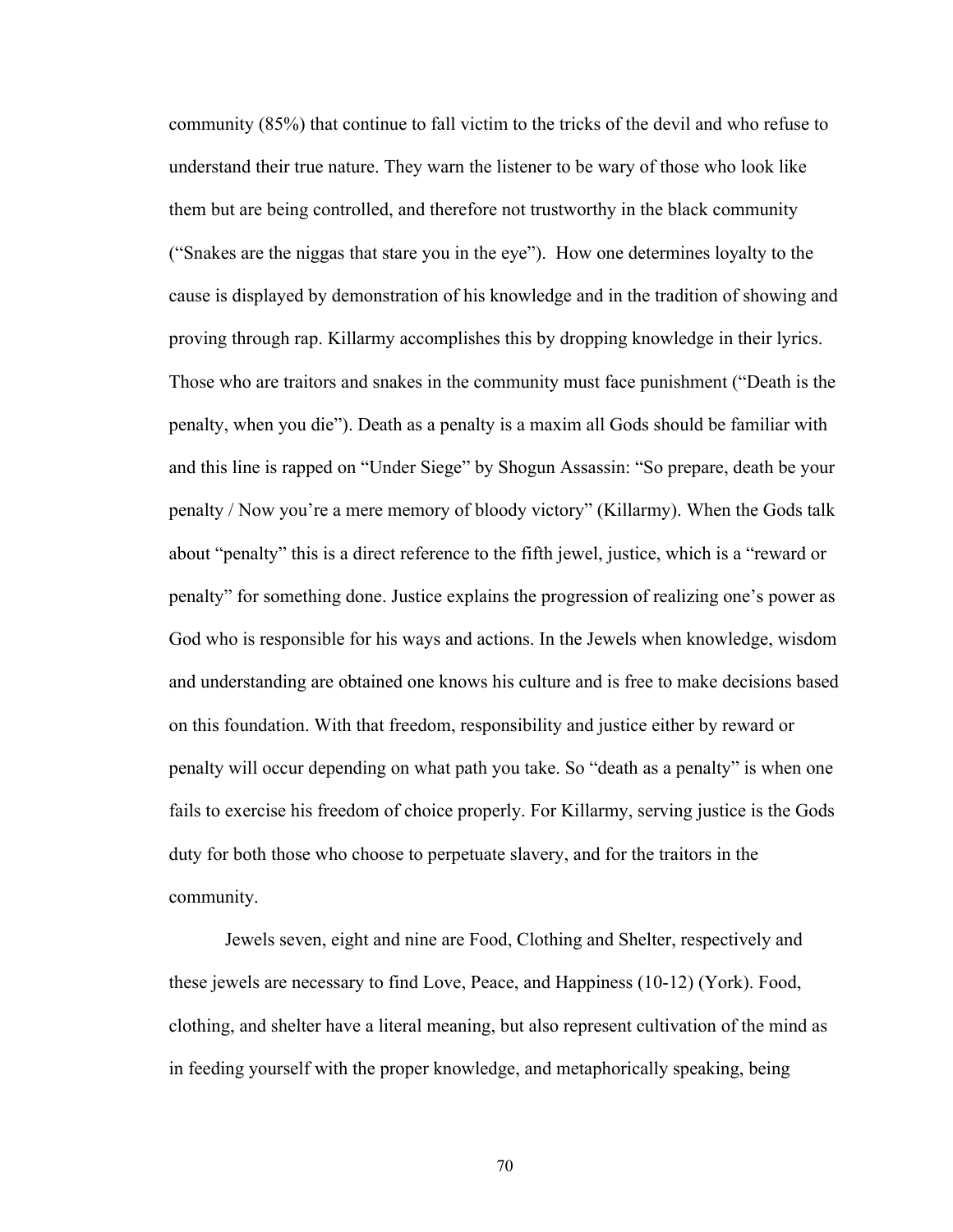covered (clothing) and protected (shelter) by it as well. Shelter is a consistent theme on *Silent Weapons for Quiet Wars* and is the title of a song. The refrain of "Shelter" sums up the meaning of this jewel succinctly:

Through difficult times it's hard to maintain

Lookin for the shelter that blocks out the rain

Stress and pain could leave a mark on the brain

But one thing's for sure black God remains (Killarmy)

Shelter is necessary to protect against the elements and provide a place to live and thrive. Clothing and shelter keep you comfortable and protected from the elements. So that knowledge, wisdom, and understanding add up to equality  $(1+2+3=6)$ , one obtains the right food (7), clothes himself properly (8), and finds the right shelter to live (9), to nourish his being and intelligence (York). Shelter is about being protected from elements that may be detrimental to ones' existence. The body is a temple but so is the spirit. The importance of shelter is expressed by  $9<sup>th</sup>$  Prince also on "Full Moon" when he raps: "Through difficult times its hard to maintain / I strive to live in the shelter that blocks out the rain / And that rain is pain / Stress on the brain will drive a nigga insane / Forced to stay awake / Late nights its hard to sleep" (Killarmy). Shelter is needed spiritually to protect the black man from the stress and negativity that he is bombarded with from the world of white supremacy. This concept is delved into in depth on "Shelter" where Beretta 9 and Shogun Assassin explain its importance:

Through difficult times lies the unexpected My pops disapproves cause I wanna make records But check it, my home life for second, I feel neglected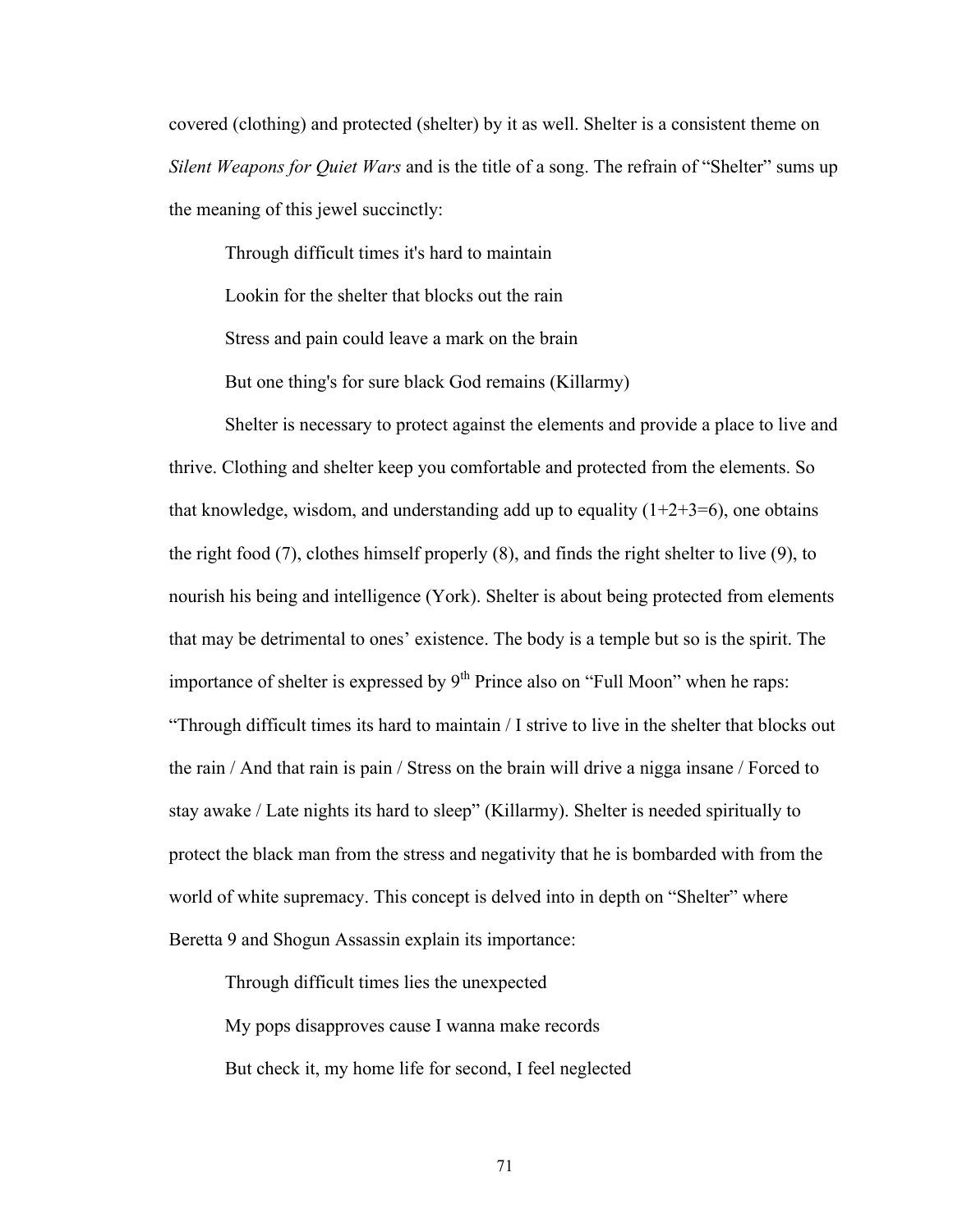I bounce the first chance I get, I stop to think a second I wreck it, damn I'm gonna need a place to sleep No major CREAM I call up the God Supreme I analyze, I'm plannin up a strategy Fuck a fantasy I'm dealin with reality Mentality that's wilder than the average cat I snatchin CREAM and sellin niggas candlewax I hit the tracks, I hold cipher with my brothers All is understood, peace lies amongst each other But meanwhile, I maintain to keep the same I smoke a bone every now and then to ease the pain

But through the struggle I know that only God remains (Killarmy)

Beretta 9's verse tells the story of a black youth who has decided to forge his own path in accordance with his duty and destiny and the struggles that accompany this journey. His decision to "make records" has left him in a position where he must now lean on his brothers (the Gods) to sustain himself and try and flourish in a cold world. For young black men, in the absence of a stable family structure, many turn to the streets, which provides a surrogate structure through the gang, and in this case the Gods are that surrogate family structure. Despite the mission of the Gods to elevate ones status through positive means there are still situations that force one to survive that are negative. As Beretta 9's verse explains he has to do questionable things to make it through despite his quest for righteousness ("Snatchin cream and sellin niggas candlewax"). He admits to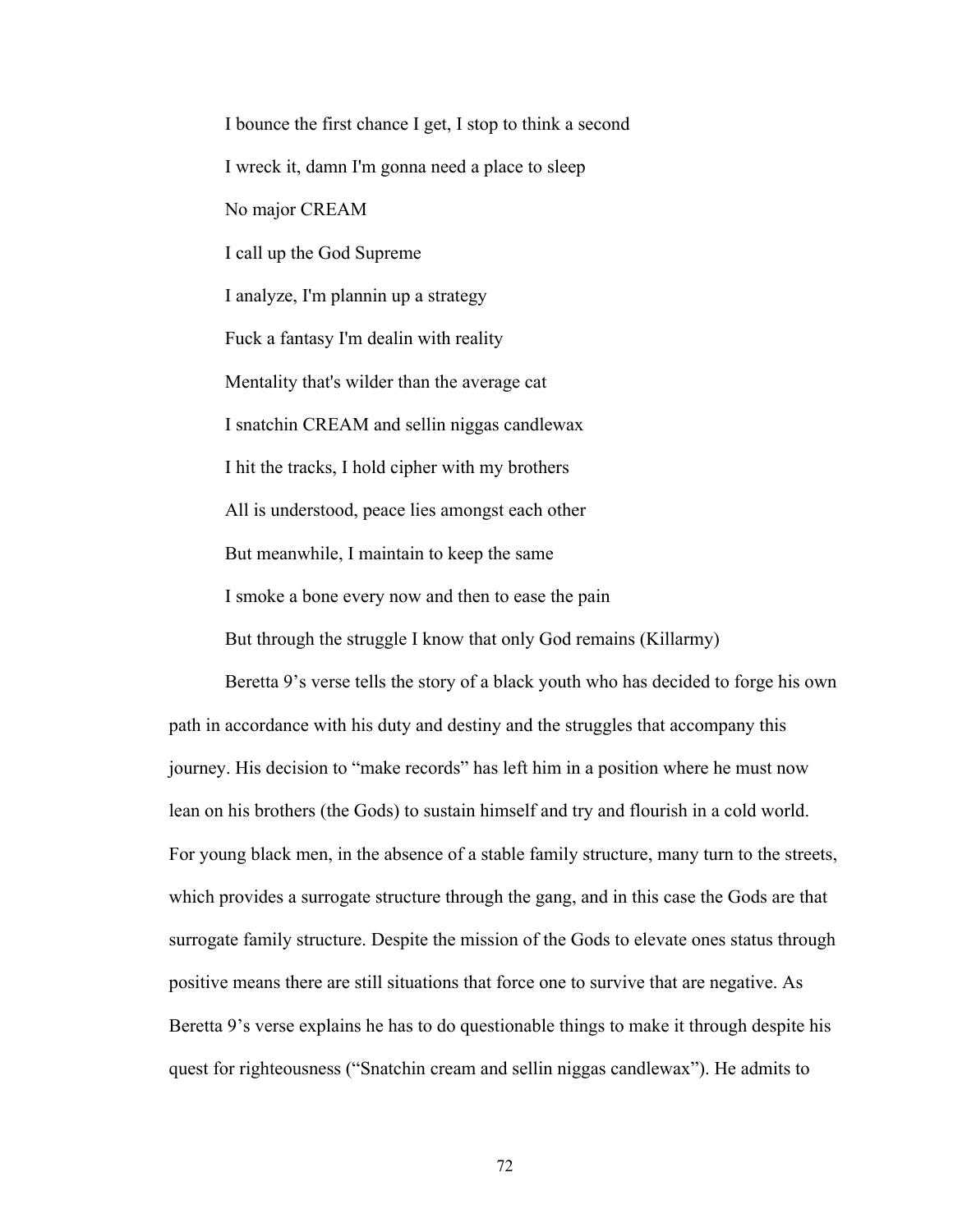resorting to robbery and as a last resort to selling fake crack rocks to obtain money. For many black youth, risky decisions must be made far too often in the name of survival. Shogun's verse goes into more detail about the need for shelter to protect from the deadend life of drug dealing:

The streets is bugged Seein young soldiers pedal drugs by the pound The scheme is to catch CREAM at a fast rate Start movin the product from state to state Lay up and watch the profits inflate Now you're a big time hustler, full time heavyweight contender But you must remember That your thoughts must be cold just like December Stay low key so you won't catch a case Throws comin in from the fiends who smoke base Madman clientele, see your pockets start to swell The last thing on your mind is a jail cell You're blind, all you see is money Lost in the illusion of luxury It's a shame, you're in the game for the fame and the name So spin the wheel of misfortune I heard where you sling that its scorchin Now your life is in jeopardy (Killarmy)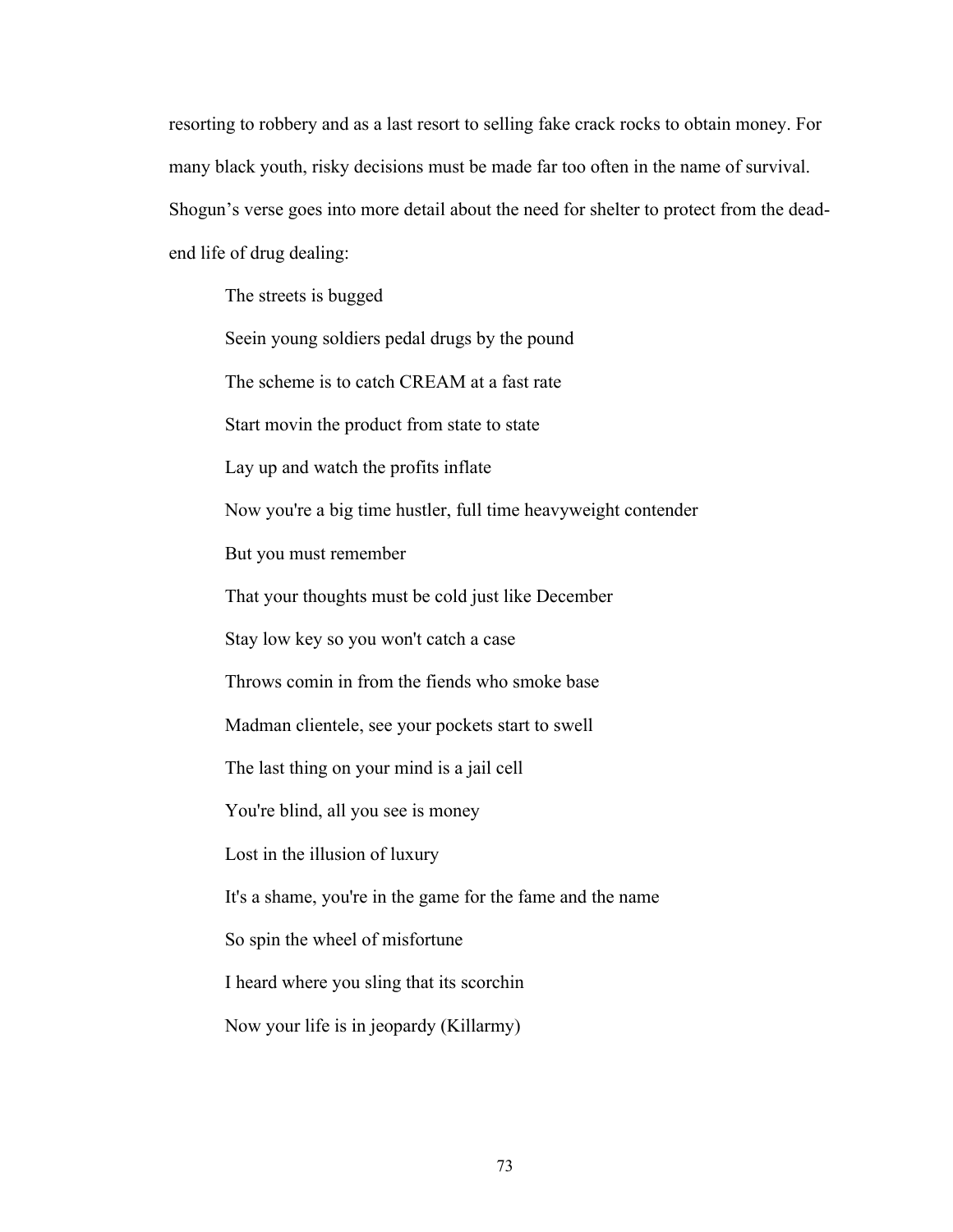Shogun provides a warning for the young black man that resort to drug sales to achieve a version of shelter or that elusive sliver of the American Dream. He describes a scene where many young black men are attempting to survive and strive in a trap that can be glamorous but is really an inevitable road to nowhere, either death or incarceration. He warns of "the illusion of luxury" that is created by a life of big time hustling. Money and material items can be achieved through the underworld, but at any point this can all be taken away. Killarmy reminds the listener that this option is a trap. Reaching an elevated status on the drug game does not protect against the criminal justice system and the percentage of black men incarcerated for drug related offenses is the highest of any demographic group in the United States. <sup>4</sup> In reality, once this status is achieved the likelihood of meeting this fate increases because of the increased attention of rivals and law enforcement. So when Shogun says, "where you sling now its scorchin / now your life is in jeopardy," he is offering a warning to black men to not be fooled by this illusion. Seeking the proper shelter and arming yourself with the right knowledge will protect you because in the end, the power exists in God and understanding ones place as God provides tools to react fruitfully in a treacherous world.

#### **Love, Hell or Right**

The letter L in the Supreme Alphabet is Love, Hell or Right, which means if one loves himself and his nation, he must be willing to go through hell to come out right (York). "Love, Hell or Right" is a skit on *Silent Weapons for Quiet Wars* where Killarmy is having a discussion about the journey they have been on thus far and how they had to make a difficult decision to cut members from the group. The idea of going through hell

!!!!!!!!!!!!!!!!!!!!!!!!!!!!!!!!!!!!!!!!!!!!!!!!!!!!!!!!!!!!

<sup>4</sup> According to the U.S. Department of Justice's 2010 statistics, per 100,000 people 2,207 blacks were incarcerated, compared to 966 Latinos and 380 whites (Glaze 8).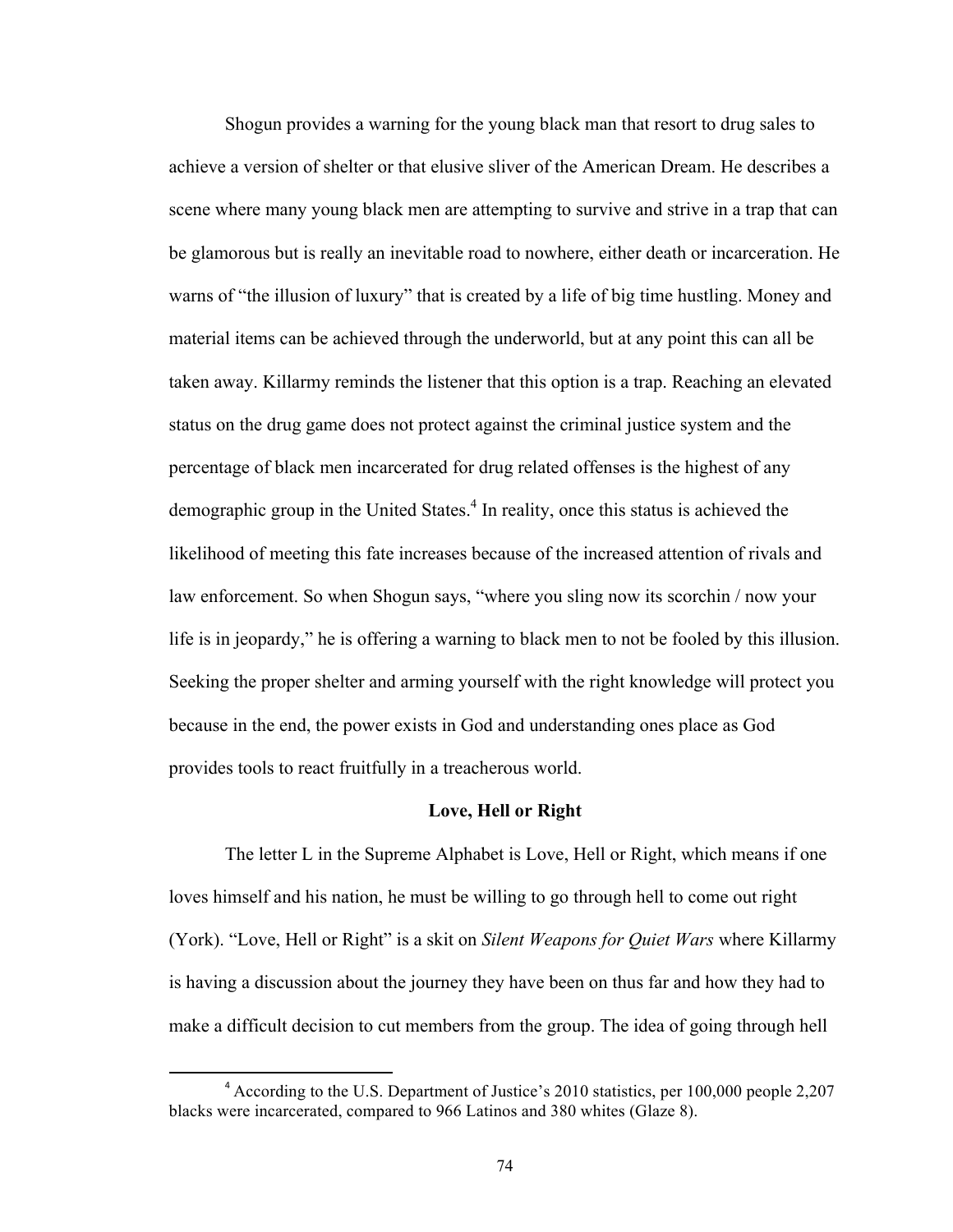is something that the black man must recognize as a part of the process, especially an enlightened black man who has gained knowledge of self and who is outnumbered by those who don't know who they are (85%) and those who choose to take advantage (10%). The key component is always knowledge as the foundation. The goal of the lessons is to transform the mind and create awareness of one's reality so when Shogun spits a line like "19 million strong up in your atmosphere/In military gear" on "Universal Soldiers" this is in reference to question three from Student Enrollment 1-10 which asks, "What is the population of the Original Nation in the Wilderness in North America and all over the planet Earth: 19 million…17 million plus 2 million Indians in North America" (York). One of the key goals of 120 lessons is to give the black man perspective and broaden his view of his capabilities and possibilities to impact his universe. Once knowledge of self is obtained, purpose becomes clear. Beretta 9's verse on "Under Siege" indicates both transformation and recognition of mission:

My thoughts travel far beyond the galaxies

Quasars to shootin stars

Deadly bombin for the cause wildcat

Razor close likes it in the innocent, the five percent

Attribute, Born God Allah, fuck the government (Killarmy)

Beretta's verse describes a connection to elements far outside of the ghetto ("thoughts travel far beyond the galaxies") as well as his mission as an emcee ("bombin for the cause"). Dropping bombs, knowledge or science is an integral component of "God Hop," where the importance of bringing forth the truth is shocking and unsettling for those who are unaware of this truth. Later in the verse, Beretta 9 says, "victims of illusion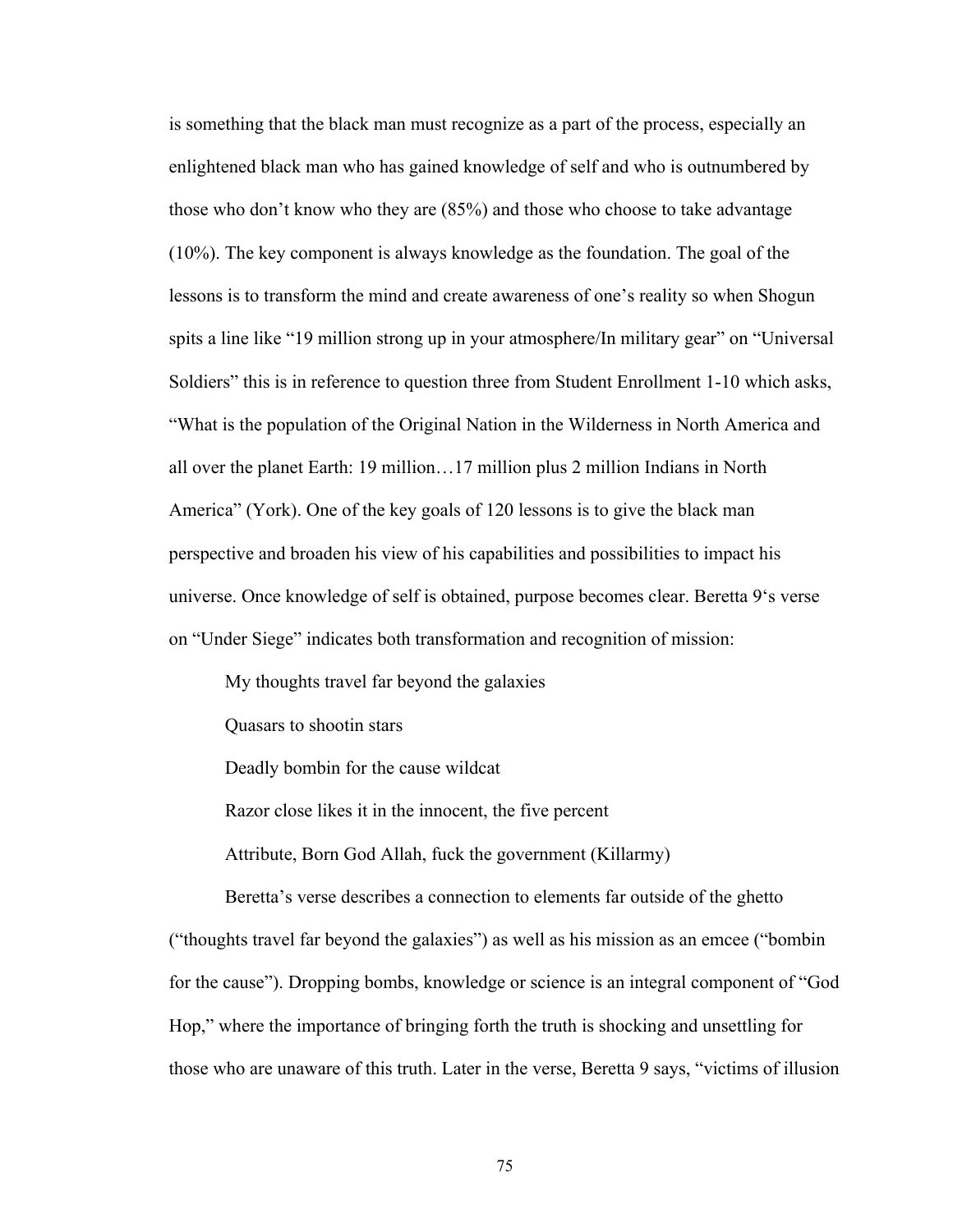/ don't understand confusion / I let my thoughts be born through poetry / shown and proven." With a mission to educate the blind, deaf and dumb though poetry, Killarmy uses the microphone as a serious tool, displaying the power of understanding the 120 lessons. The lessons help rewrite thinking by putting things in perspective. This is the function of sections like Actual Facts and Solar Facts where it reads: "How far is the earth from the sun- 93 million miles" (York). This helps orient a person to the universe and think beyond the confines of the ghetto or an oppressive society. Supreme Mathematics are tenets to live one's culture by, a useful numerology that orients oneself to the universe and provide a guideline to make sense of the environmental input.

As a response to systematic oppression based on the premise of race, the lessons remind the black man of his responsibility to live according to his culture, which is Islam, a culture that has no birth record, older than the sun, moon and stars. Furthermore, when grounded in this ideology, that the black man is the original man and that the Caucasian man has a 6,000 year history on this earth, combined with general facts like the original people outnumbering Caucasians 10 to 1 on planet earth, one gains clarity as to how the problems of humanity are propagated and why the black man (in particular) is oppressed (York). For the Gods, the devil civilization being it derived a mutated form of original culture, a perverted distortion, only exists with the black man's complicity. Therefore, removing devils is not essentially a physical practice of ethnic cleansing, but a spiritual awakening to the power the black man possesses as God, not as a created slave in the devils' civilization.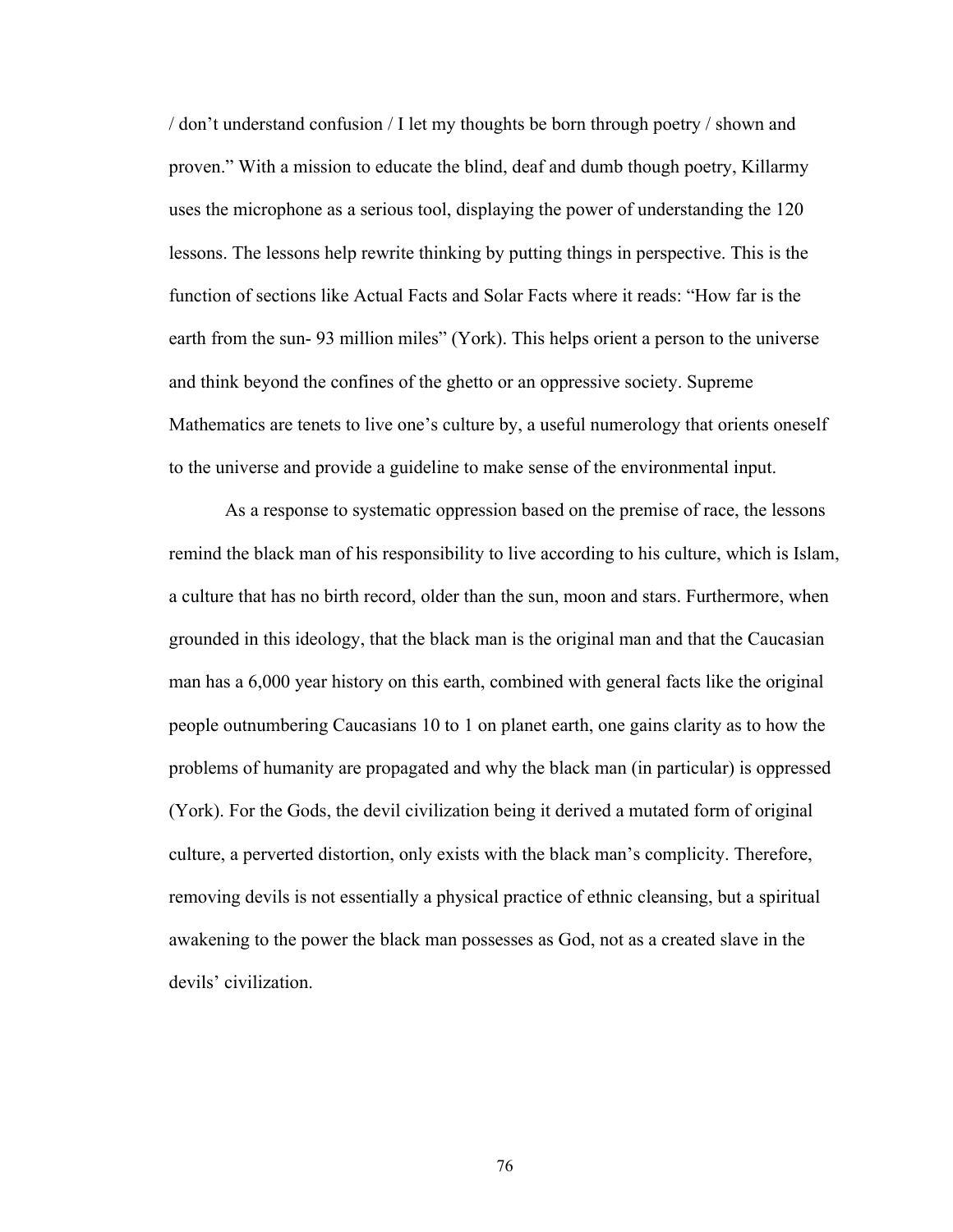## **Conclusion: Hidden Transcripts as Social Critique**

Analyze my vision / then join my collision / which is a war conviction / Militant chamber that's hidden.  $(9<sup>th</sup> Prince, "Blood for Blood")$ 

Killarmy's lyrics are a reflection of the culture they live, which is expressed through beats and rhymes. Five Percenters who rap carry an extra responsibility of educating through their lyrics as the platform of an emcee is used not only to entertain but enlighten minds. As children of the ghetto, Killarmy had much to say concerning the frustration of living in conditions that stifled their growth as human beings. Tricia Rose explains, the hidden transcript is a tradition of social criticism through entertainment:

Slave dances, blues lyrics, Mardi Gras parades, Jamaican patois, roasts and signifying all carry the pleasure and ingenuity of disguised criticism of the powerful. Poor people learn from experience when and how explicitly they can express their discontent. Under social conditions in which sustained frontal attacks on powerful groups are strategically unwise or successfully contained, oppressed people use language, dance and music to mock those in power, express rage, and produce fantasies of subversion. (102)

Killarmy's image and approach while subversive in its general presentation through aggressive sounds and military appearance is cryptic with their Five Percent influenced slang. On the surface the aggressive music amps up the listener from an entertainment perspective. Even deeper are the messages that are codified through the use of acronyms and the references to 120 lessons. Furthermore, Five Percent ideology is a response to a context that proved to be unreliable for many blacks in America as different epistemological paradigm was created to function as the knowledge base for a culture.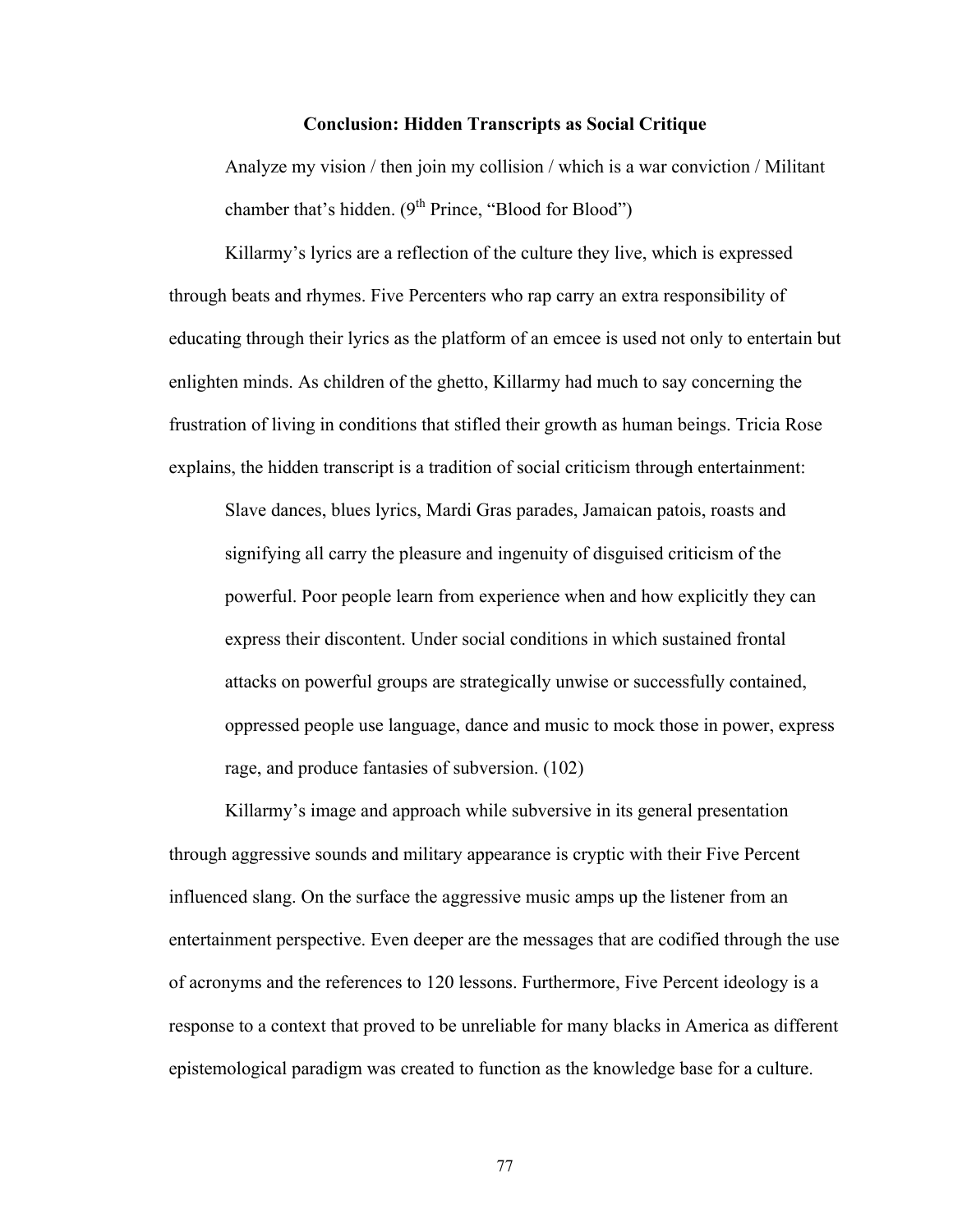Those outside of the hip hop community can listen to a record like *Silent Weapons for Quiet Wars* and be entertained without fully grasping what it really means. Thus, as a hidden transcript the subversive message was accessible through mainstream media outlets.

Van Zoonen introduces I-pistemology as a postmodern phenomenon. The proliferation of the internet and the multitude of voices that can be accessed through it contributes to knowledge claims becoming more fragile. Black Nationalist resistance in general and specifically Five Percent ideology created an alternative epistemological paradigm long before the internet. Many of the same reasons apply, mainly a strong distrust of the oppressive knowledge institutions. The ethos of knowing and doing for self, part and parcel to the hip hop generation, is taken even further with Five Percent rappers. It all begins with the self and knowledge. Through a learning of one's history, heritage and the relationship of the human families of the Planet Earth, one is free to make informed decisions. In many ways the rise of hip hop coincides with the Ipistemological shift outside of hip hop. Through rap music, groups like Killarmy influence others to seek their own understanding beyond school, the church or the evening news.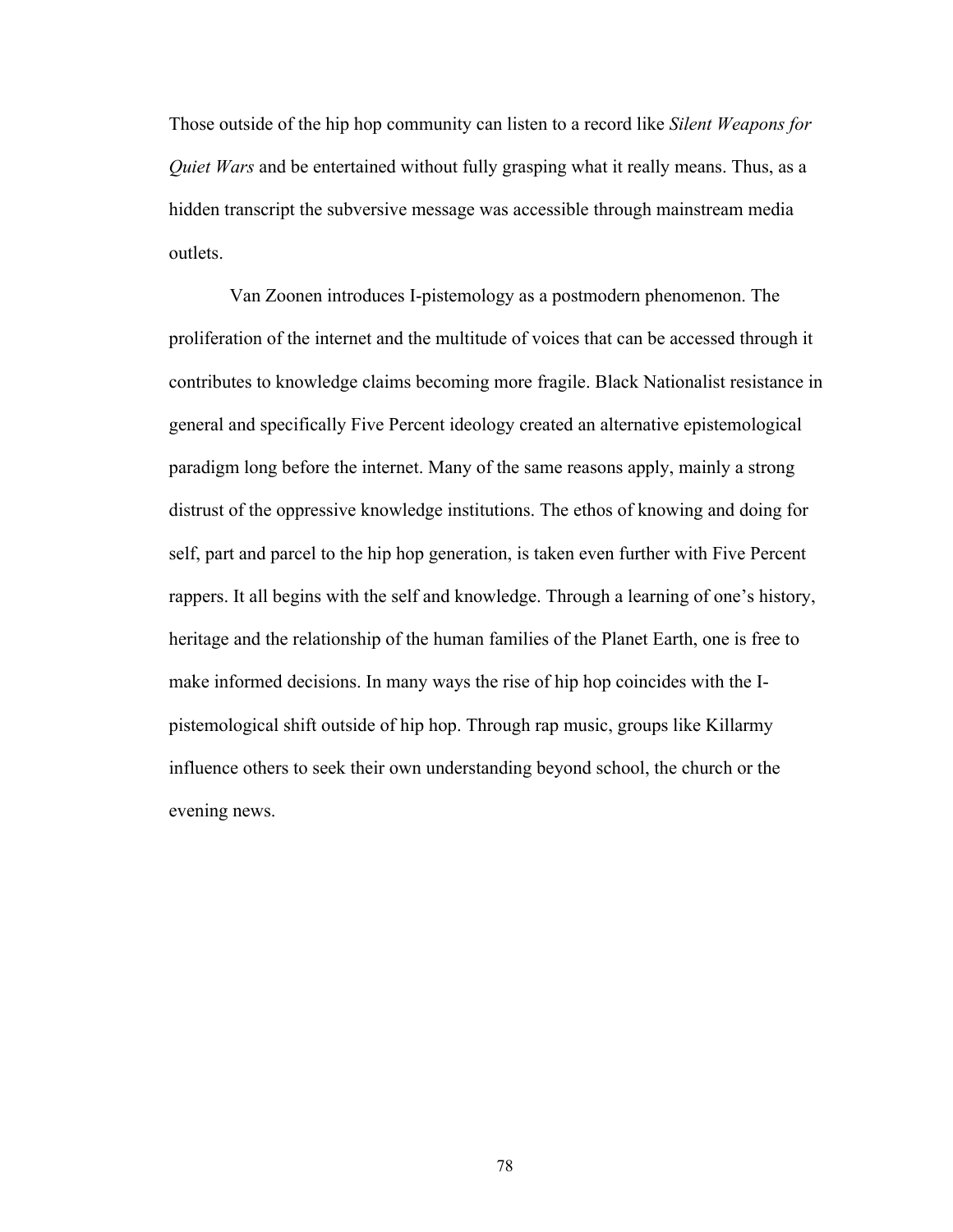# **Chapter 4**

# **Burning Season: The Impact of the Crack Epidemic and the Struggle Against a "Dark Alliance"**

The foundation of Five Percent ideology and the I-pistemological ethos of hip hop inspired Killarmy to create a unique sound in the Wu-Tang tradition. By using their own brand of "God Hop," Killarmy's hidden transcript of resistance is shown and proven by dropping knowledge on *Silent Weapons for Quiet Wars*. This chapter will focus on the specific exigencies addressed on the album—the context of conspiracy against the black community through the crack epidemic and the corporate conspiracy to water down authentic hip hop by promoting negativity and using fake wanna-be thug rappers to do so.

When Killarmy released *Silent Weapons for Quiet Wars* in 1997, the rap industry was undergoing a metamorphosis that would change the face of the genre for years to come. Aside from the successful platinum release of Wu Tang Clan's *Wu Tang Forever* in the summer, rap audiences were shifting to more party-oriented music focused on material excess. The "bling-bling" era was emerging where bragging about one's money, jewelry or hedonistic pleasures was at the forefront of the mainstream commercial product. Killarmy emerged as an antithesis with a gritty stripped down sound and militarized appearance. Now this dichotomy alone is an oversimplification as bragging about one's material possessions and appearance was not limited to self-proclaimed thug rappers. Killarmy rapped about violence but with a slant that was pro-black and influenced heavily by Five Percent ideology. Killarmy dressed in the street wear of the time augmented with their trademark camouflage. They wore gold chains, too, but their aim was not to make the girls dance or to make pop-friendly radio tunes, but to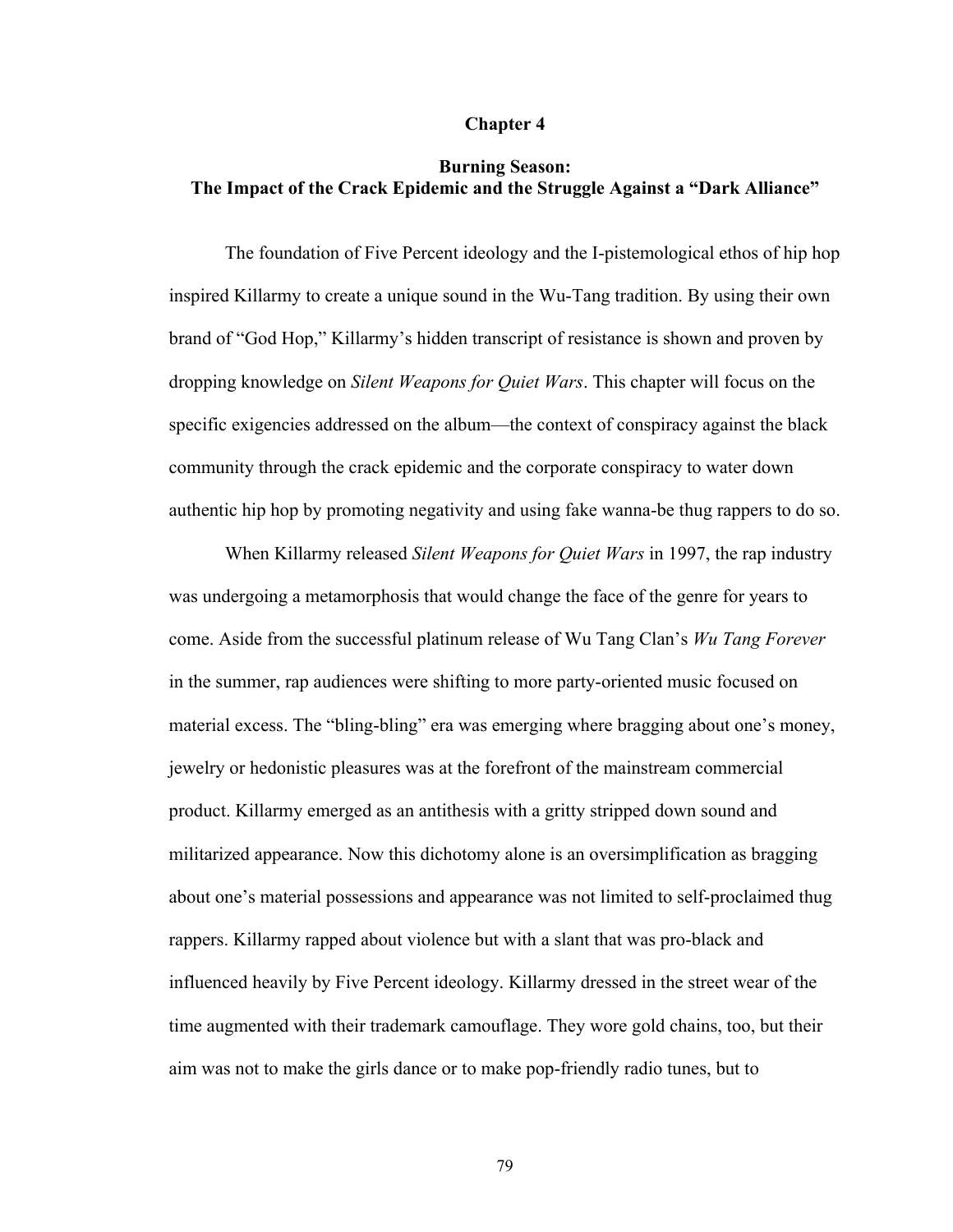demonstrate their merit through knowledge of self and through lyrical prowess. This is what separated Wu-Tang from their contemporaries—the Wu was at the forefront of lyricism in hip hop *and* their street persona was authentic, plus they admitted their mission was to teach. Take RZA's comments from the intro of disc 2 in *Wu-Tang Forever*:

There's a lot of music come out this year and the shits been weak…tryin to change the culture with a wack nigga singin the hook…turning this into R&B or funk, fuck that! This is emceein'...you Dr. Seuss, Mother Goose, simple-minded (rappers)…stop running up on niggas with all that wack shit! Talkin' bout you an emcee.

Wu-Tang was a collective of rappers who focused on the skill of rhyming and speaking wise words was just as important as being or looking cool. Killarmy's rhetorical exigence in this sense was to attack the rap industry through sonic and lyrical terrorism creating something more powerful and poignant than the fake thug rapper bragging about cars and clothes. To be able to speak in hip hop was something you had to earn. The culture that was produced from an impoverished and often highly dangerous context was being threatened by the fake creations of corporate media.

When we was doin' hip-hop in the early days, you know we came up in the time where to be hip-hop wasn't easy, man as it is now. You would go to a block party with a new leather jacket on and a Kangol hat and some Adidas, you was risking your life. Everybody didn't have that because you had to be able to fight and defend yourself just to be able to wear that. ("RZA Inside the Lines with Rap Genius: Part 1")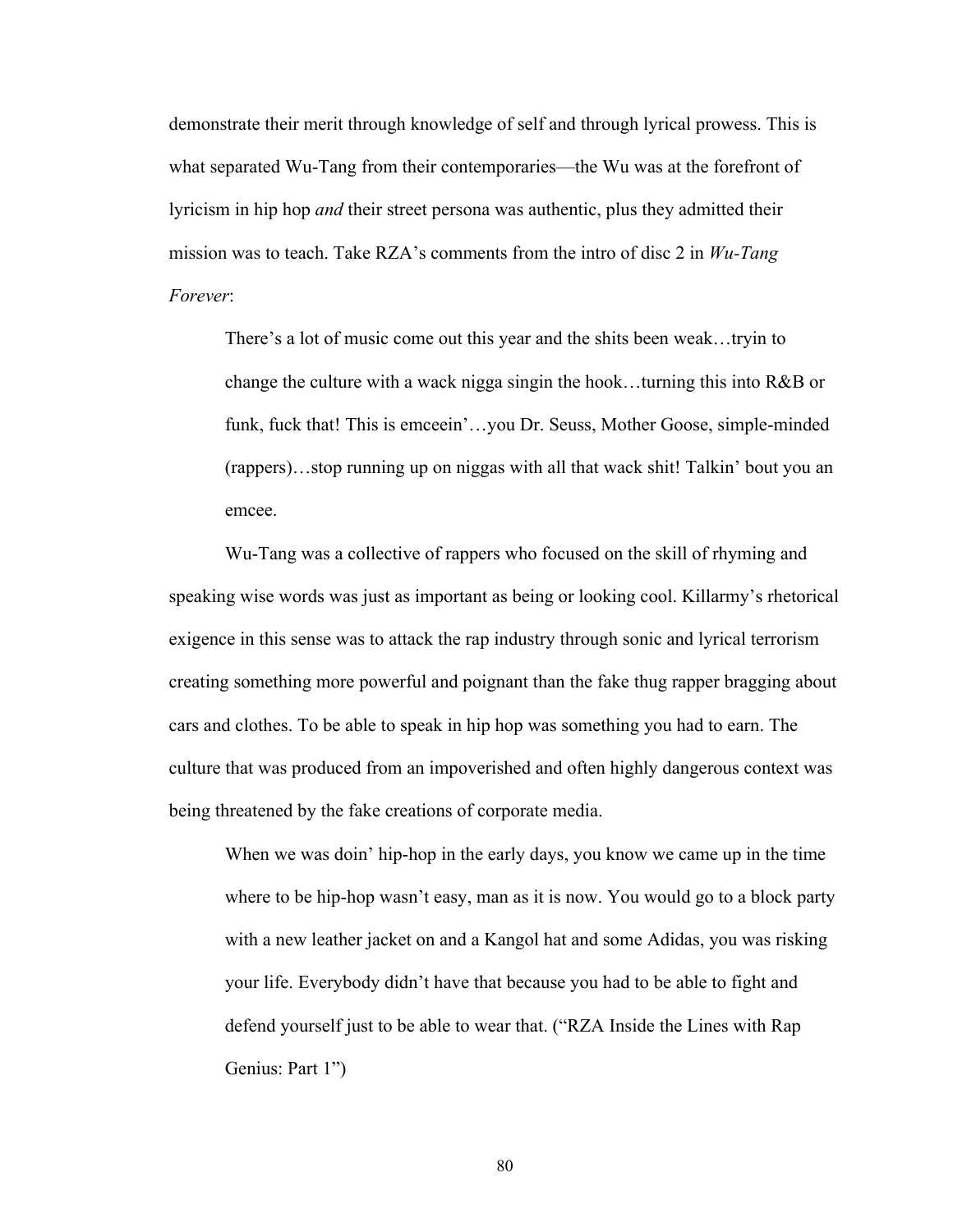*Silent Weapons for Quiet Wars* lyrically attacks not only institutions, but the counterfeit "fake thugs" and "wack emcees" that are propped up by fake record executives who did not care about the culture of hip hop. Killarmy's separation from the popularized creations of the rap industry was reflected sonically and visually. Four videos were released to promote *Silent Weapons for Quiet Wars* including videos for "Wu-Renegades," "Wake Up," "Fair, Love and War," and "Swinging Swords." Each of these videos shared common themes—images of dramatized warfare both in the streets and in war trenches resembling the war movies of Hollywood. Killarmy portrayed warriors of the street, decked out in camouflage gear riding in an old Toyota van rather than a luxury vehicle like other rappers of the time. Their message seemed to be aimed at both the system of oppression at large as well as fake-thug rappers who glorified excess with simplistic sub-par lyricism. To understand both of these exigencies one must consider the context that led up to this moment. Killarmy represents a part of a generation raised in a ghetto environment ravaged by the crack epidemic. This chapter will trace this history and the suspicion of those at the margins of African American society who have long suspected nefarious forces at work in the destruction of the community. *Silent Weapons for Quiet Wars* takes aim at pretenders in the community and the conspired forces that support them. Killarmy's message, however, leaves much in question in terms of how good and evil gets defined and the psychological effects of young black men engaged in urban warfare.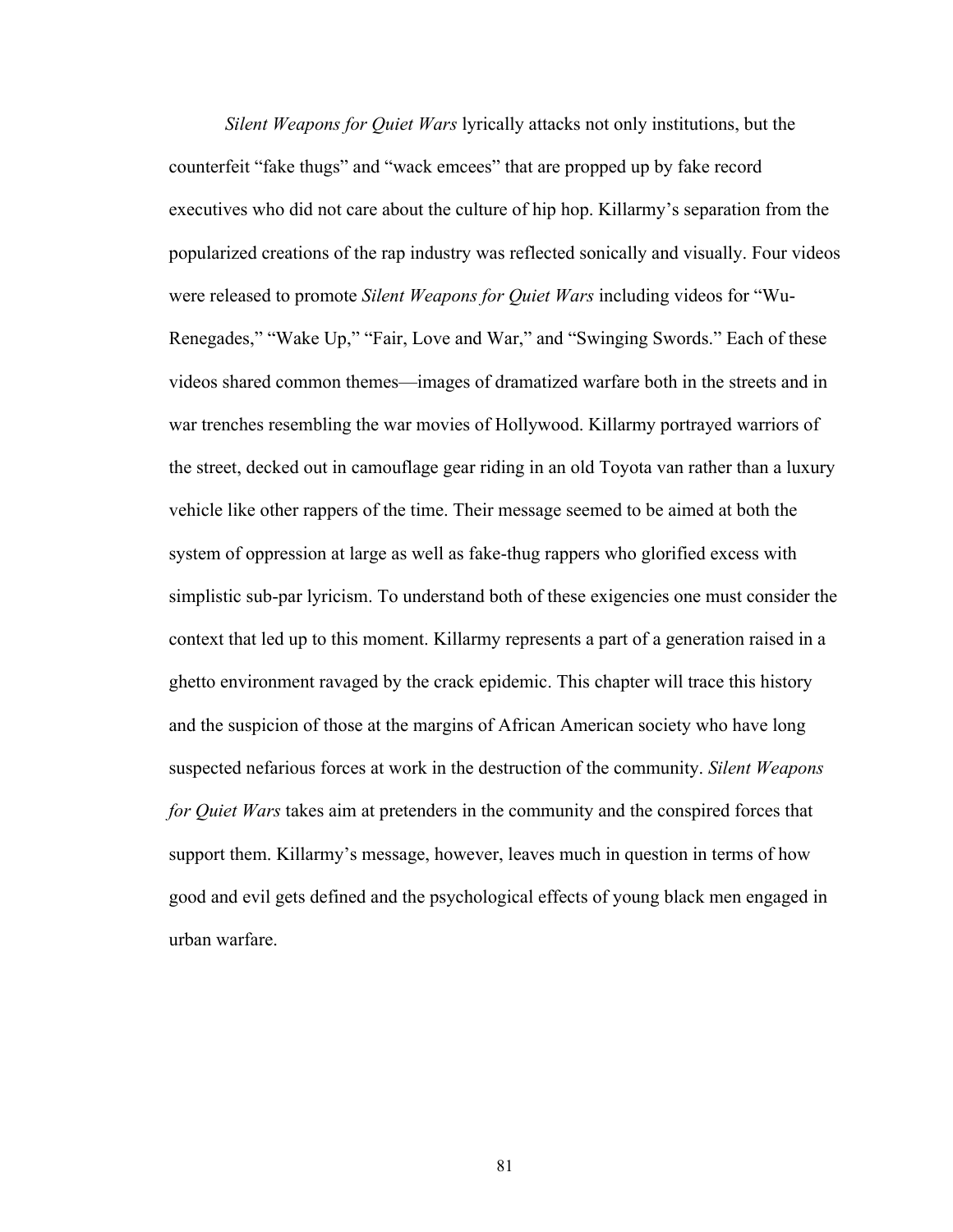#### *Dark Alliance***, the Iran Contra Scandal and the Crack Era**

In other words, the conspirators are successful because the moral citizen cannot accept the conclusion that other individuals would actually wish to create incredibly destructive acts against their fellow citizens. (Epperson)

In 1996 Gary Webb's *Dark Alliance* series was released describing the CIA supported drug ring stretching from Nicaragua to Los Angeles. First printed in the *San Jose Mercury* and subsequently criticized in national papers like the *Washington Post* and *New York Times* for catering to "conspiracy mongers" in the African-American community (Webb; Golden; Katz; Kazin; Kurtz). Many in the African-American community were outraged, prompting Congresswoman Maxine Waters to demand an investigation. CIA director John Deutch promised a "full inquiry" assuring "Neither participation or condoning of drug trafficking by Contra forces" (Hall 206). This progression of actions climaxed with the well-publicized visit by Deutch to a Watts high school where he was grilled by an angry crowd (Hall 205-206). By 1997 results of the investigation were released to national news that reported no evidence of drug smuggling and no connection to the CIA (as alleged by Webb). The actual Inspector General's report however supported the findings of the Webb report (Hall 206). Despite this fact, the Webb report is still widely considered conspiracy theory primarily because of its interest by the black community (Britt; Suro and Pincus; White).

The black-owned *LA Sentinel,* for example, would not let go of the Webb story ("Cong. Waters;" Hutchinson; Madison; Parker; Samad). Its discursive formation and relationship to the African-American community was an excuse for the mainstream media to dismiss it (Britt; Dowd; Ayres; Golden; Katz; Kazin; Martinez; Schwadron;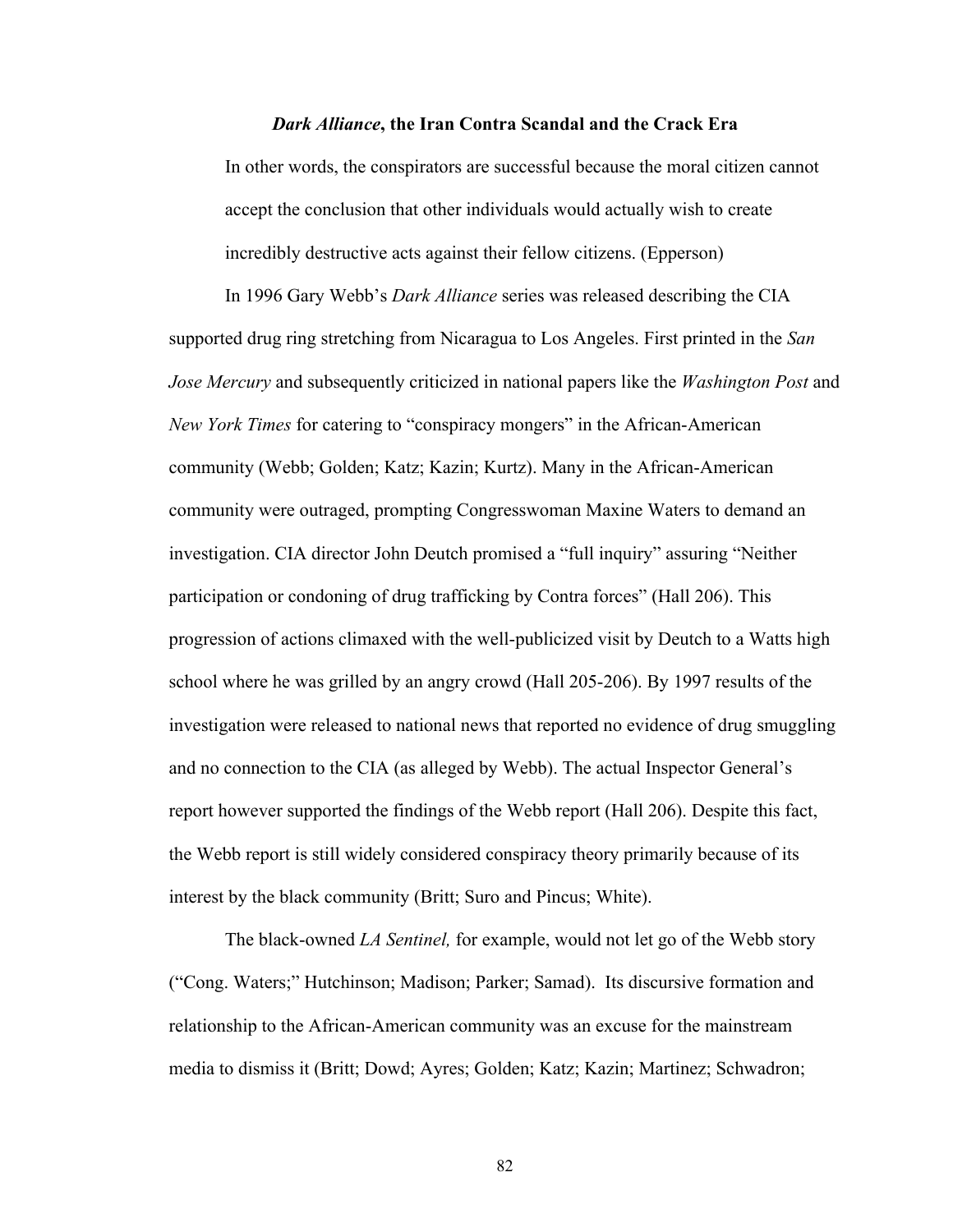Suro and Pincus). No matter what the dominant culture has done it is legitimized by the validity of its institutions. What good would it do for the dominant knowledge institutions to circulate this narrative of corruption? To openly admit and publicize this story would be to openly admit to the subjugation of black and Latino people for political and economic gain. The dominant position of authority claims any actions are justified under the guise of protecting democracy. To believe that the United States government would deliberately undermine its own citizens is the warped view of paranoid conspiracists. The government is assumed to be trusted as are other institutions like the schools, religions, and the mainstream news media. Those on the margins of mainstream society however, find it difficult to accept the ideology of the dominant culture at face value. Discourses are emergent from other discourses while language restricts the terms of resistance. The black community has always been skeptical of a government that allowed them to be slaves and enforced Jim Crow laws. The allegations and suspicions of government apparatuses like the CIA being complicit in the destruction of minority communities through the drug trade is not merely a theory created by poor people. Evidence of the CIA drug trafficking was discovered back in the Iran Contra hearings (Golden; Katz; Suro and Pincus). Despite these bits of evidence, these connections were not given much scrutiny. For the United States, fighting communism justified the Contras using drug profits to finance their war effort. The Marxist Sandanista government in control of Nicaragua was a nuisance for the U.S. due to their support of other Marxist uprisings in Central and South America (Webb). An opportunity arose for U.S. Colonel Oliver North and the Reagan Administration to use the FDN's drug connections to finance their military operations. The result was a pipeline that connected FDN leader,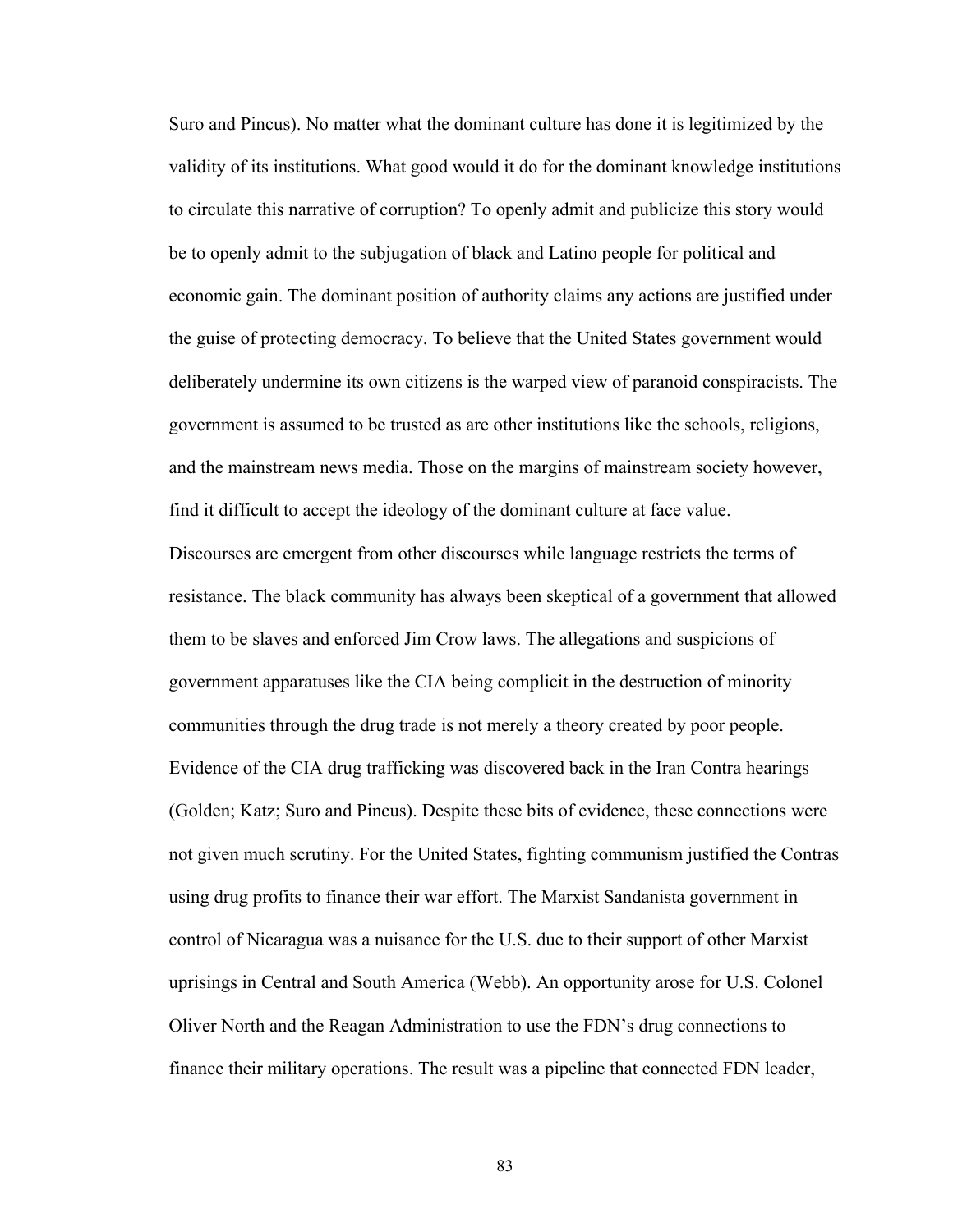Danilo Blandon to street entrepreneur "Freeway" Ricky Ross, spawning a three million dollar a day business and turning Los Angeles to as Webb once said, "the crack capital of the world" (Hall 201-211; "Inside the Dark Alliance: Gary Webb on the CIA, the Contras, and the Crack Cocaine Explosion").

The crack epidemic ravaged not only Los Angeles in the 1980s, but also the majority of urban communities throughout the United States (Curtis). Cocaine as a recreational drug reached a high level of popularity in the 1970s mostly for the affluent who could afford its high price point ("Thirty Years of America's Drug War: A Chronology"). By the early 1980s, the highly profitable cocaine trade was led by the Colombia-based Medellin Cartel who drew national scrutiny in 1979 with the deadly shootout at Miami's Dadeland Mall ("Thirty Years of America's Drug War: A Chronology"). The Reagan Administration's War on Drugs was primarily concerned with cocaine trafficking from Colombia and other Latin American connections including business operations with Panamanian leader Manuel Noreiga and both sides of the civil war in Nicaragua ("Thirty Years of America's Drug War: A Chronology"). U.S. military, intelligence operations and investigative agencies like the DEA and FBI were all embroiled in a tangled mass of economic activity complicated by different objectives ("Thirty Years of America's Drug War: A Chronology"). How much the officials, agents and operatives of the CIA, FBI, DEA, U.S. military, law enforcement, and high-ranking politicians were either passively complying with or deliberately initiating drug trafficking activities is difficult to quantify. The facts indicate widespread distribution and use of narcotics among all racial demographics yet the overwhelming majority of drug related murders, arrests and convictions are limited to blacks and Latinos (Vagins and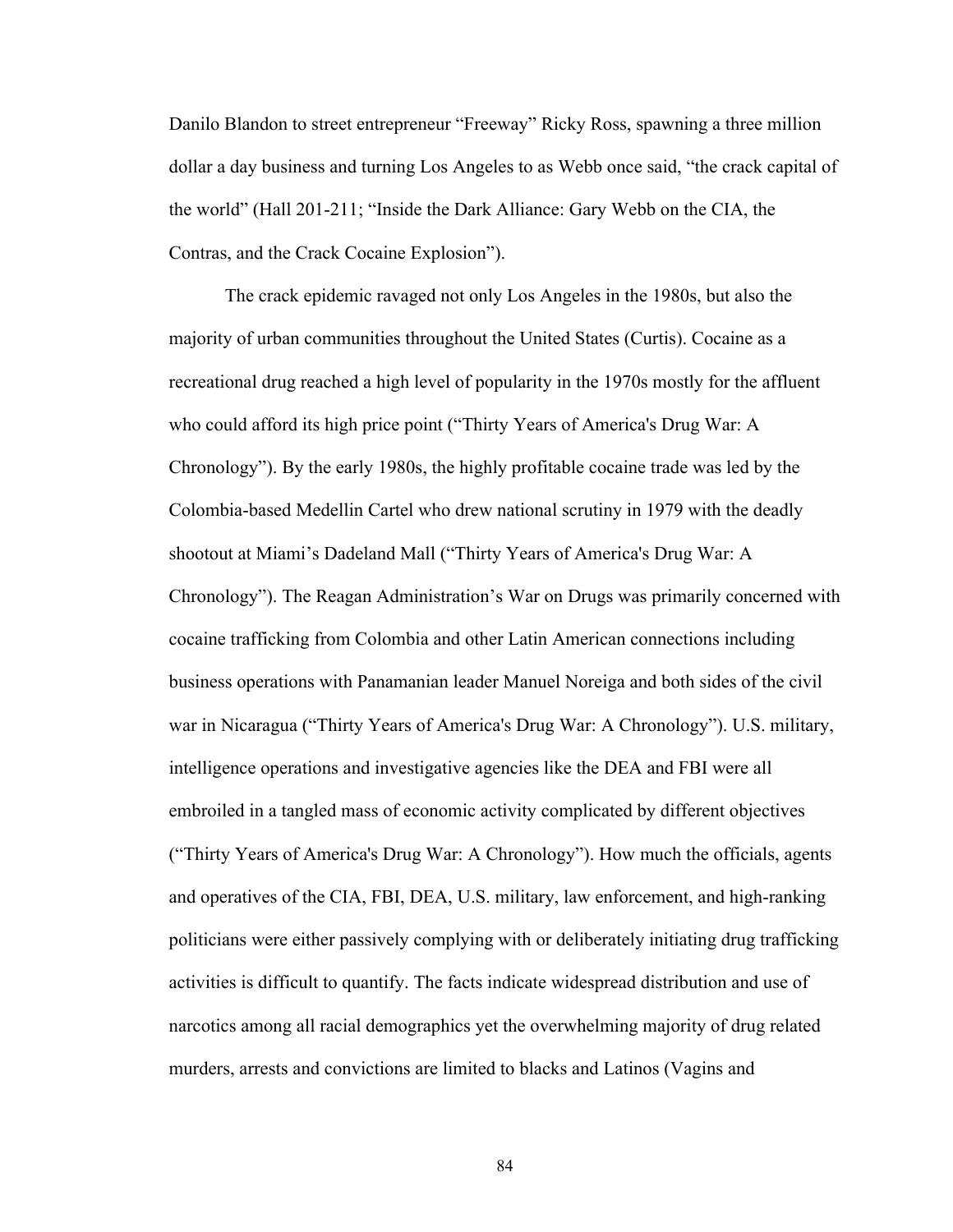McCurdy). As such, the *Dark Alliance* series provided "concrete evidence" for a community who knew there was more to the story.

The invention of crack, a low-cost, smokable form of cocaine provided an explosion of new clientele with its intense high and widespread availability in open-air markets. Crack was a lucrative business for young men in poor neighborhoods. At the same time violence increased in the black community and the rates of incarceration and infant mortality increased as well. By the end of the first crack era, hip hop had transformed from party music into music more concerned with social justice or telling the raw, unfiltered story of the truth in the streets. Exhausted and having survived the destruction of drug and gang related violence rappers began speaking about the dangers of the drug world and airing suspicion about the government's role in it.<sup>1</sup> The charges of conspiracy were alluded to in hip hop influenced films like *New Jack City* and *Deep Cover*. The idea in these films is black men are participants at the low-end of the drug business and the major players are both the suppliers and executors of law enforcement against the black community.

#### **Rockefeller Drug Laws and the Anti Drug Abuse Act of 1986**

Before the crack era of the 1980s, the major drug epidemic for poor communities was the heroin epidemic of the 1970s. Initially drug rehabilitation and a focus on treatment for drug users was the primary course of action for government officials. New York Governor Nelson Rockefeller made a radical shift in policy with a 1973 campaign to toughen New York's drug laws, demanding mandatory sentences of 15 years to life for drug offenders. Other states and the federal government adopted similar laws after the

!!!!!!!!!!!!!!!!!!!!!!!!!!!!!!!!!!!!!!!!!!!!!!!!!!!!!!!!!!!!

<sup>&</sup>lt;sup>1</sup> Two great examples are Public Enemy's "Night of the Living Baseheads" and The Geto Boys' "City Under Siege" released in 1988 and 1989 respectively.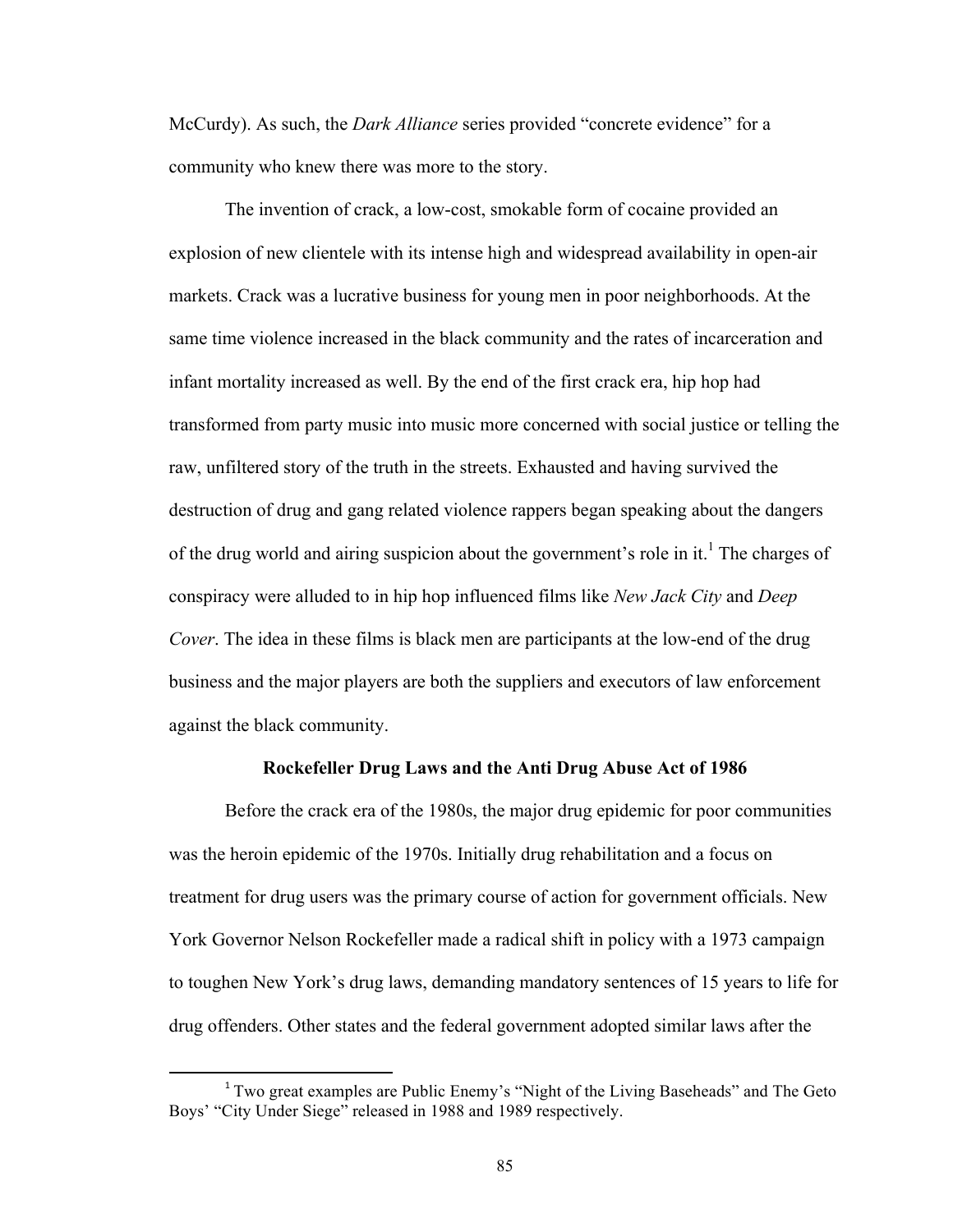passing of the Rockefeller laws. The result was a massive increase in the prison population where blacks and Latinos having the highest rate of incarceration. The prison population increased from "330,000 in 1973 to a peak of 2.3 million" (Mann). With this context the hip hop generation was significantly affected and the music would reflect the violence and devastation of the drug-ravaged community. The early-to-mid 1990s in hip hop were marked by a surge in more graphic and violent content inspired by a culture that had changed significantly from the drug wars of the 1970s and 1980s.

In 1986 University of Maryland basketball star Len Bias died of a cocaine overdose after being drafted by the NBA's Boston Celtics. This event sparked a media frenzy concerning the drug epidemic in America, prompting Speaker of the House Thomas "Tip" O'Neill and other high-ranking Congress members to draft the Anti-Drug Abuse Act of 1986 (Sterling and Stewart). The Anti-Drug Abuse Act re-enacted mandatory sentences for drug possession. One of the provisions of the law was a 100:1 disparity for crack cocaine compared to powder cocaine possession which sparked an increase in mandatory federal sentences for black drug offenders (Vagins and McCurdy). The Anti-Drug Abuse Act punished more low-level drug offenders (dealing in the average of 5 to 5,000 grams of cocaine) than high-level drug traffickers (dealing in the tons or millions of grams of cocaine) (Sterling and Stewart). This disparity in sentencing spiked a 38% increase for blacks incarcerated compared to whites from 1986 to 1990 alone (Vagins and McCurdy).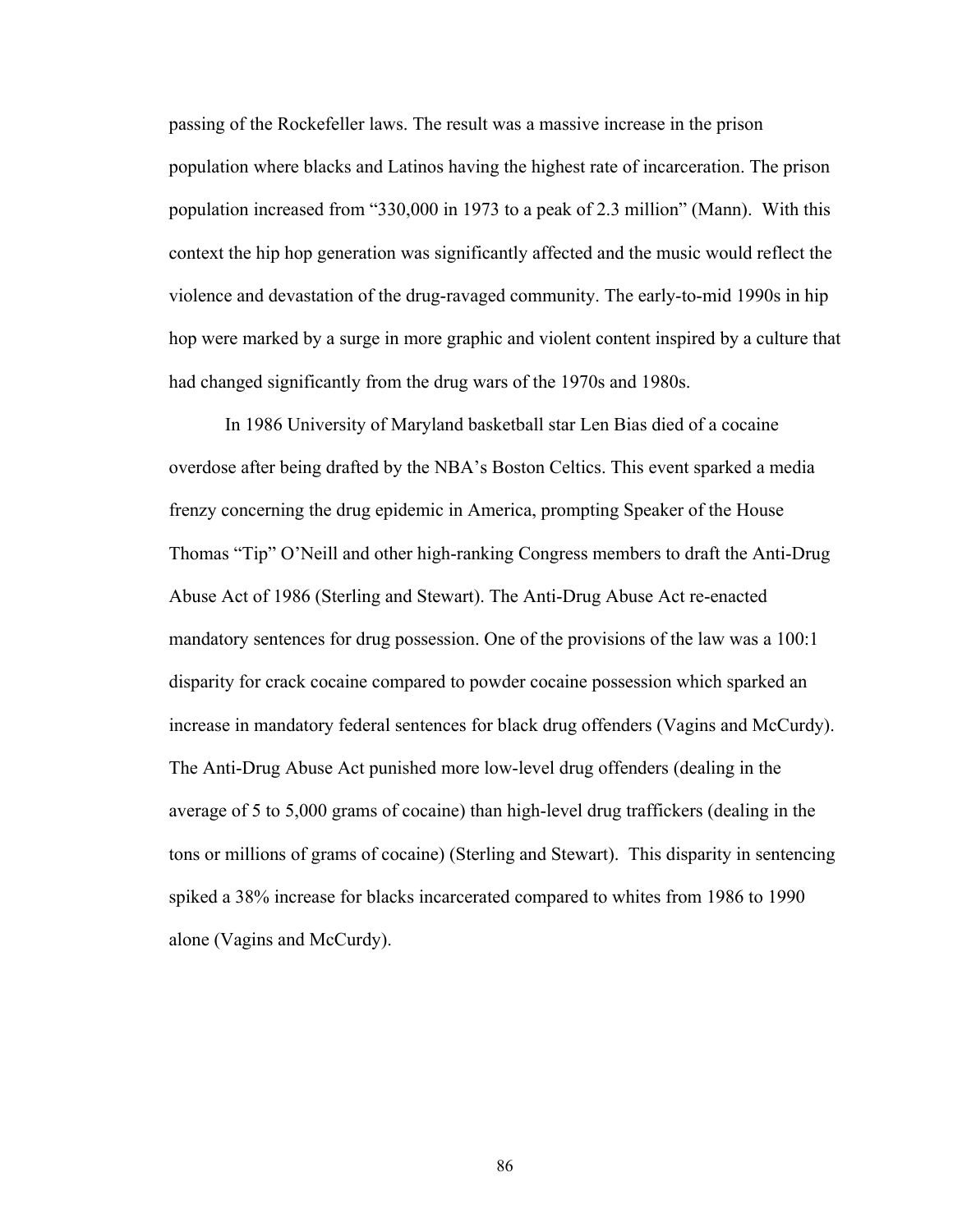# **Impact of Telecommunications Act of 1996 and the Conspiracy of the Music Industry and Privatized Prisons**

If there were a wider range of things were constantly played, then we would make a wider range of choices. And what happened in 1996 was the Telecommunications Act, is that autonomous, black-owned, local radio is nearly killed. What takes place is a massive consolidation of large conglomerate ownership of nationwide outlets for different types of genres/slices of the radio listening audience. -Tricia Rose (Peterson)

The mid-1990s was a precarious time in hip hop history that brought forth several dramatic events that would alter the future of both rap music and the music entertainment industry at large. The Telecommunications Act of 1996 was passed under the Clinton administration and changed how popular music would be consumed thereafter by loosening restrictions on large media conglomerates' ability to control product. As it stands today, news and entertainment outlets are primarily controlled by eight major conglomerates. <sup>2</sup> This act allowed corporations to own an unlimited number of radio stations, prior to it, companies could only own 40 stations (Wexler 5). This led to corporate giants like Clear Channel owning 1,200 stations (Wexler 5). What this meant for the music industry was a homogenization of playlists nationwide. With greater control over content, the influence of major corporate interests was exerted to even greater levels.

Many hip hop purists lamented the shift of the culture to more materialistic and nihilistic gangster content and a virtual disappearance of conscious rap in the mainstream.

!!!!!!!!!!!!!!!!!!!!!!!!!!!!!!!!!!!!!!!!!!!!!!!!!!!!!!!!!!!!

<sup>2</sup> Verizon Communications, SBC Communications Inc., AOL Time Warner, General Electric Co./NBC, News Corp./Fox, Viacom Inc./CBS, Comcast Corp., Walt Disney Co./ABC, the National Association of Broadcasters, and the National Cable & Telecommunications Association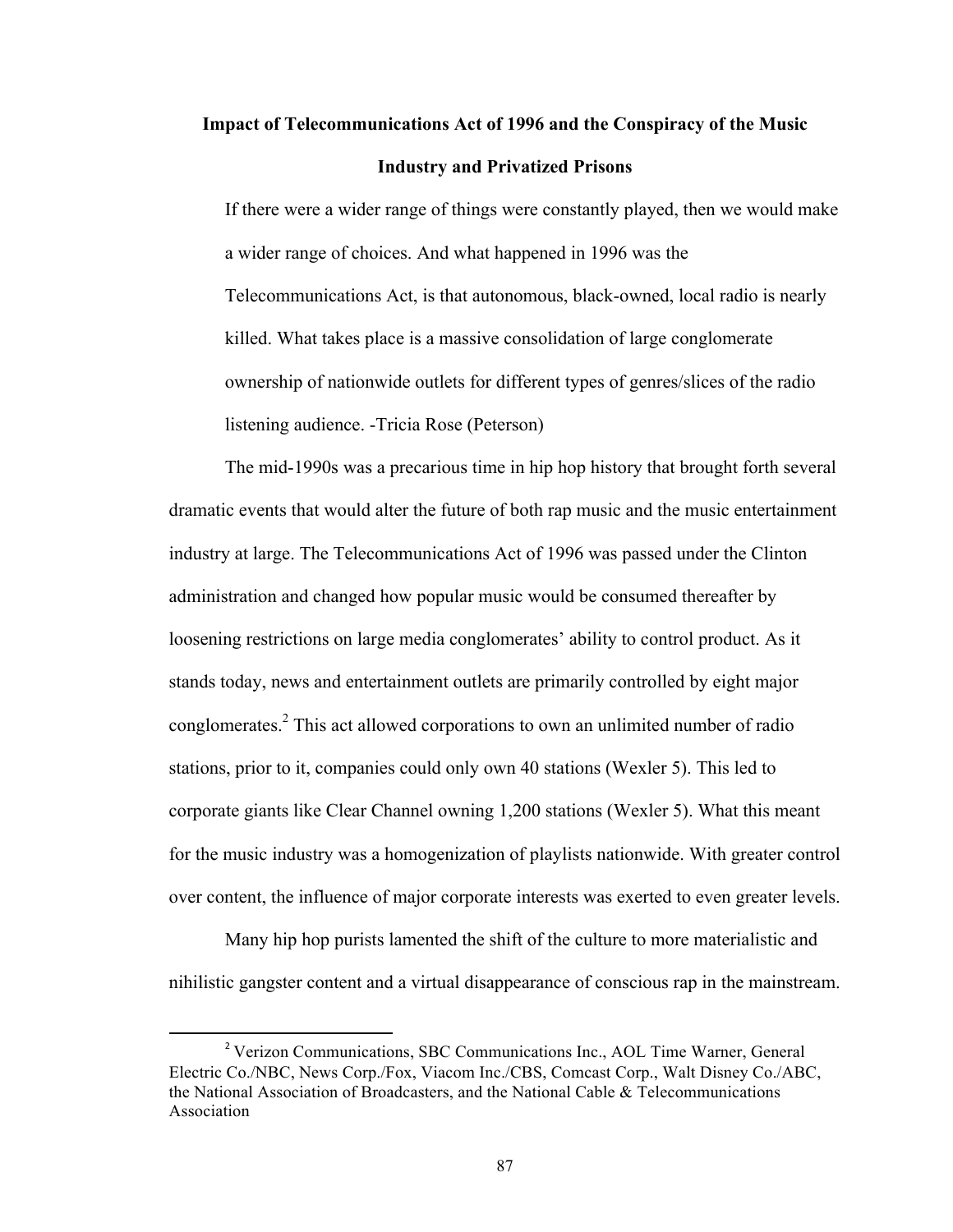While some would attribute this shift to market trends alone, many support another theory that suggests a deliberate plan to undermine the culture and poison it to benefit elite interests (Elkouby). In April 2012, an anonymous letter surfaced on a hip hop blog, hiphopisread.com that quickly circulated around the internet confirming a conspiracy that many in the hip hop community suspected had taken place. It was supposedly written by a decision maker who worked for a major record company who "decided to leave out names and all the details that may risk my personal well being and that of those who were, like me, dragged into something they weren't ready for" (Elkouby). In the letter the writer claimed he was called to a closed door meeting on the outskirts of Los Angeles with other decision makers to discuss rap music's new direction. The participants were asked to sign a confidentiality agreement to not disclose what was discussed in the meeting, as any breach would result in their termination. Many walked out immediately the author said, "No one stopped them. I was tempted to follow but curiosity got the best of me" (Elkouby).

The anonymous author said that one of the hosts explained the companies they worked for had invested in a highly profitable new business that "would become more rewarding with our active involvement" (Elkouby). The author said the host "explained that the companies we work for had invested millions into the building of privately owned prisons and that our positions of influence in the music industry would actually impact the profitability of these investments" (Elkouby). The author said he was confused like many others and had no idea what a private prison was:

I remember many of us in the group immediately looking at each other in confusion. At the time, I didn't know what a private prison was but I wasn't the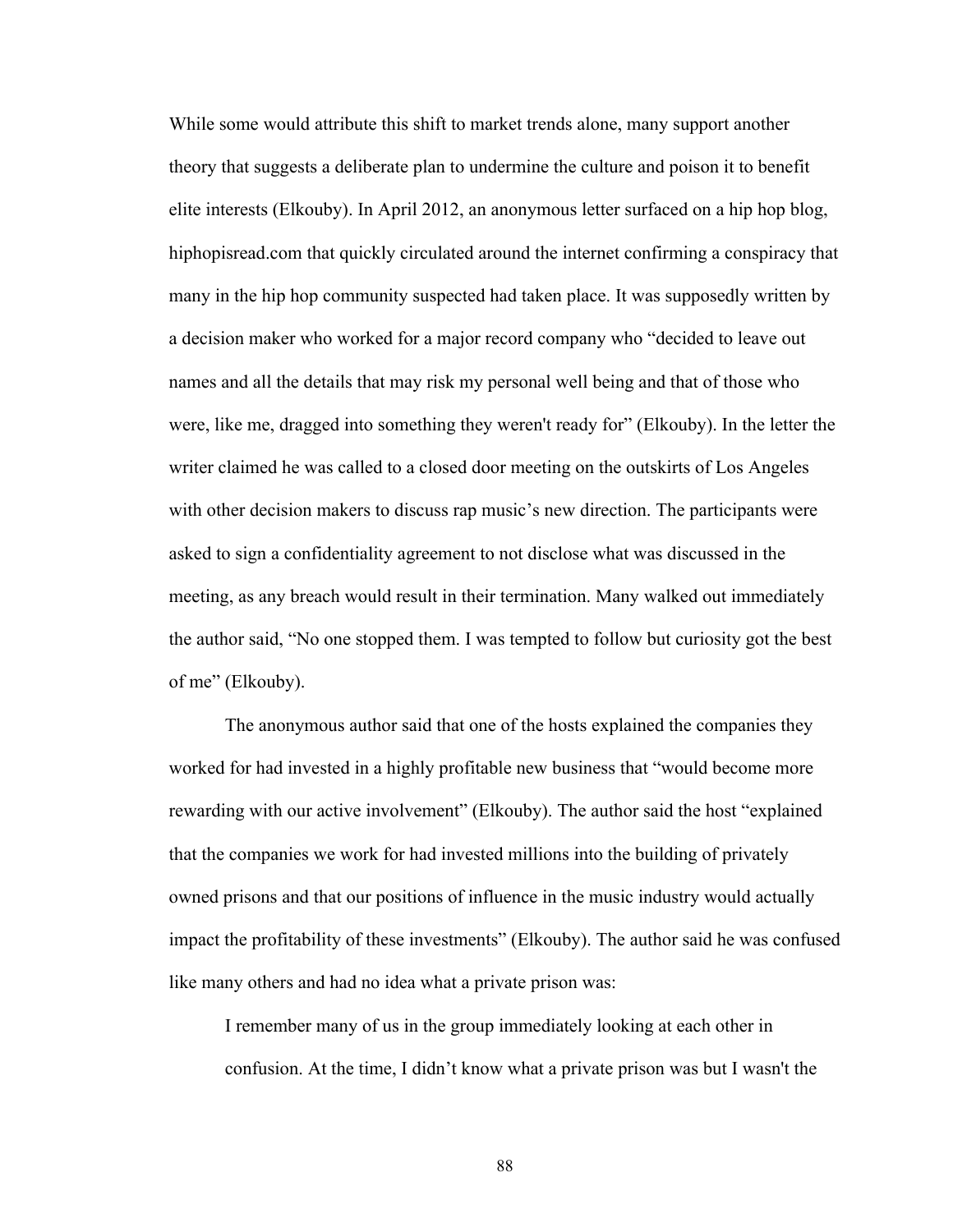only one. Sure enough, someone asked what these prisons were and what any of this had to do with us. We were told that these prisons were built by privately owned companies who received funding from the government based on the number of inmates. The more inmates, the more money the government would pay these prisons. It was also made clear to us that since these prisons are privately owned, as they become publicly traded, we'd be able to buy shares. Most of us were taken back by this. Again, a couple of people asked what this had to do with us. At this point, my industry colleague who had first opened the meeting took the floor again and answered our questions. He told us that since our employers had become silent investors in this prison business, it was now in their interest to make sure that these prisons remained filled. (Elkouby)

The author went on to explain that their job as record executives was to "help make this happen by marketing music which promotes criminal behavior, rap being the music of choice" and that "this would be a great situation for us because rap music was becoming an increasingly profitable market for our companies, and as an employee, we'd also be able to buy personal stocks in these prisons" (Elkouby).

When this anonymous letter was released, an article was published in the Huffington Post questioned its validity (Raine). Similar to the Webb story, it was dismissed as a conspiracy mongering piece of evidence being wielded by the black community (Raine). Artists like Wise Intelligent of Poor Righteous Teachers and Oakland rap legend Too Short, told of their first hand dealings with industry executives and how they demanded a focus on violent and sexually explicit content (Elkouby). From the years of 1993-1997, when Wu-Tang grew to prominence and Killarmy was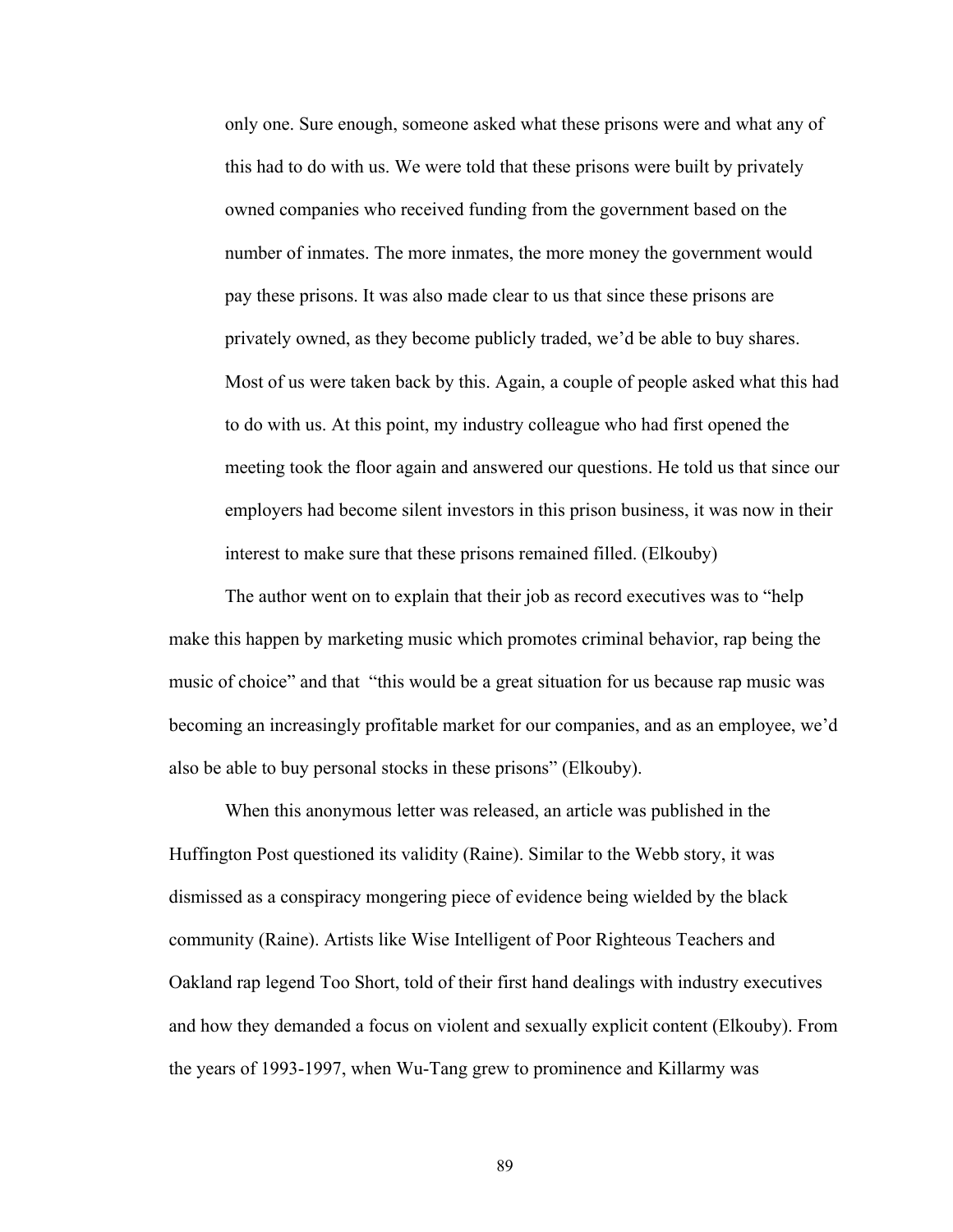introduced, the hip hop world witnessed a number of feuds and a splintering of its audience. The events leading up to the passing of the Telecommunications Act and thereafter were violently turbulent. Ultimately the East Coast/West Coast feud climaxed with the deaths of the two greatest stars of the time, Tupac Shakur and The Notorious B.I.G. The infamous East Coast/West Coast feud was not limited to Tupac and The Notorious B.I.G. alone, but included several artists from the East and West Coasts as well as the South; this discord in the hip hop community was the culmination of years of East Coast bias and disrespect for other regions representations of hip hop.<sup>3</sup>

By the time the infamous *Source Awards* aired summer 1995, there was distinctive splintering in the hip hop community regarding who was authentic in preserving real hip hop. The *Source Magazine* at the time was considered the "hip hop bible" and garnering a favorable album review was a considerable achievement (Peirznik). During the *Source Awards* ceremony in New York, Suge Knight of Death Row openly mocked Puff Daddy and Bad Boy. Southern rap act OutKast was booed when they won Best New Artist (Pierznik). Skirmishes broke out in the audience during the ceremony and the backlash from the East Coast audience prompted Snoop Dogg to go on a mini-rant on stage (Pierznik). Many East Coast hip hop purists claimed the West Coast and emerging southern artists were negatively affecting the culture with their gangster fantasies, materialism, nihilistic content and simplified lyrics.<sup>4</sup> Ironically after

!!!!!!!!!!!!!!!!!!!!!!!!!!!!!!!!!!!!!!!!!!!!!!!!!!!!!!!!!!!!

 $3$  Hip hop journalist Davey D wrote an article in 1996 describing the history of East Coast dismissal of other hip hop from regions outside of New York City, despite the overwhelming support of New York hip hop across the country.

<sup>4</sup> For example, East Coast rapper Jeru The Damaja's 1994 hit "Come Clean" called out fake gangster rappers from both coasts but the video featured a subtle jab at the West Coast in the video when a fake thug gets assaulted in his California-style low rider.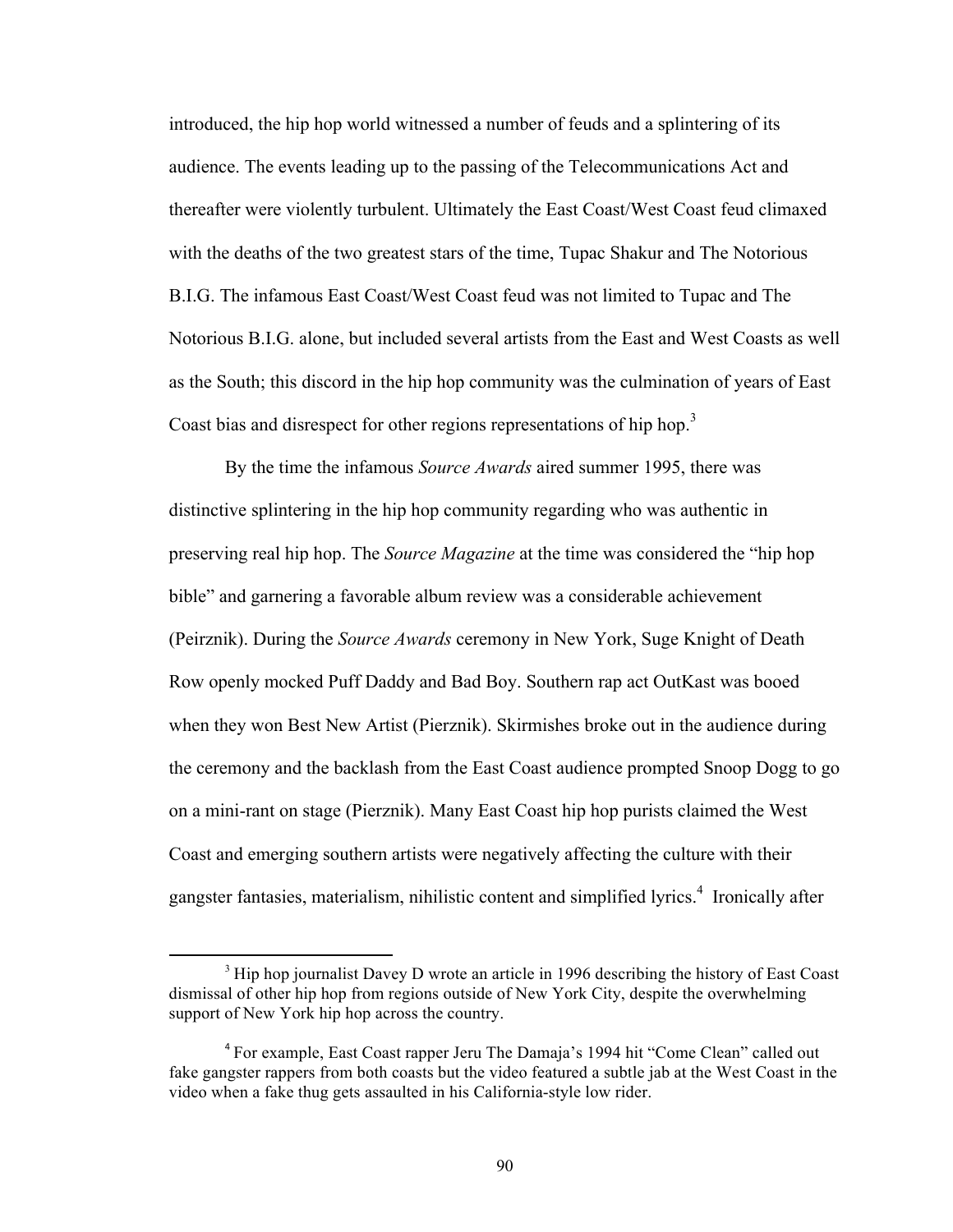the success of gangster acts like N.W.A. and Dr. Dre/Snoop Dogg, many East Coast artists developed more gangster images. <sup>5</sup> West Coast and Southern artists argued that they were telling their stories and claimed certain East Coast artists were biased and jealous of their success, emphasizing the success of black entrepreneurs was the most important factor. <sup>6</sup> One of the best examples of this difference of philosophy was the beef between rapper Common and Ice Cube/Westside connection over Common's song, "I Used to Love H.E.R.," where he lamented hip hop losing its innocence after gaining greater prominence on the West Coast.

The Wu-Tang movement blurred these lines in an aggressive manner as they gained a foothold in the industry. Wu-Tang certainly maintained a menacing street image with many members and affiliates having authentic rap sheets to back it up. They also maintained a connection to Black Nationalism through the jewels of the Five Percent that they would drop in their rhymes. Affiliates like Killarmy and Sunz of Man delved into this esoteric content more in depth where the clan kept it more on a surface level. The single and video for the Sunz of Man/Killarmy collaboration "Soldiers of Darkness" provided the template for this chamber of deep sonic counter terrorism—harrowing dissonant beats combined with rapid fire lyrics laced with reference to Five Percent ideology, religious texts, historical references, and apocalyptic prophecies with no regard for flashy hooks or danceable tunes. If Wu-Tang was on the opposite spectrum of Bad Boy, Killarmy was even more antithetical. With these factors in mind, *Silent Weapons for Quiet Wars* takes aim at the flashier, hedonistic excess of the oncoming bling-bling era

!!!!!!!!!!!!!!!!!!!!!!!!!!!!!!!!!!!!!!!!!!!!!!!!!!!!!!!!!!!!

<sup>&</sup>lt;sup>5</sup> In the mid-1990s East Coast rap became increasingly hardcore with the emergence of rappers like Mobb Deep, Notorious B.I.G, and Jay-Z telling tales of robberies and street hustling.

<sup>&</sup>lt;sup>6</sup> The Geto Boys and UGK, both rap groups from Texas, talked about East Coast bias against the South in "Do it Like a G.O." and "Texas" respectively.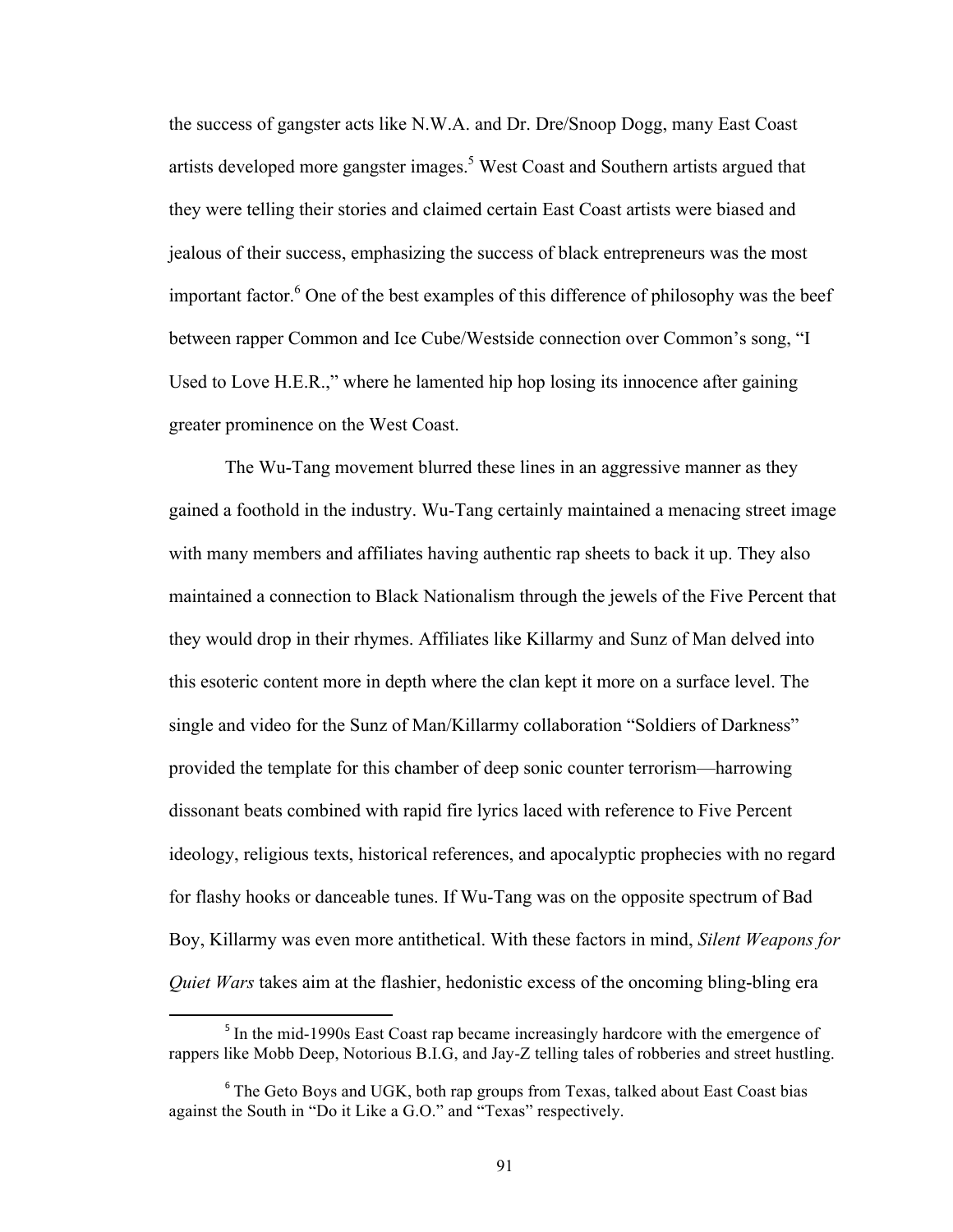with a gritty, militant approach. Their message aimed against the power structure that creates a crack epidemic and a culture consumed with destroying itself for succumbing to the devil's excesses.

## **"Thugs are Guilty of High Treason"**

Track 3 on *Silent Weapons for Quiet Wars* is a tune called "Burning Season" which is a narrative rapped by Killa Sin that describes the assassination of a neighborhood drug dealer.  $9<sup>th</sup>$  Prince provides the refrain and describes the problem and mission in direct terms: "It's burning season/the thugs are guilty of high treason / many of them bleedin / others gettin sent to the grave for no reason" (Killarmy). "Burning Season" is a kind of Robin Hood tale that brings forth some of the contradictions of black men who are trying to survive with enlightened minds but trapped bodies. When *Silent Weapons for Quiet Wars* was released member Islord was doing a stretch in prison and during the album's promotional run group mentor General Wise was murdered. "Burning Season" is Killarmy's idealized vision of crime and justice where treasonous thugs are robbed and murdered for the cause. The line between righteousness and wickedness is very thin as young black men must survive with the tools they are given. Killa Sin's first verse describes the action as he plots to rob the neighborhood drug dealer:

Ayo nigga I'm on the cash rules Wasted in my hand, half a hundred grand Injure that pretender in the black Land Heard he be the crack man Selling major jums by the pager son He the one sporting crazy jewels laced that weigh a ton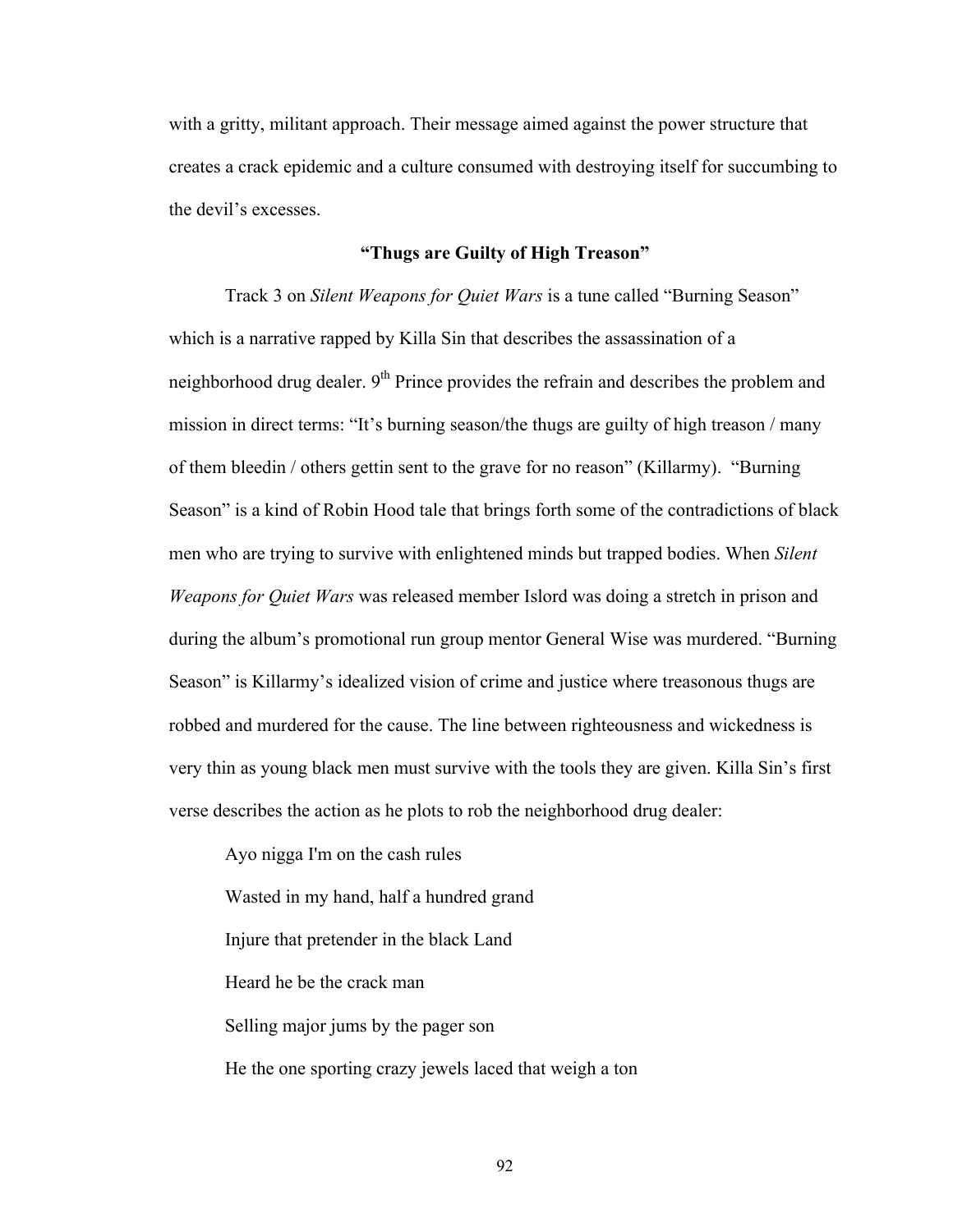So here's the plan

Get the glock I got the ooh-wop

Follow him for two blocks

And pop him if he do cock

His gat back better snap his nap back for that black

Pass the stacks to Fat Cat and find out where the crack's at (Killarmy)

Killa Sin's first verse describes the plot to rob the flashy crack dealer in his neighborhood. The "pretender in the black Land" and his conspicuous appearance ("crazy jewels") make him a target in an environment where poverty reigns. The plot involves a basic robbery where Sin and his partner Buddha move to first take the dealer's car, cash and jewelry, then his stash of crack. The action in the first verse continues as Sin's plan is to strip his car ("Get his whip stripped and take my own route") and flee. Sin contemplates the risks ("maybe jakes will chase me") but dismisses his worry ("never have the space to embrace me"). The action picks up as his comrade joins him but meets an unfortunate fate:

My nigga Buddha came with the Ruger aim

Somebody screamed stop the violence

So this nigga had the silencer spitting black talons at any challenger

Yo, it was a ghetto Vietnam I tried to flee and harm

Me and Har my nigga Buddha caught about three in the arm

But one traveled to his abdomen

I grabbed him and embraced him

Had to see how bad this crab had laced him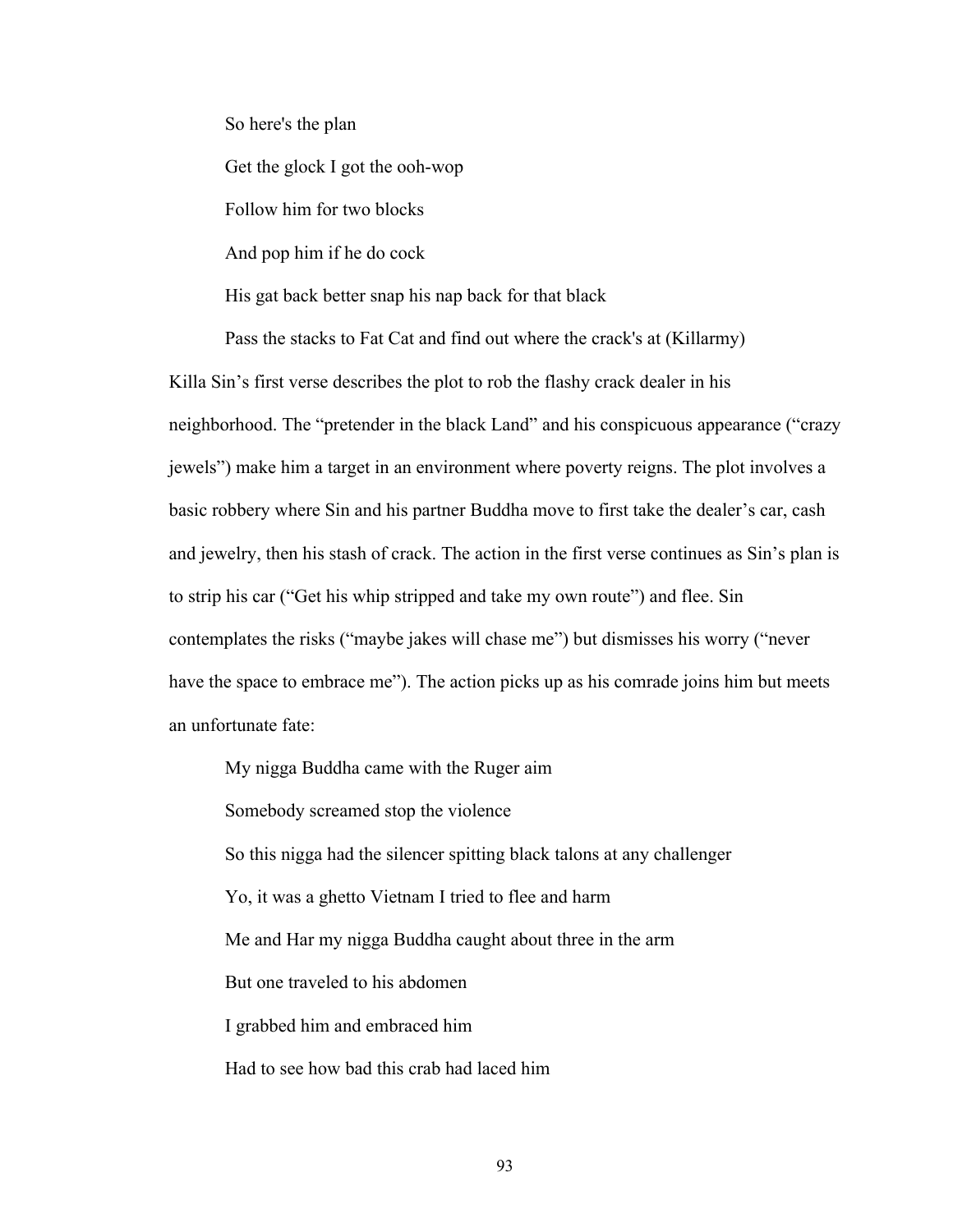Yo, rapidly bleeding started pleading for his life

Take care my seed and my wife

Make sure she's feeding him right (Killarmy)

The ensuing shootout was "a ghetto Vietnam" that left his partner with a bullet travelling through his flesh. Now the mood changes as this decision to commit a robbery has resulted in his comrade leaving his wife a widow and his child fatherless. The story progresses to the second verse where Sin's emotions are mixed while he moves to escape the thugs and the police:

Many times I fought the urge to resort to crime But I find my criminal mind complying with the villain kind

I'm filling nines 'til they overflow

Going blow for blow with the rest

Cause them try and test the best

It's a slug fest

Round one sounds wrong I found one

Lurking in the back now clapped him with my pound son

The shells drop

Old ladies yell for the cops and shorty shot, shit

Fell in the arms of his pops I didn't mean to

Why he had to run in the way

Should have taught him how to duck when he heard the fucking gun spray

(Killarmy)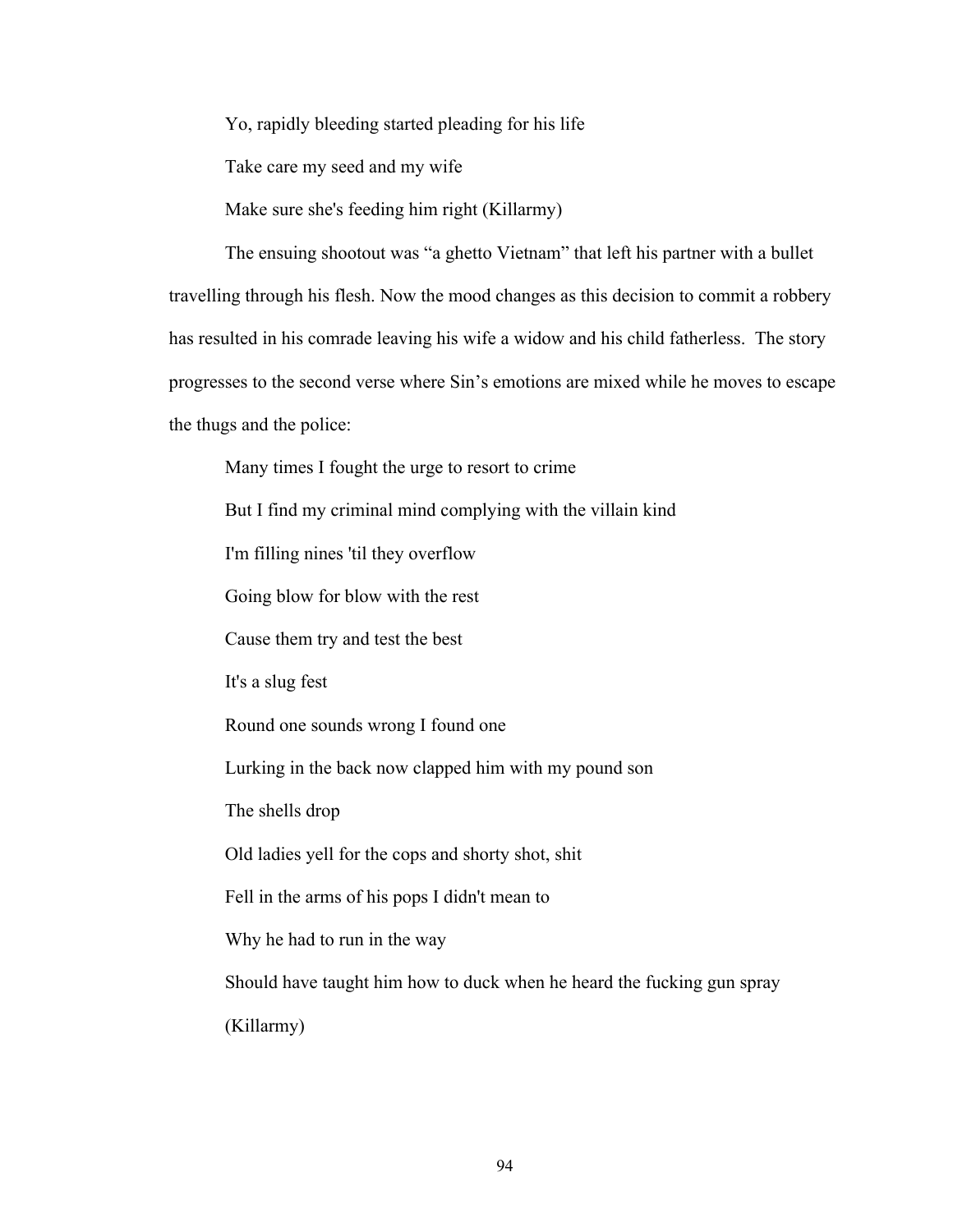In this verse Killa Sin laments the urge to resort to criminal activities while he contemplates his latest course of actions on the run. In a series of shootouts he strikes a kid with a stray bullet but has to shake his remorse so he can keep moving away from police gaining ground on him. He continues to shoot his way out of the situation and in flight says a "prayer for the kid" he accidentally shot. At this point in the action, Killa Sin realizes the "police and hounds" are gaining on him. With the stress and danger mounting and feeling "all alone in this war zone" Killa Sin leaves another casualty as he flees:

Scared to death kid

Catch my breath I bear left

Hit the weeds and then rest to calm my chest

But an undercover had discovered my plot and plan

I shot the man so I dropped my glock and ran (Killarmy)

Now in fugitive status his future remains uncertain other than needing to resort to criminal activity to survive the next day. After shooting the undercover cop, Killa Sin "makes a rally to a dark alley" and runs into "crackhead Fred and his bitch named Sally" who direct him to a spot where he can lay low for a while and peddle heroin and angel dust:

Keep my whereabouts on the hush hush

I had to provide some heroin high, sick grooves, and five bags of dust

I didn't wet up or let it slide because I was petrified

If homicide got me they gonna watch me die

Fuck that, I'm going all out

No half stepping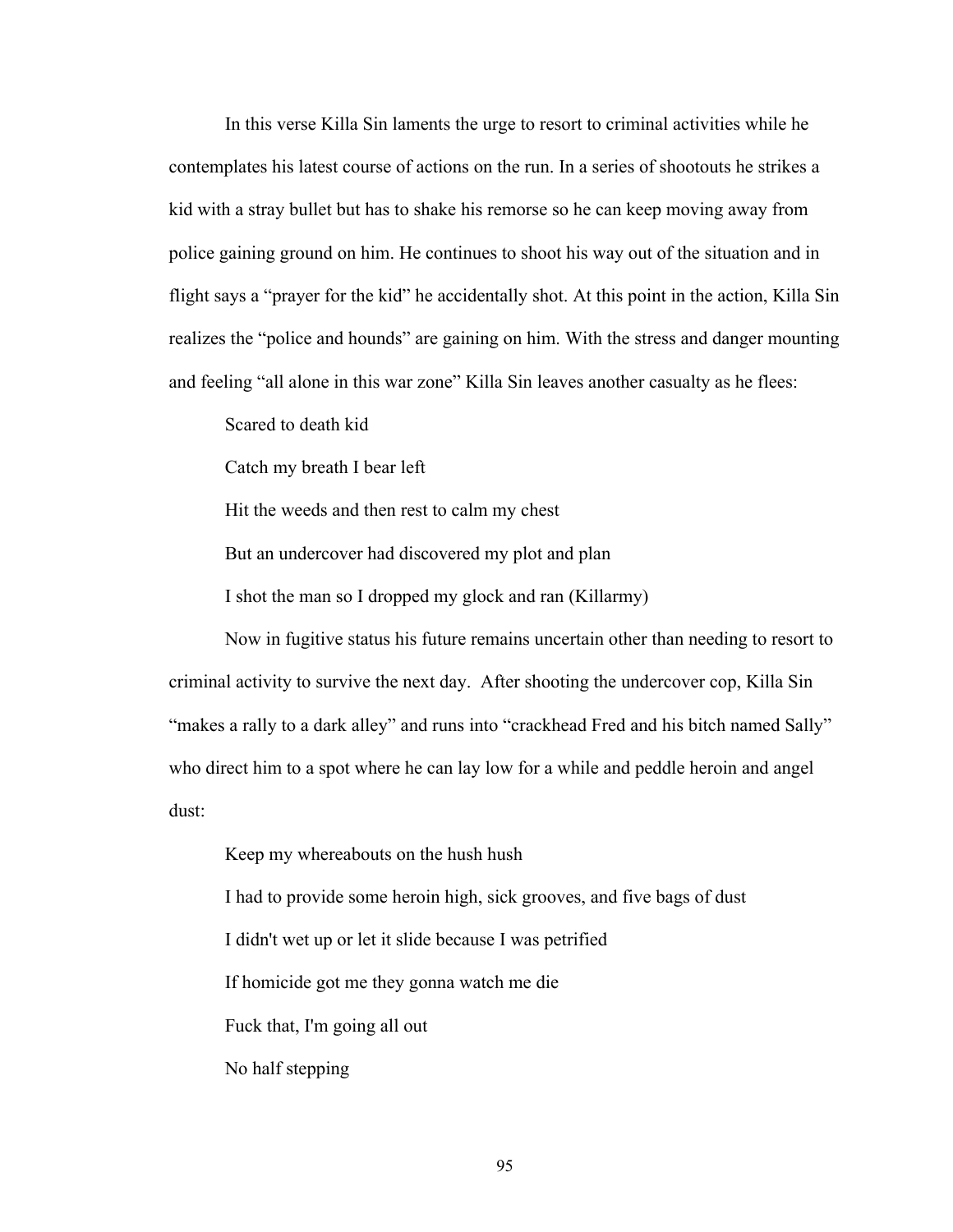My last weapon is cocked to keep that ass jetting I lay low for like five days or so Put some troopers on the block round the clock to make me dough Yo out of sight and out of mind be my motto

I promise myself I'm gonna make it to see tomorrow (Killarmy)

The irony of this narrative is Killa Sin needing to resort to drug dealing in order to survive. Who then are the thugs that are guilty of high treason? The heroes and villains of this story are difficult to separate. The mission to rob the flashy neighborhood drug dealer has not proceeded without casualties since Killa Sin's comrade, an innocent bystander, and an undercover cop have been shot. The protagonist is himself a criminal whose days seemed numbered as he flees law enforcement as well as his rivals. Options are limited in this bleak scenario and the contradictions Killarmy presents are clear. On one hand, the mission to attack treasonous thugs is clouded by the criminal means to exercise street justice. Not only does the hero of this story have to rob and steal, but he is also involved in drug activity for the means of survival. The lines of good and evil are blurred by the perspective of the participants. Intent becomes irrelevant when the results leave casualties that are caught in the middle of street warfare.

#### **All is Fair in Love and War**

Street warfare, the psychological strain of living in a combat zone and collateral damage is a consistent theme of *Silent Weapons for Quiet Wars*. Track 9 "Fair, Love and War" features Killa Sin, Beretta 9, Dom Pachino, and Shogun Assassin trading verses describing the complexities of living on a concrete battlefield. In between the rappers verses is commentary from the unidentified news reporter: "War is never pretty. But there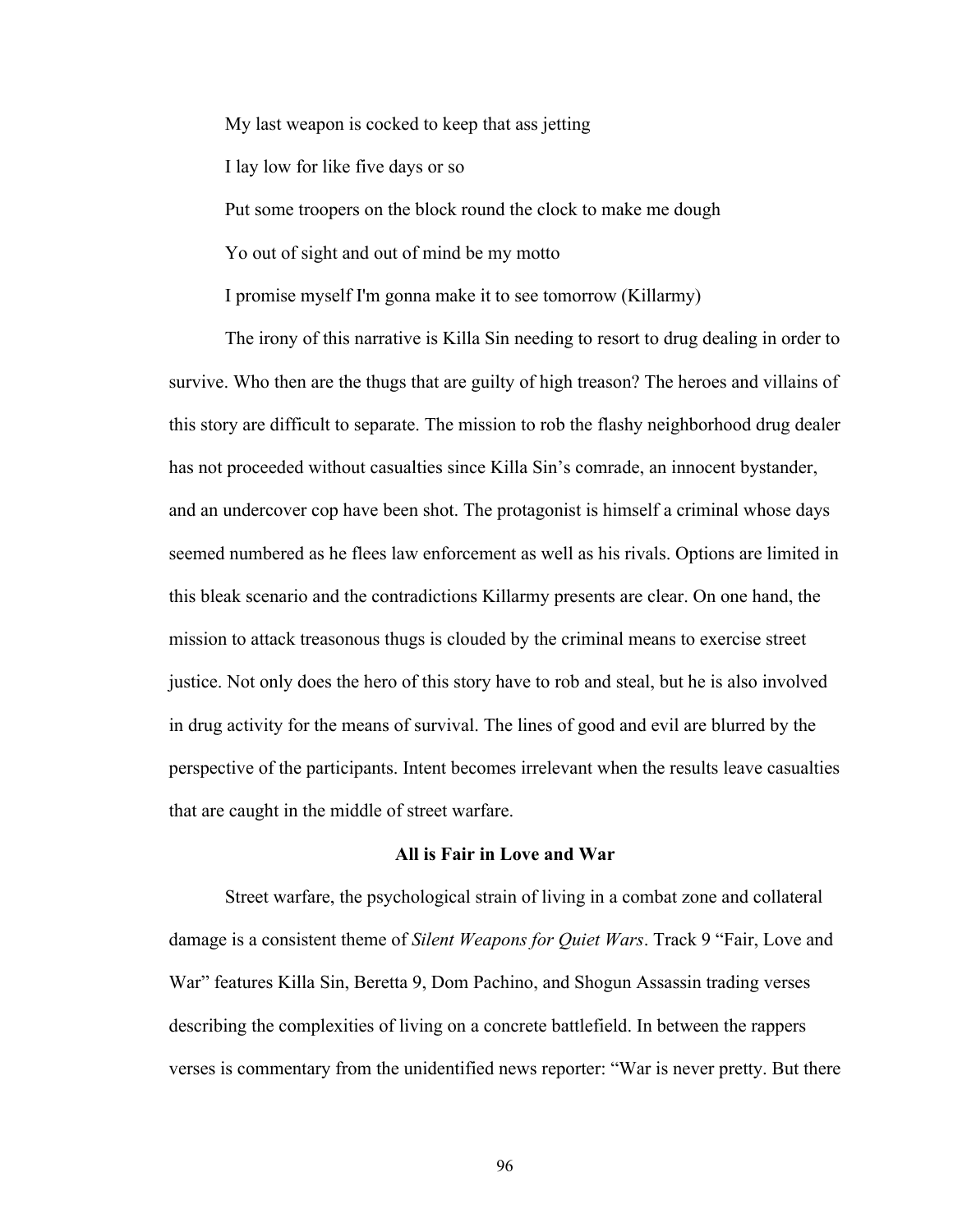is something dirty and disturbing about today's world conflict, because today's battles are fought with the dark heart of terrorism" (Killarmy). The video for "Fair, Love and War" dramatizes the potential for violence to occur at any moment in an oppressive, impoverished environment where any ordinary day can quickly turn tragic.

In the video a storyline plays out in a low-income New York City neighborhood. Members of Killarmy rap among their Wu brethren in various shots of street alleys and rooftops. The narrative begins with a young black male greeting his friends on a street where several people are hanging out. Initially all seems innocent and jovial until the young man gets into his car parallel parked out the street. As he backs out he accidently bumps the car behind him, which has another black male behind the wheel and a young lady in the passenger seat. The bump causes a cup of coffee to spill in the young lady's lap, which triggers a chain of unfortunate events. The young man who accidently bumped the car gets out to make sure everything is fine and is apologizing. A group of men on the sidewalk however are egging on the situation and encouraging conflict between the two men. The man who caused the accident is attempting to take the high road and walk away from a potentially explosive situation until he is pushed by the man whose car he hit.

A fistfight breaks out, both men tussling and throwing punches in the street with onlookers peering out of windows at the action. The conflict goes on for a while when two police officers walking their beat on foot notice the brawl. Immediately the two officers rush in to break up the fight. Quickly this scene becomes more complicated as the two young men end up tangling with the police. The situation is extremely volatile as one of the officers is placed in a headlock by one of the combatants. Next the screen flashes to a freeze frame of a young girl no more than five years old walking with her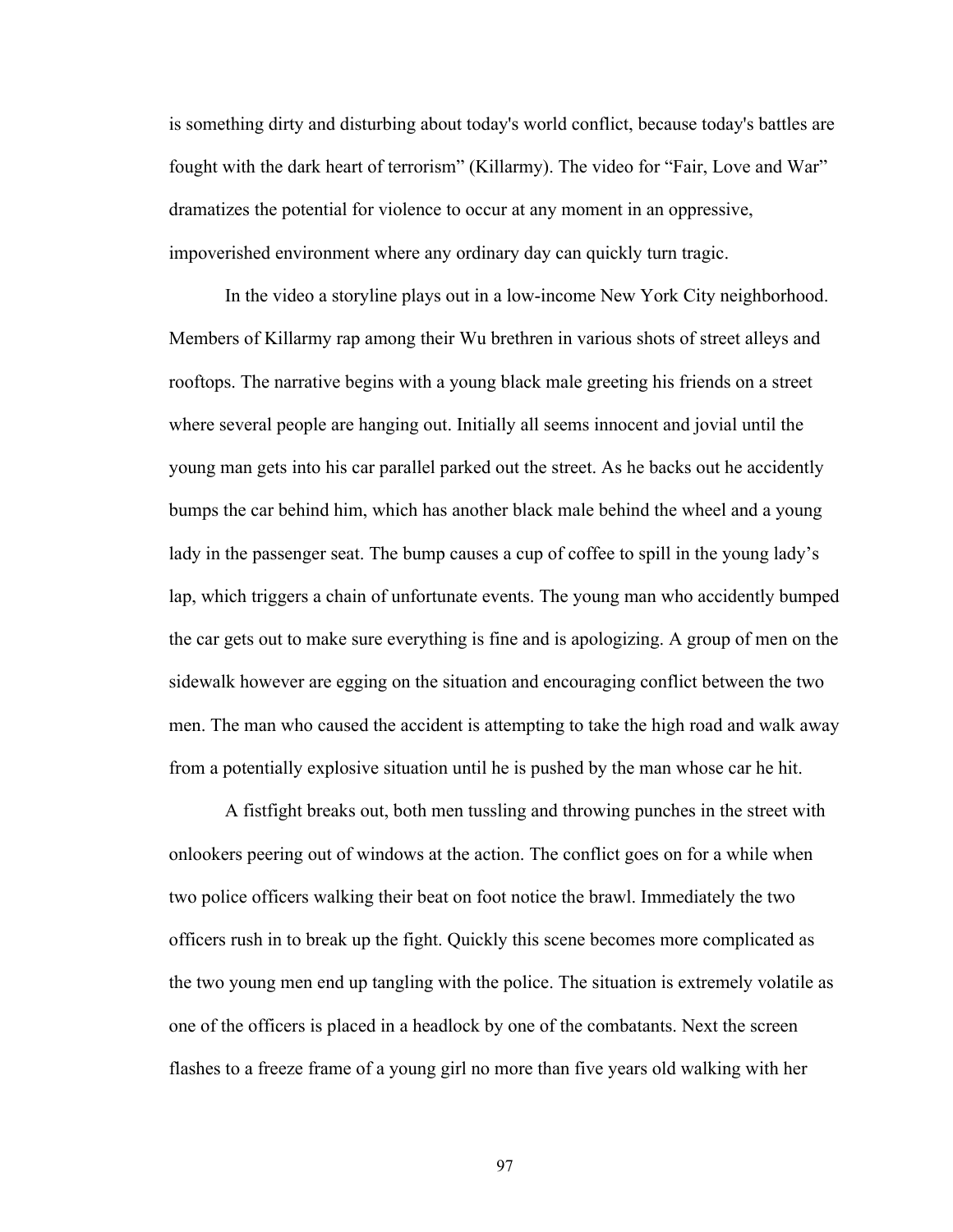mother. The following frame shows the young girl being loaded into an ambulance, the scene indicating she had been shot, likely an accidental shooting by one of the officers attempting to break up the fight. The average day in the neighborhood is now transformed into a riotous evening as an outraged community expresses anger at a cop's bullet mortally wounding a little girl.

The narrative in the video of "Fair, Love and War" depicts a confluence of circumstances common to poor, inner city neighborhoods. Simple mishaps like an innocuous fender bender become a tragic as a reactionary mindset creates worse problems in a cycle of violence. The group of young men hanging out on the block fed into the egotistic machismo of the street mentality by encouraging the young man to fight, even when the man who caused the accident tried to apologize and walk away. Once he was pushed, however he felt the need to engage in a scuffle as backing down would be detrimental to his credibility in his neighborhood. Once the police intervened a little girl ended up being shot by accident and tensions flared between the police and a community already mistrustful of law enforcement. The video ends with a montage of war footage from various conflicts around the world and the news narrator speaking these words:

Lives are being lost.

Around the globe each flashpoint has its own personality. A border dispute here, a displaced homeland there, a greedy politician or drug lord almost everywhere. But whether the location is South America or South Yemen there is a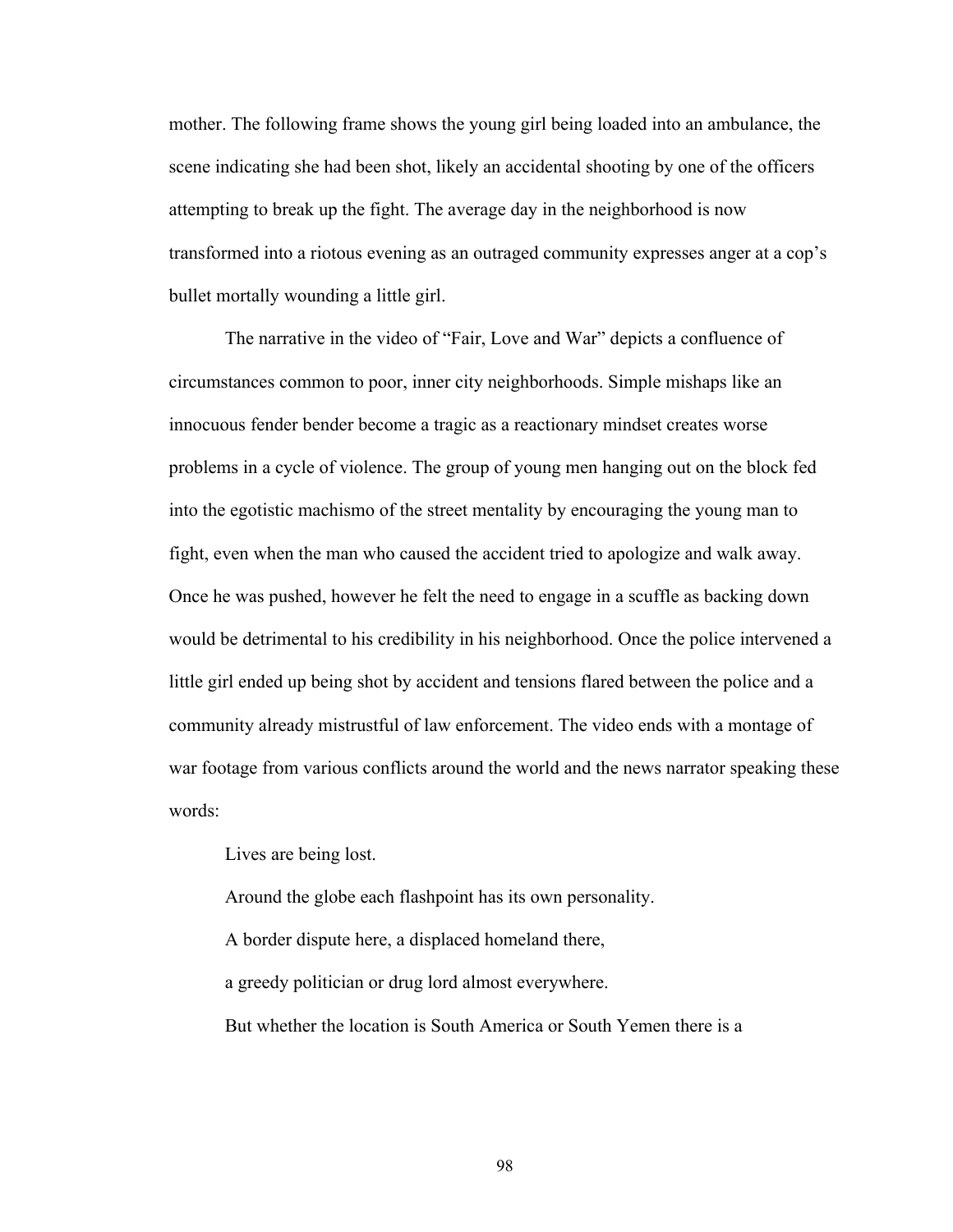connection between many of these struggles. They are angry conflicts of desperate people who feel they have neither the resources nor the clout to fight their enemies at the negotiating table.

So they take their negotiations to the streets. (Killarmy)

The reality of living in a community ravaged by poverty leaves many of its inhabitants to make decisions that only ensure their short-term survival. In both "Burning Season" and the video for "Fair, Love and War" the mentality of short-term survival prevails. Killa Sin's character in the "Burning Season" narrative does not think about the possible negative outcome long enough to deter him from attempting his robbery and he is left at the end of the song promising himself he will "make it to see tomorrow." The two men fighting in the "Fair, Love and War" video do not think about the possible negative outcome of their conflict because the most important thing is to save face or lose their street credibility. Both stories end up with casualties who were not involved. Killarmy illustrates the despair that influences this poor decision making as young black men in an impoverished context are often looking out for today and not the future. In many cases, they feel as if the future is uncertain when you live in a war zone. Children and bystanders uninvolved in street activity can become collateral damage in a war that psychologically damages all who are subjected to it.

Killarmy dramatizes the ugliness of the street and the contradictions of enlightened individuals that are trying to escape the ghetto. From an outsider's perspective resorting to criminal activity and violence is no better than any other criminal element of the inner city. What Killarmy demonstrates in *Silent Weapons for Quiet Wars* are the complex conditions that force urban youth to make decisions that are destructive,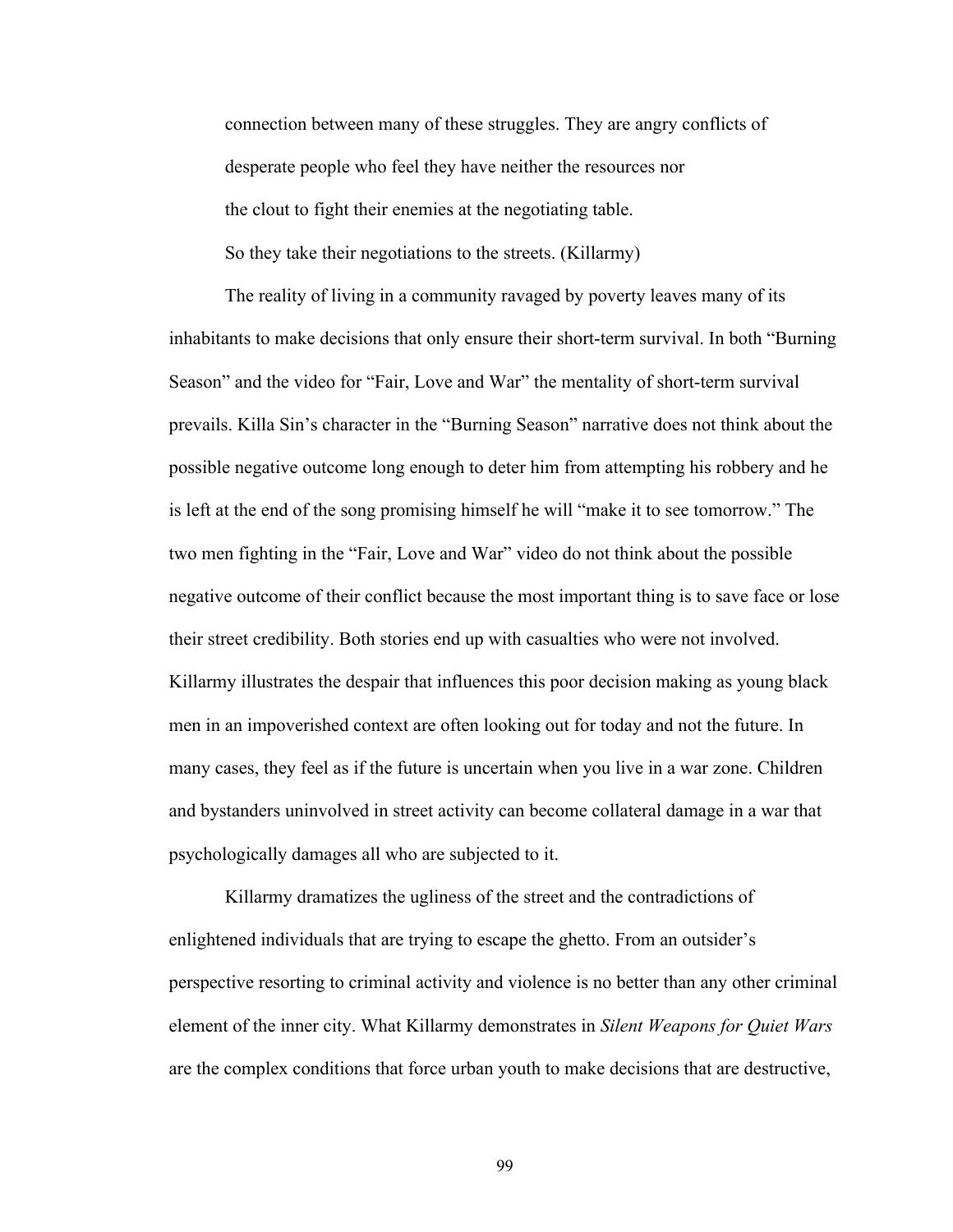even with positive intent. With these contradictions in mind, Killarmy asserts their authenticity by presenting a raw, unfiltered version of hip hop that demonstrates the range of emotions and contemplation of black youth trapped in the ghetto, instead of simply glorifying a criminal lifestyle. This approach follows hip hop's I-pistemologcial ethos of doing for self in the face of a system that is not trustworthy. Killarmy represents the underground of authentic rappers who have something important to say and gain prominence by their skills and realness in opposition to the artificial creations of corporate media. As I will explain in Chapter 5, this brand of authenticity carries its own set of issues.

## **Blurred Lines**

Killarmy, we roll in armored vans Mobilizing sinister plans Fertilizing cocaine plants on forty square acres of land Extortion, importing, escort services Niggas too nervous to even purchase on this drug surface To be committed by the CIA Criminals in the army engage in war games 'Cuz we're living in the last days (Dom Pachino in Killarmy, "Camouflage Ninjas")

Killarmy's message seems contradictory at times when the lyrics are taken literally. On one hand, the raps peppered with Five Percent ideology can be read as a deliberate action to enlighten listeners and promote positivity and pride in blackness. Conversely, many of the lyrics demonstrate criminality and an "ends justifying the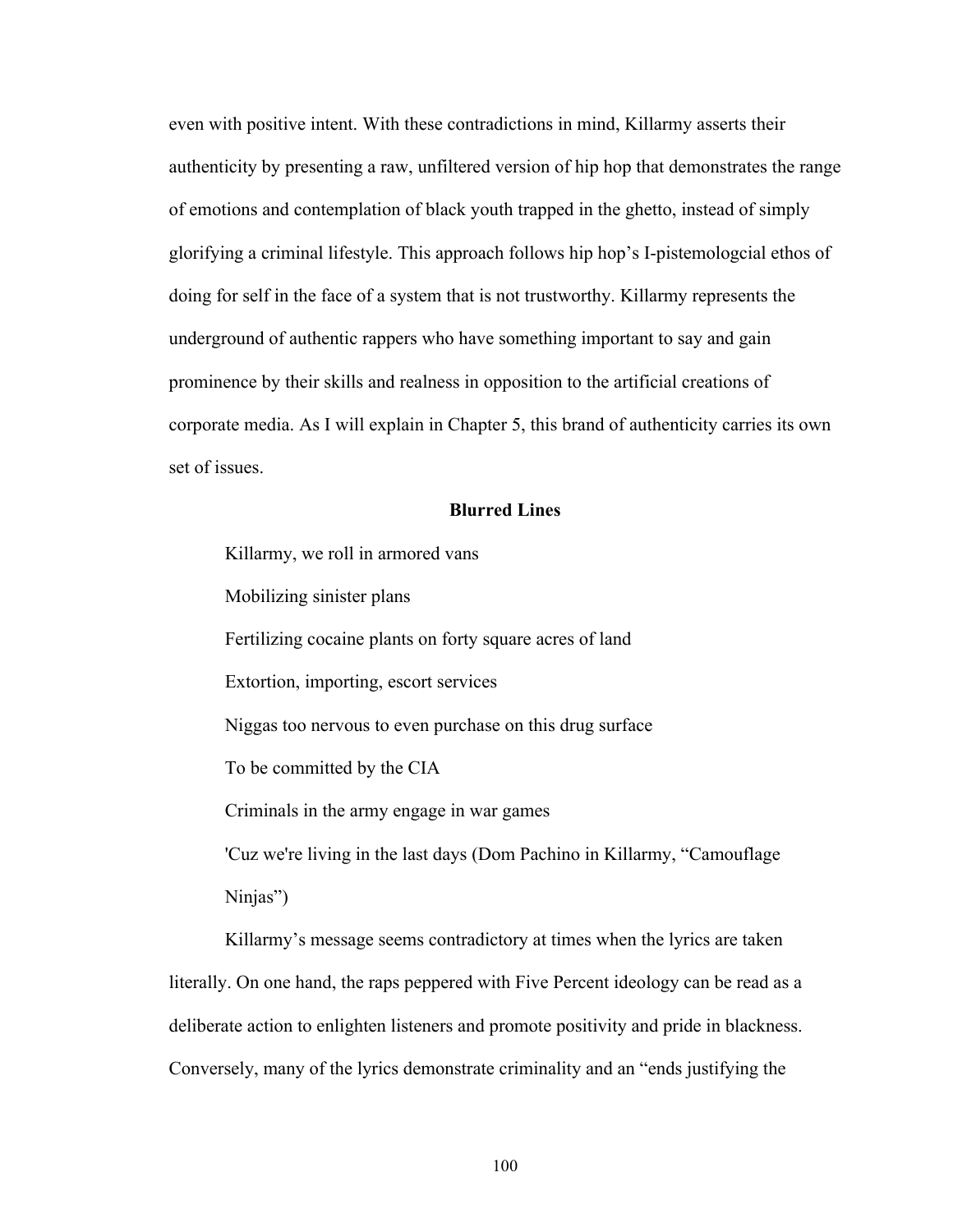means" mentality that does not seem that different from the thug rappers of their era. Killarmy's message shows the range of complexities for black youth who gain knowledge of self but have not completely escaped the destructiveness that engulfs their community. Killarmy represents an enlightened thug who despite his criminal ties is not strictly in it for money only, but is trying to do something positive. Unfortunately, idealism does not always trump reality and many young black men find themselves in these dangerous situations regardless of ideology.

More broadly, Killarmy's image and message attacks the stylized gangster image of materialistic hedonism that popularized rap in the mid-1990s. Killarmy represented militant resistance to a system that forced young black men to make destructive choices for economic gain. The crack epidemic in America is the immediate context that influenced rap music's content through the economic controls of the criminal justice system. The "get money" aesthetic in rap is directly linked to the drug and gang culture that exploded in the 1980s. More deeply embedded in this context is the specter of conspiracy that allowed this context to flourish. Many in the black community view the crack epidemic as a deliberate plot to undermine the black and Latino communities and to assist in creating a permanent slave underclass that would fill the criminal justice system and provide more reasons to marginalize communities for economic profit at home and abroad. The black community in particular long claimed greater powers at work in destroying the community as no one in the community makes weapons or owns shipping vessels. An understandable paranoia sets in when one realizes they may be nothing but pawns in a game. The music industry's possible role criminal industrial complex leaves important questions about the roles of life and art and where the imitations begin and end.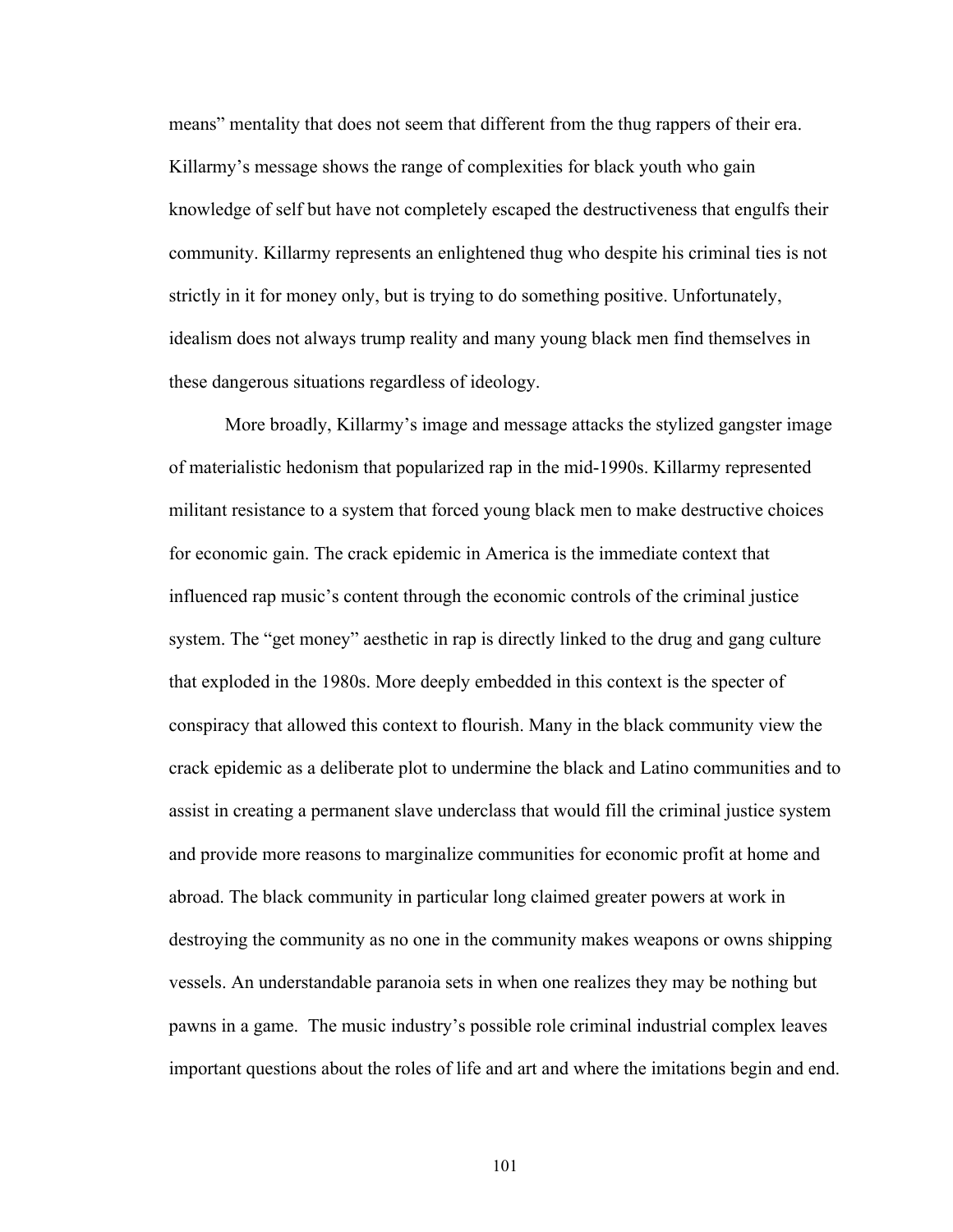The understanding of one's place in the world then becomes a guessing game of ideology and purpose as individuals make decisions based upon their perceptions of reality and where they see themselves in this reality. Reality is defined by the things one can verify from their own experience and how the events in society influence condition. "Conspiracy theory" as reality is disciplined, as it does not benefit institutions of authority to have a conspiracy theory gain significant traction in mainstream consciousness.

## **Conclusion: Journalistic Framing of the Conspiracy Panic and I-pistemology**

Conspiracy theories like the *Dark Alliance* series and the alleged conspiracy of the music industry and privatized prisons are disciplined by the mainstream as far-fetched paranoid delusions. Disciplining of conspiracy theories through the conspiracy panic demonstrates the inadequacy of journalistic coverage to logically refute conspiracy claims. The conspiracy panic does its work by labeling and marginalizing conspiracy theorists. Those who are labeled conspiracy theorists find it difficult to make their voices legitimate in mainstream discourse. Once something is thrown in the conspiracy theory category it is considered an illegitimate argument. No matter what truth is in, a conspiracy theorists' claims the mainstream does not take the argument seriously. The fact remains that cocaine does not grow in Harlem, Staten Island, South Central L.A., or any other ghetto in America. CIA operatives have been documented through public record to be involved in drug trafficking (Hall). The Telecommunications Act of 1996 has narrowed the scope of voices that are heard in hip hop. The incarceration rate has exploded exponentially over the last 40 years primarily through drug legislation. All the specifics can be questioned, however there is evidence of an epidemic that had to be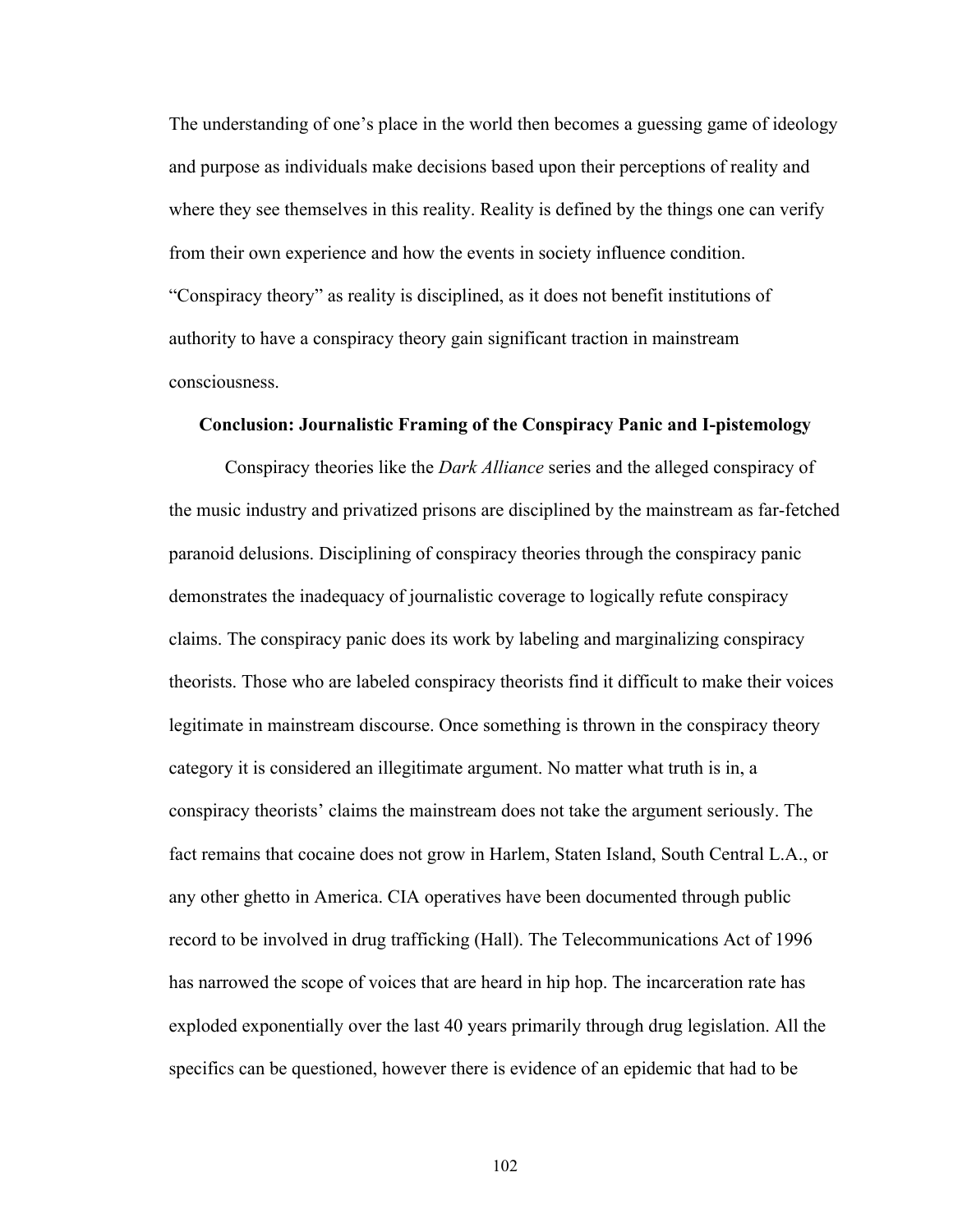supported if not driven by forces outside low-income communities. A conspiracy panic does nothing to deter those who believe in conspiracy theory. It only reaffirms the position of the dominant ideology through authority alone, not evidence.

Disciplining alternative theories of events also reaffirms public suspicion of the dominant knowledge institutions. Hip hop culture was built on a self-trust in its own body of knowledge. For communities under siege there must be explanations that are not included in the mainstream. Hip hop's I-pistemology universally includes accounts of events that critics label as conspiracy theory. For a generation of people that survived the crack epidemic and continue to witness family members' suffer from a disproportionate criminal justice system, answers are needed to explain conditions. What is offered by dominant knowledge institutions is unsatisfactory. The hip hop community observes the world it exists in and knows something is horribly wrong.

The disciplining of marginal discourse and marginal citizens is the focus of the next chapter. The black male as a menace to society is a familiar image in racialized discourses of American media. Killarmy's sonic terrorism was an authentic representation of frustrated youth of the urban ghetto. Ironically, the same authenticity and literal interpretations of their lyrics would be used as an argument against Five Percent ideology. The following chapter will contextualize and explain the double bind rappers face in their presentation and the constraints of political resistance in a commercialized market.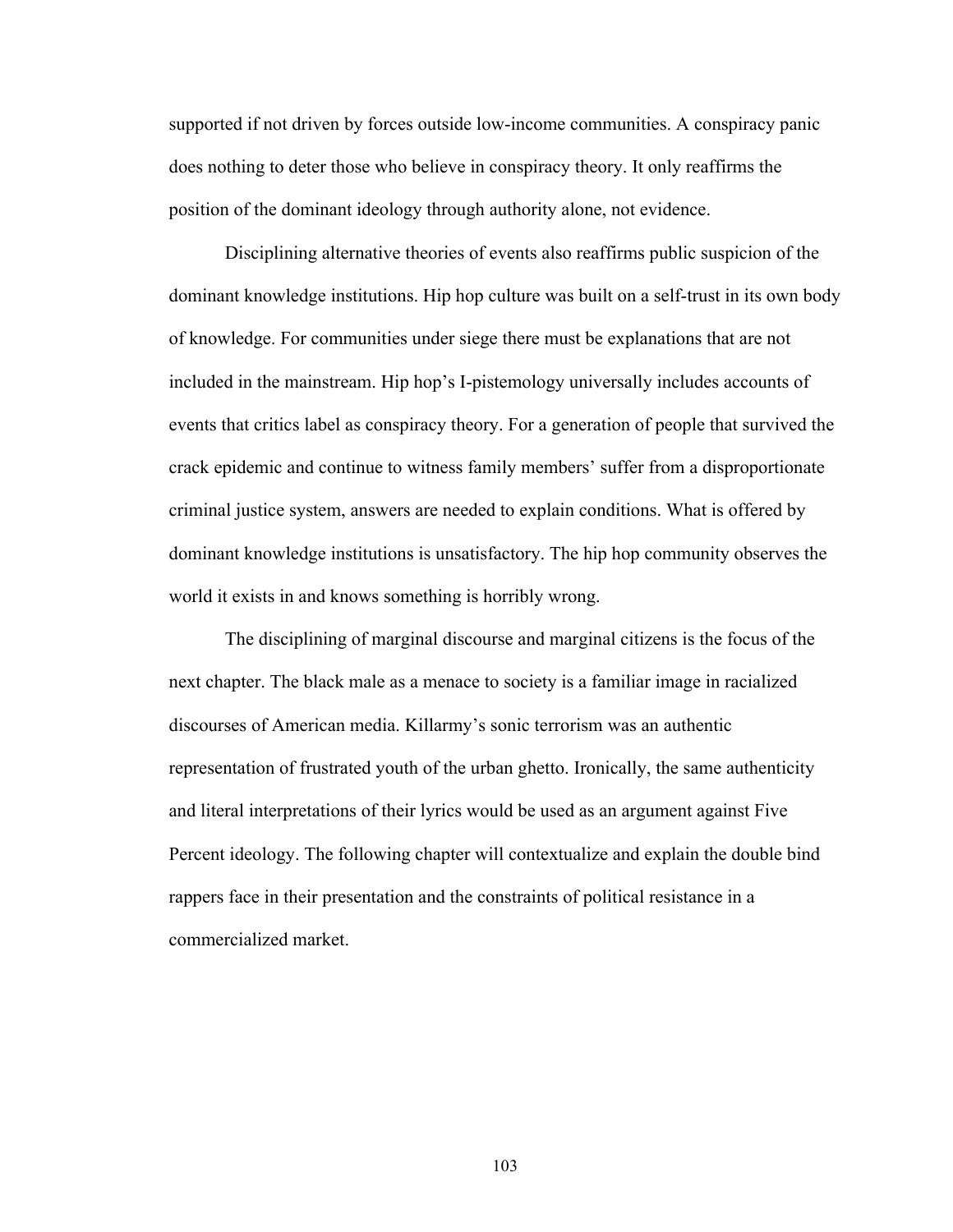#### **Chapter 5**

### **Terror Is Him—Black Male Image and the War on Terror**

Killarmy's militant image and message captivated an audience both infatuated by the Wu-Tang mystique and disdainful of the flashy materialistic direction of rap music's wanna-be thugs. *Silent Weapons for Quiet Wars* was a tough pill for every rap fan to swallow, as some viewed Killarmy as a poor imitation of the more popular Clan. Regardless of these disagreements on style, message, and authenticity the legacy of this album will forever be linked to one of the most horrific scenes of domestic terrorism witnessed in the United States. As explained in Chapter 1, NBC's *Meet the Press* cited Killarmy's *Silent Weapons For Quiet Wars* as an influence for Beltway snipers, John Allen Muhammad and Lee Boyd Malvo. As unfair as it may be to cite causation or even inspiration for the Beltway Attacks, it is without question that Killarmy used the terrorist motif as a major element of their presentation. The image of "Islamic terrorist" is more than enough to inspire fear and loathing among Americans and it seems unfathomable that an album like *Silent Weapons for Quiet Wars* would be mass marketed by a major record company post 9/11. Interestingly, much of the lyrical content would seem eerily prophetic just a few years later as America witnessed the most unsettling time in its modern history.

With the climate of terrorism in mind, it is important to consider the complex and contentious relationship between Islam and the American culture. More specifically, Orthodox Muslims and certainly the general public unfamiliar with the Five Percenters or their message are largely misunderstood. The Gods and Earths were an integral and influential force in hip hop from its inception and their vernacular is a fundamental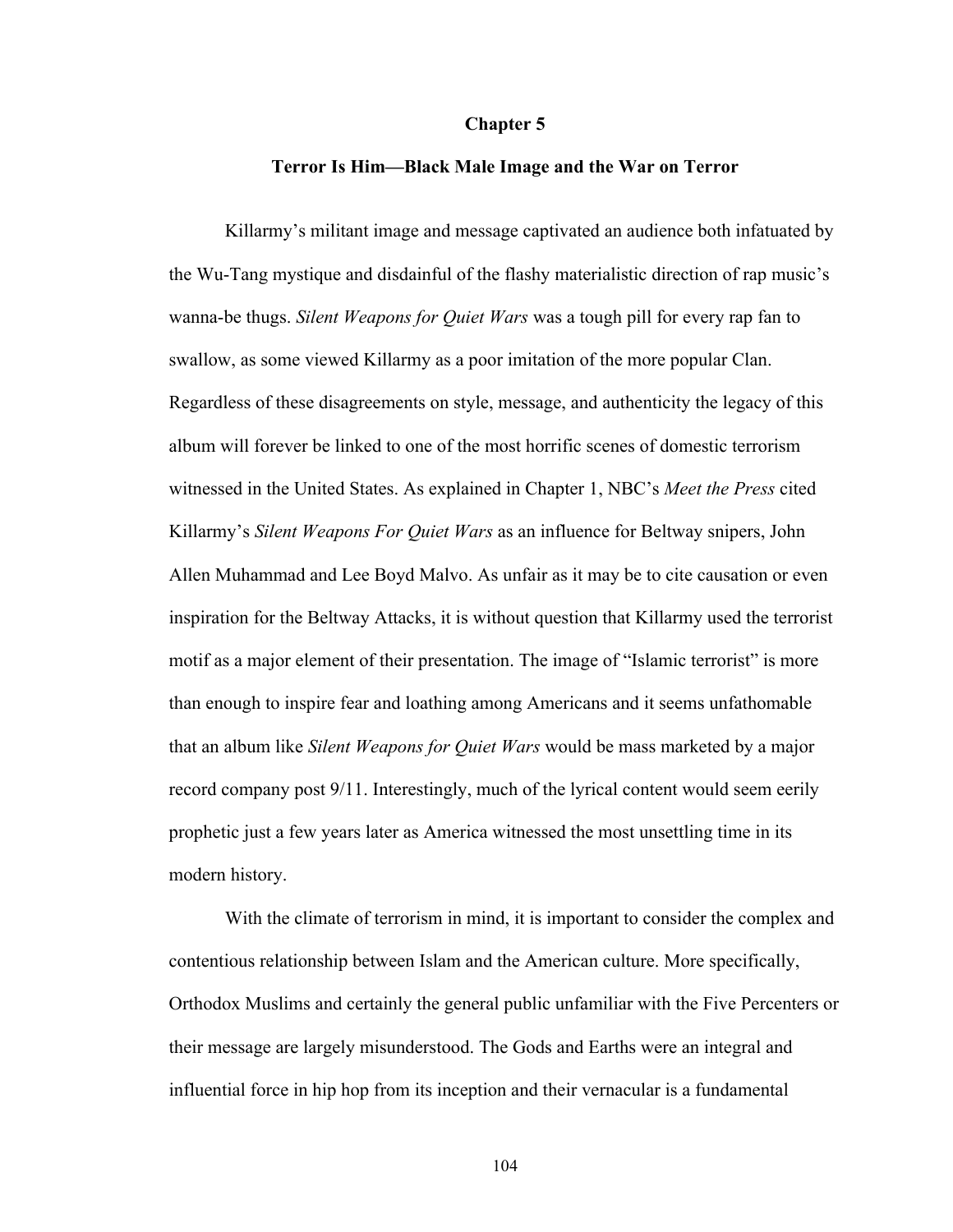component of the hip hop lexicon. For many however, Five Percenters are a gang, a jailhouse religion or worse, an extremist group with terrorist ideals. To understand this complex relationship and misunderstood opinion, a look into the history is warranted, particularly the origins of the group on the streets of New York and the connections to the criminal justice system that creates such a perception. This chapter focuses on the perception of Five Percenters as criminals and the double bind rappers face in a commercial market, where authenticity is verified by criminal connections. Furthermore, Killarmy's use of the terrorist motif gives an authentic edge to their sonic protest while simultaneously providing fodder for the disciplinarians of public discourse.

# **Gods, Gangsters and Gangster Rappers**

Michael Muhammad Knight has written one of the most definitive accounts of the history of the Five Percent in his book, *The Five Percenters.* The mislabeling of the Five Percenters as a gang is primarily due to a complicated history of poverty and youth culture on the streets of New York City. Knight discusses how the original purpose and message of Father Allah has become distorted through the years, for many view Five Percenters as a racist sect. However the Father always said they were "neither anti-white, nor pro-black" (Knight 142). Moreover, before his assassination, Father Allah made several positive strides with the youth he mentored in New York and enjoyed a productive relationship with New York's Mayor John Lindsay who saw the positive benefit of the group and collaborated with them on anti-poverty programs throughout the city.

Despite these progressions, Five Percenters would be labeled as a street gang by law enforcement agencies. After the Father's demise the programs he created with Mayor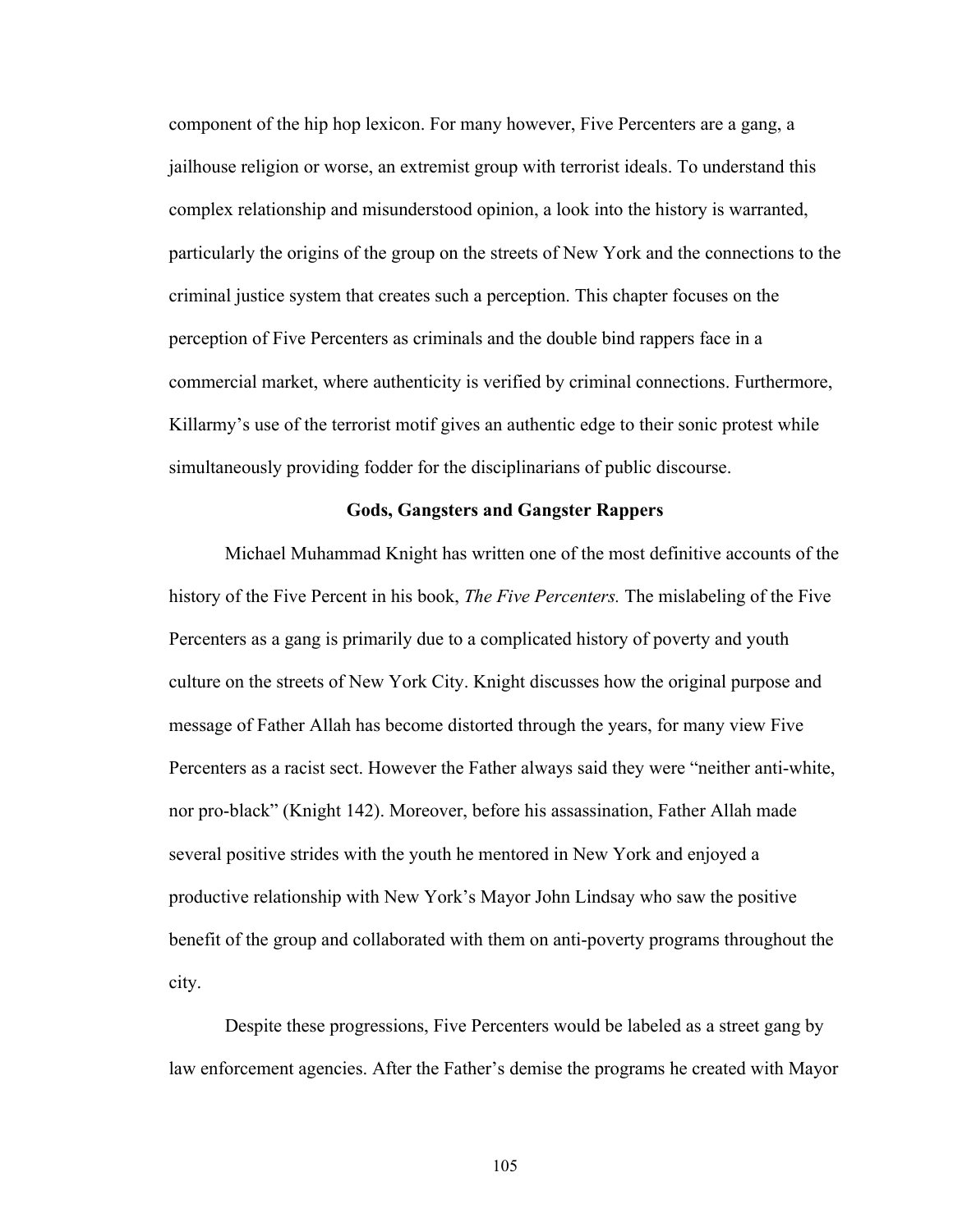Lindsay would be coveted by Bronx and East Harlem gangs that fought for access to the programs (Knight 143). Once Mayor Lindsay was out of office, the funding dried up. The New York streets at this time were extremely dangerous as Harlem and Brooklyn were the home of several violent gangs. Five Percenters had to deal with other religious factions which caused conflict and sought them harm. Much of their struggle was against other Islamic factions like the FOI and the Swords of Islam in Flatbush (Knight 143). Another foe was the Jewish Defense League, which according to Knight was "linked throughout the 1970s to attacks on Arabs, harassment of Russians, vandalism, firebombings, kidnapping threats and even the attempted hijacking of a plane bound for the United Arab Emirates" (143). The Jewish Defense League was a faction with paramilitary training patrolling borders between neighborhoods. With the environment including numerous ethnic gangs several Gods were inspired to protect their neighborhoods with their own brand of street justice. In Brooklyn, Five Percenters were said to be responsible for "vigilante style killings of ten suspected drug dealers" (Knight 144). In addition to these vigilante killings many former gang members were recruited into the Five Percenters:

In 1976 these crews accounted for 141 arrests, 18 percent of all gang arrests in Brooklyn, causing the NYPD to identify the "Five Percent Nation" as a loose alliance of gangs. In 1978 they were responsible for 418 arrests, 28 percent of Brooklyn's gang arrests. One year later, the various gangs had dissolved into the Five Percenters, which were then considered a single gang. 113 known Five Percenters were arrested in Brooklyn, nearly half for robbery or criminal possession of a dangerous weapon. (Knight 144)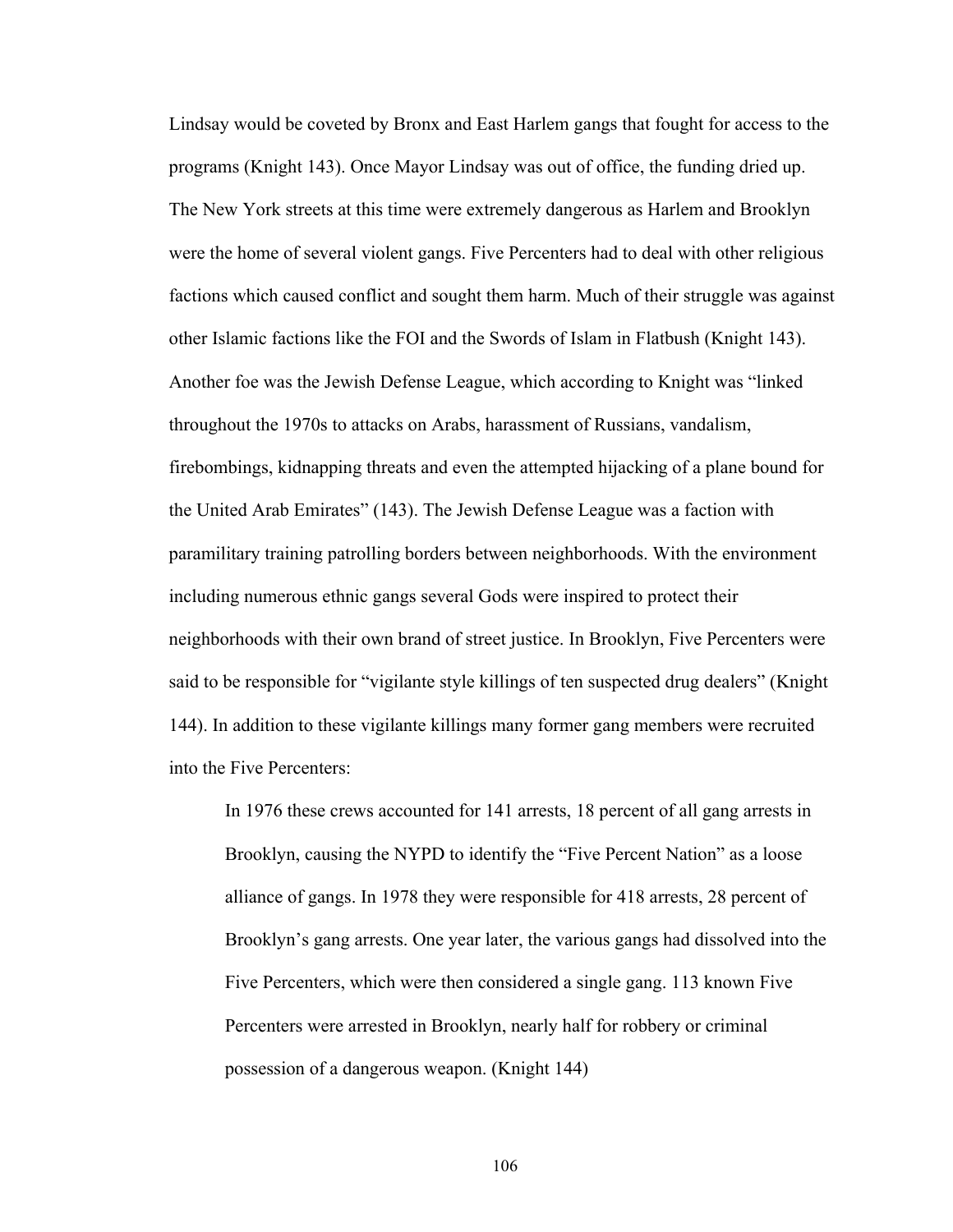In light of this gang connotation, many feared the Five Percenters as they protected neighborhoods from gang activity by using retaliatory violence. This complex relationship caused the lines to be blurred between community builders or protectors and gang members. As the Gods became feared on the streets other gangs formed specifically to oppose them (Knight 146). The negative has often overshadowed the positive aspects of the Gods and Earths:

To some extent, Gods and gangs may have conquered each other. Like Black Panthers, Young Lords and Zulu Nation, Five Percenters countered the senseless violence of gang life with a message of unity and respect. At the same time, old gang beefs sometimes resurfaced in new settings, causing beef between Five Percenters and the Zulu Nation through the late 1970's. (Knight 149)

By the 1980s hip hop was gaining prominence in the mainstream, and the Five Percent influence was heavy amongst many of its stars. Knight wrote that LL Cool J who "flirted with five percent ideas as teenager" acknowledged many using the label to shield their criminal activities (Knight 150). By this time the crack era was in full swing resulting in several Five Percenters becoming either users or street entrepreneurs. One of the most notable of these young hustlers who would be tied to hip hop was notorious drug kingpin Kenneth "Supreme" McGriff from Queens, New York who formed the Supreme Team, a crack enterprise that claimed loyalty to the Five Percent.

Named in part after a Five Percenter rap crew, 'Preme and company "loved the Nation"…Ernesto "Puerto Rican Righteous" Pinella brought Latino dealers and connected the Team to Colombian cocaine distribution. Supported by united legions of Black and Latino street soldiers….Preme came to rule the Beasley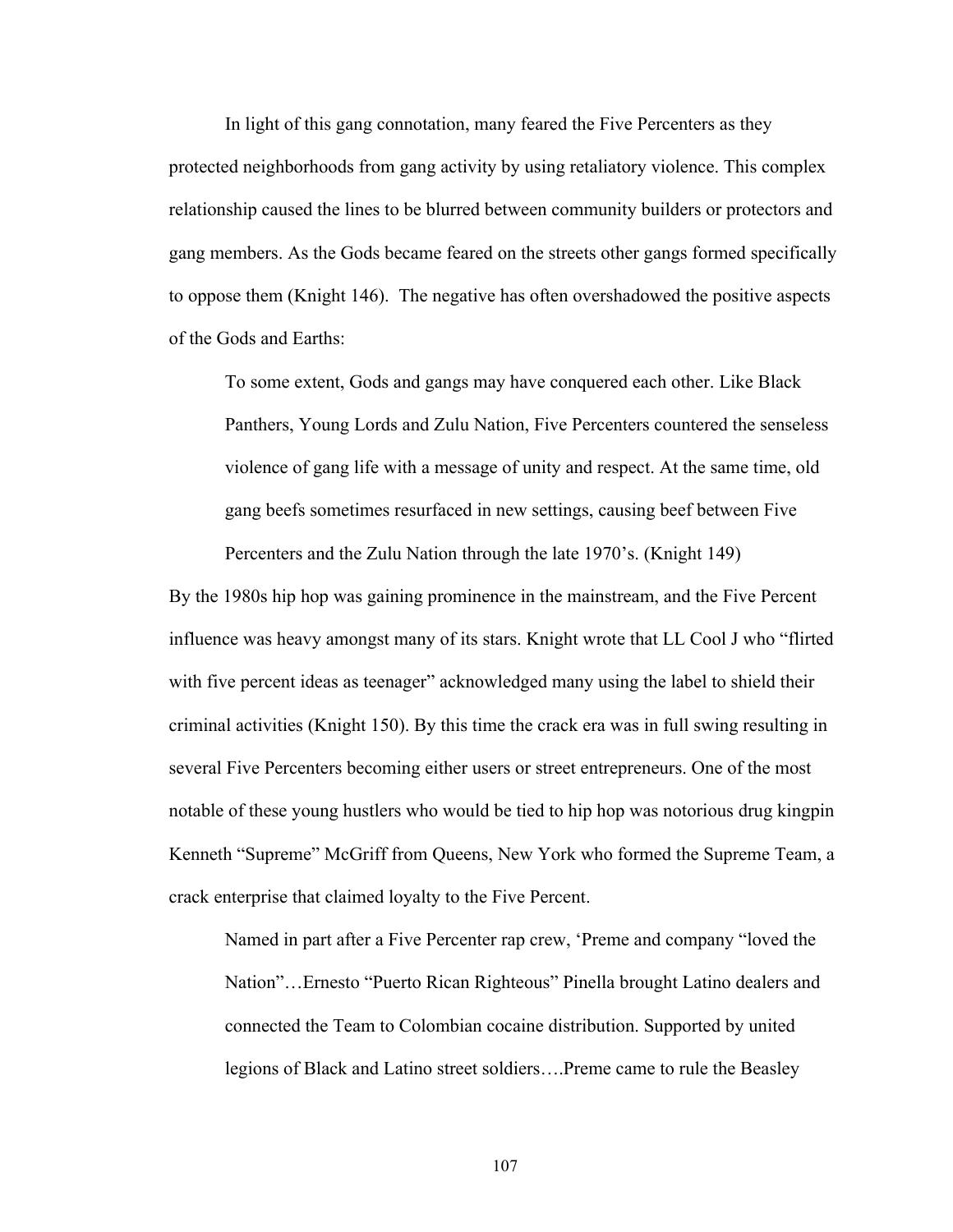projects. Using rooftops as surveillance towers, whose watchmen encoded their walkie-talkie communication with Supreme Alphabet and Supreme Mathematics. (Knight 152)

One of the most infamous members of the Supreme Team was Kelvin Martin also known as Shameek Allah and even more commonly known for his street handle 50 Cent, a brazen young thug who robbed the toughest crack dealers in New York. The original 50 Cent was well known for "strutting through Brooklyn with a Colt .45 and .357 Magnum on his hips and making nonchalant robberies in broad daylight" (Knight 152). Despite being well known for robbery and kidnapping loved ones for ransom, he only got caught for small arrests. Numerous attempts were made on 1950s life and he survived several gunshots. Eventually his luck ran out and he was gunned down in his project building. Years later the name 50 Cent would become famous to the world, when a young Queens rapper named Curtis Jackson would adopt the moniker because he was inspired by the legendary thug's mentality. The rapper 50 Cent would first gain notoriety with his song "How to Rob" a tongue-in-cheek tale of his industry takeover where he robs the prominent rappers of the day. 50 Cent, the rapper would become embroiled in a famous beef with Irv Gotti, and his Murder Inc. label, home to stars like rapper Ja Rule. Murder Inc. would become a force in the rap industry but was not without controversy. In 2003 the feds raided Murder Inc.'s office claiming that Supreme McGriff was the real owner of the company (Knight 154).

Criminal connections between rappers and Five Percenters as well as the history of street violence in New York and other urban centers on the United States help to explain the public perception of the Five Percent as a treacherous subculture. Many Five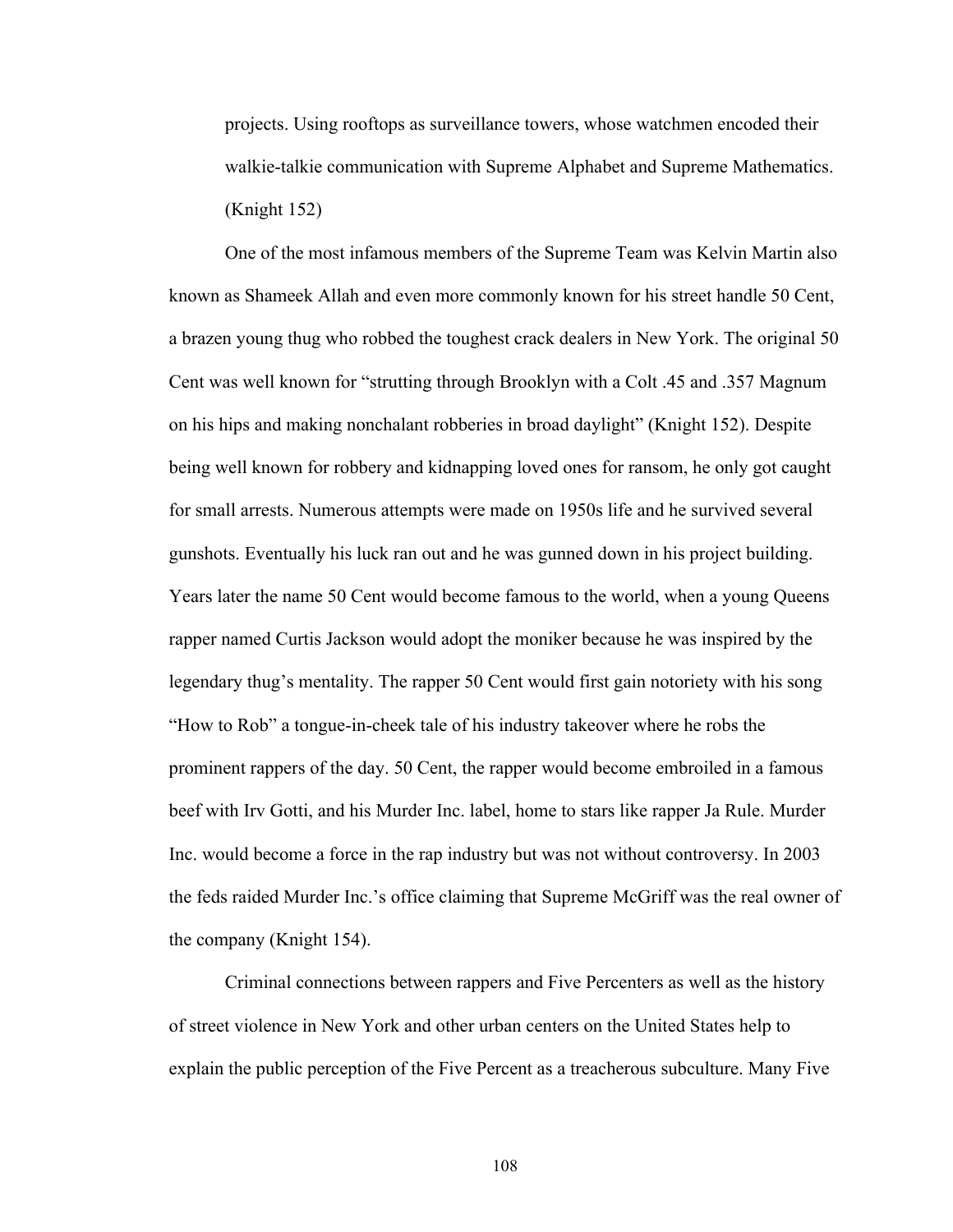Percent members were introduced to the teachings while incarcerated, drawing the ire of correctional officials. In several states, Five Percent material was banned in the prison despite the idea of free practice of religion. Law enforcement has been keeping tabs on the Nation of Gods and Earths since its inception, including a large surveillance file started by J. Edgar Hoover's FBI in the 1960s. This tradition would continue into the hip hop era with suspicions about criminal ties with the most famous proponents of Five Percent ideology in hip hop, the Wu-Tang Clan.

# **Wu-Tang's FBI Investigation**

I need help. The government is after me. They already killed Tupac and Biggie Smalls. Someone help me…someone help me please! (Ol' Dirty Bastard, "Diesel")

The recently released FBI file of the late Russell Jones (Ol' Dirty Bastard) alleges criminal activity of the Wu and associates including drug trafficking, illegal gun running, murder, carjacking, and other violent crimes. "Information developed by the detectives determined that the WTC purchased numerous guns from the Stubenville, Ohio area…members of the WTC have been identified as being present during the purchase in a photo spread…one of the guns has been identified as the murder weapon in the killing of Robert Johnson on Staten Island on 12/30/97" ("FBI File of Russell 'Old Dirty Bastard' Jones"). The document claims that someone within the Clan ordered Robert Johnson's murder as well as others. In addition, the FBI document alleged that incorporated businesses were used to launder money from criminal enterprises and that members earn recording contracts by engaging in criminal activities. An informant whose named is redacted from the document claims that the Clan has ties to the Bloods gang on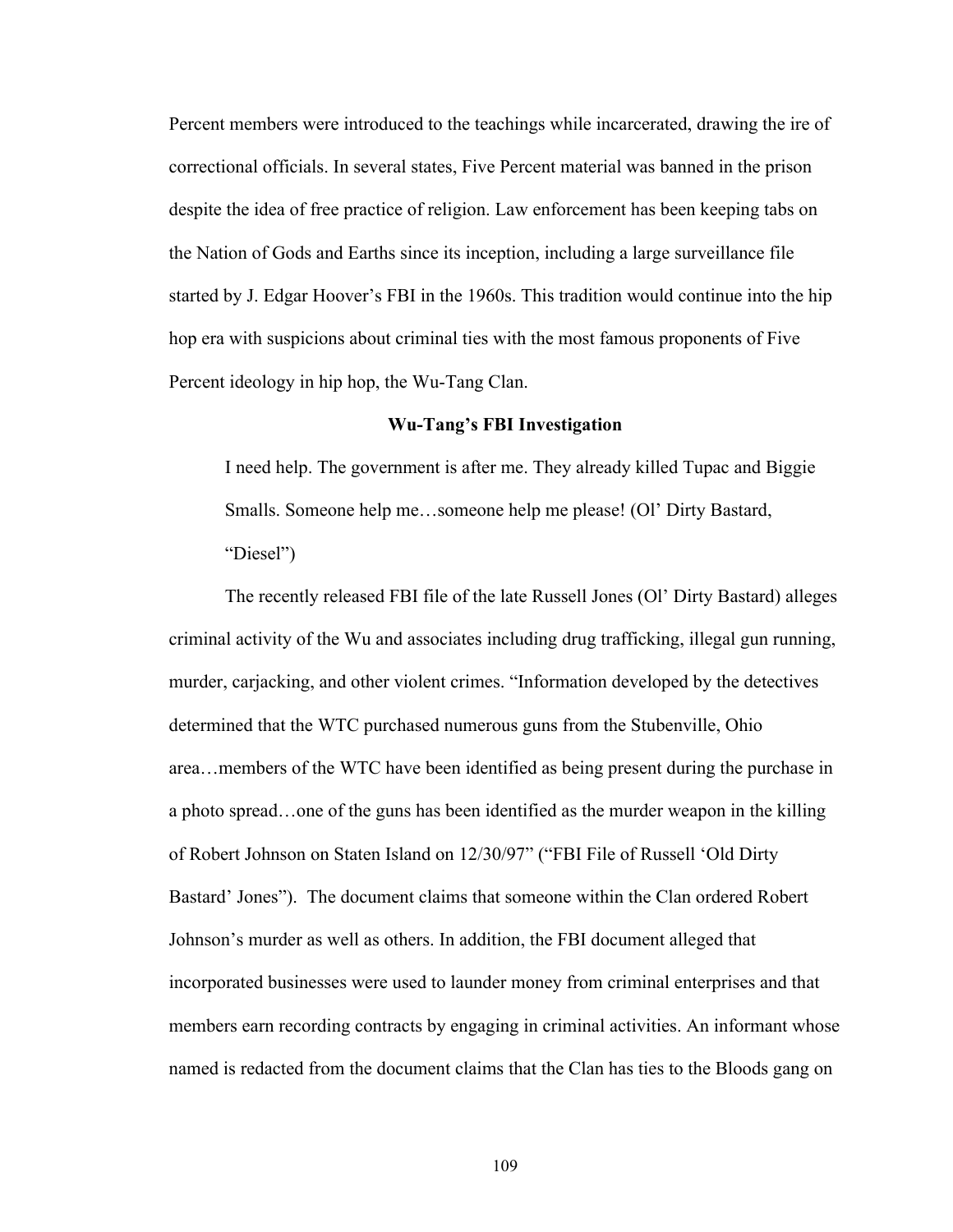Staten Island and that he and others were used as enforcers for the Clan. "The Detectives are seeking the assistance of the FBI and U.S. Attorney's Office to further their case along as to package the numerous crimes committed by the WTC Organization in the form of Federal charges and a RICO prosecution" ("FBI File of Russell 'Old Dirty Bastard' Jones").

The investigation loosely linked ODB to a homicide that occurred in Stuebenville when they stopped a vehicle in Ohio and found a shotgun and ammunition. Members of the Clan (whose names were redacted) were detained for hours. The connections between crimes in Ohio and New York led to a joint investigation with New York and Ohio police. The rest of the document details ODB's numerous run-ins with the law including a shootout in New York and his illegal possession of body armor in California. According to the report, ODB was the victim of several robberies. In one robbery he was shot in the projects where members of his family lived and subsequently drove himself to the hospital. The document lists several legitimate Wu-Tang business operations in different locations in New York, Ohio, Massachussetts, and Virginia. Essentially the FBI investigation intimates the Wu-Tang Clan being involved in an ongoing criminal enterprise that used its legitimate business fronts as a smokescreen for illegal activity. Ultimately no RICO prosecution was ever launched despite the allegations included in the report.

Members of the Wu-Tang Clan and their affiliates have never shied away from admitting their criminal past, but the general premise is that rap music saved them from negative activity and was used as a platform for economic empowerment. In *Tao of Wu* RZA details the lowest point in his life when he and future members of the Clan were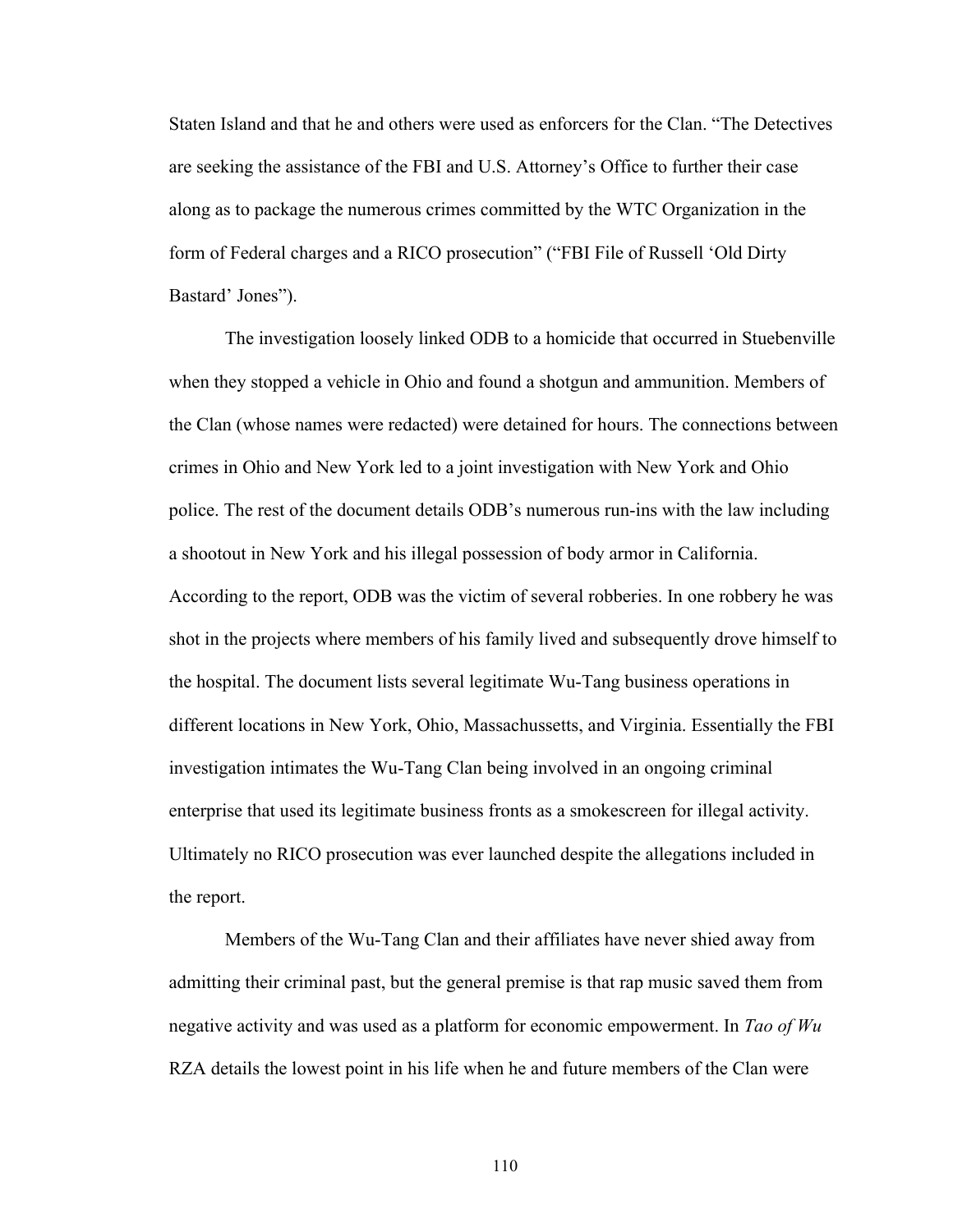street hustling to survive. RZA lamented the days when he would make trips to hustle in Ohio:

Before we got down there Stubenville's nickname was Little Chicago. After we got established there it became known as Little New York. We made money and were able to feed ourselves, but it was the most negative point in my life. This was the time I broke my one vow to myself. I never wanted to be a drug dealer- I thought I was killing my own people- but for my own survival I entered that world. I betrayed myself. (RZA 90)

The turning point in RZA's life was when he was on trial for attempted murder in Ohio, the result of an altercation with rival hustlers. His acquittal gave him a new lease on life. He decided to do something positive and pursue a rap career and bring his brothers with him. Allegations of criminal racketeering included in ODB's FBI file bring into question the legitimacy of the Wu's turn away from street activity to the legitimate world of rap music. Ironically, it is the street activity that authenticates the persona of the rapper. The narrative of street hustler turning his life around through rap is a common one. For the critics of hip hop and rappers in particular, allegations like these further vilify the image of the black male. If the black male (in general) is viewed as a potential criminal, then the black male who identifies openly with an Islamic sect like the Five Percenters is even more of a villain. The double bind occurs when this image is actually beneficial to the production and marketing of the music. Killarmy's image and lyrics in *Silent Weapons for Quiet Wars* taps into the deepest fear about the black male, that he can be not only a thug, but also a terrorist.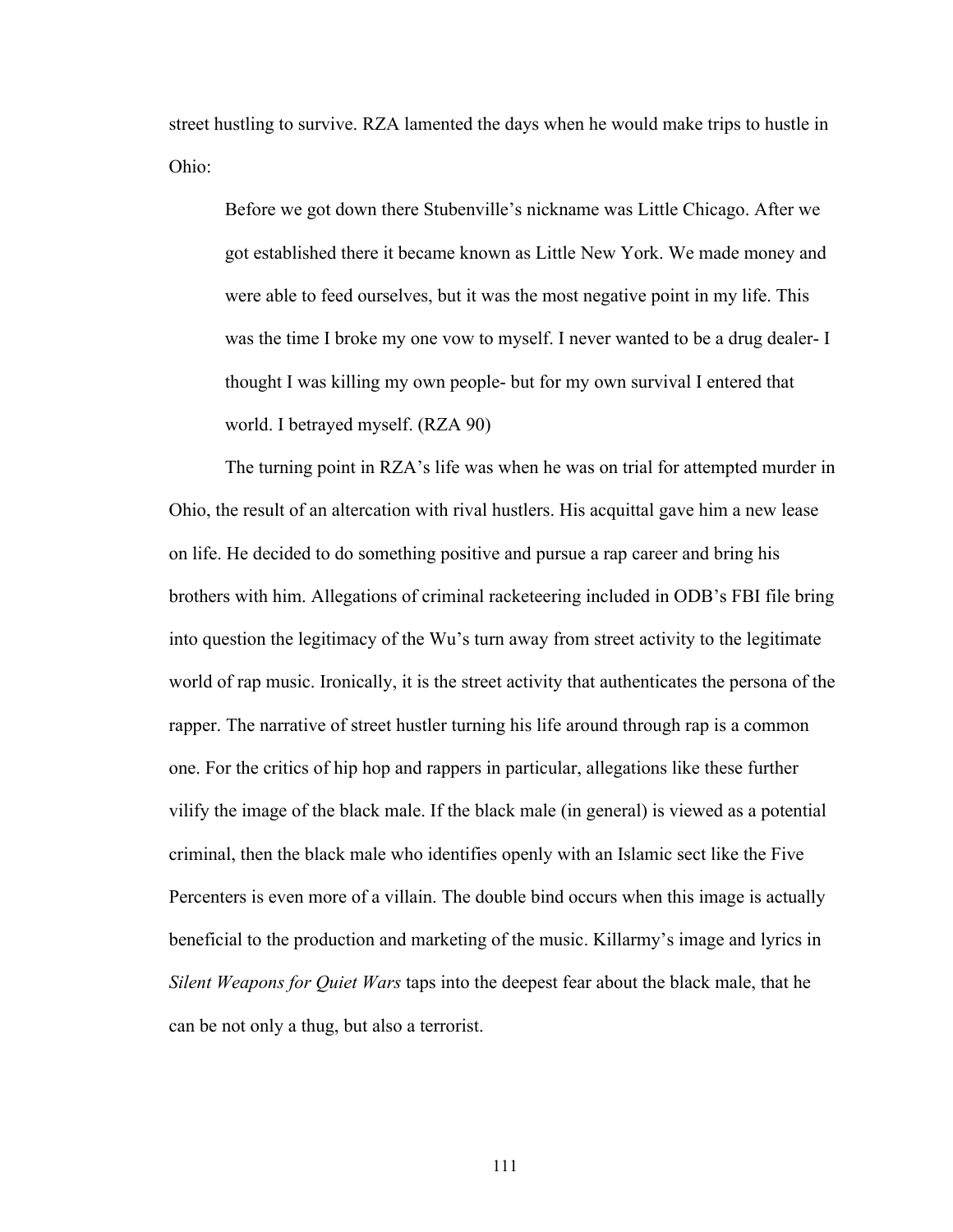### **Militant Imagery**

In the tradition of the Wu-Tang Clan, Killarmy's members use several aliases in addition to their rap names. For example,  $9<sup>th</sup>$  Prince also goes by the handles of "Madman" and "Prince Saddam," Dom Pachino is also known as the "P.R. Terrorist and Islord is also known as the "Thief of Baghdad" (Killarmy). The front cover of the album is a picture of the six rappers in what looks like a wooded area decked out in full camouflage regalia, while the back cover is a picture of the rappers sitting around a large table apparently diagramming plans with a picture of various Wu-Tang album covers on a wall in the background. The album insert includes G.I. Joe style identification cards with each members name and mission. 9<sup>th</sup> Prince is labeled "The Last Lyricist of Today's Genesis," Dom Pachino is the "Lyrical Pioneer," Beretta 9 is the "Marksman Assassin on some 'Fuck it Let's go to War,'" and Shogun Assassin's mission is "Seek and Destroy" (Killarmy). Also included in the cover jacket is an illustration of thousands of soldiers on a battlefield with one of them hoisting a Killarmy flag with featuring the Wu-Tang symbol (Killarmy).

The militant street soldier and terrorist motif is amplified in *Silent Weapons for Quiet Wars'* music videos. For example, the video for "Wake Up" features the members of the group rapping alongside Wu affiliates Sunz of Man in a dark gathering in the woods. The "Wake Up" video opens with the shadow of the New York City skyline fading into the background while the woodland scene fades in with flashes of light and fog engulfing the frame. Disciples old and young are walking through the woods in full military regalia holding flashlights and war flags. The emcees 9th Prince, Hell Razah, Killa Sin, and Prodigal Sun rap their verses while various shots flash in of several men in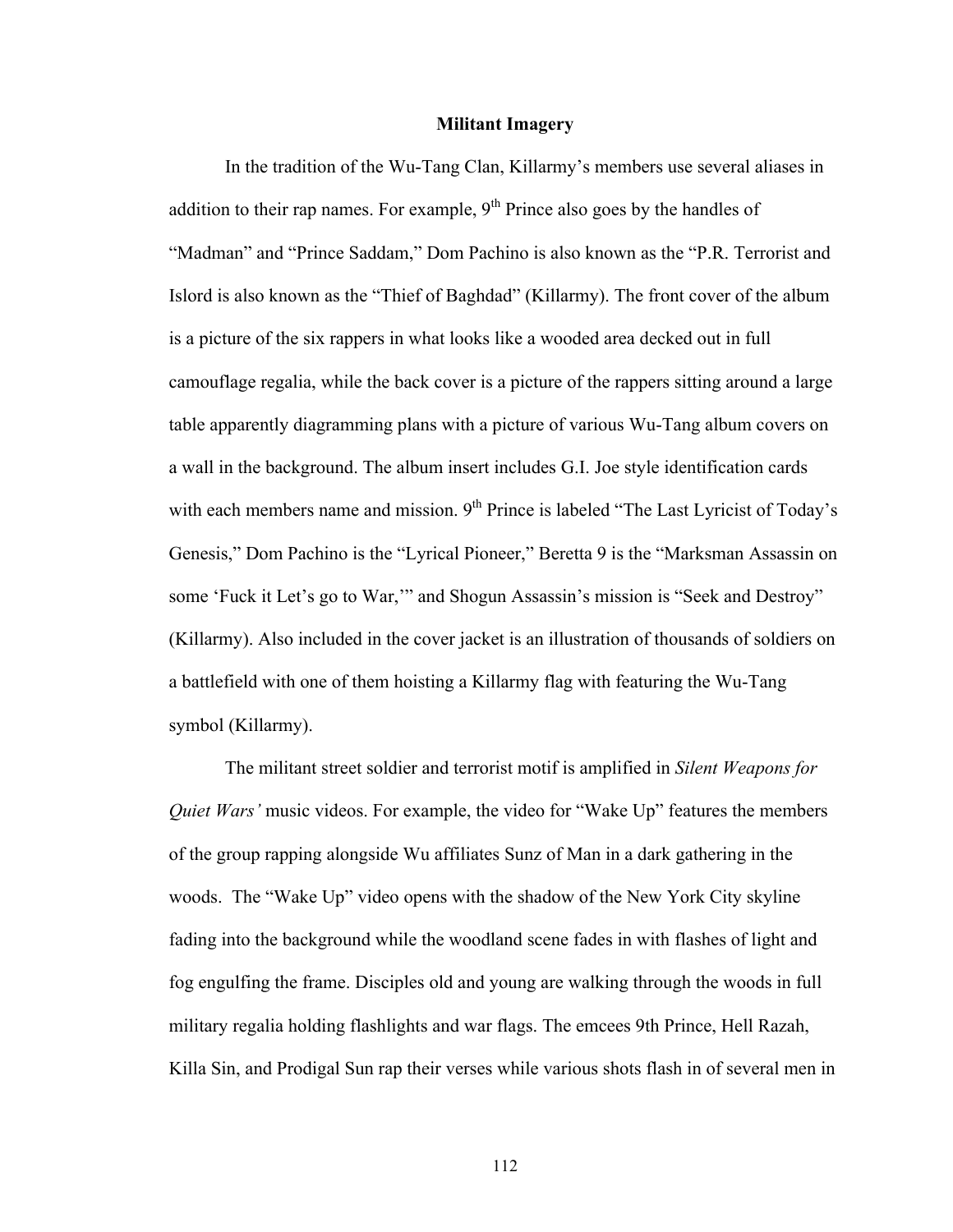their military gear with ski masks and gas masks. The crew is on a mission marching through the darkness with their flashlights in search of something. Several shots include the rappers standing on a makeshift stage in the woods preaching their message to their young disciples. The video ends with a shot of the men walking away with the caption at the bottom of the screen stating, "the Saga continues…". The image of a large gathering of black men in the woods decked out in military gear, several of them masked and holding war flags may be menacing to outsiders. The idea conveyed is that there is a war raging and Killarmy is on a mission with a swarm of young men down for the cause.

Other videos like "Wu-Renegades" and "Swinging Swords" also convey the image of Killarmy being on a mission that is far beyond rapping for entertainment. "Wu-Renegades" features the group riding around packed in an old Toyota minivan, again dressed in camouflage street wear. This time the scene is the concrete jungle where the rappers execute their performance shots in snowfall on the streets in front of project buildings. In between the performance shots is a shot of the Wu logo outlined in burning fire. The video conveys the idea of ongoing urban warfare with Killarmy serving as street prophets of a higher purpose. The "Swinging Swords" video is slightly different as the rappers perform without camouflage in a dive bar intermixed with shots of the rappers performing their lyrics in a bedroom annoyed by their female companions' attempts to calm them down. It appears that the women in the "Swinging Swords" video do not fully understand the stress or seriousness of their operation. Other scenes show the group walking through water in their military gear and covering their heads as bombs go off in field battle.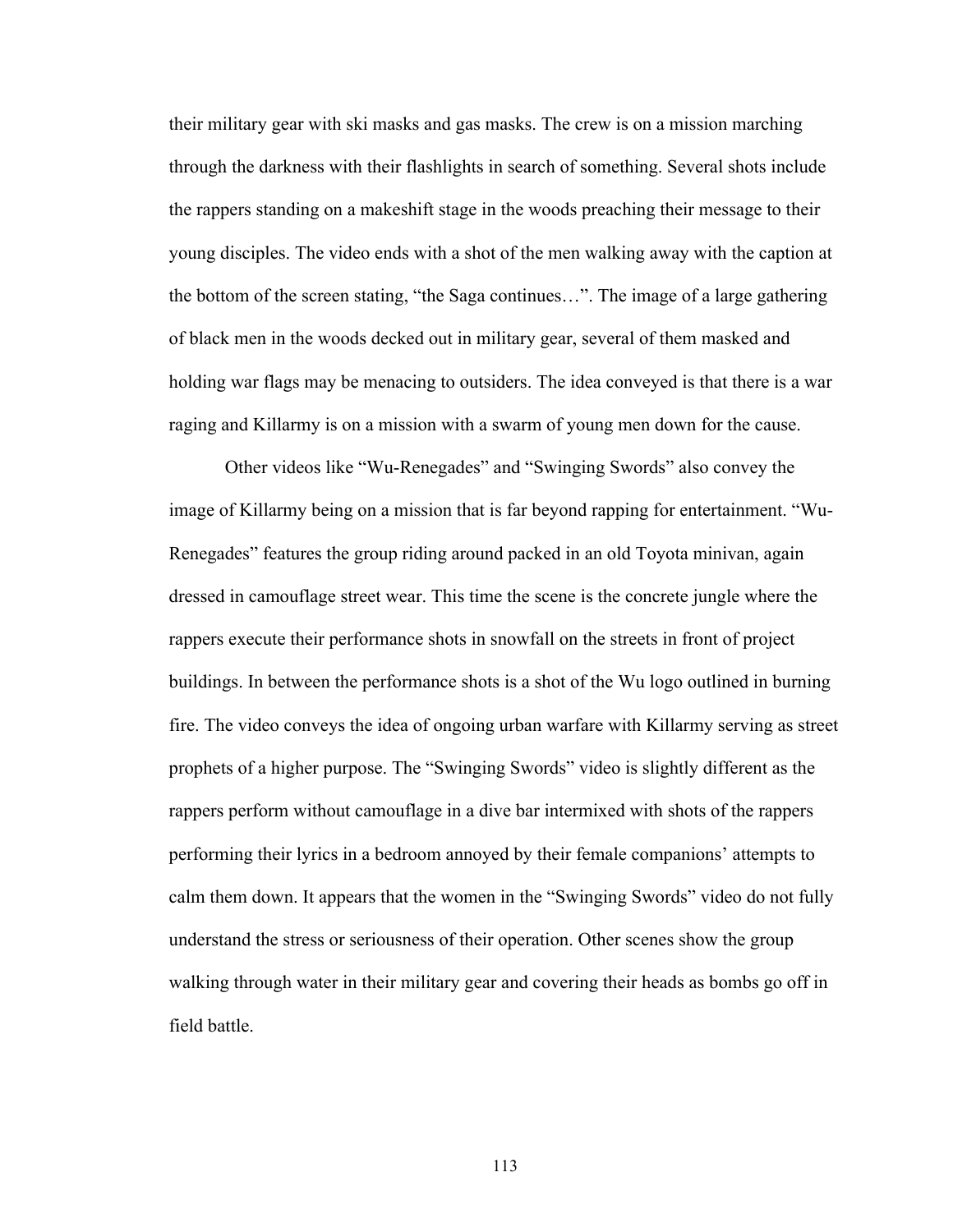The message the videos from *Silent Weapons for Quiet Wars* along with the visuals and information included in the album art presents Killarmy as a group of warriors on a mission to achieve their goals by any means necessary. Their militarized presence and connection to Islamic and Middle Eastern icons creates a fearsome presence when juxtaposed with the black male image in American society. Furthermore, the terrorist motif integrated with the image of the black male as a common street thug conjures even deeper fears about the possibilities of domestic insurgency. Terrorism as a political strategy is fearsome largely because it can strike anywhere at anytime. *Silent Weapons for Quiet Wars* features lyrics that aim at the dominant knowledge institutions of American society, an incendiary rhetorical strategy that uses threatening imagery and draws inspiration from the legacy of historical villains.

### **Lyrical Specialists, Underworld Terrorists**

Yo, I read Genesis and speak, lyricist, X-ray visionist Lyrical specialist under world terrorist My razorblade cuts with sharpness Sharpin' the sword and re-killed by the lord The last platoon set up a camp fire on the moon Be built of a will, illuminate soon All my soldiers train with eagle claws First degree of military laws We create a massacre like Texas chainsaw Blood for blood keep the unity thick like mud Killarmy attack in pellet fighters…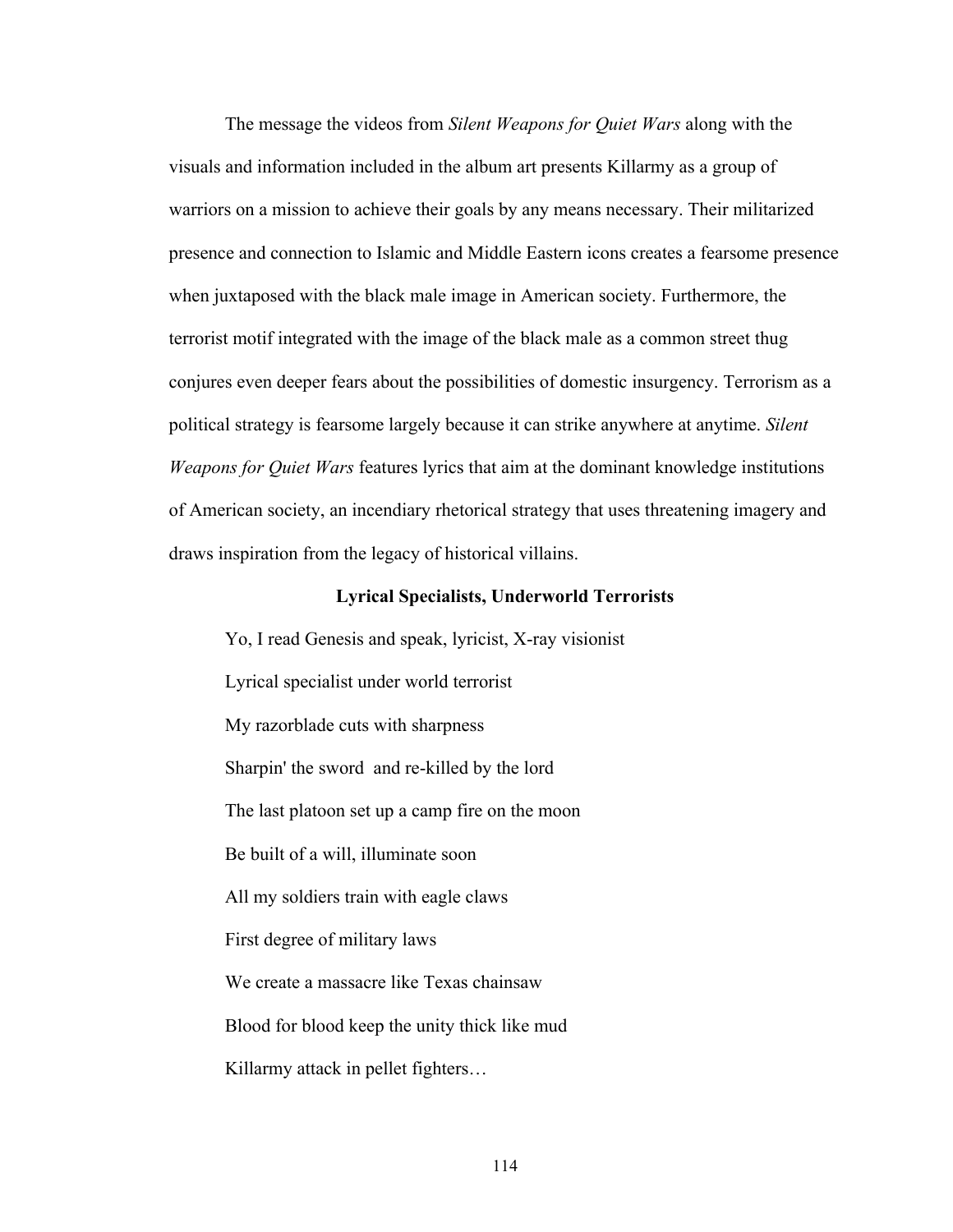Like Hitler and the battle of Britain

Analyze my vision then join my collision

Which is a war conviction, militant chamber that's hidden  $(9<sup>th</sup>$  Prince in Killarmy,

"Blood for Blood")

*Silent Weapons for Quiet Wars* features lyrical passages that describe metaphorical war plans and make allusions and historical references from across the political spectrum. Both 9<sup>th</sup> Prince and Shogun Assassin make reference to Hitler on "Blood for Blood," a somber, brooding track with minor guitar chords strummed to punctuate its grimness. Hitler is referenced in a way that does not denounce his racial politics; instead he is referenced with a level of respect for his diabolical war prowess ("I got a war plan more deadlier than Hitler / it was written down in ancient scriptures"). This may seem an odd choice for black men with a militant ideology against white supremacy, but it serves to provide shock value. Although Killarmy never uses any overt anti-American phrases nor do they use the word "jihad" on the album. The listener is left to read between the lines to connect the ideologies and institutions they are attacking. Other references on the album provoke an anti-establishment mentality and the recurring theme of mission and method of assault:

I attack like Iraq, serious as a heart attack Professional assassinator professor Assassinate your mindstate and broke the metal plate Lyrical Nostradamus, psychotic mind of Sadaam Ex-con, attack the Pentagon With unorthodox firearm from Vietnam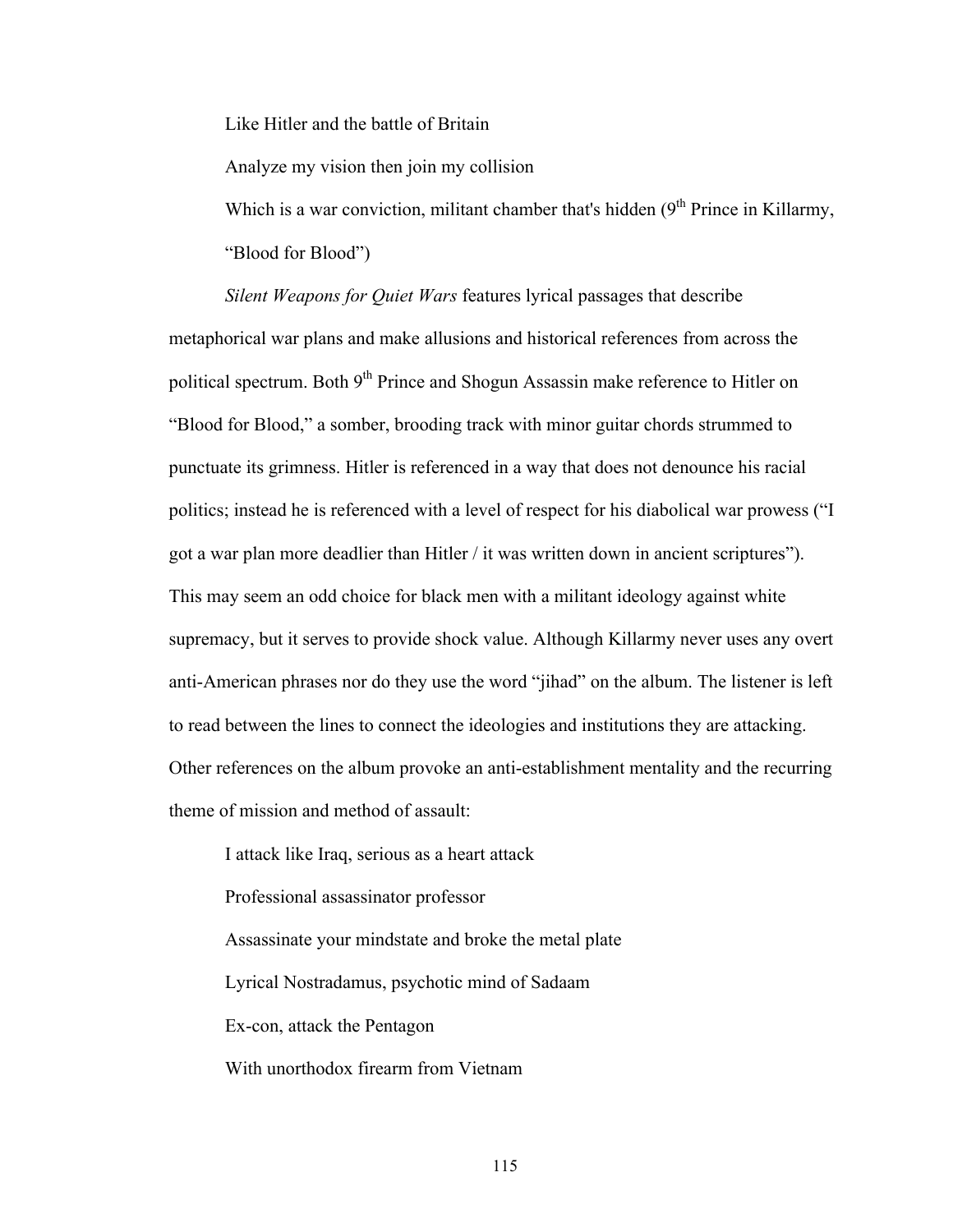I crucify em, like Muslims murdering Jews from Jerusalem Now who's the supreme lyricist? You can't siege this When I die, my name will be worshipped like Jesus War visual individual incriminate the criminal My culture nickel put holes in your face like dimples  $(9<sup>th</sup>$  Prince in Killarmy, "Wake Up")

 $9<sup>th</sup>$  Prince's verse includes several phrases that are designed to evoke controversy. He describes his mission as a revolutionary visionary that commands his street soldiers through his lyrical onslaught. As a "lyrical Nostradamus" with the "psychotic mind of Saddam" he combines the prophetic visionary power of the historical figure Nostradamus with one of America's most hated enemies, Sadaam Hussein. There is a haunting irony in the following line: "attack the Pentagon / with unorthodox firearm from Vietnam." Only four years after the release of this album, the Pentagon was actually attacked on the fateful day, 9/11. He goes even further with "I crucify them / like Muslims murdering Jews from Jerusalem" inciting the fear of many outside the Islamic community who view Muslims as terrorists. 9th Prince provokes both Judaism and Christianity in this verse ("when I die, my name will be worshipped like Jesus") by openly mocking the religious image of Jesus Christ and claiming immortality through his acts of war. Moreover, his proclamation of immortality after death draws parallels with the narrative of the Islamic suicide bomber who obtains riches through the sacrifice of his own life to kill many enemies.

Killarmy's terroristic lyrical strategy has the impact of inciting uneasiness in Americans who fear Islam as well as the black male. Critics may take these words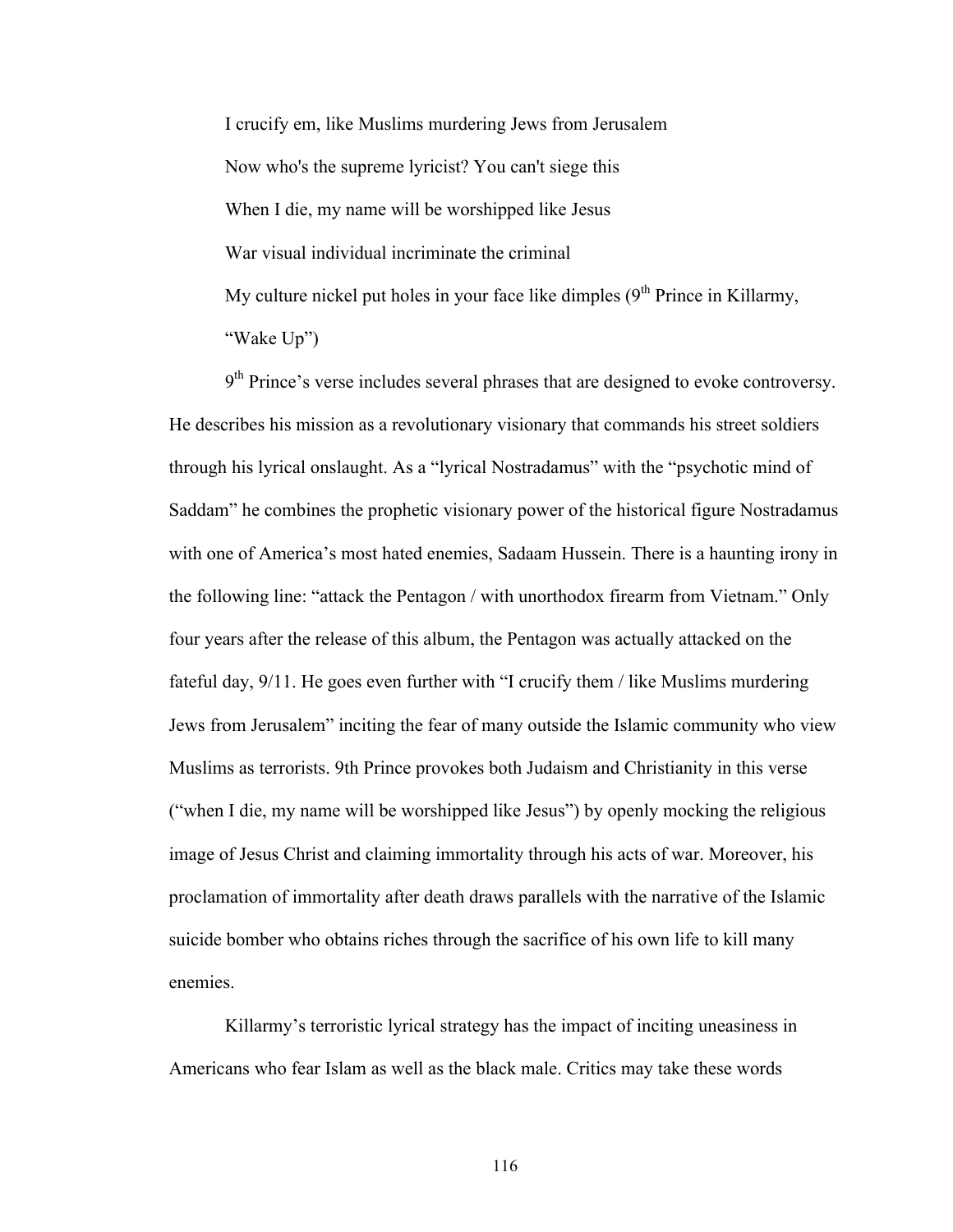literally but as  $9<sup>th</sup>$  Prince says on "Wu-Renegades" his mission is to "build controversy" then perform surgery" which in a rhetorical sense could be meant to call into question and dissect the institutions that could inspire young black men to produce a product like *Silent Weapons for Quiet Wars*. Killarmy represents a frustration that is commonly ignored in mainstream society. For those who would question where ideas like this would come from, the answer is not difficult to find. Many young black men do not feel a part of the American society. In fact many young black men feel that they are victim, so with the climate of a silent war waged by an establishment that is bent on the destruction of the black race, lyrical terrorism is the appropriate strategy.

Puerto Rican terrorist from the Middle East

Refusing the Mark of the Beast…

I release thoughts that remain on your brain like scars for life

Made possible by the mic device

I slice wielding a sharp instrument

Sharper than the tip of the pyramid

Used to drill holes in the mind of the ignorant

Its my assignment burn up the climate

Using rays from the sun

Dom Pachino, Madman assassinating tracks with Shogun (Dom Pachino in Killarmy, "Clash of the Titans")

Killarmy uses stark imagery with a sudden unexpectedness that resembles a terroristic battle strategy. The combination of hardcore rap beats and the sound effects of war combined with shocking jabs at religion and the American establishment is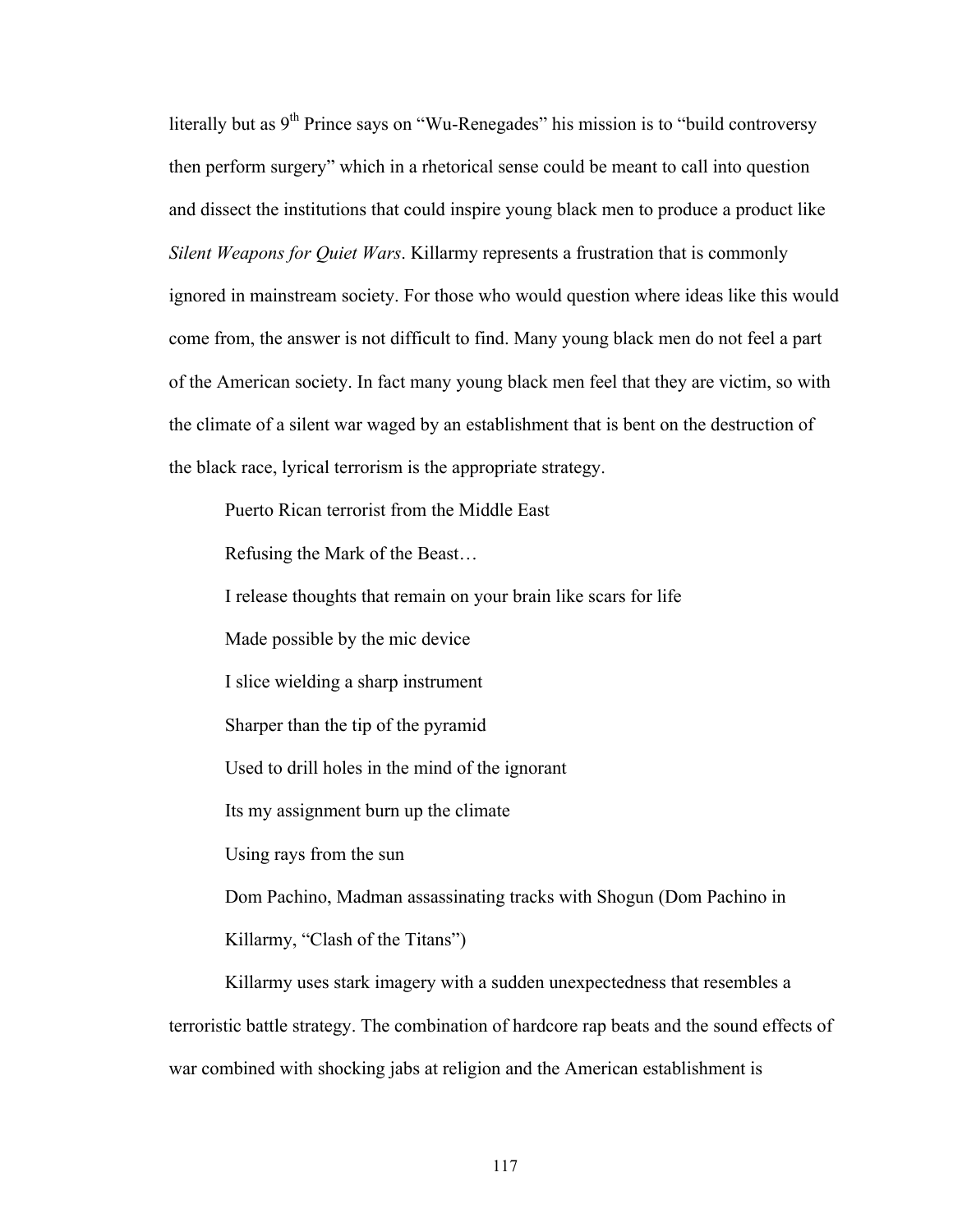intentional when Dom Pachino says "thoughts that remain on your brain like scars for life" or like Shogun Assassin says on "5 Stars"…"plant a timebomb in your ear and hold your brain for hostage" (Killarmy). Lyrics like these invoke terrorism by bringing forth the unexpected, where the listener is assaulted by the violent imagery and forced to take the message seriously. A critic or rap fan who has an allegiance to the Christian Church might be shocked by some of  $9<sup>th</sup>$  Prince's lines: "I killed Jehovah;" "Madman ran up in church and stuck the reverend, stabbed him with a cross;" "razorblade stashed inside the Bible, stalk through the church, madman on arrival" or "I take off the heads of those who worship Adam and Eve from the garden of Eden." Killarmy use their brand of shocking lyricism to inspire the listener to understand the seriousness of their ideas of revolution and simultaneously draw the ire of critics who look for the worst in hip hop.

#### **5 Star General, Giving Killing Orders**

This is my rifle

There are many like it but this one is mine My rifle and myself are defenders of my country We are the masters of our enemies We are the saviors of my life So be it until there is no enemy Find peace within This is my rifle There are many like it but this one is mine My rifle is my best friend It is my life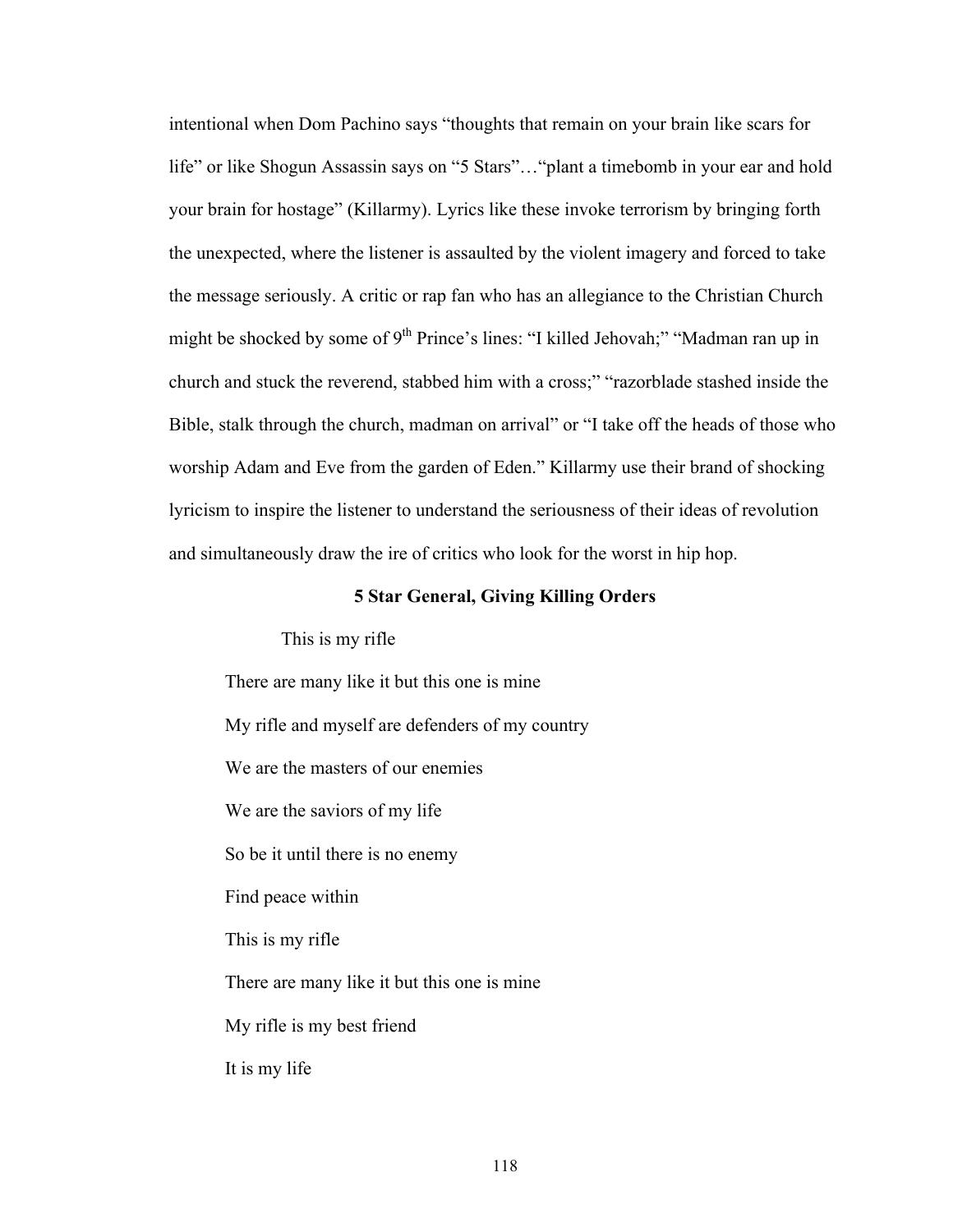I must master it as I must master my life Without me my rifle is useless Without my rifle I am useless I must fire my rifle true I must shoot straighter than my enemy who is trying to kill me I must shoot him before he shoots me I will (soldiers training mantra from *Full Metal Jacket*) The Army, seven man deep, back to back I be pullin' out gats, launchin' deadly attacks I be goin' to war, unheard and unseen Awaken from your dreams, my gunshots and screams (Beretta 9, "Blood for

Blood")

The first half of Stanley Kubrick's film, *Full Metal Jacket* dramatizes the transformation of young marines from basic trainees into trained killers. Sergeant Hartman berates his young recruits and psychologically conditions them to be callous by breaking down their humanity scene by scene to develop the cold-hearted mindset necessary to engage in bloody warfare. The "this is my rifle" chant is repeated as a refrain on "Under Siege," a sparse thumping track on *Silent Weapons for Quiet Wars* that sounds like a military march onto a battlefield. Soldiers are not born but made and the training they receive conditions them to remove their emotion in a kill or be killed context. The dialogue from *Full Metal Jacket* is used with chilling effect on *Silent Weapons for Quiet Wars* and gives the impression that brainwashing is necessary to turn young men into cold-blooded killers. *Silent Weapons for Quiet Wars* may have been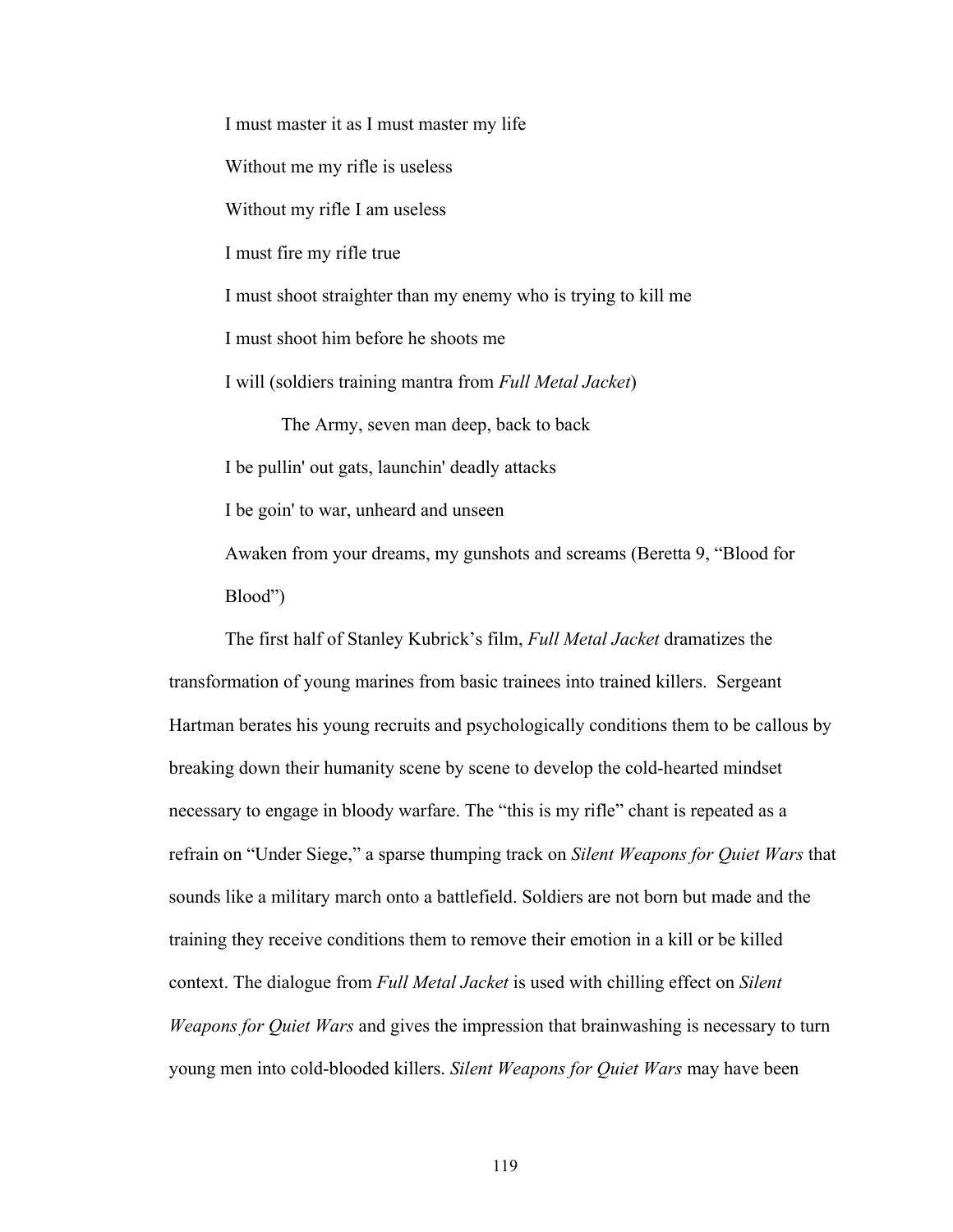considered inconsequential noise for those outside of Killarmy fans until the album was connected to the Beltway Attacks. What the Beltway Attacks revealed was an older ex-Army officer John Allen Muhammad's influence on a young Lee Boyd Malvo, an influence that transformed a young man into an assassin. With this in mind the art of *Silent Weapons for Quiet Wars* and the real-life events of domestic terror are scrutinized by critics who are willing to demonize black Muslims and "gangster rap."

The *Meet the Press* episode that connected Killarmy to the Beltway Attacks was primarily focused on one song "5 Stars." Tim Russert mentioned some of the lyrics from the song and a note supposedly from the killers was found with five stars drawn on it. "5 Stars" closes *Silent Weapons for Quiet Wars* with a galloping drum beat augmented by the "Suicide is Painless" guitar riff and the sounds of rockets being launched, helicopter blades chopping in the wind and explosions. The first verse is handled by  $9<sup>th</sup>$  Prince and Beretta 9 who describe a fully engaged battle:

 $(9<sup>th</sup> Prince):$ 

As night falls the commando's teams seize the palace Fiercely assault commands the volts Explode in the air like lightning bolts We rippin' out your spleen At battlegrounds like the dense jungles of Phillipines Drunk monk sip O.E. out the canteen Men at war with guillotines… Troops not waiting All you hear is bullets penetrating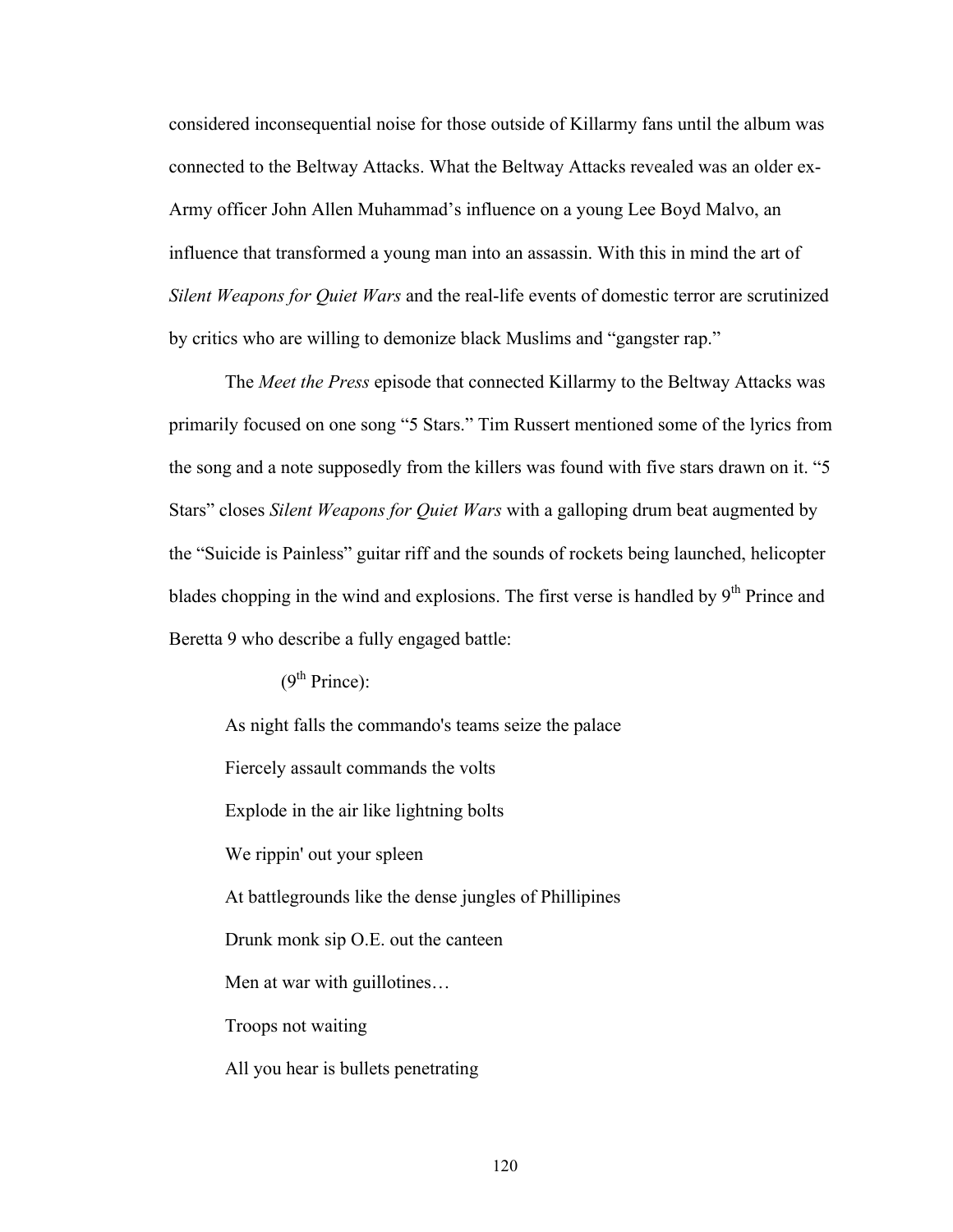Deep like the assassination that almost killed Reagan (Beretta 9): I snatch up defeated troops in desert Tim boots Camouflage like the sands I locate in Iran For war be the issue Elite crews and God-U's Snipers on the rooftop watch out for the pit bulls Waited 'til sunsets and moving like ninjas Camouflage masked avengers Y'all niggas best surrender Your souls and your weapons we be the Armageddon Killarmy bring on board this military acquisition Your crew will take position on the seven seas mission Beretta 9 be wildin conflicts in San Quentin Chorus: Yo, 5 Star General giving killing orders!

Militant assassins surround the headquarters!

These lyrics were explicitly cited as inspiration for the Beltway Attacks, specifically Beretta's line "snipers on the rooftop watch out for the pitbulls / waited till sunset we movin' like ninjas." The *Meet the Press* segment sparked debate about the intent of the Five Percent Nation and prompted members in the nation and rappers who have been influenced by the nation to defend their position. Mark Goldblatt wrote a scathing critique in *USA Today* entitled "Hip-Hop's Grim Undertones," where he called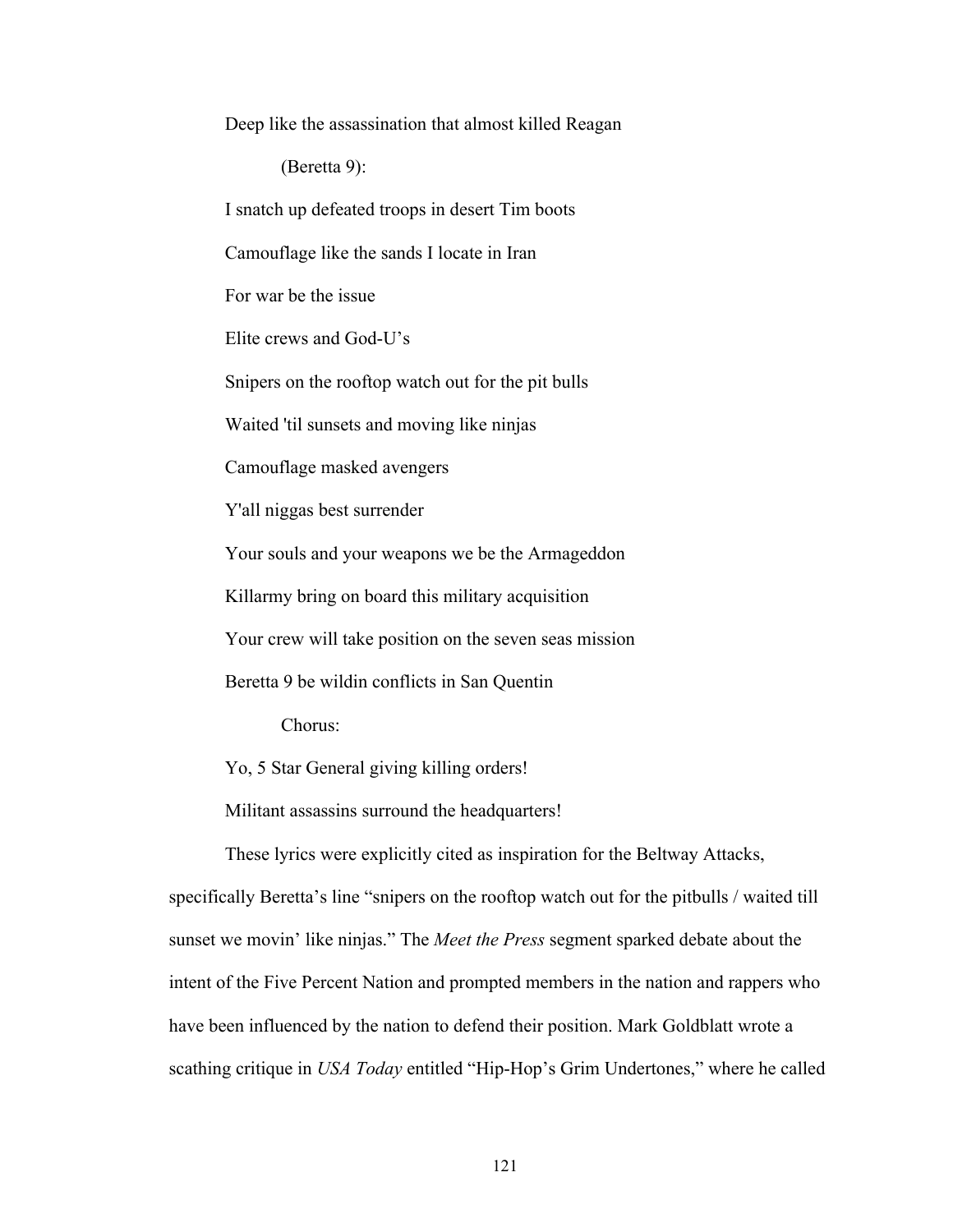the Five Percent Nation a "virulently racist black group… to which several of today's most popular rap acts have acknowledged longstanding ties." Goldblatt acknowledged that John Allen Muhammad was a former member of the NOI, but built his argument around rap lyrics quoting lyrics from rap groups Da Lench Mob, Sunz of Man, and Brand Nubian:

As the Anti-Defamation League and a few scholars have noted, Five Percenter theory stands behind the apocalyptic visions of race war expressed in the rap music of some of the more influential hip-hop performers… Sunz of Man, an offshoot group of the wildly popular Wu-Tang Clan, repeats similar ideas in the song Can I See You: "Camouflaged for the mission; use your third eye to see the Israelite; detect those who tell lies carry .45s in these last days and times I was born to survive a soldier, and I strive, with a duty to civilize these 85s an original black man with a plan to run these devils off our land; now listen real close while I explain the operation." (Goldblatt)

The lyrics Goldblatt quotes from "Can I See You" actually belong to Beretta 9 of Killarmy who did a guest verse on the song. Goldblatt expresses the suspicion of rap critics who are fearful of Black Nationalism and rap in general by noting that "artists who have crossed over to mainstream audiences... rappers Busta Rhymes, Rakim and Nas, have flirted with Five Percenter concepts." Goldblatt was disturbed at the political influence of Five Percenters and their ability to reach the masses with "extreme" ideas. "What's unnerving is that these acts are not only among the most critically acclaimed hiphop stars, but they are acclaimed precisely because they're considered the most politically sophisticated rappers" (Goldblatt). Goldblatt attempted to explain the group's basic tenets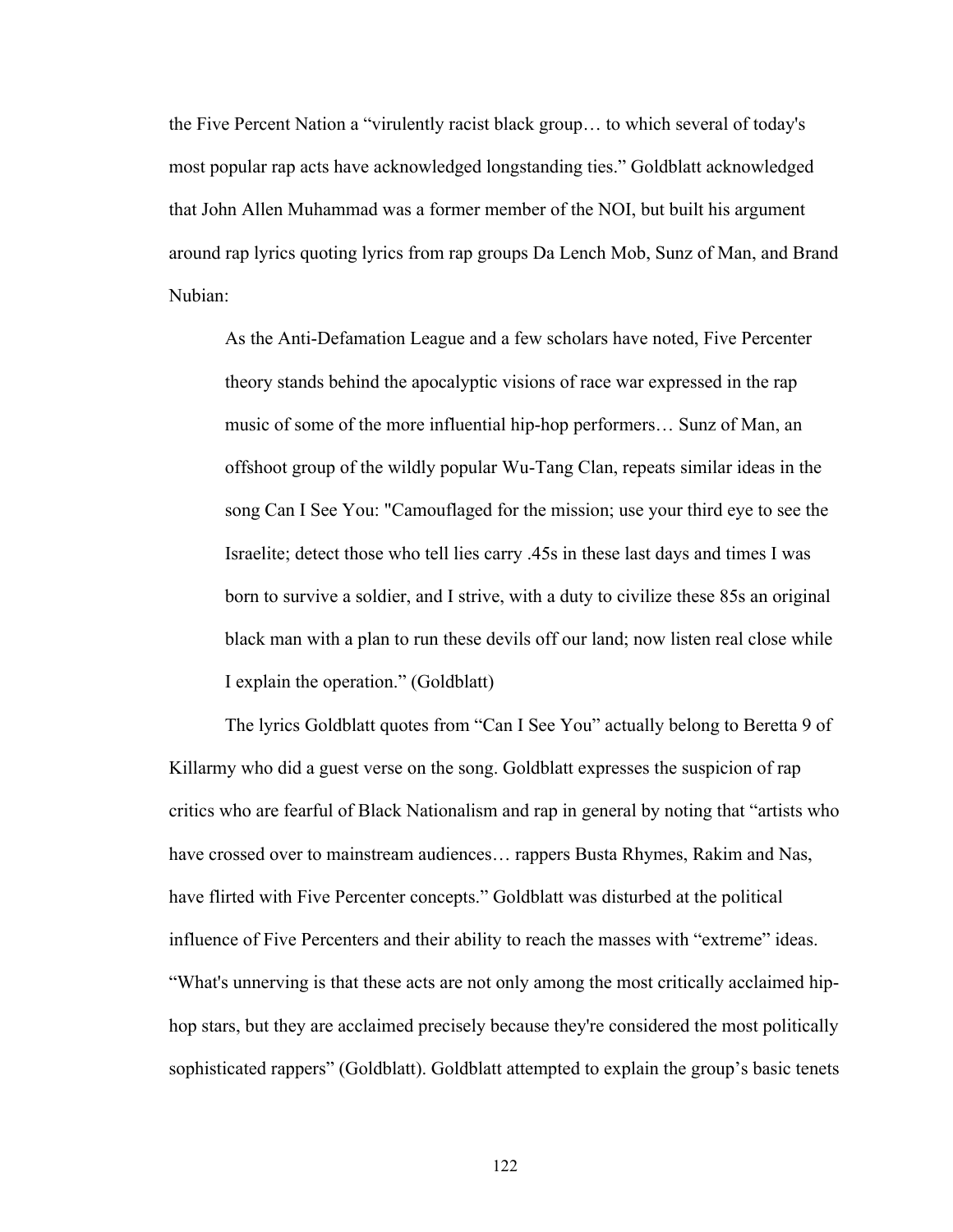but misinterpreted "5 Stars" as a part of the Nation's ideology. Dasun Allah wrote a response piece in the *Village Voice* where he quoted Five Percent representative Wa'de Allah who said, '"We do not use five stars,' …Our universal flag consists of the Sun, Moon, and star. We use one star" (Allah). The confusion is due to the *Meet the Press* report that connected the shootings to Killarmy's song "5 Stars." Dumar Allah attempts to clear the confusion by giving a condensed history from an insider's perspective, taking issue with being called a "virulent, racist group" and mentioning the Father saying "We are neither pro-black, nor anti-white. We are pro-righteousness and anti-devilishment" (Allah). Goldblatt did not interview anyone in the organization for clarity; what is clear is how easy it can be for someone from the outside to misunderstand a record like *Silent Weapons for Quiet Wars*, which is intentionally meant to be shocking to illuminate the ills of society. Thus, the double bind is evident, the same elements that make *Silent Weapons for Quiet Wars* such an authentic piece of art- the rappers struggles in the street, the frustrations expressed through violent imagery and iconoclasm serve to feed the fear of the mainstream society that already fears and vilifies the black male.

### **Hardcore Rap and the Double Bind of Entertainment**

What the fuck do the Five Percent got to do with the sniper? How could they do that? How could they put Brand Nubian, Wu-Tang, and Busta Rhymes as a part of the same culture [as the sniper]—as if we are influenced in the same way, and we are capable of shooting somebody on some bullshit because of the Five Percent influence? At the end of the day, [the NGE's] always been a threat because we're the truth, and they've been trying to conceal it. I ain't gonna be compromised through none of this. (Allah)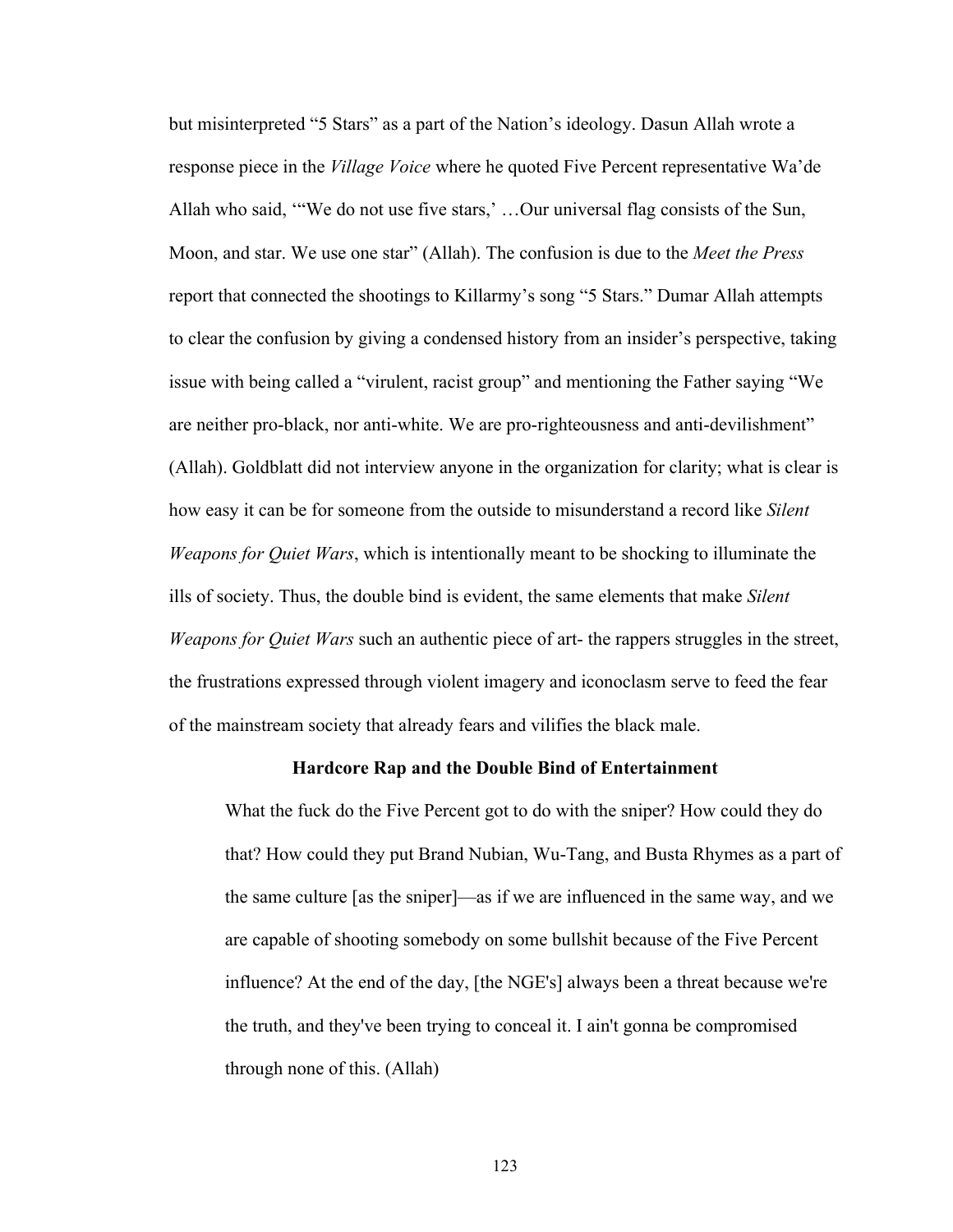The hip hop community was aghast at the allegations that the Five Percenters were somehow responsible for the Beltway Attacks. Critics from outside of the hip hop culture jumped to a conclusion without thoroughly examining the context of Five Percent ideology or attempting to understand what the culture is by seeking the insight of any of its members. Cherry-picking basic tenets that seem fanatical to the average American only serves to simplify an argument when the situation at hand is complex. For many in the mainstream, the connections between Islam and terrorism are obvious and groups like the NOI and Five Percenters are groups who at their heart are anti-American. *New York Post* columnist Daniel Pipes weighed in by writing:

It came as no surprise to learn that the lead suspect as the Washington, D.C.-area sniper is John Allen Muhammad, an African-American who converted to Islam about 17 years ago. Nor that seven years ago he provided security for Louis Farrakhan's "Million Man March". Even less does it amaze that he reportedly sympathized with the 9/11 attacks carried out by militant Islamic elements. All this was near-predictable because it fits into a well-established tradition of American blacks who convert to Islam turning against their country. (Pipes)

Pipes represents an element of the mainstream that is incredulous at the thought of what attracts black people to an Islamic ideology that is considered alienated from American society. To suggest that American blacks "turn against their country" by converting to Islam ignores any context that would inspire any conversion. How can someone turn against a country that has a "well-established tradition" of treating them as less than a citizen? For many black Americans the assumed progress of the Civil Rights Era is moot in the face of poor education, poverty and a disproportionate incarceration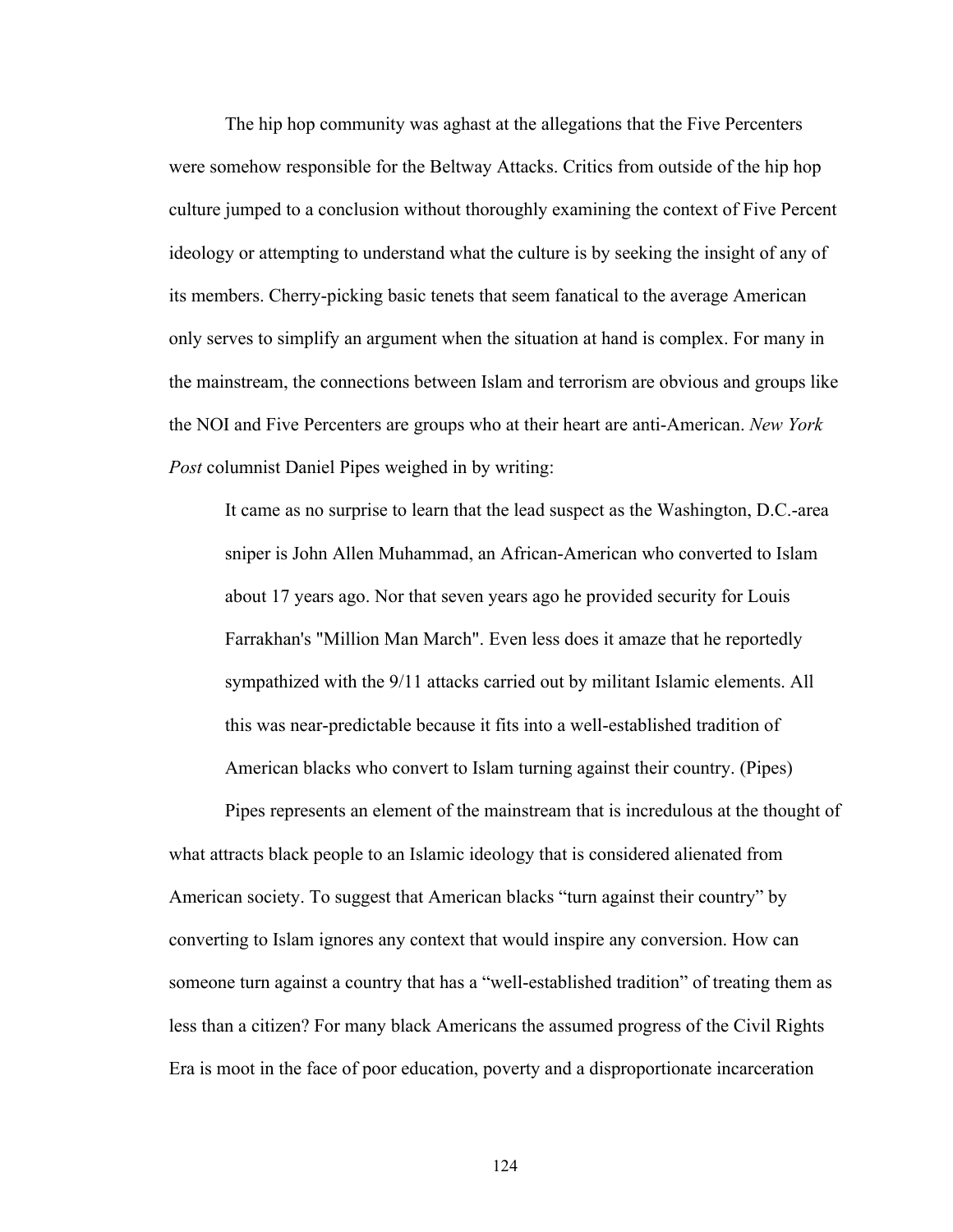rate. The hostility of some black Americans stems from a distrust in the institutions that dominate society. *Silent Weapons for Quiet Wars* is the product of a youth culture that still struggles to survive in a society that has ignored the extreme conditions of poverty and violence. Killarmy's shocking approach makes the frustration they express more authentic but at the same time it validates the position of those who want to rid society of contrarian thought. Certainly, those who resort to extreme measures like the Beltway Snipers have chosen a destructive path that is unacceptable. Critics like Goldblatt and Pipes are quick to cite the influence of Islam, yet unwilling to critique John Allen Muhammad's U.S. military influence. Art in the form of rap music becomes a scapegoat and proof that Islam is something to be feared. Pipes in his article asks two questions to try to figure out how do deal with the problem of Islam:

*First*: The troubling coincidence of conversion to Islam and hatred of the United States needs to be looked at very closely. To what extent does Islam attract the disaffected, to what extent does it actively turn them against their country? Probing the source of the disaffection that can inspire terrorism has important security implications.

*Second*: To what extent does the rhetoric and example set by prominent figures such as Louis Farrakhan and Siraj Wahhaj influence followers like the alleged sniper to engage in violence? If it does, given that this is wartime, do steps need to be taken to curtail their rhetoric? (Pipes)

In a climate of terror, "wartime" never ends. Islam for many has been labeled as a direct threat, and in many ways, its rhetoric has been curtailed in rap music post 9/11. The popularity of groups like Killarmy has waned significantly since *Silent Weapons for*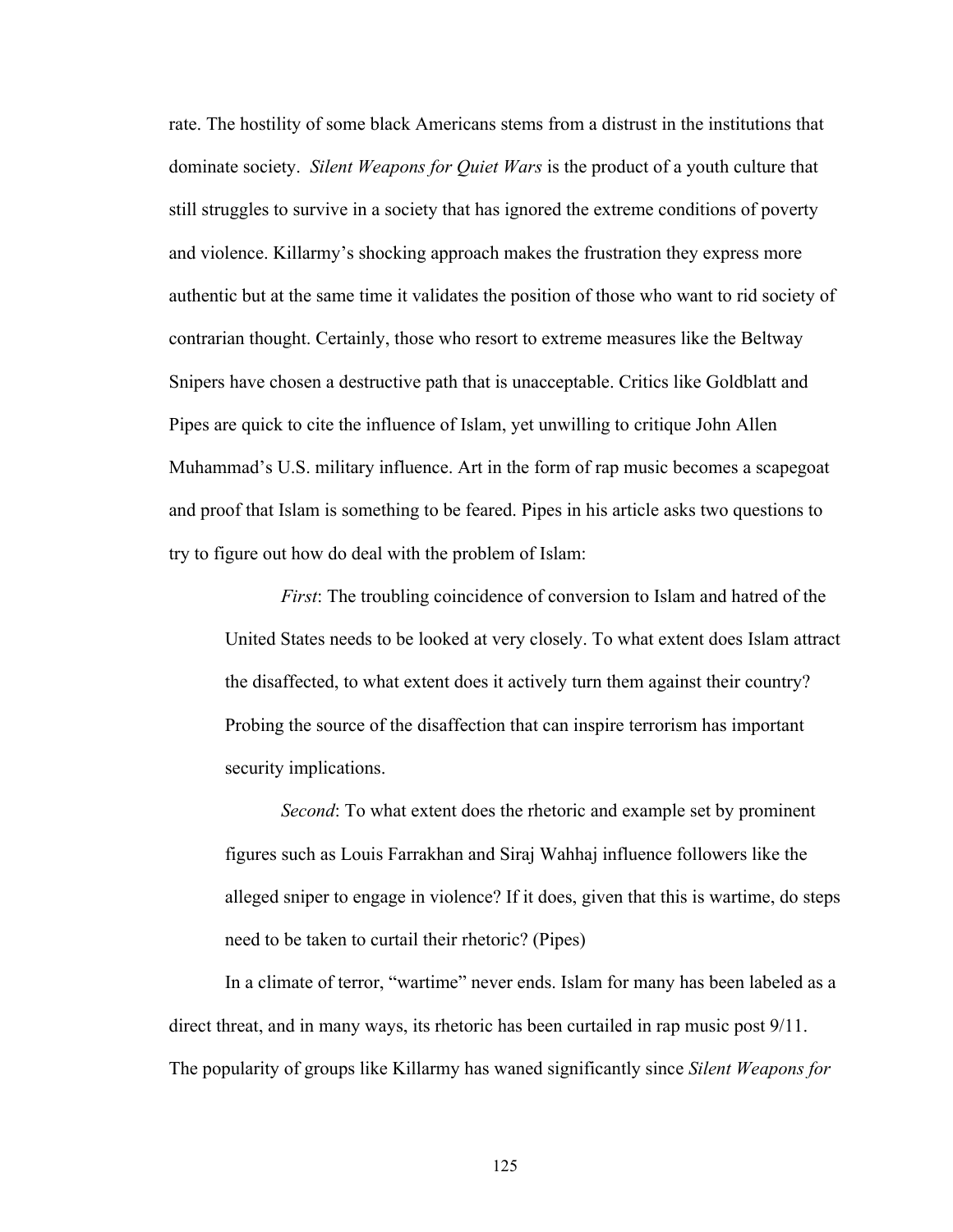*Quiet Wars* was released and is virtually non-existent in the mainstream. This is not any indication of any significant change in condition for the community and culture that Killarmy represented. Oversimplifying the argument and blaming radical elements of Islam produced a climate where anything resembling a militant view cannot be accepted by mainstream outlets or the American public. A double bind emerges as an album like *Silent Weapons for Quiet Wars* that was meant to be radical simultaneously creates an argument against itself, even as it brings forth uncomfortable truths. Most rappers face this double bind because the street life they describe is authenticated by actual street experience. Popular rap music has shifted away from aggressive political content and into hedonistic excess or sordid tales of street hustling. The corporate entities seem more comfortable with promoting these elements of hip hop culture even though the lifestyles promoted are destructive. Rappers who rage against the established order, however are not tolerable as this kind of destruction or the idea of it is looked at as a form of terrorism.

## **Conclusion: Disciplining Dangerous Knowledge Through Media Discourses**

Bratich discussed a significant shift in how conspiracy panics would be handled by media outlets. The Oklahoma City bombing of 1995 would be connected to an underground network of militias who were ardent conspiracy theorists. The logic behind this shift is that people who believe in conspiracy theories could be potentially dangerous and should be taken more seriously as possible threats to national security. With the advancement of internet technology, conspiracy theory had a new platform to be accessed. This presented a danger that brought more scrutiny to discourse focused on government conspiracy.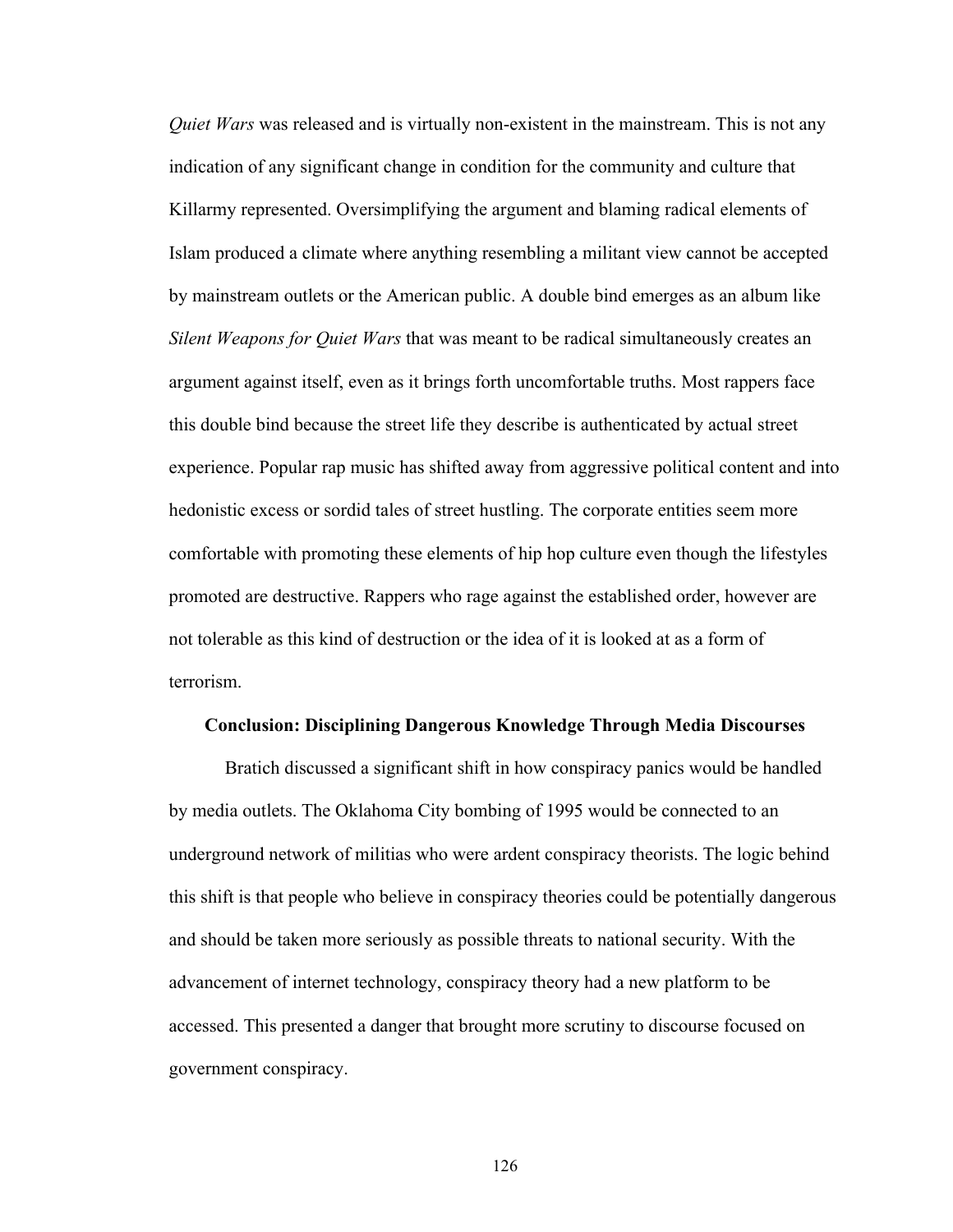Conspiracy panics could now attach a clear and present danger to conspiracy theorizing…Conspiracy knowledge is dangerous because it could lead to violence. In the conspiracy panic discourse, paranoia about the NOW leads to the formation of armed groups who commit terrorist acts…Since the Oklahoma City terror, conspiracy theories have become identified as dangerous knowledges and their popularity deemed a social menace…But even as militias were problematized as a clear and present danger soon a related but more diffuse phenomenon would be articulated within a conspiracy panic discourse. It is the transmutation from the militias to a problem with "extremism." (Bratich 64)

To label knowledge as dangerous brings into question the legitimacy of anything that seems opposed to the discourse of the dominant knowledge institutions. The rationale of the conspiracy panic disciplines any discourse that is contrarian and labeling a discourse extremist further marginalizes the possibility for it to be examined for its possible truth. The climate of terror adds to the suspicion of discourses that make uncomfortable claims about the government even if some of the claims made are legitimate. To link Islam to extremism is predictable considering the events of 9/11. Killarmy's use of terrorism as a motif and lyrical approach drew the ire of critics several years after the release of *Silent Weapons for Quiet Wars* when the fateful events of the Beltway Attacks occurred in 2002. The *Meet the Press* segment opened the door for a public debate about the potential menace of the Five Percenters. Alarmists like Goldblatt and Pipes sought to warn Americans of the danger of Five Percent influence on hip hop. By linking Five Percent ideology in hip hop to political extremism, mainstream media disciplined an already marginal discourse. What was surprising to many was how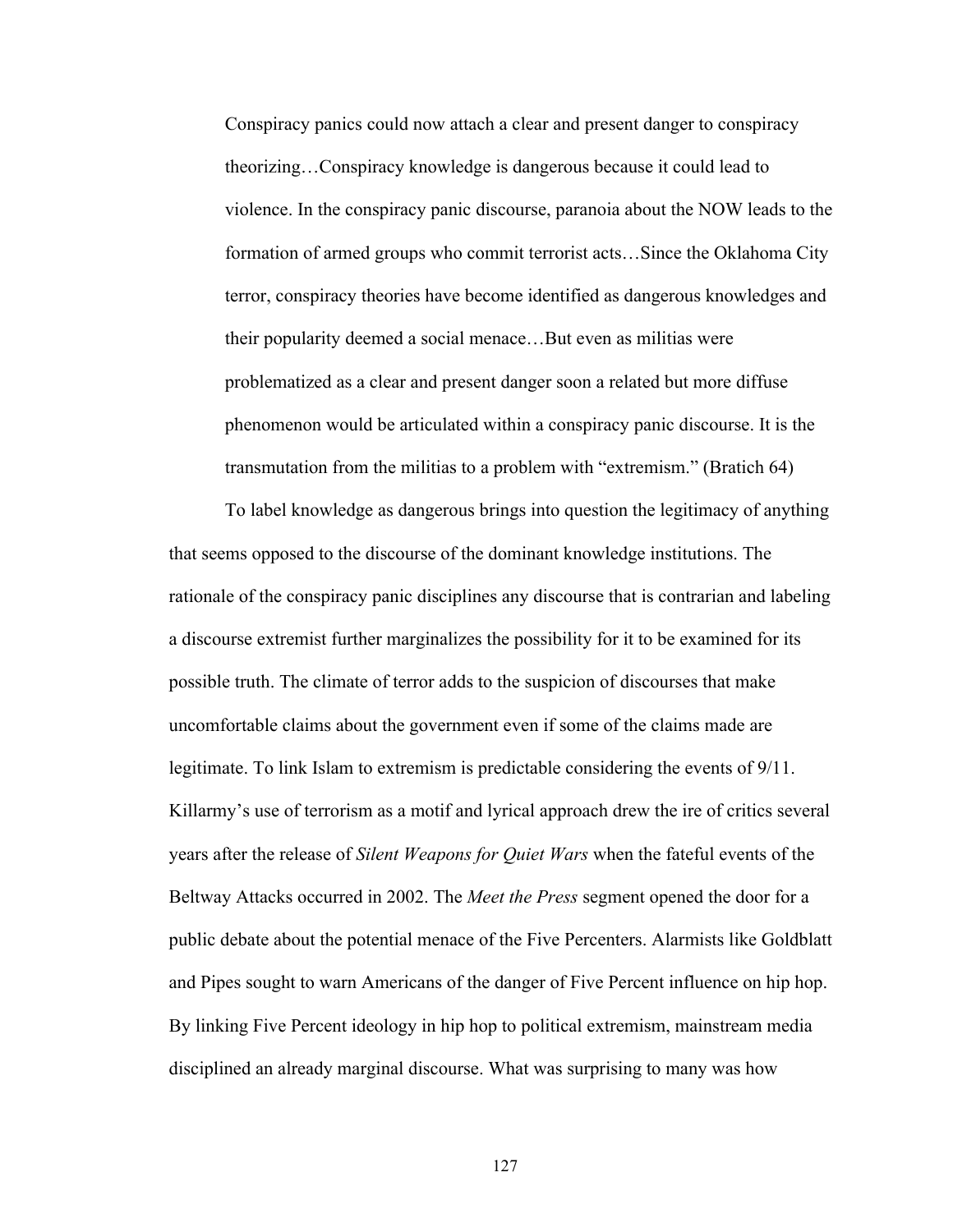ingrained the influence of the Gods and Earths is on hip hop. Ironically, it took a conspiracy panic to even approach the discussion. In typical yellow journalist fashion, the connections were sensationalized and no serious engagement of the issues that bring incendiary rhetoric forth or the positive aspects of education were ever discussed. By simplifying the argument Islam in the form of Five Percent rap is pushed out of mainstream rap and with it the positive benefit of self-inquiry.

Rap music has been used by critics and political pundits as evidence of a dysfunctional black community by focusing on the worst aspects of its presentation. Ironically the entities that market and distribute the music profit from its popularity and controversy. In a sense, rap music has been used to legitimize discourses that portray black men as violent criminal elements of society. The interplay of undisciplined speech through rap and its regulation by political commentators is a cycle that is repeated without resolution. In *Black Noise*, Tricia Rose discussed this phenomenon:

In contemporary popular culture, rappers have been vocal and unruly stray dogs. Rap music, more than any other contemporary form of black cultural expression, articulates the chasm between black urban lived experience and dominant, "legitimate" (e.g., neoliberal) ideologies regarding equal opportunity and racial inequality. As new ideological fissures and points of contradiction develop, new mutts bark and growl, and new dogcatchers are dispatched. (102)

Extending Rose's dog metaphor in the case of Five Percent hip hop brings forth a sense of irony. If rappers are stray dogs to be caught and handled by dogcatchers, then five Percent rappers are even more dangerous element to be disciplined. Grand Puba of Brand Nubian once said, "the Asiatic Black man is a dog spelled backwards." Similarly,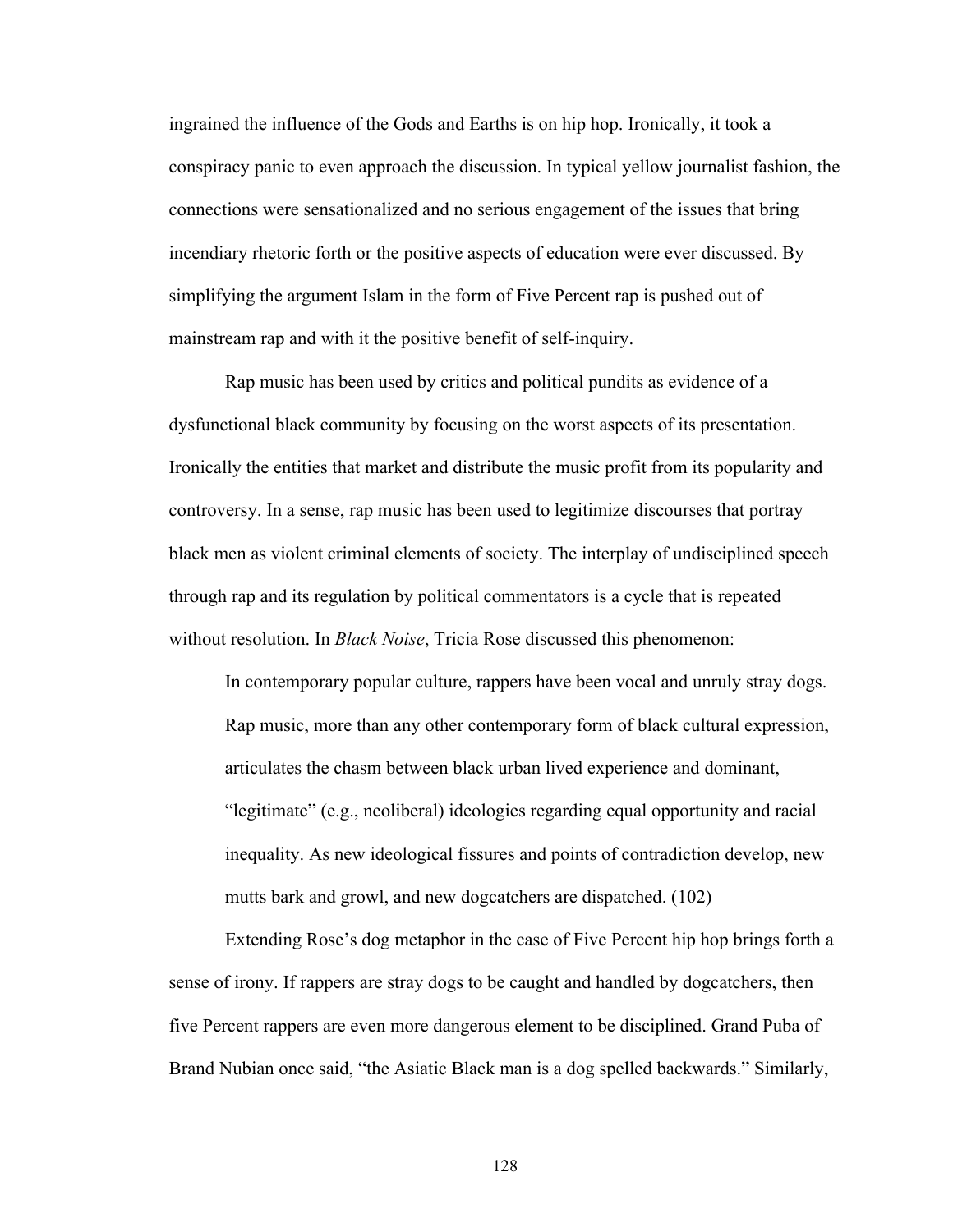RZA offered thoughts on this reversal on the Gravediggaz song, "The Night the Earth Cried:" "The devil cursed God and reversed God / turned God into dog and made our people search hard" (Gravediggaz). Rap music's relationship with mainstream politics is dependent on identifying violence and misogyny as recurring talking points for television and radio shows. As such, the conversation must remain familiar and free of ideological confusion that complicates the exchange. The oversimplification of arguments against hip hop and in defense of hip hop, create a circle that is unproductive for changing any conditions in the urban ghettos of America. Furthermore, because the violence and negativity associated with hip hop is understood as an authentic reflection of the black community, rappers are encouraged to take on the thug image to advance their careers. Violence and criminality seem more authentic than any other representation of black men is troubling because it reflects long-standing stereotypes and fears about black men. Rose discusses is troubling reality in *The Hip Hop Wars*:

The history of association of blacks with ignorance, sexual deviance, violence, and criminality has not only contributed to the believability of hip hop artists' fictitious autobiographical tales among fans from various racial groups but has also helped to explain the excessive anxiety about the popularity and allure of these artists. The American public has long feared black criminality and violence as particularly anxiety-producing threats to whites- and the convincing "performance" of black criminality taps into those fears. (39)

Rose goes on to describe how hip hop capitalizes on these stenotypes creating the bind that rappers must engage to compete economically. Of course, there are exceptions to the rule, since artists who are not focused on being gangsters, thugs or pimps exist.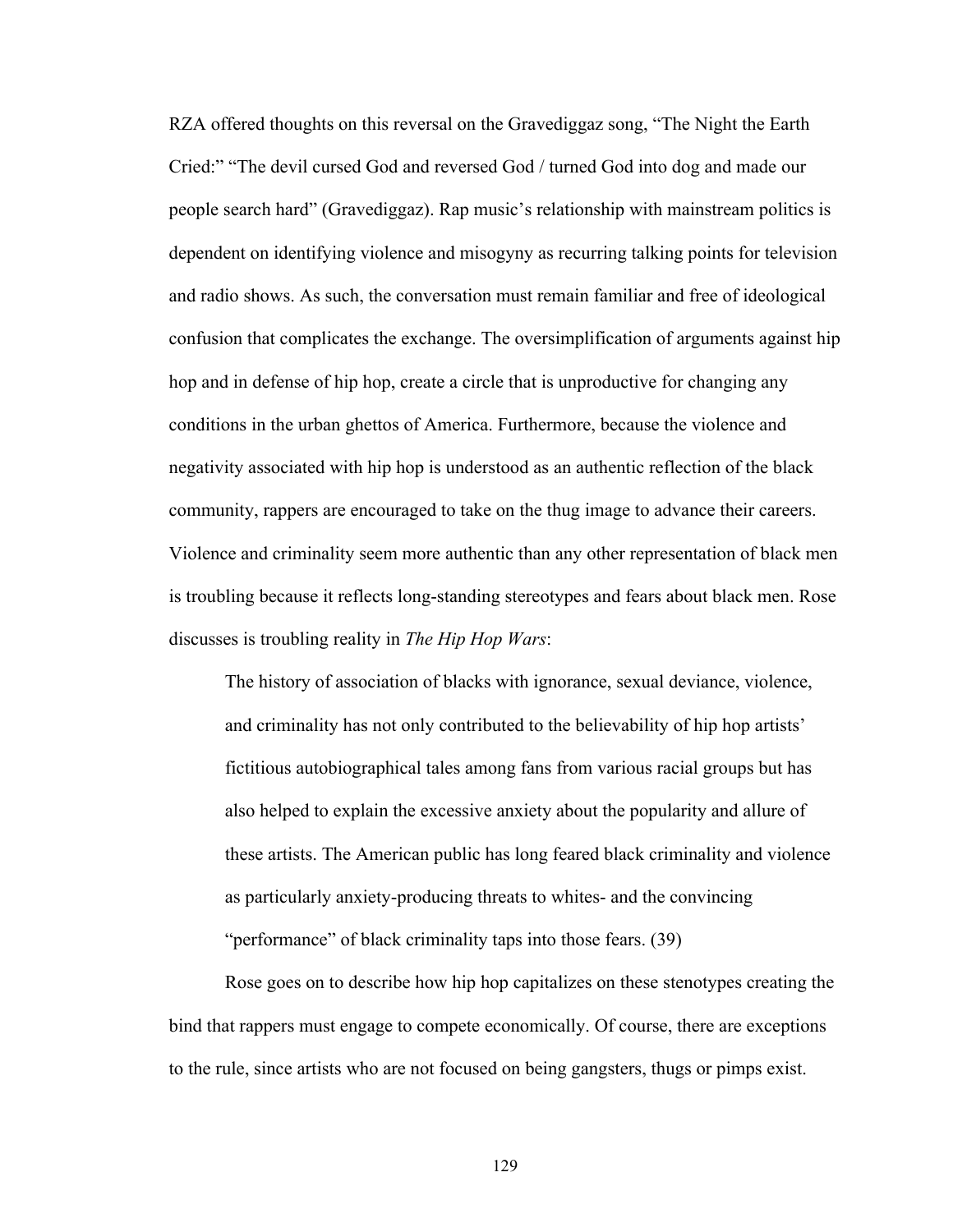However, the rule in the mainstream is the gangster, pimp or thug persona dominates the charts. *Silent Weapons for Quiet Wars* was released at a time when hip hop was undergoing a transformation. Killarmy simultaneously embraced the hardcore street image and proclaimed the importance of knowledge of self with a revolutionary spirit. To connect Killarmy and other rap like it to domestic terrorism signaled the death knell for politically subversive rap in the mainstream. Killarmy's approach as self-proclaimed lyrical terrorists made the connection easy for critics. The simplicity of these connections ignores the nuances of the arguments *Silent Weapons for Quiet Wars* presented, arguments that were inspired by deplorable economic conditions and a history of institutionalized racism.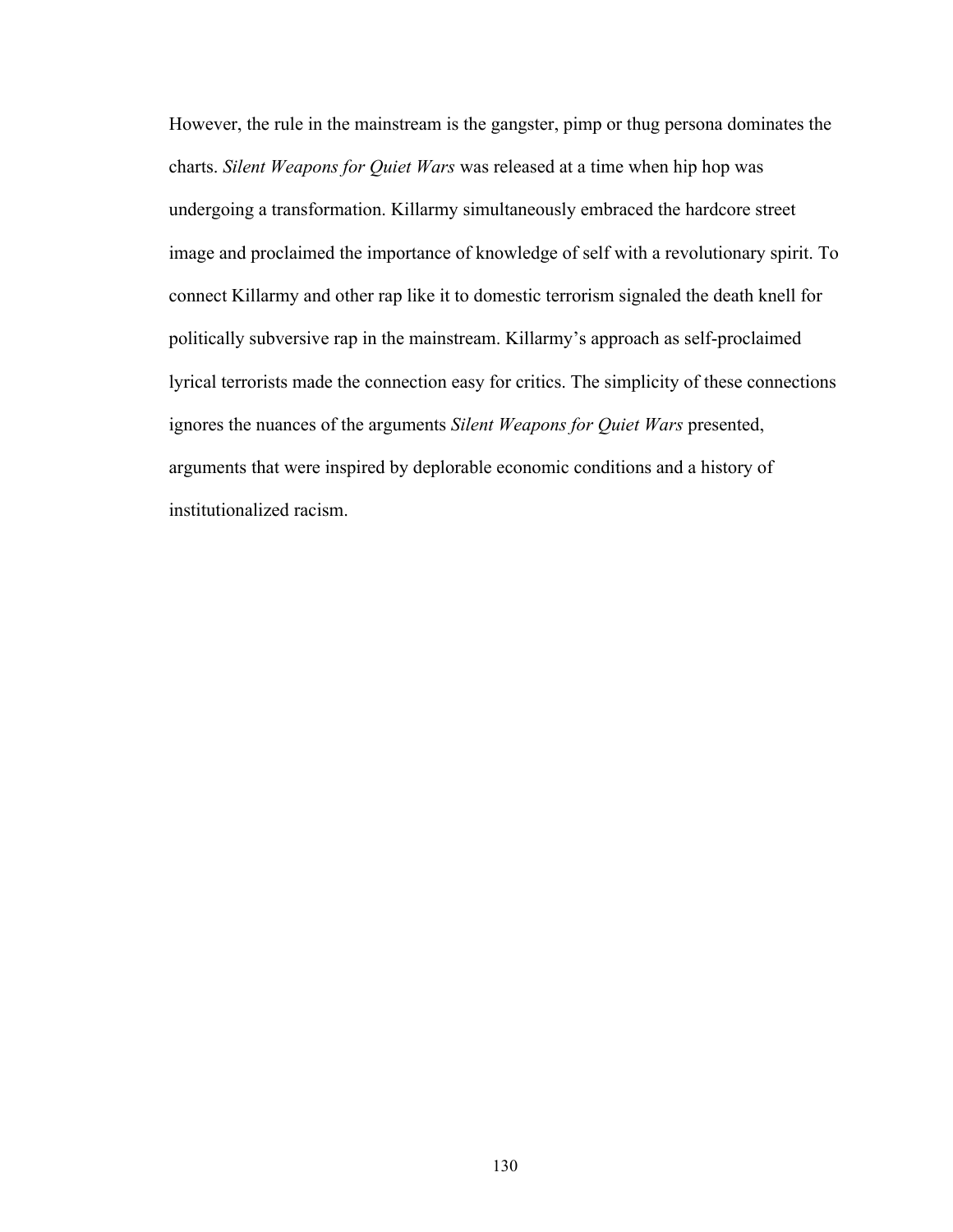### **Chapter 6**

# **Conclusion**

Killarmy's *Silent Weapons for Quiet Wars* represented a segment of hip hop culture that was frustrated by politics and social conditions of black youth in the urban ghettos of America. With Five Percent ideology as their foundation, Killarmy contributed to the knowledge base of hip hop by providing a raw, unfiltered, and incendiary offering geared toward youth who felt trapped by their social condition. Both Five Percent ideology and hip hop rely on an I-pistemology that serves as an alternative source of knowledge that was counter to the narratives of the dominant knowledge institutions. Rap music is used not only as a tool of expression but a tool of resistance and through coded language, Killarmy's hidden transcript ended up at the forefront of a conspiracy panic that coincided with the War on Terror. The authenticity of the album was aided by the perceptions of black men as fearsome and Killarmy's use of terrorism as a motif for their music played into fears about black Americans and Islam. The subversive message presented on *Silent Weapons for Quiet Wars* was powerful because of its authenticity that simultaneously helped to bolster fear and subjugation by the dominant society toward the black male.

Chapter 1 provided the background for the study by situating it within the research areas of hip hop, conspiracy theory, and Black Nationalism. In addition to these bodies of research, I introduced Van Zoonen's I-pistemology as a guiding template for the project to help explain the ethos for the knowledge base of hip hop culture, where reliance on the self is the basis for knowing particularly in an oppressive context. Chapter 1 also introduced the object of the study, Killarmy's *Silent Weapons For Quiet Wars,* a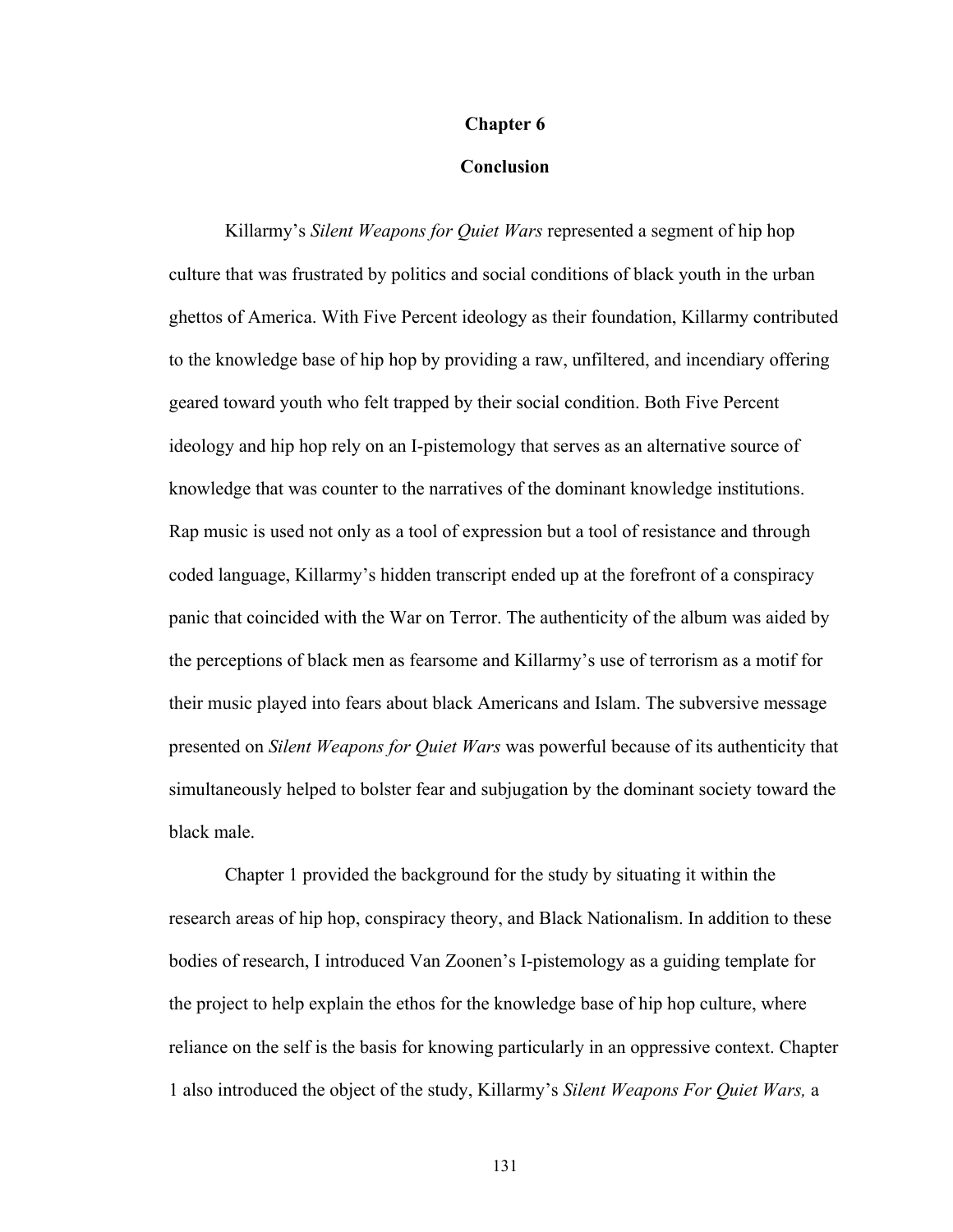rap album that was cited by NBC's *Meet the Press* as a possible inspiration for the Beltway Sniper Attacks of 2002. In order to explain the role of conspiracy theory, chapter one discusses Bratich's formulation of the conspiracy panic, or mainstream media's coverage of alternative accounts of newsworthy events. The conspiracy panic labels alternative discourses as conspiracy theory to delegitimize claims of government conspiracies against the public. In terms of hip hop scholarship, this study used Tricia Rose's idea of the "hidden transcript" of resistance in rap music. Chapter 1 concluded with an overview of black Islamic resistance in America, discussing the rise of Five Percent ideology, an important part of hip hop history and the ideological inspiration for Killarmy's album.

Chapter 2 focused on the complex process of identity making through the influence of popular culture and how hip hop creates its own expression of resistance by drawing from multiple influences. This chapter explained how the Wu-Tang philosophy was created from a combination of Five Percent ideology and the inspiration of kung-fu films. Killarmy follows this template by creating their own version of sonic chaos that is used as an aggressive template for militant revolutionary rhymes. The music that is created by Killarmy while being influenced by the capitalist apparatuses of media also opposes the dominant institutions of American society with a general distrust of these institutions. Furthermore, Killarmy following the I-pistemological ethos of hip hop resistance uses specific media texts to create their own template of sonic revolution. The tradition of sampling in hip hop brings together media texts that are re-appropriated for new meaning. Chapter 2 engaged Jean Baudrillard's discussion of simulacra, or the historic process of symbol appropriation. Killarmy uses sampling for both "embodied"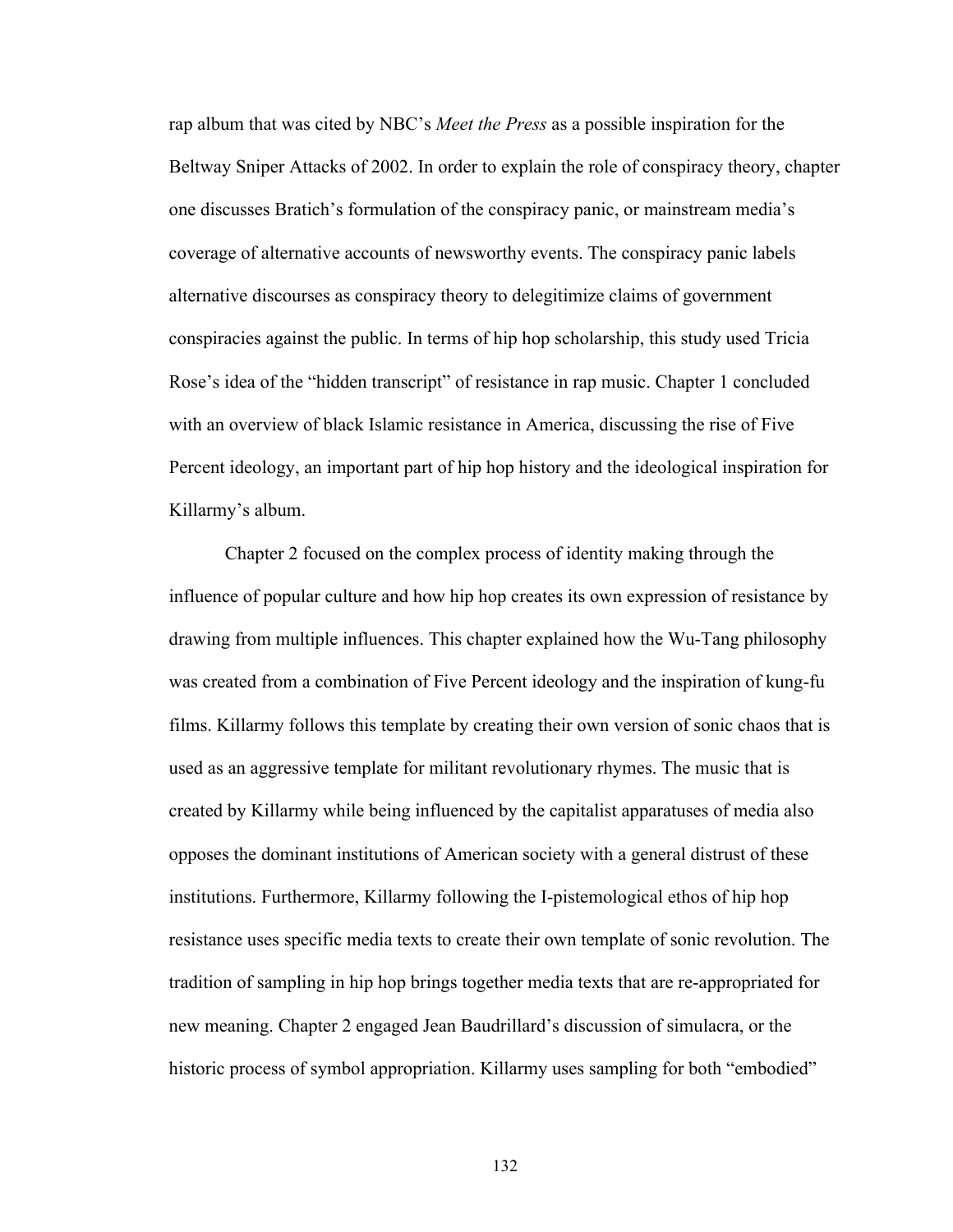meaning (characterized by "the tensions in the music, rhythm, melody, harmony and timbre") and referential meaning, which is characterized by "extra-musical associations" (Manuel 231). Chapter 2 then provided examples of how the samples were appropriated to construct meaning on the album. The chapter concluded by discussing the document that bears the same title as the album, a text that outlines the conspiracy to control society, specifically the lower-class.

Chapter 3 examines Five Percent ideology and its I-pistemogical influence on Killarmy's lyrics on *Silent Weapons for Quiet Wars.* Killarmy follows the tradition of black resistance by "dropping knowledge" drawn from the 120 lessons and applying it in a hip hop context. With a general distrust of the knowledge institutions of the United States, The Nation of Gods and Earths created their own body of knowledge based on numerological principles and the parables of the Nation of Islam lessons. *Silent Weapons for Quiet Wars* exemplifies the use of Rose's "hidden transcript" where Killarmy criticizes the dominant power structure through militant lyrics. By following the tradition of Five Percent rappers who show and prove knowledge of self with their own style of "God Hop" Killarmy position themselves as soldiers prepared to battle the "tricknowledge" of the "devil's civilization." As Five Percenters, Killarmy turns oppression on its head and asserts their authority as Gods. Chapter 3 highlights Killarmy's hidden transcript of resistance in their lyrics with clever usage of acronyms and allusions to Five Percent lessons. Killarmy's lyrics admonish the dominant knowledge institutions of American society as well as black people who follow the "devil's civilization" blindly. Five Percent ideology meshes with hip hop as both rely on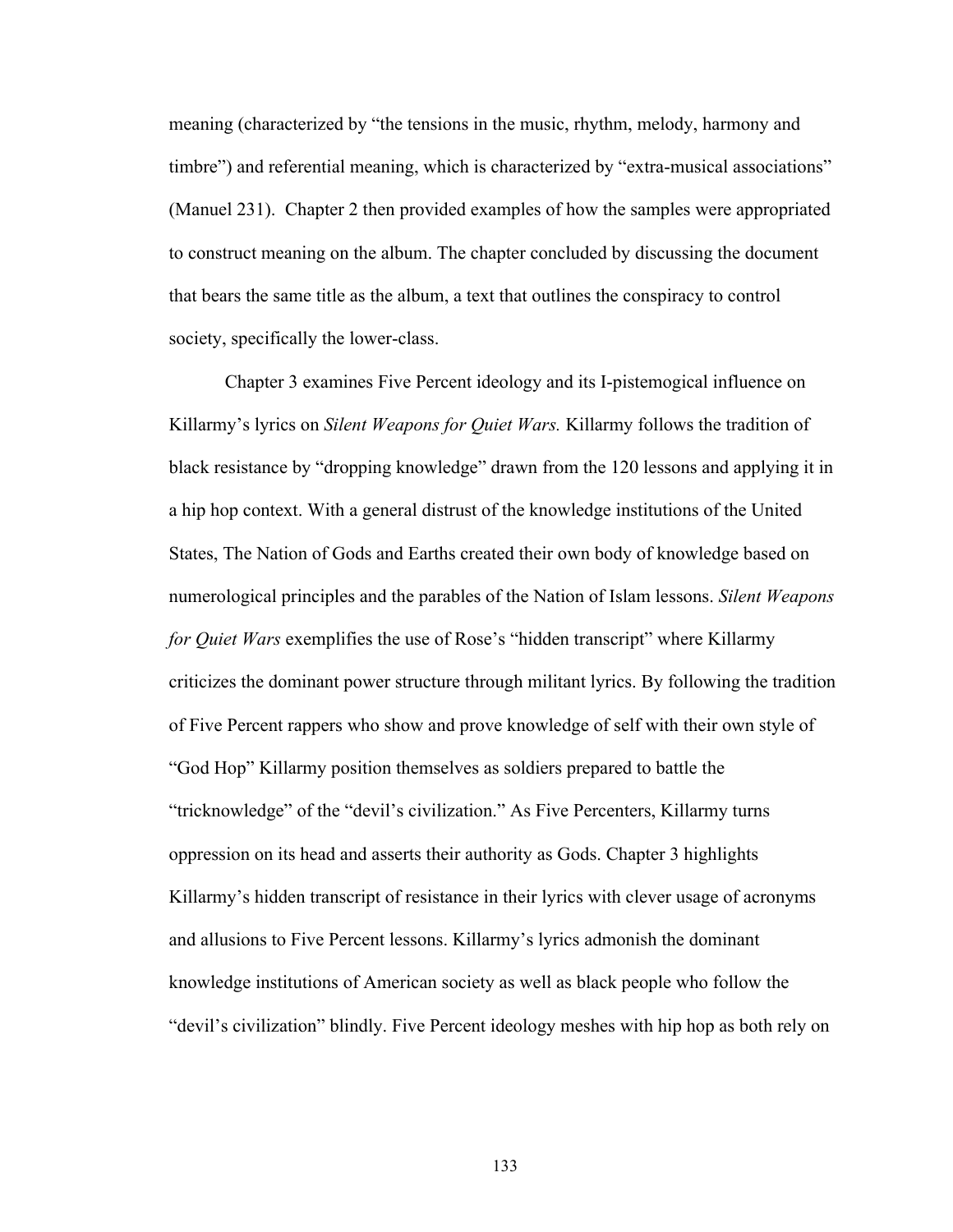an I-pistemeological base of authority where alternative knowledge is formed in the context of oppression.

Chapter 4 describes the belief in the conspiracy of the crack epidemic in the black community and the inauthentic corporate rap as two specific exigencies for Killarmy on *Silent Weapons for Quiet Wars.* The album is placed in the context of the mid 1990s, when the Telecommunication Act of 1996 became law. 1996 was also the year Gary Webb's *Dark Alliance* series was published, a series that implicated the CIA's role in supporting the crack epidemic of the 1980s. Beginning in the 1970s with the Rockefeller Drug Laws, the War on Drugs produced a substantial increase in incarcerations in the United States. The *Dark Alliance* series was disciplined as a "conspiracy theory" because of the interest of the black community. Mainstream media used this "conspiracy panic" to discredit the allegations that the CIA was deliberately involved with destroying the black community. Killarmy describes the dangerous living conditions created by the crack epidemic and provides gritty street tales that go into the psyche of ghetto youth who despite their path of enlightenment are trapped by their socioeconomic situation. As mainstream consolidation increased in the music industry, so did hedonistic, nihilistic gangster content in rap music. Killarmy's style and lyrical approach rhetorically asserted authenticity to hip hop fans inundated with fake thug rappers.

Chapter 5 describes the framing of Five Percenters as criminals and possible terrorists. Killarmy's rhetorical approach as lyrical terrorists provided an authentically shocking image. The militant style is a consistent theme on *Silent Weapons for Quiet Wars* and helps to provide ammunition for the conspiracy panic that ensued during the Beltway Attacks, when Five Percenters' influence of rap was put under scrutiny by the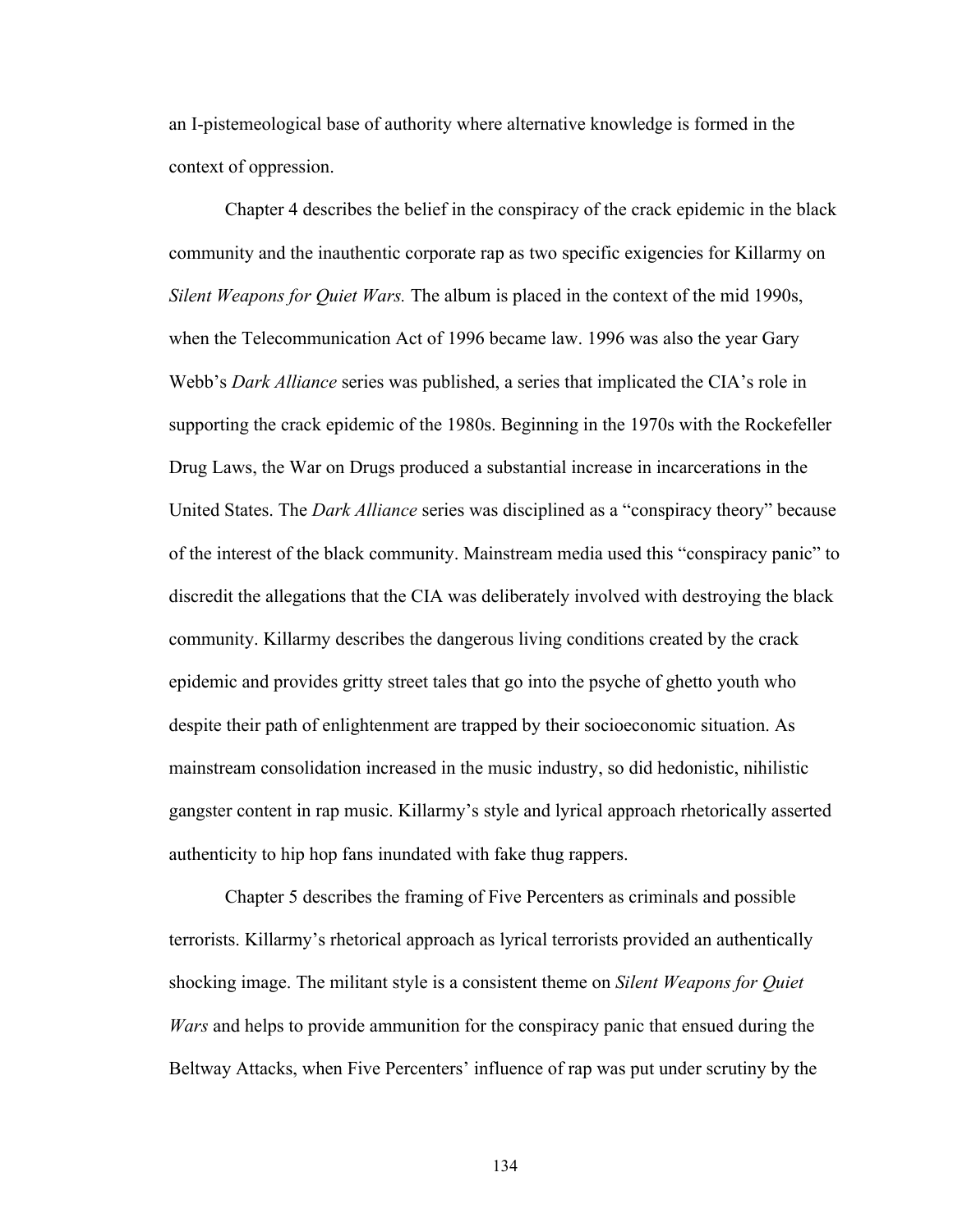media. Chapter 5 traces the history of Five Percenters and their entanglements with law enforcement agencies, causing many to classify them as a street gang. Ironically, the Wu-Tang Clan was the focus of an FBI investigation in the late-1990s. Killarmy and other rappers face a double bind as their authenticity as rappers is based on their criminal involvement. Much of what makes *Silent Weapons for Quiet Wars* become a viable commercial product is the fears it invokes. Black males are generally feared as possible criminals and to add "Islam" and "terrorist" to the black male image only complicates the ability to resist oppression.

#### **Interpretation of the Findings**

African descendants in the United States have been conditioned to accept the role of second-class citizen by the institutions that produce official knowledge (education system) and legal institutions that have historically created laws that have adversely affected the black community. This marginalization led to different Black Nationalist movements that were created to reform the mentality of a people who suffered from institutionalized racism. Beginning with the history taught in school, the narrative of black people is the narrative of a colonized people, brought to the New World as a slave, emancipated after the Civil War then marginalized by the Jim Crow South as well as other regions until they were liberated by the civil rights movement. Black Nationalist groups like the Nation of Islam and Nation of Gods and Earths created their own bodies of knowledge as the knowledge institutions of the dominant society were deemed unreliable and untrustworthy. In order to create a situation where African-Americans could accept the role of a slave, an ideology to justify both the roles of the subjugators and the subjugated had to be in place. As black people gained certain rights in America,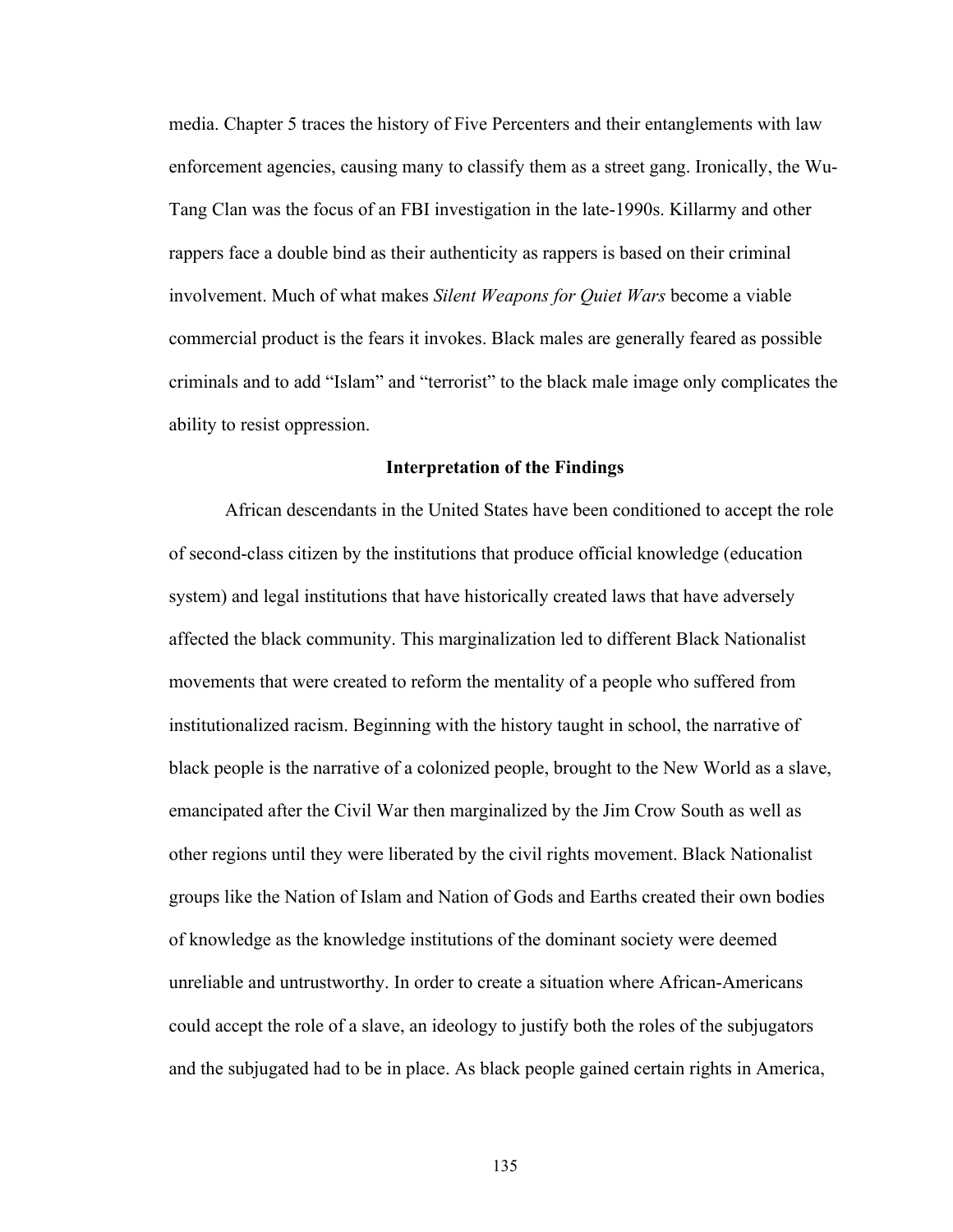they also began to challenge the cultural narratives that relegated them to this inferior status.

Black Nationalism emerged in the 20th century as both counter ideology and strategic initiative to combat white supremacy, urging black people to gain a knowledge of self before they can know anything else and most importantly, act on this knowledge. To reiterate Van Zoonen's I-pistemology where "the self is the arbiter of all knowledge" begs the question, "who is the arbiter of knowledge but the self?" Knowing must be from within and a discerning mind is necessary to process the stimuli from the environment, particularly an environment that is hazardous to one's well being. The underlying principle that the Nation of Gods and Earths begins with is knowledge. It is from the foundation of knowledge where all else springs forth.

Hip hop emerged as a cultural phenomenon in the 1970s where a new music and culture was created by using whatever was possible for expression. In the face of poverty and poor education, an I-pistemology was formed that included a new way of speaking, creating and resisting an oppressive power structure. Killarmy followed this tradition by creating a unique sound that drew from influences all over the pop culture spectrum. *Silent Weapons for Quiet Wars* offered a contribution to hip hop's knowledge base by providing the template for sonic terrorism with a raw, gritty and violent approach to music. Killarmy's message was shocking rhetorically as it attacked the institutions of the dominant society with graphic imagery and apocalyptic visions. By choosing to name the album *Silent Weapons for Quiet Wars*, Killarmy aligned themselves with hip hop's Ipistemology, since *Behold a Pale Horse* was widely read among the hip hop generation of the mid 1990s. Black youth who were subjected to the violence and tragedy of the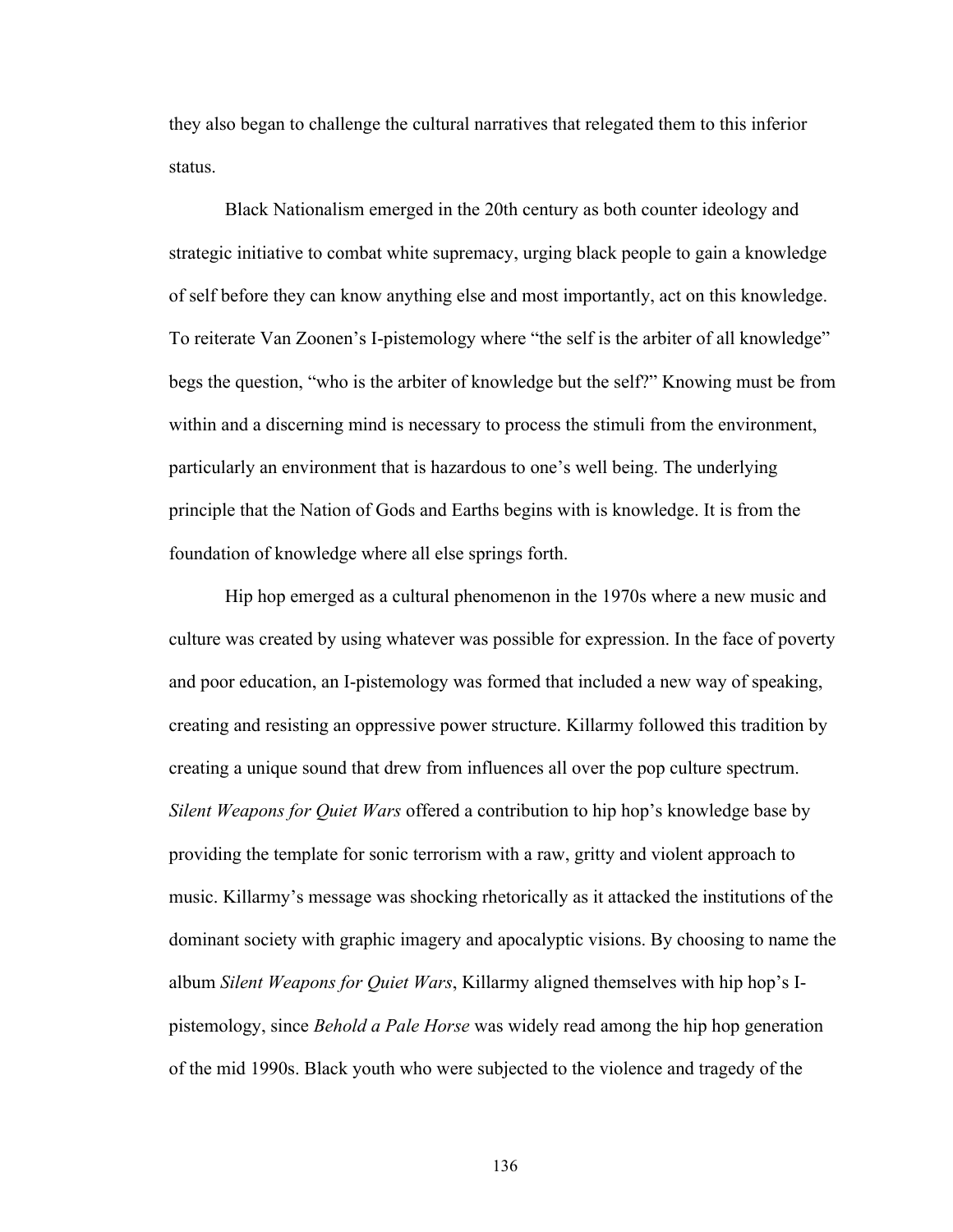crack epidemic had new suspicions about a system that oppressed their ancestors. For many, not much had changed in terms of white supremacy, only the methods used to exert it. Conspiracy is something to be assumed at any given interval. The *Dark Alliance* series was released around the same time Killarmy was recording *Silent Weapons for Quiet Wars*, but many in the black community and hip hop generation did not need it to verify what they already felt. *Dark Alliance* only provided a valid source for the black community's frustration. As in most cases when a "conspiracy theory" gains traction, it is immediately disciplined by mainstream discourse, by labeling it a conspiracy theory first, and then discrediting it and those who believe it.

As such, Bratich's formulation of a conspiracy panic is appropriate. Citizens can research and find evidence of government conspiracies and cover-ups, but these ideas are not allowed to gain traction as any significant shift in public opinion can undermine the authority of the dominant institutions. This is why the disciplining of alternative discourse works well when conspiracy theorists can be labeled dangerous. This labeling makes others suspicious of conspiracy theories and turns others away from them. People generally do not want to be considered insane or paranoid and certainly do not want to be labeled as terrorist. Thus, hip hop's political rhetoric looks very different in 2015 than it did in 1997. This is not to say conscious or politically subversive rap no longer exists. Artists like Immortal Technique, Lupe Fiasco, K-Rino, and Jedi Mind Tricks to name a few, have released politically subversive music post 9/11. Killarmy and other Wu-Tang affiliates have released albums as solo artists. The difference is most of this socially conscious work remains underground and rap music backed by major corporations has become more homogeneous, focused on as Rose said the "gangster-pimp-ho trifecta."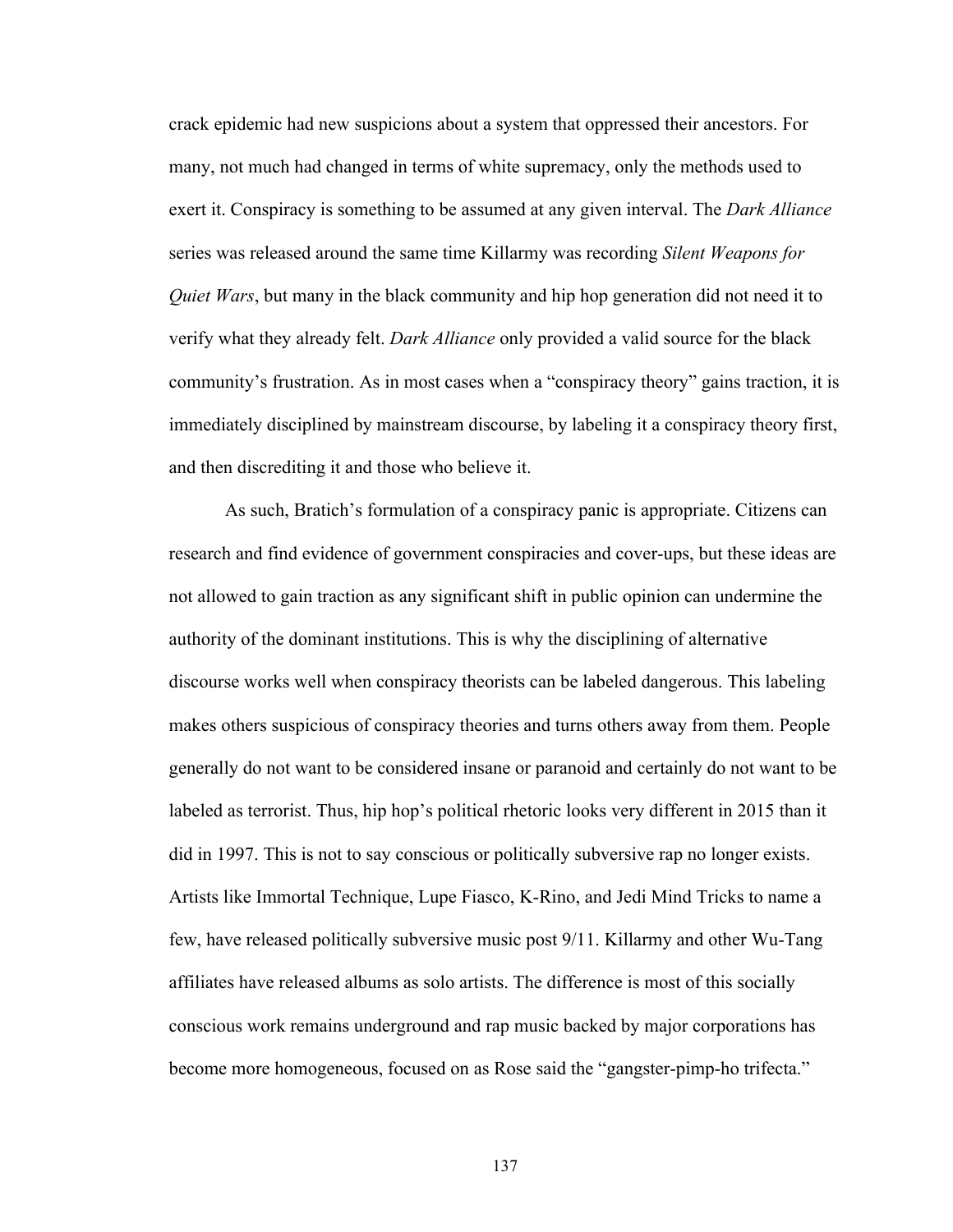The image of terror in America takes on several forms. It morphs and transforms to fill certain fears and fantasies both authentic and imagined. Japanese Americans, for example, were feared enough during WWII to be placed in internment camps. Terror is the face of the Ku Klux Klan. The widely circulated narrative of terrorist as Muslim extremist has gained more credence post 9/11 and multiple groups are labeled terrorist groups by mainstream media. The terrorist meme abhors any vacuum; it must be filled with some fanatical revelation of a lone actor or splinter group hell bent on destroying the dominant structure. From a political standpoint this is dangerous because anyone who disagrees with a prevailing view can be targeted as an extremist. Pushing a centralized agenda is an important element of maintaining political and social order. The media disciplines the eye and ear to recognize what should be wrong. Terrorists are potentially anyone with extreme views. All views can be extreme depending on the lens. People who feel they are pushed to the fringes often adopt "radical" positions. When individuals feel they lack options, it is a natural instinct to tribalize and form binds based on narrow categories.

The media can exacerbate paranoia by its consistent bombardment of images, sound frequencies and montages of madness and titillation. One could argue that the language used to fight against degradation, oppression, marginalization, and subjugation is itself an entrapment as the language used was forced upon the oppressed by the oppressor who set up the game and power relationship. The message in *Silent Weapons for Quiet Wars* is subversive to what are obvious targets and pillars of white oppressionreligion, the police state and education though social indoctrination. Those who know the script can predict the outcome regardless of the specific characters. With the trove of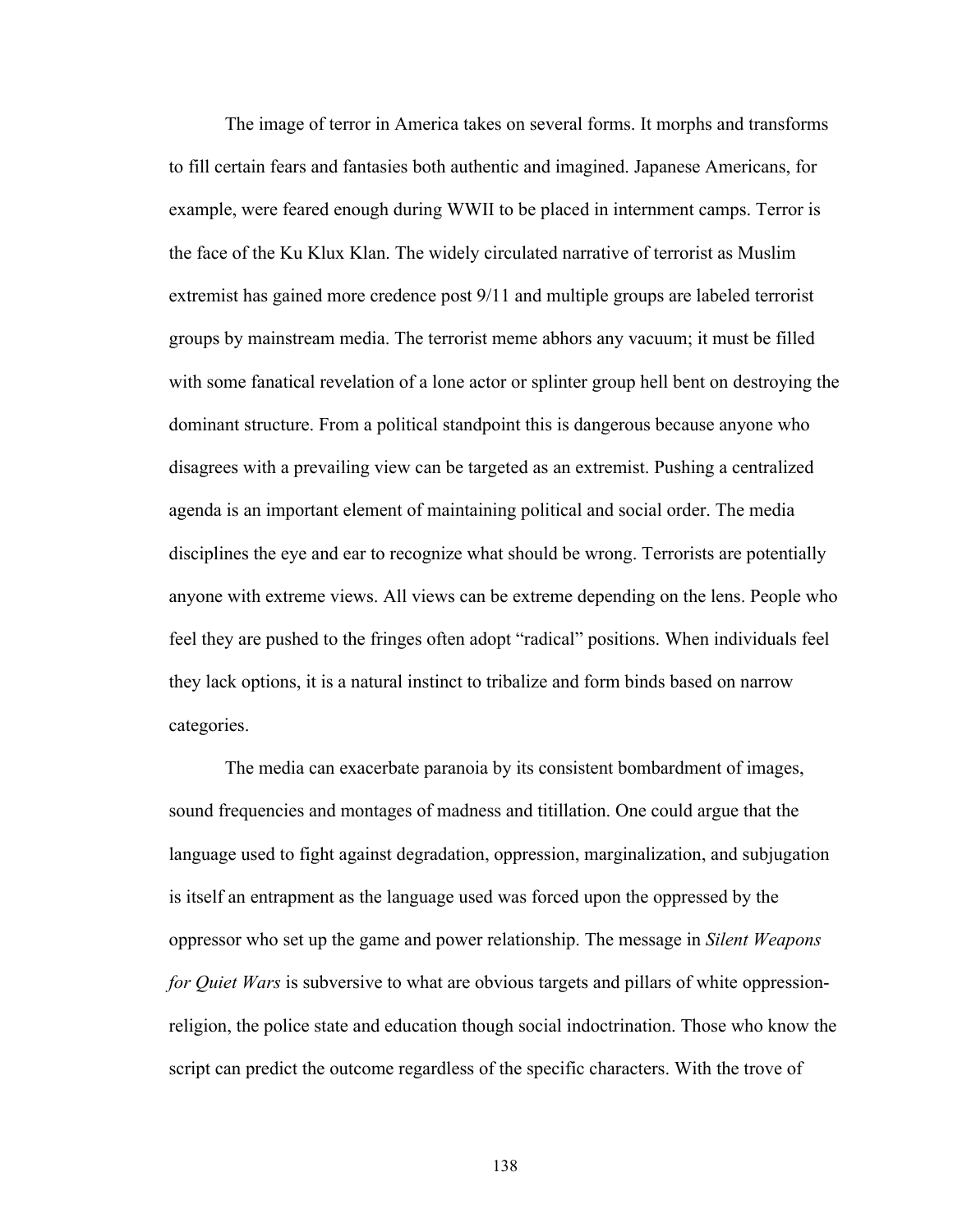intelligence into Black Nationalist groups like the NOI, Black Panthers, and Five Percenters, not to mention the hip hop community, which has been linked to the underworld of drug trafficking and organized crime, it is unfathomable that executives at Priority Records were oblivious to what Killarmy was representing. The archetype for black resistance looks a certain way and has been co-opted for public consumption. The positives are a difference in the spectrum of choices for the listener and an alternative content that is anti-materialist. The negative is the more radical positions can alienate and legitimize discipline from the dominant society. The black militant presence is a containable presence that provides evidence for its argument against it by its existence alone. Thus, this narrative feeds on a fear dynamic that makes it viable from both sides.

#### **Limitations of the Study**

The scope of content to study was limited to one album. As such, there were still other rap lyrics that were cited as comparative examples to Killarmy lyrics. By focusing on themes, I was able to draw examples from the album to explain how the process of meaning making works and was constantly negotiated. Killarmy represented a sound and style that resonated with a certain type of fan. The legions of Wu-Tang fans is enough to justify the importance of studying *Silent Weapons for Quiet Wars*, but it only helps to explain one segment of the hip hop community. The scope was also limited by focusing on one album where songs from different albums or other artists could be analyzed with a focus on the same themes. The thematic approach limited more in-depth explorations of comparative content. Also, the study did not include specific discussions of the role of gender or sexuality as the primary focus was knowledge production. Other albums and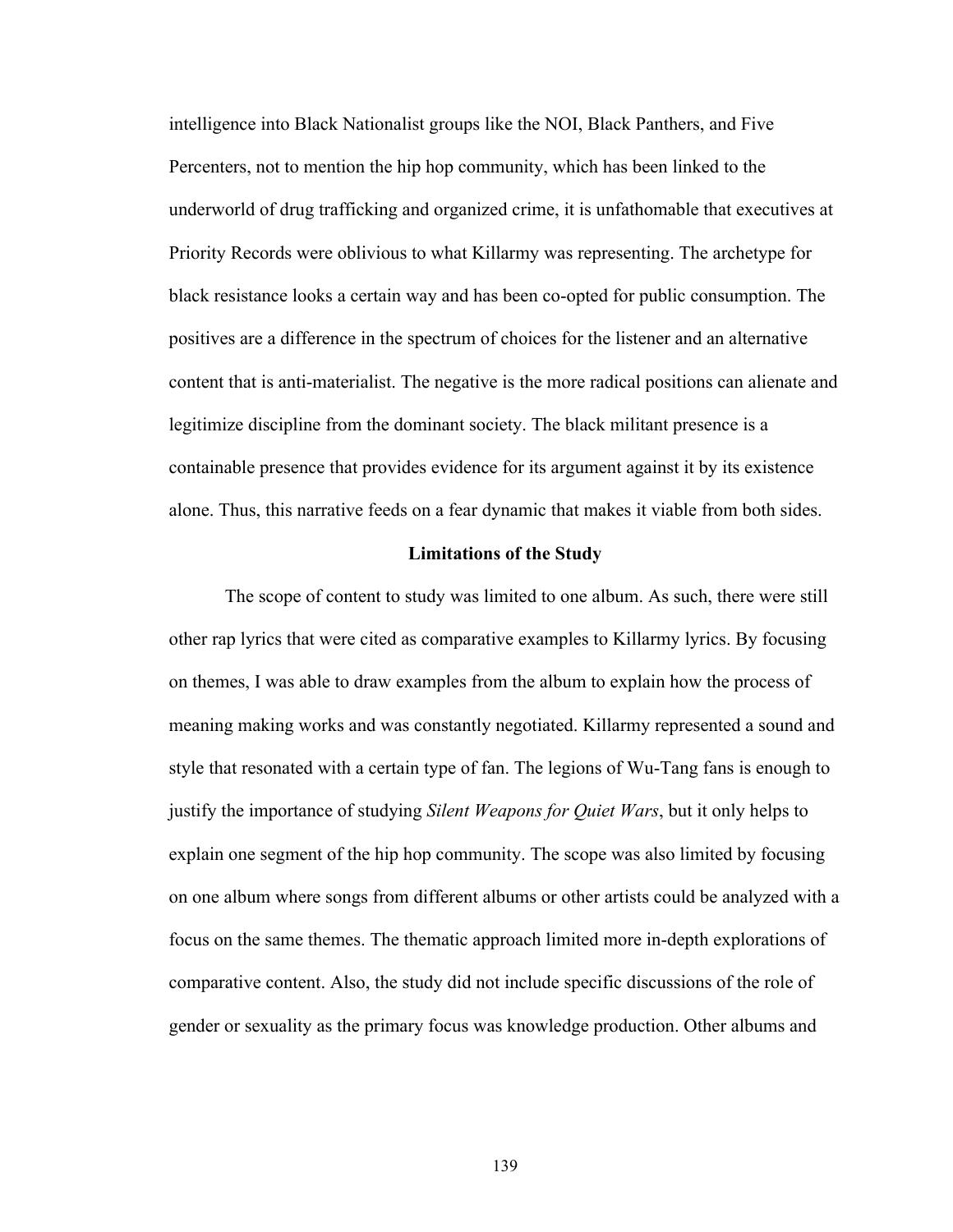songs by different artists can help to further explain the phenomena of hip hop, conspiracy theory, Islam, and terrorism.

### **Suggestions for Future Research**

Future studies can continue the conversation by engaging Van Zoonen's Ipistemologcial framework. In my opinion, I-pistemology describes hip hop's knowledge base perfectly as the elements of suspicion and discontent with the dominant knowledge institutions of society fits into the spirit of hip hop music and culture. With this in mind, any future study would need to be placed in context in regards to era. Hip hop looks and sounds very different now than it did in the 1970s, 1980s, or 1990s. The influence of mainstream media and corporate consolidation of the music industry has altered the way youth engage hip hop. Perhaps comparative studies can be done to compare sub-genres across eras. The role of new media can also be used as a template for explaining how hip hoppers create their own forms of meaning and expression.

Other studies can extend the conversation by focusing on similar themes, but with more artists. This study only focused on one album but there is much left to be explored in the Wu-Tang catalog alone. Single albums can be placed in the context of the time they were created and released as well as the socioeconomic factors that contributed to their creation and reception. I think there is also much to be said about how hip hop operates regionally. I only scratched the surface in this area in chapter 4. Hip hop has experienced internal battles regionally as other areas became viable from its beginnings in New York. Studies can be dedicated to these tensions as different bodies of knowledge and authority are created by place or region alone.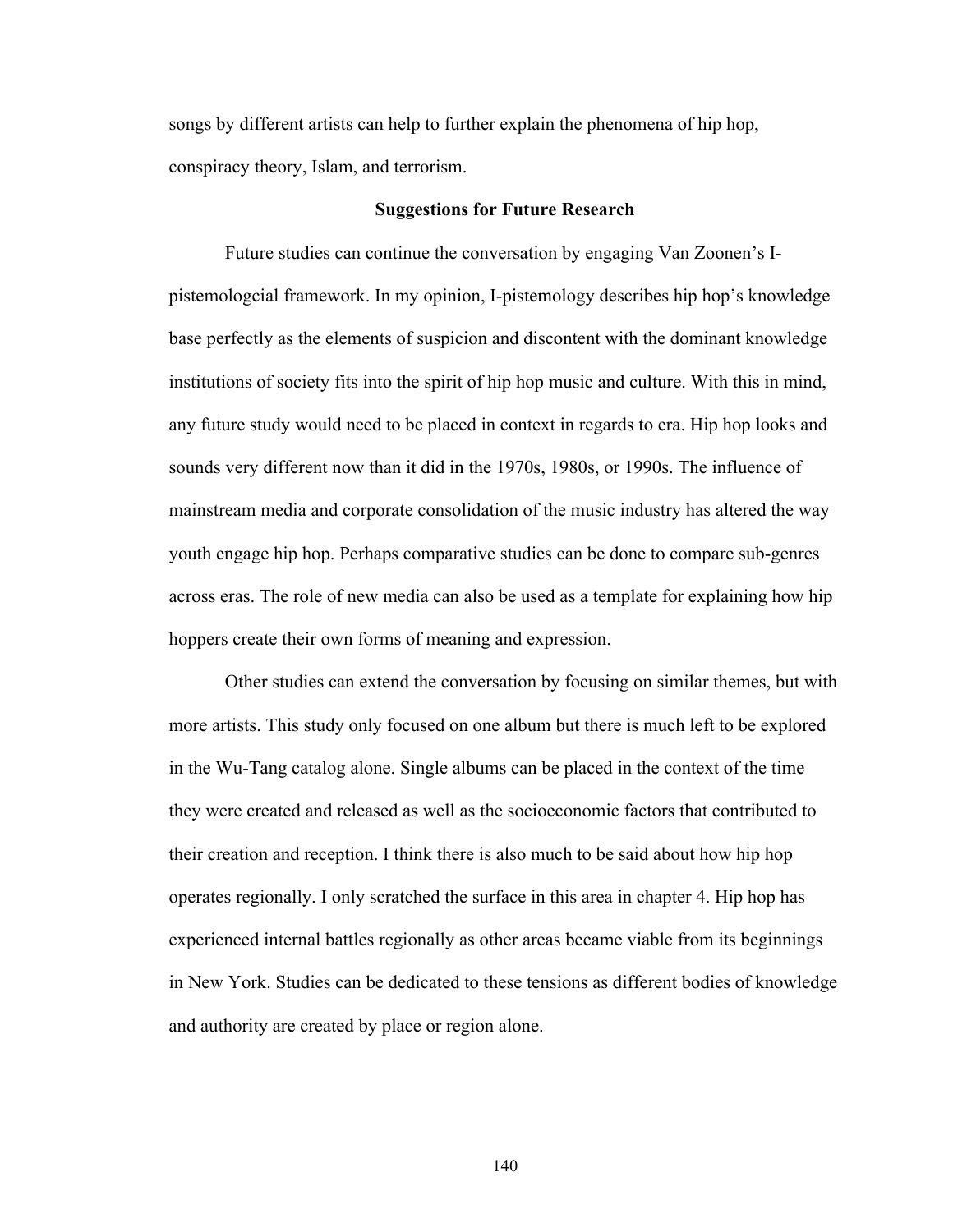Other areas of research can focus on the relationships between hip hop production and the black male image, specifically the image of the domestic terrorist post 9/11. Moreover, studies related to gender and sexuality and the connections to hip hop culture can be explored using the I-pistemological framework. It would be interesting to see new studies challenge previous conceptions of hip hop's advantages and shortcomings for political discourse particularly in a commercialized context. I wish to continue to challenge the ideologies we accept as concrete reality. In the context where society is over stimulated by media, how does *any* organic expression emerge? Hip hop has been co-opted by the dominant knowledge institutions, including academic discourse. As such, conversations about hip hop should push the boundaries of what we already know and have discussed. There is much to be gained from digging deep into hip hop's Ipistemogical knowledge base to explain socioeconomic and political engagement across the globe.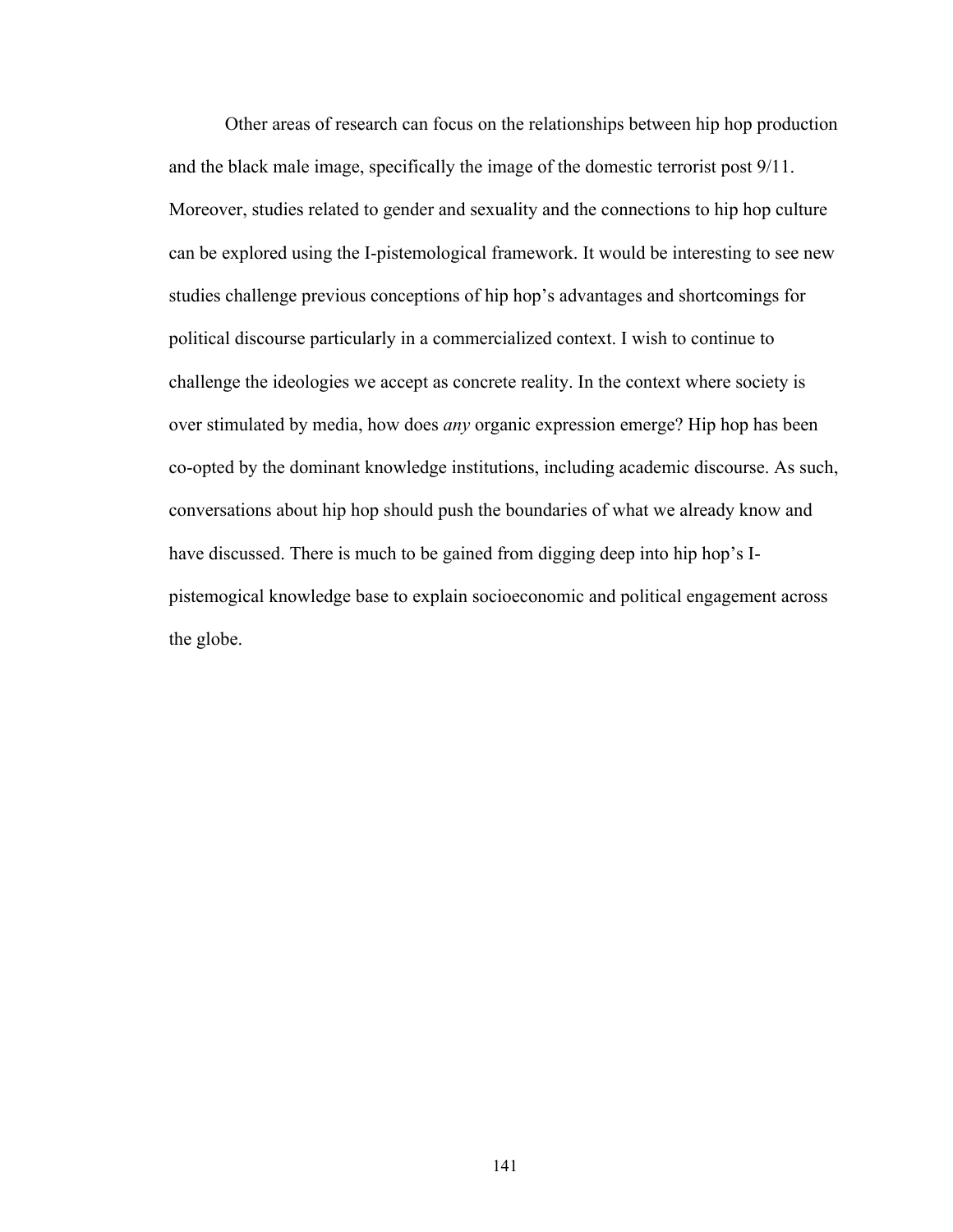### **Works Cited**

- "5 Stars by Killarmy Feat. Masta Killa on WhoSampled." *WhoSampled*. WhoSampled, n.d. Web. 20 Sept. 2014.
- Allah, Dasun. "Civilized People: Five Percenters 'Build' on Negative Press." *Village Voice*. Village Voice, 12 Nov. 2002. Web. 04 Jan. 2015.
- Aplin, T. Christopher. "Expectation, Christianity, and Ownership in Indigenous Hip-Hop: Religion in Rhyme with Emcee One, RedCloud, and Quese, Imc." *MUSICulture* 39.1 (2012): 42-69. Print.
- Auzanneau, Michelle. "Rap in Libreville, Gabon: An Urban Sociolinguistic Space." *Black, Blanc, Beur: Rap Music and Hip-Hop Culture in the Francophone World*. Ed. Alain-Philippe Durand. Lanham: Scarecrow Press, 2002. 106-123. Print.
- Ayres Jr., B. Drummond. "C.I.A. Chief Visits Watts to Counter Crack Talk." *New York Times*. New York Times, 16 Nov. 1996. Web. 04 Jan. 2015.
- Barkum, Michael. *A Culture of Conspiracy: Apocalyptic Visions in Contemporary America*. Berkeley: University of California Press, 2006. Print.
- Baudrillard, Jean. *Simulacra and Simulation*. Ann Arbor: University of Michigan Press, 1994. Print.
- Bellon, Joe. "The Strange Discourse of the X-Files: What it is, What it Does, and What is at Stake." *Critical Studies in Mass Communication* 16.1 (1999): 136-154. Print.
- Berlet, Chip. "Big Stories, Spooky Sources." *Columbia Journalism Review* 32.1 (1993): 67-71. Print.
- "Blood for Blood by Killarmy on WhoSampled." *WhoSampled*. WhoSampled, n.d. Web. 20 Sept. 2014.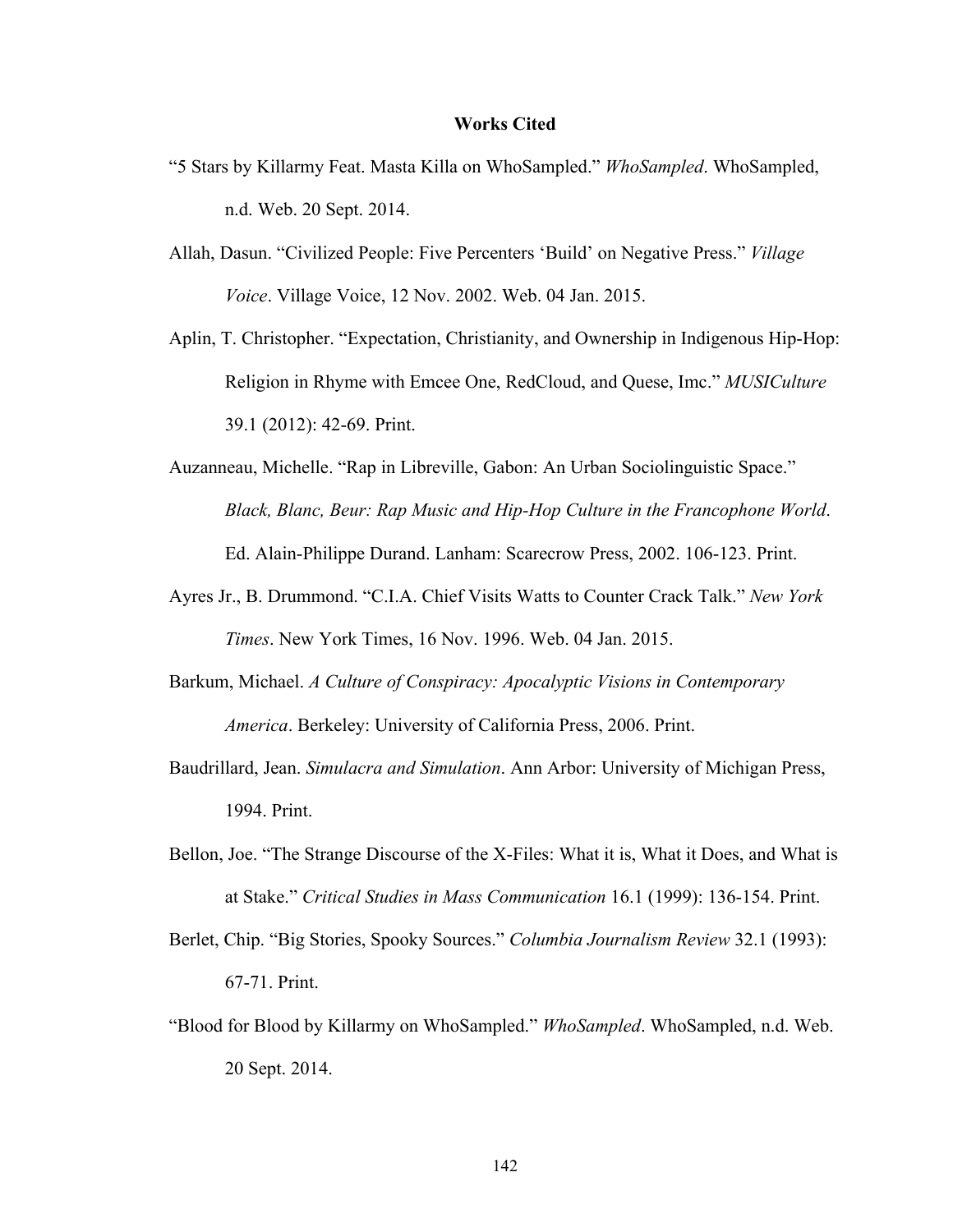- Boyd, Todd. "Check Yo Self, Before You Wreck Yo Self: Variations on a Political Theme in Rap Music and Popular Culture." *Public Culture* 7 (1994): 289-312. Print.
- Boyd, Todd. *The New H.N.I.C.* New York: New York University Press, 2003. Print.
- Britt, Donna. "Finding the Truest Truth." *Washington Post*. Washington Post, 4 Oct. 1996. Web. 20 Sept. 2014.
- Bulic, Kamenko. "The Aesthetic Alchemy of Sounding Impartial: Why Serbs Still Listen to 'The BBC Conspiracy.'" *Journal of Journalism* 12.2 (2011): 183-197. Print.
- "Burning Season by Killarmy on WhoSampled." *WhoSampled*. WhoSampled, n.d. Web. 20 Sept. 2014.
- "Camouflage Ninjas by Killarmy on WhoSampled." *WhoSampled*. WhoSampled, n.d. Web. 20 Sept. 2014.
- Campbell, Melissa. '"Go White Girl!': Hip Hop Booty Dancing and the White Female Body." *Continuum: Journal of Media and Cultural Studies* 18.4 (2004): 497-508. Print.
- Chang, Jeff. *Can't Stop, Won't Stop: A History of the Hip-Hop Generation*. New York: St. Martin's, 2005. Print.
- "Clash of the Titans by Killarmy Feat. Streetlife on WhoSampled." *WhoSampled*. WhoSampled, n.d. Web. 20 Sept. 2014.
- Clerc, S. J. "DDEB, GATB, MPPB, and Ratboy: 'The X-Files' Media Fandom, Online and Off." *Deny All Knowledge: Reading the X-Files*. Eds. David Lavery, Angela Hague, and Marla Cartwright. New York: Syracuse University Press, 1996. 36- 51. Print.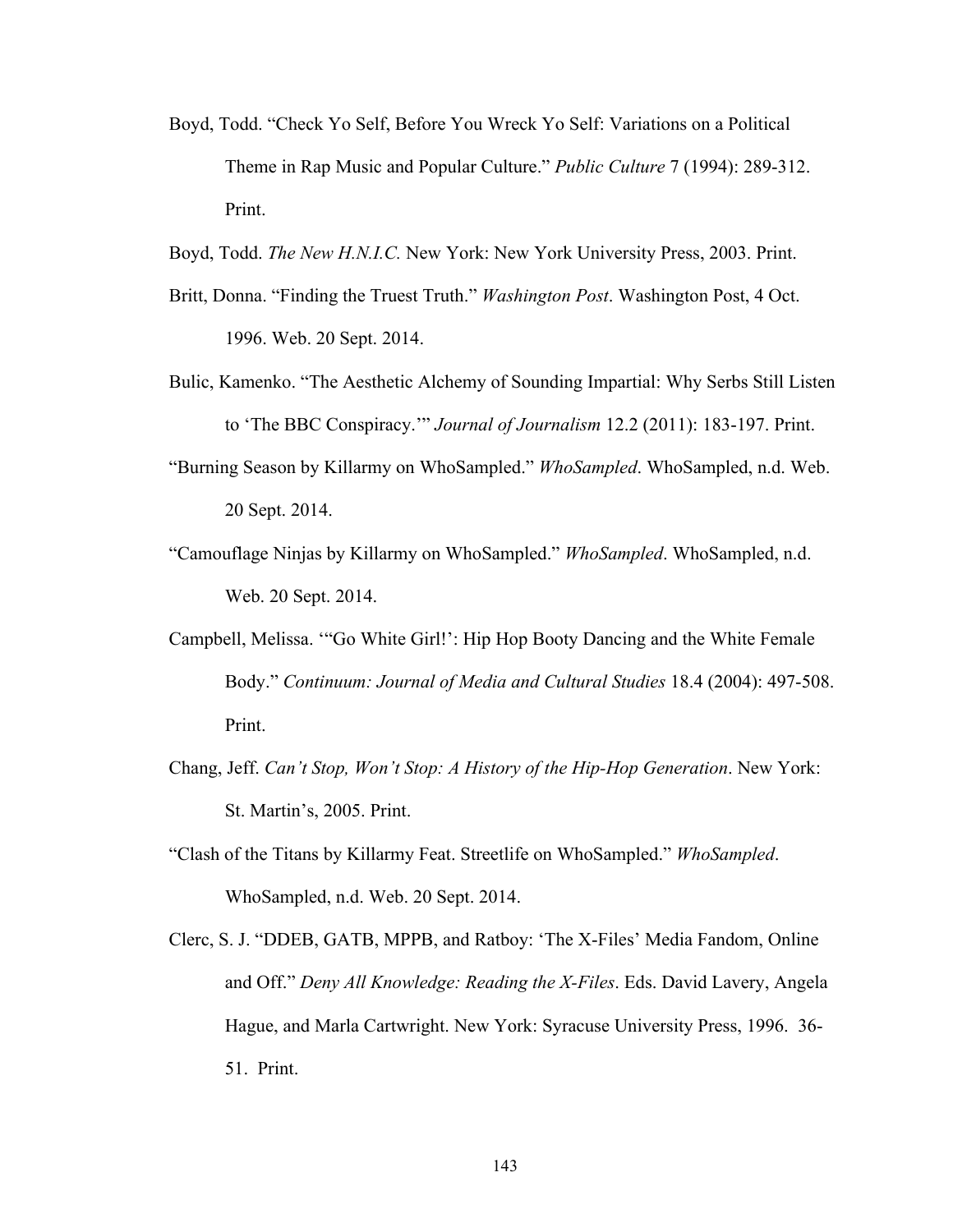Common. "I Used to Love H.E.R." *Resurrection*. No I.D., 1995. CD.

- "Cong. Waters Says: 'CIA Is Guilty in Cocaine Scheme." *LA Sentinel*. LA Sentinel, 10 Oct. 1996. Web. 30 Oct. 2014.
- Cummings, Melbourne S., and Abhik Roy. "Manifestations of Afrocentricity in Rap Music." *Howard Journal of Communications* 13.1 (2002): 59-76. Print.
- Curtis, Ric. "Mike Agar: 'The Story of Crack'" *Addiction Research and Theory* 11.1 (2003): 39-42. Print.
- D, Davey. "How the East Coast Started This Bi-Coastal War." *Daveyd.com*. Daveyd, n.d. Web. 20 Feb. 2015.
- *Deep Cover*. By Michael Tolkin and Henry Bean. Dir. Bill Duke. Perf. Laurence Fishburne, Jeff Goldblum, and Charles Martin Smith. New Line Cinema, 1992. DVD.
- Dowd, Maureen. "Liberties; from D.C., with Love." *New York Times*. New York Times, 17 Nov. 1996. Web. 04 Jan. 2015.
- "Dress to Kill by Killarmy on WhoSampled." *WhoSampled*. WhoSampled, n.d. Web. 20 Sept. 2014.
- Elkouby, Sebastien. "The Truth about the Letter That Shocked the Internet Claiming the Music Industry Promoted Gangsta Rap to Fill Prisons." *Hip is Read*. Hip Hop is Read, 22 May 2012. Web. 23 Dec. 2014.
- Emery, C. Eugene, Jr. "Paranormal and Paranoid Intermingle on Fox TV's 'X-Files.'" *Skeptical Inquirer*, 19 (1995): 18-19. Print.
- Epperson, A. Ralph. *The Unseen Hand: An Introduction to the Conspiratorial View of History*. Tucson: Publius, 1985. Print.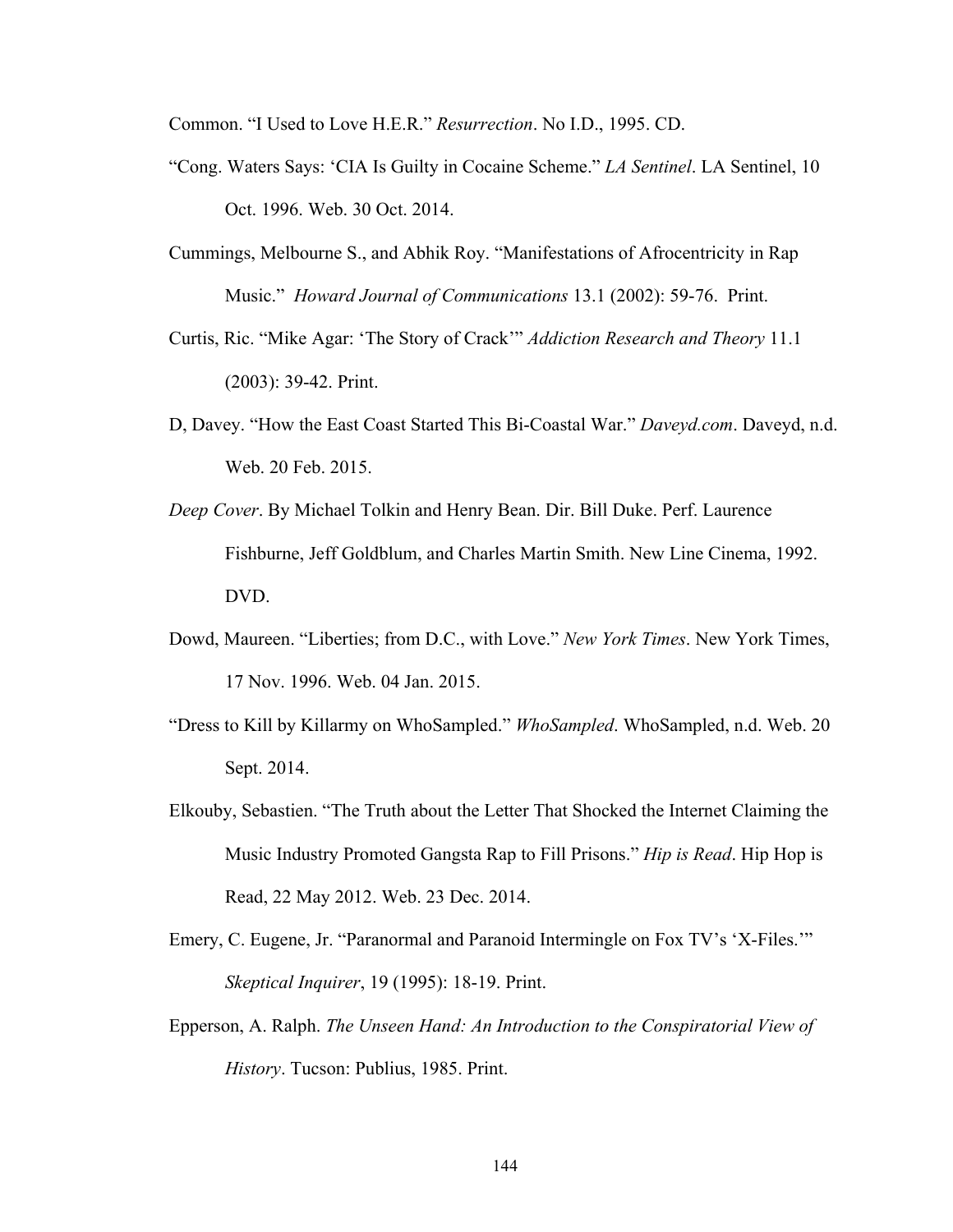- Farhi, Paul. "From the Fringe to the Mainstream." *American Journalism Review* 32.4 (2010): 32-37. Print.
- "FBI File of Russell 'Old Dirty Bastard' Jones." *Scribd.com*. Scribd, n.d. Web. 3 Jan. 2015.
- Forman, Murray. *The Hood Comes First: Race, Space, and Place in Rap and Hip-Hop*. Middletown: Wesleyan University Press, 2002. Print.
- *Full Metal Jacket*. By Stanley Kubrick, Michael Herr, and Gustav Hasford. Dir. Stanley Kubrick. Perf. Matthew Modine, Adam Baldwin, Vincent D'Onofrio, and Lee Ermey. Warner Bros., 1987. DVD.
- "Full Moon by Killarmy on WhoSampled." *WhoSampled*. WhoSampled, n.d. Web. 20 Sept. 2014.
- Gang Starr. *Above the Clouds*. DJ Premier, 1998. CD.
- Geto Boys. *City Under Siege*. Warner Bros. Records, 1989. CD.
- Geto Boys. *Do It Like a G.O.* Warner Bros. Records, 1989. CD.
- Glaze, Lauren E. "Correctional Populations in the United States, 2010." *U.S. Department of Justice, Bureau of Justice Statistics*. U.S. Department of Justice, Dec. 2011. Web. 20 Sept. 2014.
- Goldblatt, Mark. "Hip-hop's Grim Undertones." *USATODAY.com*. USA Today, 28 Oct. 2002. Web. 3 Jan. 2015.
- Goldberg, Robert Alan. *Enemies Within: The Culture of Conspiracy in Modern America*. New Haven: Yale University Press, 2001. Print.
- Golden, Tim. "Though Evidence Is Thin, Tale of C.I.A. and Drugs Has a Life of Its Own." *New York Times.* New York Times, 21 Oct. 1996. Web. 3 Jan. 2015.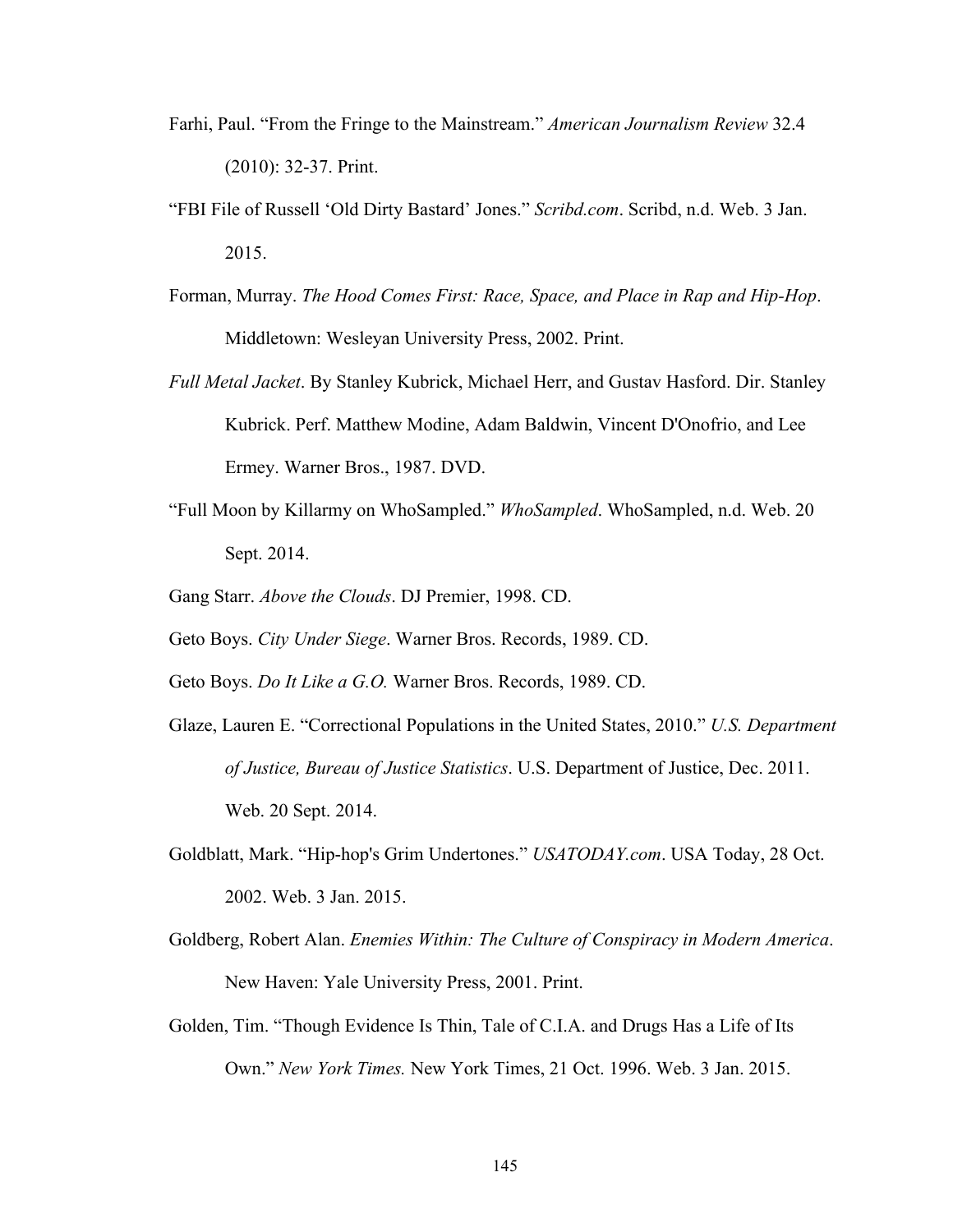Graham, Allison. "Are you Now or Have you Ever Been? Conspiracy Theory and the X-Files." *Deny All Knowledge: Reading the X-Files*. Eds. David Lavery, Angela Hague, and Marla Cartwright. New York: Syracuse University Press, 1996. 52- 62. Print.

Gravediggaz. *The Night the Earth Cried*. RZA, 1997. CD.

- Grealy, Liam. "Negotiating Cultural Authenticity in Hip-Hop: Mimicry, Whiteness and Eminem." *Continuum: Journal of Media and Cultural Studies* 22.6 (2008): 851- 865. Print.
- GZA, Ghostface Killah, RZA, and Killah Priest. *4th Chamber*. RZA, 1995. CD.
- Hatch, John B. "Rhetorical Synthesis through a (Rap)prochement of Identities: Hip-Hop and the Gospel According to the Gospel Gangstaz." *Journal of Communication and Religion* 25.2 (2002): 228-267. Print.
- Hill-Collins, Patricia. *From Black Power to Hip Hop: Racism, Nationalism, and Feminism*. Philadelphia: Temple University Press, 2006. Print.
- Hodai, Beau. "Alex Jones and the Informational Vacuum." *Extra!* 24.2 (2011): 14-15. Print.
- Howley, Kevin. "Spooks, Spies, and Control Technologies in the X-Files." *Television and New Media* 2.3 (2001): 257-280. Print.
- Hutchinson, Earl O. "'Conspiracy' Theory'" *LA Sentinel*. LA Sentinel, 24 Oct. 1996. Web. 2 Jan. 2015.
- "Inside the Dark Alliance: Gary Webb on the CIA, the Contras, and the Crack Cocaine Explosion." *Democracy Now!* Democracy Now, n.d. Web. 17 Feb. 2015.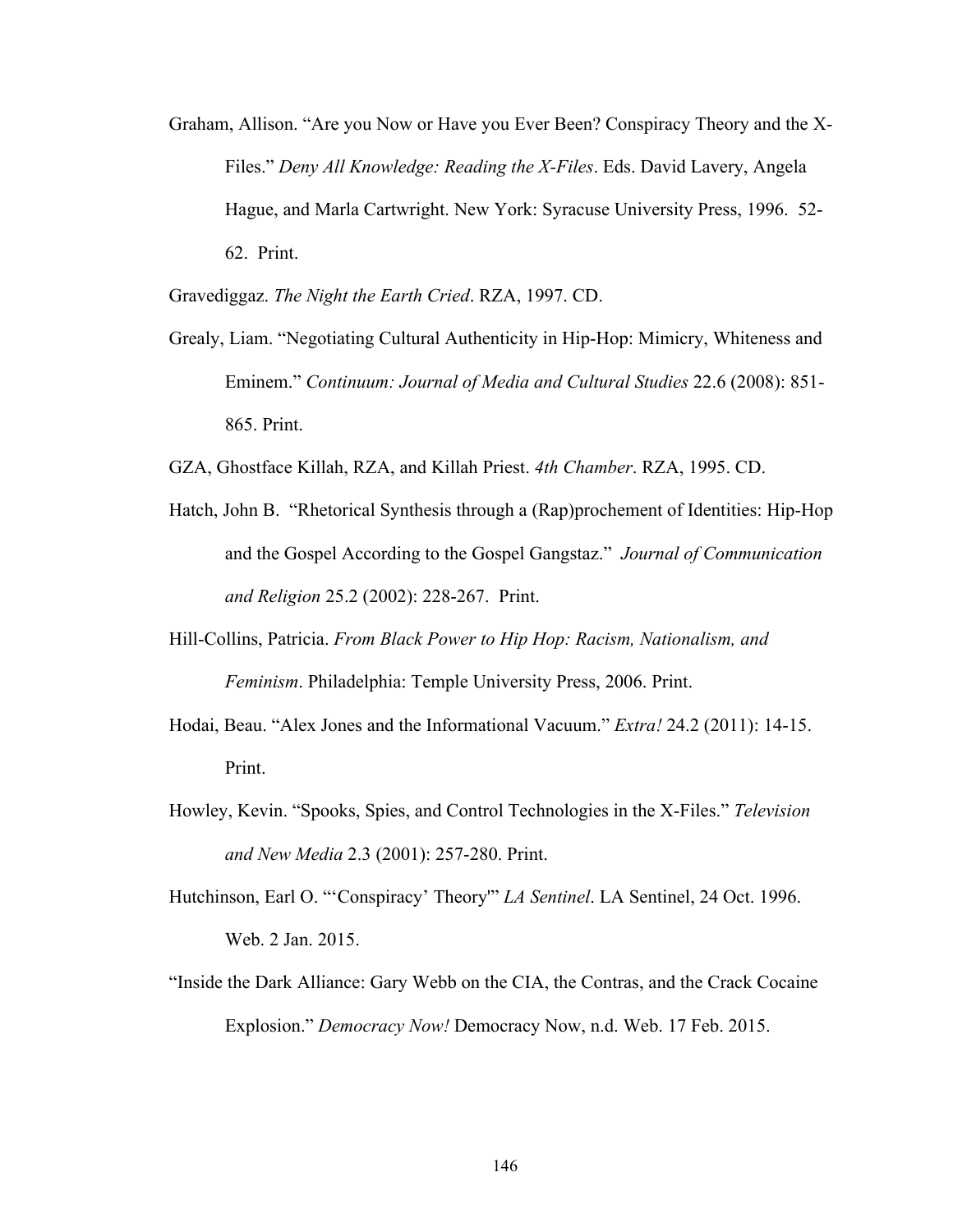- Johnson, Andre E. *Urban God Talk: Constructing a Hip Hop Spirituality*. Lanham: Lexington Books, 2013. Print.
- "Jeru The Damaja Come Clean [HQ Ver.]." Online video clip. *YouTube*. YouTube, n.d. Web. 20 Feb. 2015.
- Katz, Jesse. "The Cocaine Trail: First in a Three-part Series." *Los Angeles Times*. Los Angeles Time, 20 Oct. 1996. Web. 2 Jan. 2015.
- Kazin, Michael. "Conspiracy Theories: The Paranoid Streak in American History." *Los Angeles Times*. Los Angeles, 27 Oct. 1996. Web. 14 Dec. 2014.
- Killah Priest. *B.I.B.L.E. (Basic Instructions for Those Leaving Earth)*. 4th Disciple, 1995. CD.
- "Killarmy Fair, Love & War." Online video clip. *YouTube*. YouTube, n.d. Web. 2 Jan. 2015.
- "Killarmy Wake Up (HQ Video / Dirty)." Online video clip. *YouTube*. YouTube, n.d. Web. 07 Jan. 2015.
- "Killarmy Wu Renegades (HQ Video)." Online video clip. *YouTube*. YouTube, n.d. Web. 07 Jan. 2015.
- Killarmy. *Dirty Weaponry*. 4th Disciple, 1998. CD.
- Killarmy. *Silent Weapons for Quiet Wars*. Priority Records, 1997. CD.
- Kitwana, Bakari. *The Hip Hop Generation: Young Blacks and the Crisis in African-American Culture*. New York: Basic Books, 2002. Print.
- Knight, Michael Muhammad. *The Five Percenters: Islam, Hip-hop, and the Gods of New York*. Oxford: Oneworld, 2007. Print.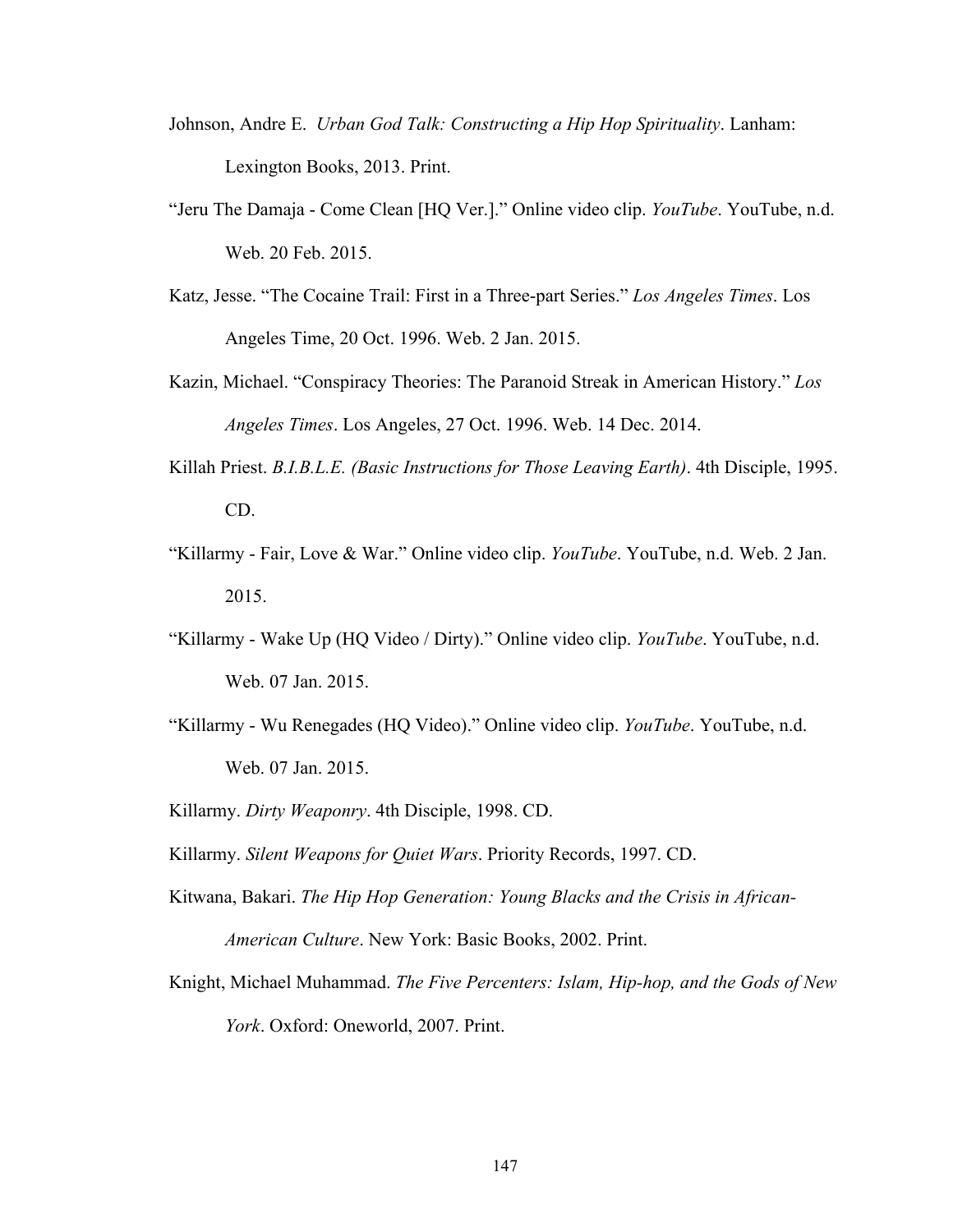- Knight, Peter. *Conspiracy Culture: From the Kennedy Assassination to "The X-Files."* New York: Routledge, 2000. Print.
- Kurtz, Howard. "Running with the CIA Story: Reporter Says Series Didn't Go as Far as Readers Took It." *Washington Post*. Washington Post, 2 Oct. 1996. Web. 14 Jan. 2015.
- Lavery, David, Angela Hague, and Marla Cartwright, eds. *Deny All Knowledge: Reading the X-Files*. New York: Syracuse University Press, 1996. Print.
- Levy, Clair. "Rap in Bulgaria: Between Fashion and Reality." *Global Noise: Rap and Hip-Hop Outside the USA*. Ed. Tony Mitchell. Middletown: Wesleyan University Press, 2001. 134-148. Print.
- Madison, Joe. "The CIA and Crack." *LA Sentinel*. LA Sentinel, 31 Oct. 1996. Web. 14 Jan. 2015.
- Malach, Michelle. "I Want to Believe…in the FBI: The Special Agent and the X-Files." *Deny All Knowledge: Reading the X-Files*. Eds. David Lavery, Angela Hague, and Marla Cartwright. New York: Syracuse University Press, 1996. 63-76. Print.
- Mann, Brian. "The Drug Laws That Changed How We Punish." *NPR*. NPR, n.d. Web. 14 Feb. 2015.
- Manuel, Peter. "Music as Symbol, Music as Simulacrum: Postmodern, Pre-modern, and Modern Aesthetics in Subcultural Popular Musics." *Popular Music* 14.02 (1995): 227-239. Print.
- Martinez, Gebe. "Probes Begin into Claims of CIA-L.A. Drug-smuggling Tie." *Los Angeles Times*. Los Angeles, 21 Sept. 1996. Web. 18 Feb. 2015.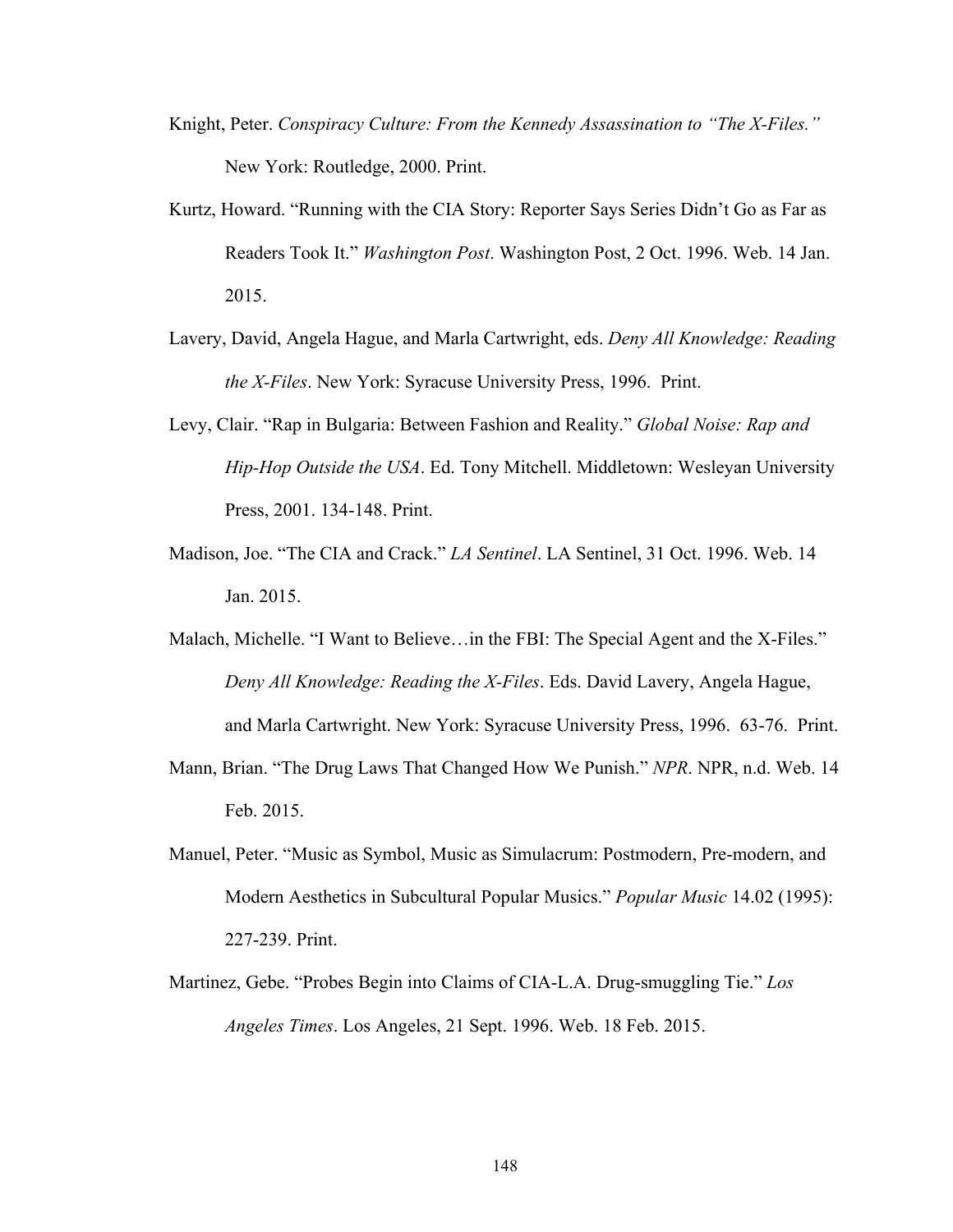- McPhail, Mark. "Passionate Intensity: Louis Farrakhan and the Fallacies of Racial Reasoning." *Quarterly Journal of Speech* 84 (1998): 426-429. Print.
- Medhurst, Martin J. "The Rhetorical Structure of Oliver Stone's *JFK*." *Critical Studies in Mass Communication* 10 (1993): 128-143. Print.
- Melly, Timothy. *Empire of Conspiracy: The Culture of Paranoia in Postwar America*. Ithaca: Cornell University Press, 2000. Print.
- Miller, Shane. "Conspiracy Theories: Public Arguments as Coded Social Critiques: A Rhetorical Analysis of the TWA Flight 800 Conspiracy Theories." *Argumentation and Advocacy* 39.1 (2002): 40. Print.
- Mitchell, Tony. "Introduction: Another Root—Hip-Hop Outside the USA." *Global Noise: Rap and Hip-Hop Outside the USA*. Ed. Tony Mitchell. Middletown: Wesleyan University Press, 2001. 1-38. Print.
- Mitchell, Tony. "Doin' Damage in my Native Language: The Use of 'Resistance Vernaculars' in Hip Hop in France, Italy, and Aotearoa/New Zealand." *Global Pop, Local Language*. Eds. Harris M. Berger and Michael Thomas Carroll. Jackson: University Press of Mississippi, 2003. 3-17. Print.
- Miyakawa, Felicia M. *Five Percenter Rap: God Hop's Music, Message, and Black Muslim Mission*. Bloomington: Indiana University Press, 2005. Print.

Muhammad, Cedric. "Hip-Hop Fridays: Rap COPINTELPRO XI: Meet the Press and Tim Russert Connect the Sniper Shootings with Hip-Hop and the 5 Percent Nation of Islam." *BlackElectorate.com*: BlackElectorate, 01 Nov. 2002. Web. 10 Sept. 2013.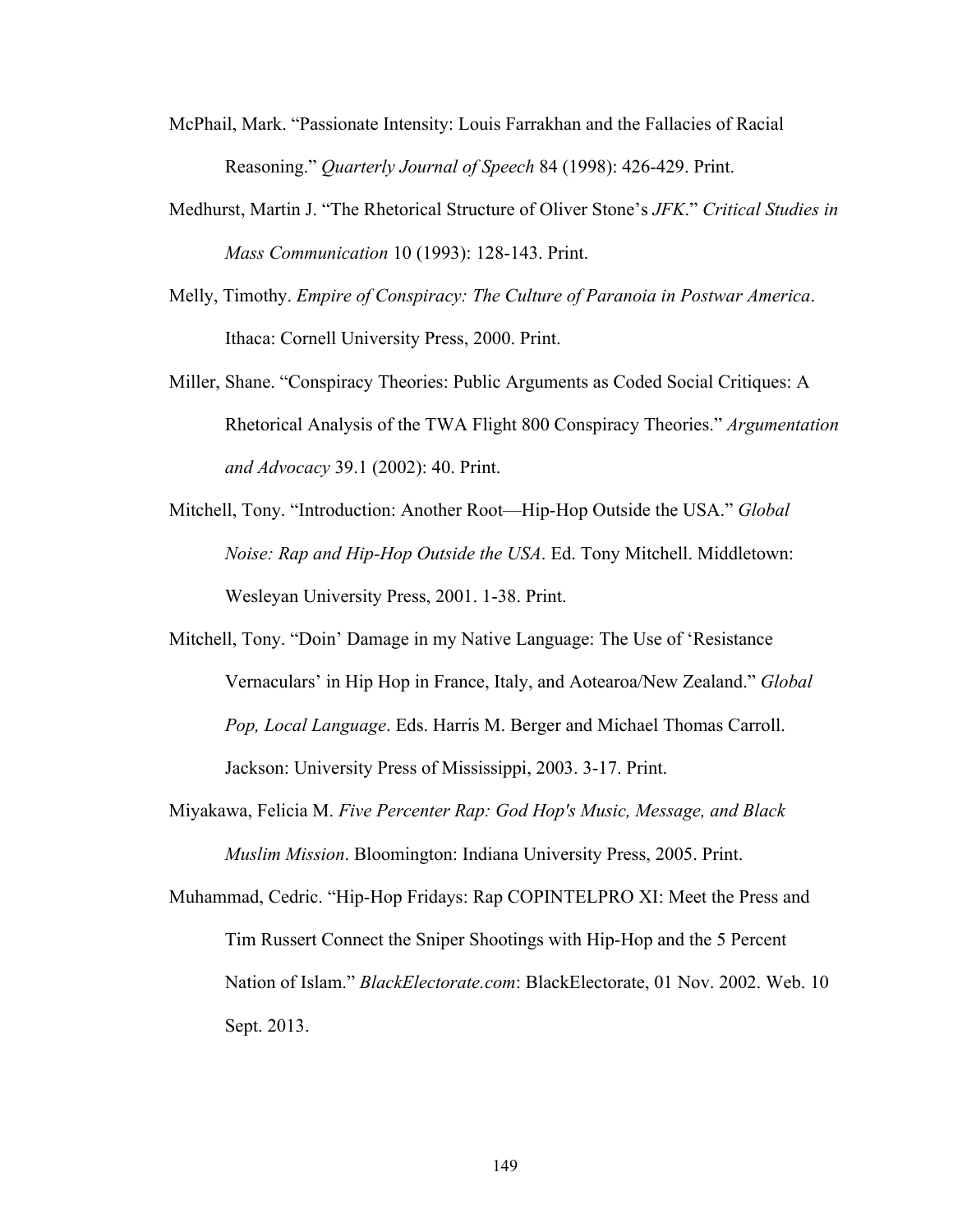- Neal, Mark Anthony. "Sold Out on Soul: The Corporate Annexation of Black Popular Music." *Popular Music and Society* 21.3 (1997). Print.
- Neal, Mark Anthony. *Songs in the Key of Black Life: A Rhythm and Blues Nation*. New York: Routledge, 2003. Print.
- *New Jack City*. Dir. Mario Van Peebles. Perf. Mario Van Peebles. Warner Bros., 1991. DVD.
- Pardue, D. '"Writing in the Margins:' Brazilian Hip-Hop as an Educational Project." *Anthropology and Education* 35 (2004): 411-432. Print.
- Parker, E. "To Many: CIA-crack Allegations Are True." *LA Sentinel*. LA Sentinel, 24 Oct. 1996. Web. 18 Feb. 2015.
- Parks, Lisa. "Special Agent or Monstrosity?: Finding the Feminine in the X-Files." *Deny All Knowledge: Reading the X-Files*. Eds. David Lavery, Angela Hague, and Marla Cartwright. New York: Syracuse University Press, 1996. 121-134. Print.
- Pennay, Mark. "Rap in Germany: The Birth of a Genre." *Global Noise: Rap and Hip-Hop Outside the USA*. Ed. Tony Mitchell. Middletown: Wesleyan University Press, 2001. 111-133. Print.
- Pennycook, Alastair. "Language, Localization, and the Real: Hip-Hop and the Global Spread of Authenticity." *Journal of Language, Identity and Education* 6.2 (2007): 101-115. Print.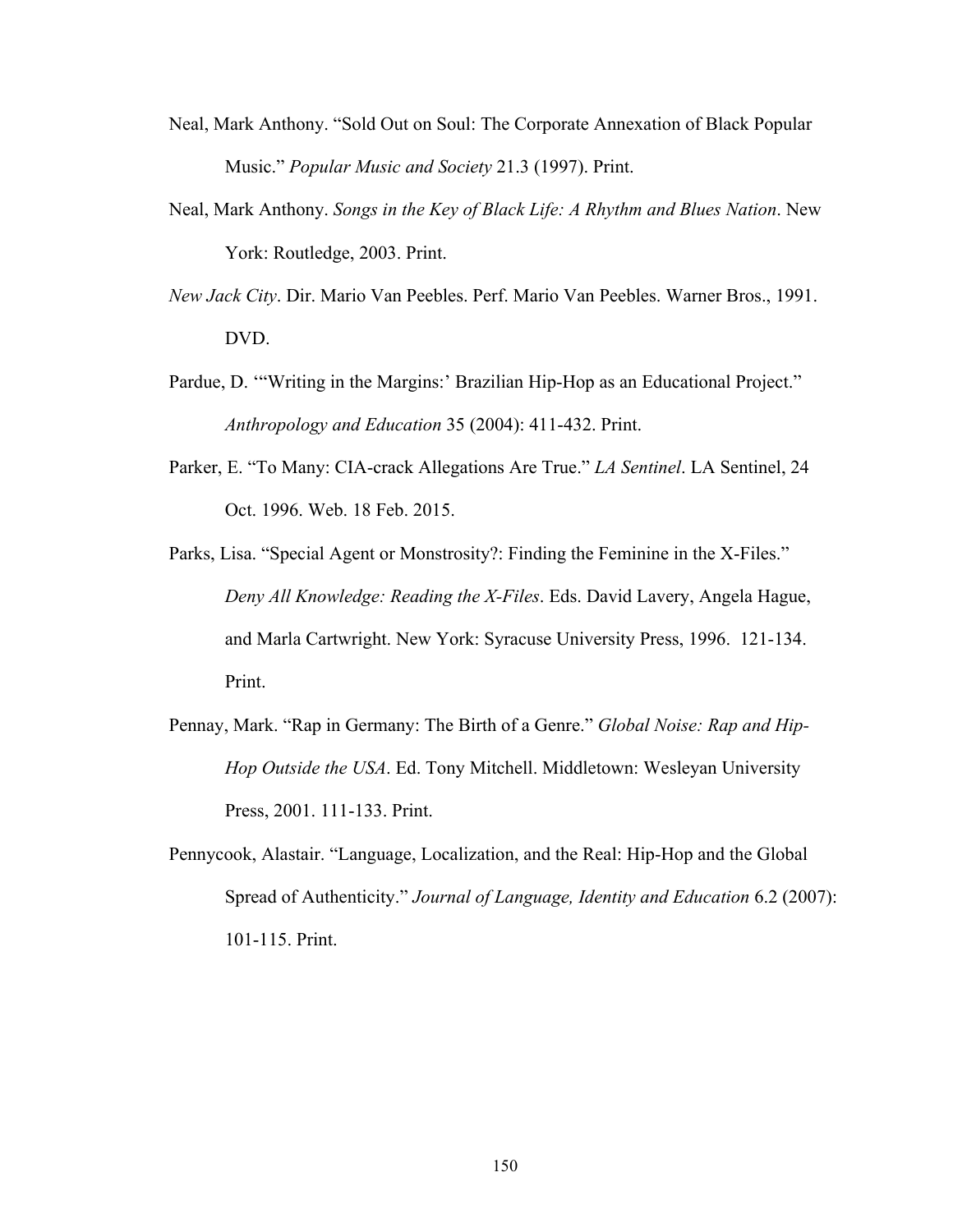- Perullo, Alex. and John Fenn. "Language Ideologies, Choices, and Practices in East African Hip Hop." *Global Pop, Local Language*. Eds. Harris M. Berger and Michael Thomas Carroll. Jackson: University Press of Mississippi, 2003. 19-51. Print.
- Peterson, Latoya. "Tricia Rose on The Hip-Hop Wars, Race, and Culture." *Racialicious*. Racialicious, n.d. Web. 14 Feb. 2015.
- Pierznik, Christopher. "The Day the Music Died: The 1995 Source Awards." *I Hate JJ Redick*. I Hate JJ Redick., n.d. Web. 12 Feb. 2015.
- Pipes, Daniel. "[Beltway Snipers]: Converts to Violence?" *Daniel Pipes*. Daniel Pipes, 25 Oct. 2002. Web. 07 Jan. 2015.
- Pirie, David. "In the Cold." *Sight and Sound* Apr. 1996: 22-23. Print.
- Public Enemy. *It Takes a Nation of Millions to Hold Us Back*. Def Jam Recordings, 1988. CD.
- Public Enemy. *Night of the Living Baseheads*. Def Jam Recordings, 1988. CD.
- Raine, Michael. "Gangsta Rap Conspiracy Theory Goes Gangbustas." *The Huffington Post*. The Huffington Post, n.d. Web. 10 Jan. 2015.
- Reeves, Marcus. *Somebody Scream!: Rap Music's Rise to Prominence in the Aftershock of Black Power*. New York: Faber and Faber, 2008. Print.
- Rose, Tricia. *The Hip Hop Wars: What We Talk about When We Talk about Hip Hop and Why It Matters*. New York: BasicCivitas, 2008. Print.
- RZA, and Chris Norris. *The Tao of Wu*. New York: Riverhead, 2009. Print.
- "RZA Inside the Lines with Rap Genius: Part 1." Online video clip. *YouTube*. YouTube, 25 Apr. 2012. Web. 20 Feb. 2015.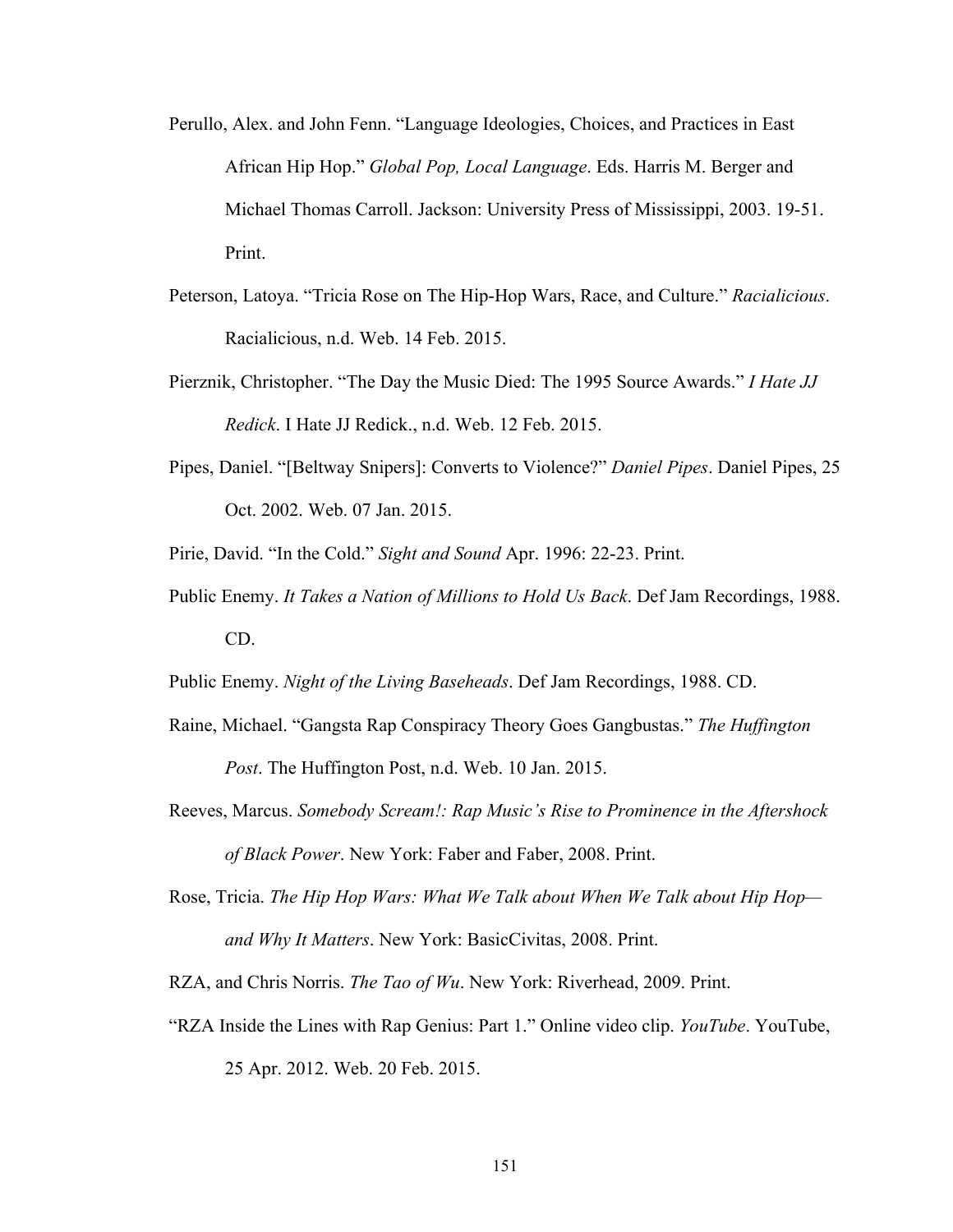- Samad, A. A. "The CIA Drug-dealing Holocaust: We Need to Frame the Issue, to Sustain It." *LA Sentinel*. LA Sentinel, 24 Oct. 1996. Web. 18 Feb. 2015.
- Schwadron, Terry. "Postcards from Cyberspace." *Los Angeles Times*. Lost Angeles Times 25 Nov. 1996. Web. 10 Sept. 2013.
- Showalter, Elaine. *Hystories: Hysterical Epidemics and Modern Culture*. New York: Columbia University Press, 1997. Print.
- "Silent Weapons for Quiet Wars." *The Lawful Path*. The Lawful Path, n.d. Web. 3 Sept. 2013.
- Soukup, Charles. "9/11 Conspiracy Theories on the World Wide Web: Digital Rhetoric and Alternative Epistemology." Paper presented at the annual meeting of the NCA 93rd Annual Convention, Chicago, IL, Nov. 15, 2007.
- Soukup, Charles. "Television Viewing as Vicarious Resistance: The X-Files and Conspiracy Discourse." *Southern Communication* 68.1 (2002): 14-26. Print.
- Stempel, Carl, Thomas Hargrove, and Guido H. Stempel III. "Media Use, Social Structure, and Belief in 9/11 Conspiracy Theories." *Journalism and Mass Communication Quarterly* 84.2 (2007): 353-372. Print.
- Sterling, Eric E., and Julie Stewart. "Undo This Legacy of Len Bias's Death." *Washington Post*. The Washington Post, 24 June 2006. Web. 18 Feb. 2015.
- "Sunz Of Man Feat. Killarmy Soldiers Of Darkness [Official Video HD] Uncensored." Online video clip. *YouTube*. YouTube, n.d. Web. 10 Feb. 2015.
- Suro, Roberto, and Walter Pincus. "The CIA and Crack: Evidence Is Lacking of Alleged Plot." *Washington Post*. Washington Post, 4 Oct. 1996. Web. 10 Sept. 2013.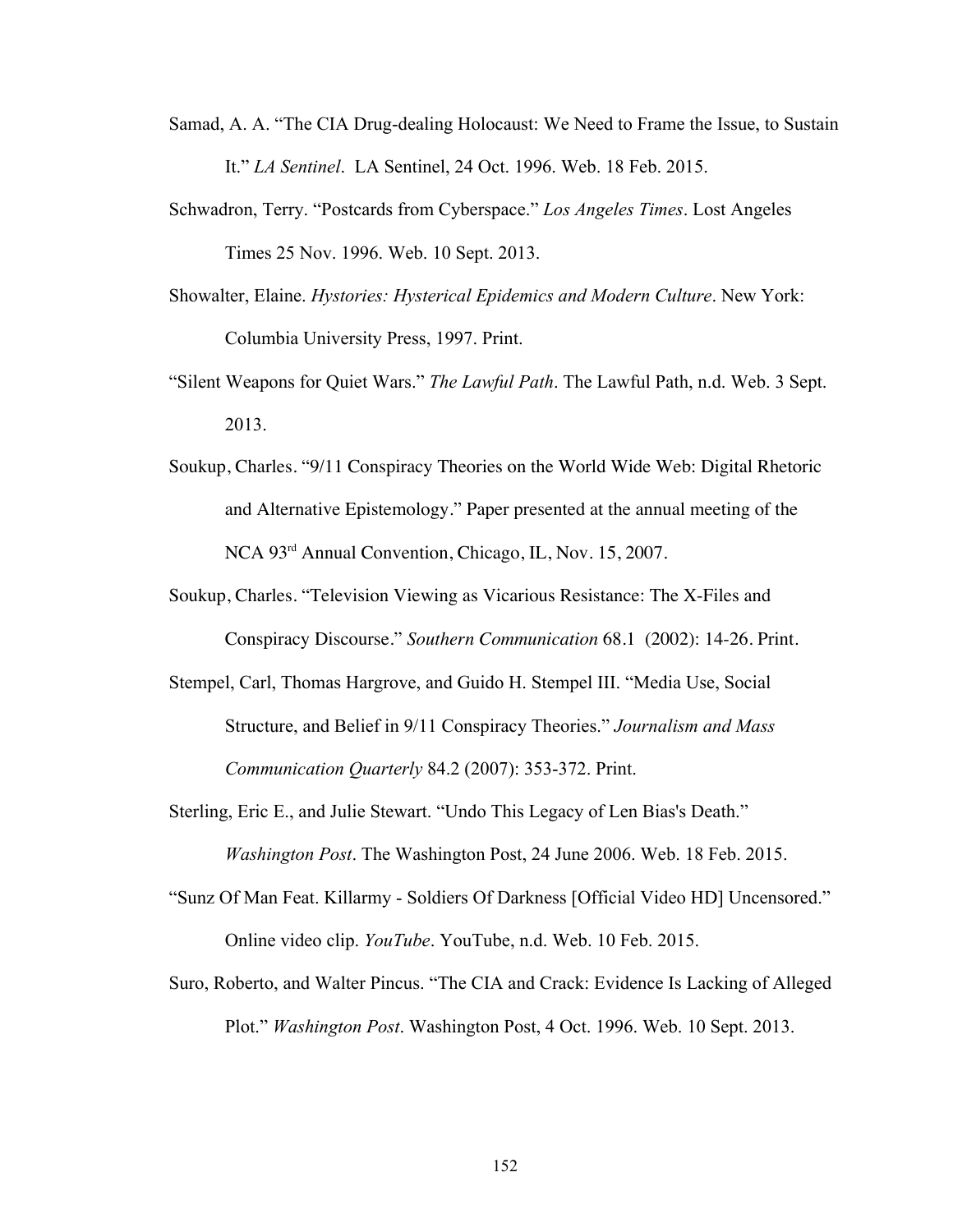- Swedenburg, Ted. "Islam in the Mix: Lessons of the Five Percent." N.p., 19 Feb. 1997. Web. 18 Feb. 2015.
- "Swinging Swords by Killarmy on WhoSampled." *WhoSampled*. WhoSampled, n.d. Web. 20 Sept. 2014.
- Terrill, Robert E. *Malcolm X: Inventing Radical Judgment*. East Lansing: Michigan State University Press, 2004. Print.
- "The D.C. Sniper Beltway Attacks." *Crime Library*. Crime Library, n.d. Web. 10 Sept. 2013.
- "Thirty Years of America's Drug War: A Chronology." *PBS*. PBS, n.d. Web. 14 Feb. 2015.

UGK. *Texas*. Pimp C, 1993. CD.

- "Universal Soldiers by Killarmy on WhoSampled." *WhoSampled*. WhoSampled, n.d. Web. 20 Sept. 2014.
- Vagins, Deborah, and Jesselyn McCurdy. "Cracks in the System: Twenty Years of the Unjust Federal Crack Cocaine Law." *Aclu.org*. ACLU, Oct. 2006. Web. 17 Feb. 2015.
- Van Horn, Chara K. "Hidden Agency: Conspiratorial Control Over the Shaping of the 9/11 Commission Report." Paper presented at the annual meeting of the NCA  $96<sup>th</sup>$ Annual Convention, San Francisco, CA, Nov. 14, 2010.
- Varda, Scott J. "Making the Fantastic Persuasive: Malcolm X's Use of History as Rhetorical Argument." Paper presented at the annual meeting of NCA  $92<sup>nd</sup>$ Annual Convention, San Antonio, TX, Nov. 15, 2006.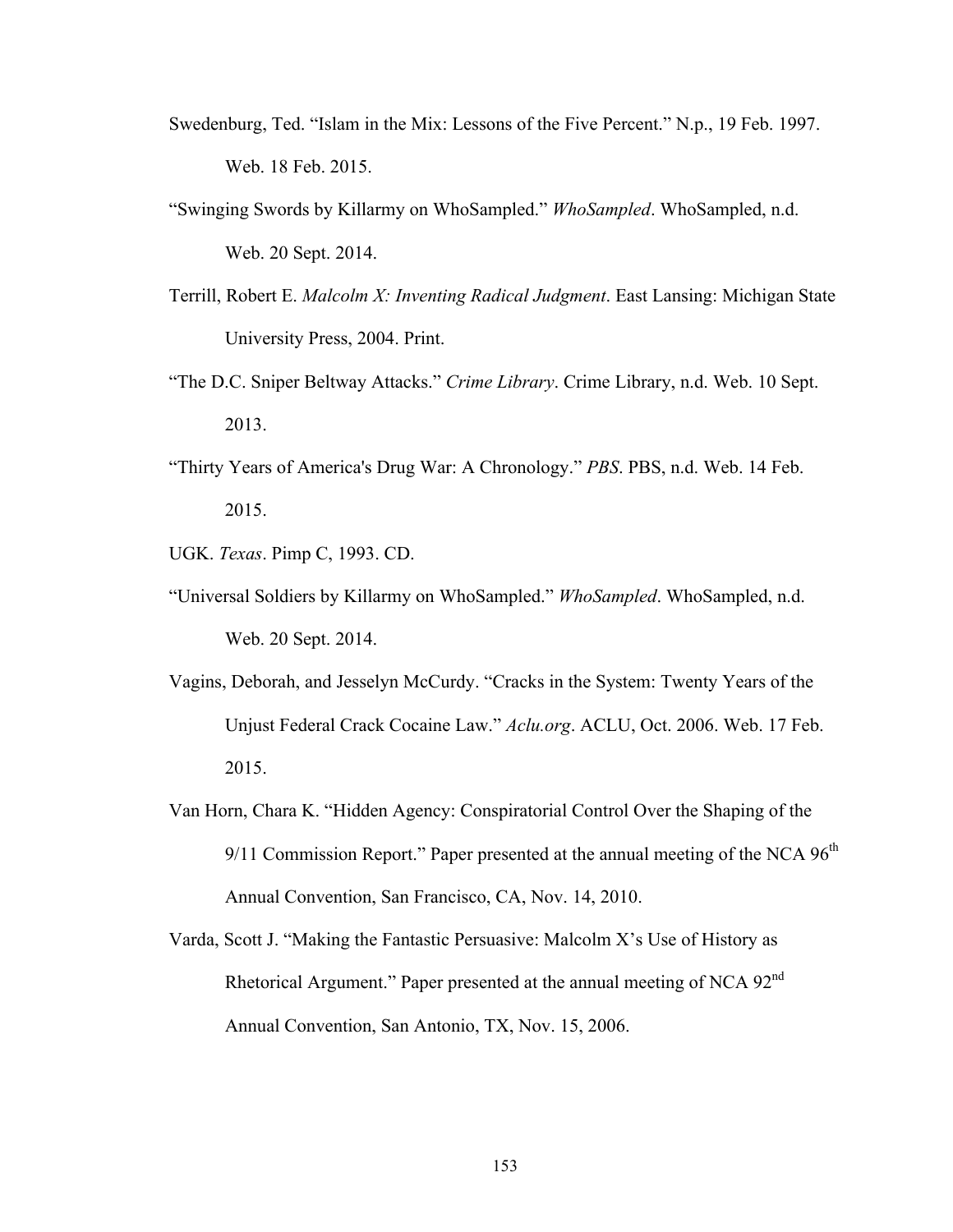- "Wake Up by Killarmy on WhoSampled." *WhoSampled*. WhoSampled, n.d. Web. 20 Sept. 2014.
- Webb, Gary. *Dark Alliance: The CIA, the Contras, and the Crack Cocaine Explosion*. New York: Seven Stories, 1998. Print.
- Wermuth, Mir. "Rap in the Low Countries: Global Dichotomies on a National Scale." *Global Noise: Rap and Hip-Hop Outside the USA*. Ed. Tony Mitchell. Middletown: Wesleyan University Press, 2001. 149-170. Print.
- Wexler, Celia. "The Fallout From the Telecommunication Act of 1996: Unintended Consequences and Lessons Learned." *Common Cause*. Common Cause, 2005. Web. 10 Dec. 2014.
- White, Jack E. "Crack, Contras, and Cyberspace." *Time Magazine.* Time Magazine, 30 Sept. 1996. Web. 20 Sept. 2014.
- Wilcox, Rhonda and J. P. Williams. "What do you Think?: The X-Files, Liminality, and Gender Pleasure." *Deny All Knowledge: Reading the X-Files*. Eds. David Lavery, Angela Hague, and Marla Cartwright. New York: Syracuse University Press, 1996. 99-120. Print.
- Wildermuth, Mark. "Structural Conspiracy and Epistemology in the X-Files." *Journal of Popular Film and Television* 26 (1999): 147-157. Print.
- "Wu-Renegades by Killarmy on WhoSampled." *WhoSampled*. WhoSampled, n.d. Web. 20 Sept. 2014.
- Wu-Tang Clan. *Diesel*. RZA, 1997. CD.
- Wu-Tang Clan. *Wu-Tang Forever*. RCA/Loud Records, 1997. CD.
- York, Malachi Z. *The Problem Book*. N.p., 1986. Web. 20 Sept. 2014.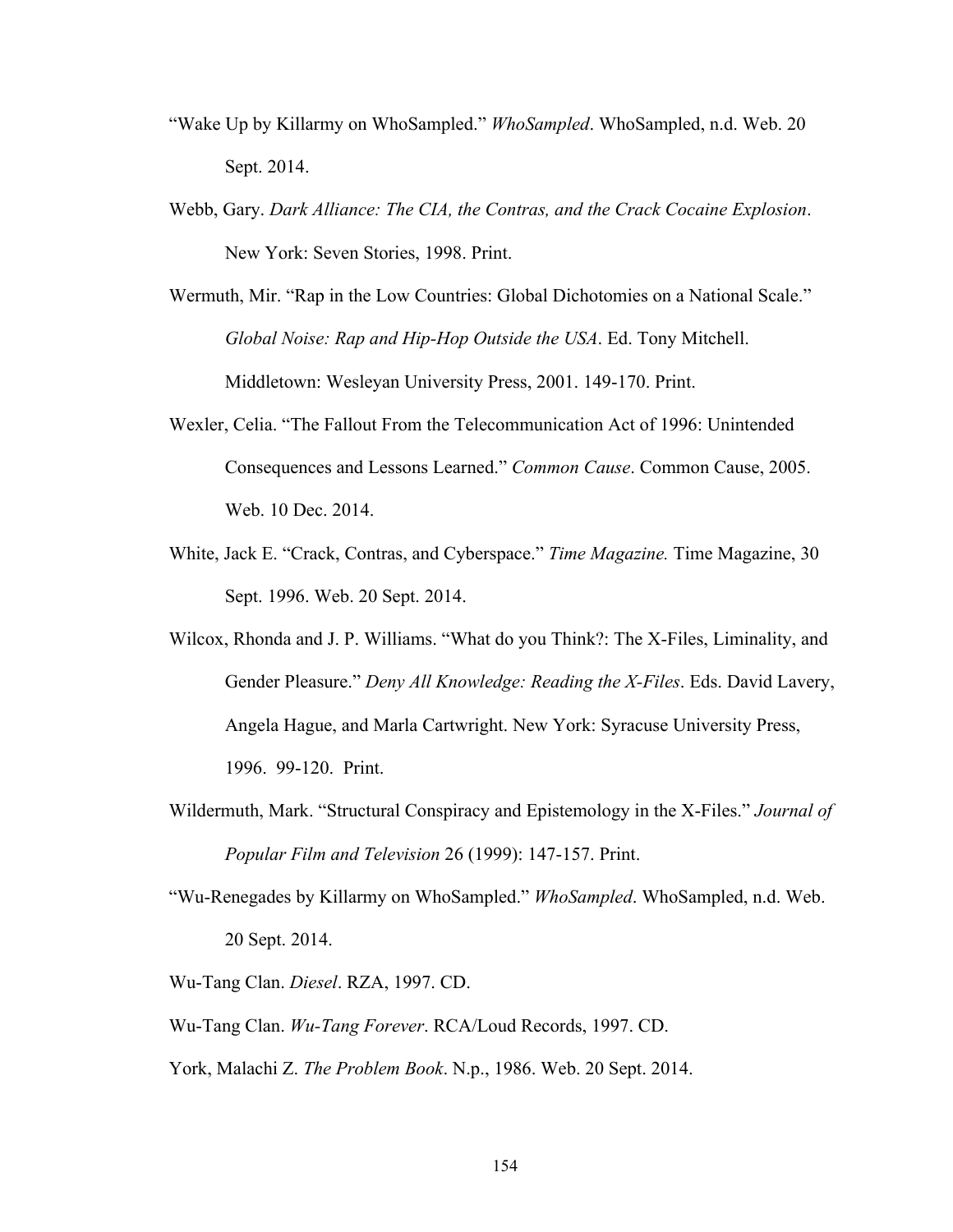# **Appendix A: Supreme Mathematics**

- 1. Knowledge
- 2. Wisdom
- 3. Understanding
- 4. Culture/Freedom
- 5. Power/Refinement
- 6. Equality
- 7. God
- 8. Build or Destroy
- 9. Born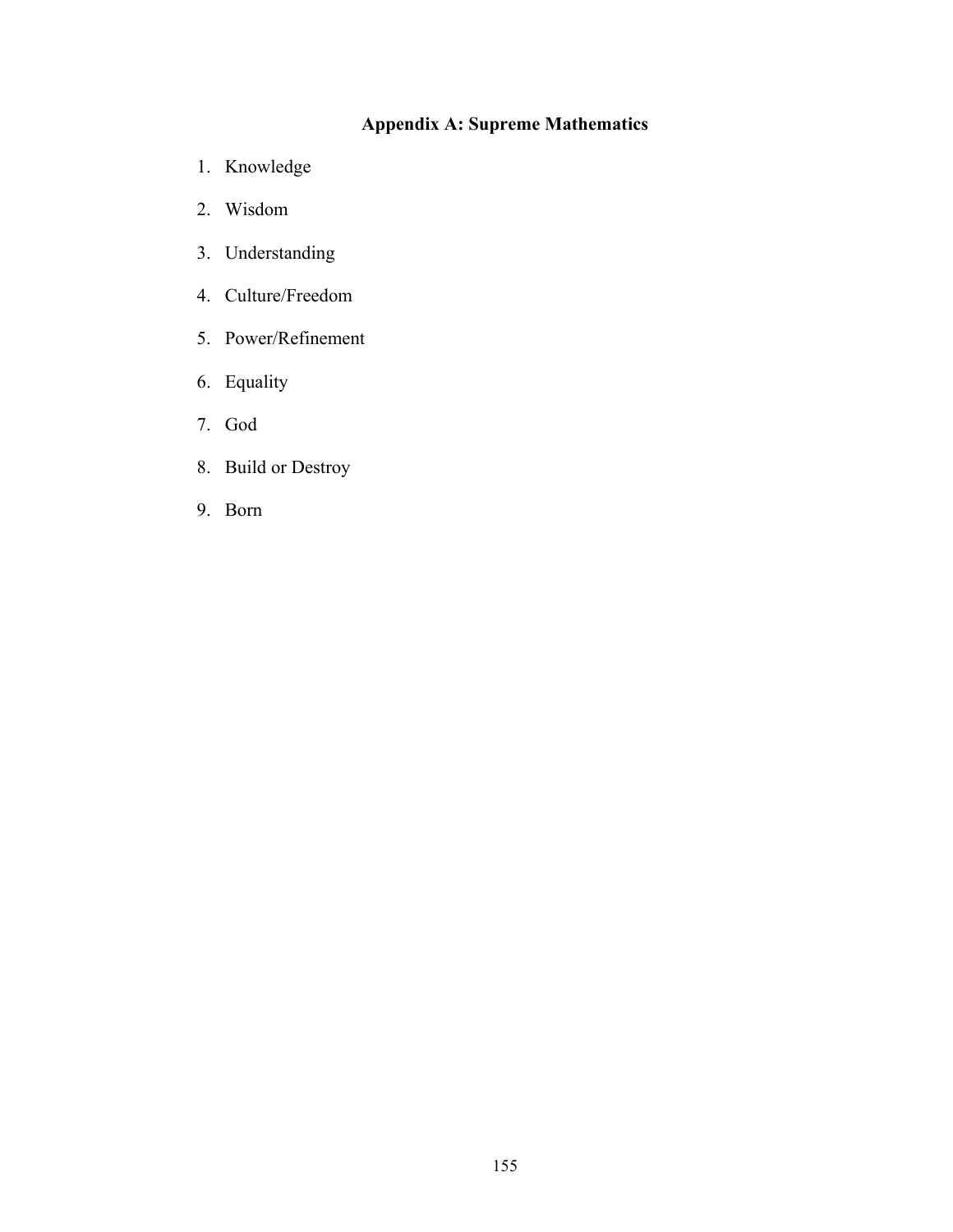### **Appendix B: Supreme Alphabet**

- A. Allah
- B. Born
- C. Cee
- D. Divine
- E. Equality
- F. Father
- G. God
- H. He or Her
- I. I, Islam or Eye
- J. Justice
- K. King
- L. Love, Hell or Right
- M. Master
- N. Now, Nation or End
- O. Cipher
- P. Power
- Q. Queen
- R. Ruler
- S. Self/Savior
- T. Truth
- U. You or Universe
- V. Victory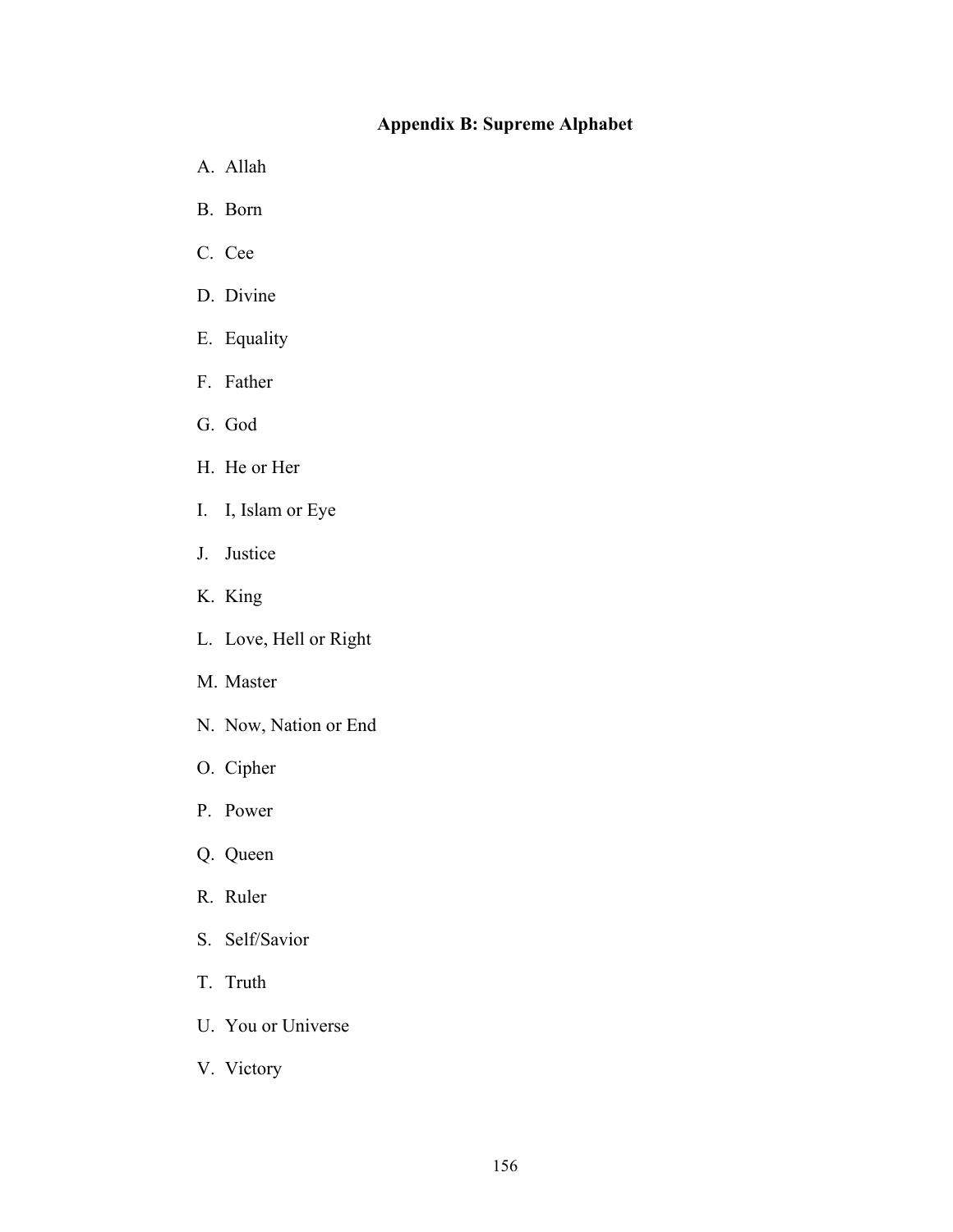- W. Wisdom
- X. Unknown
- Y. Why
- Z. Zig Zag Zig